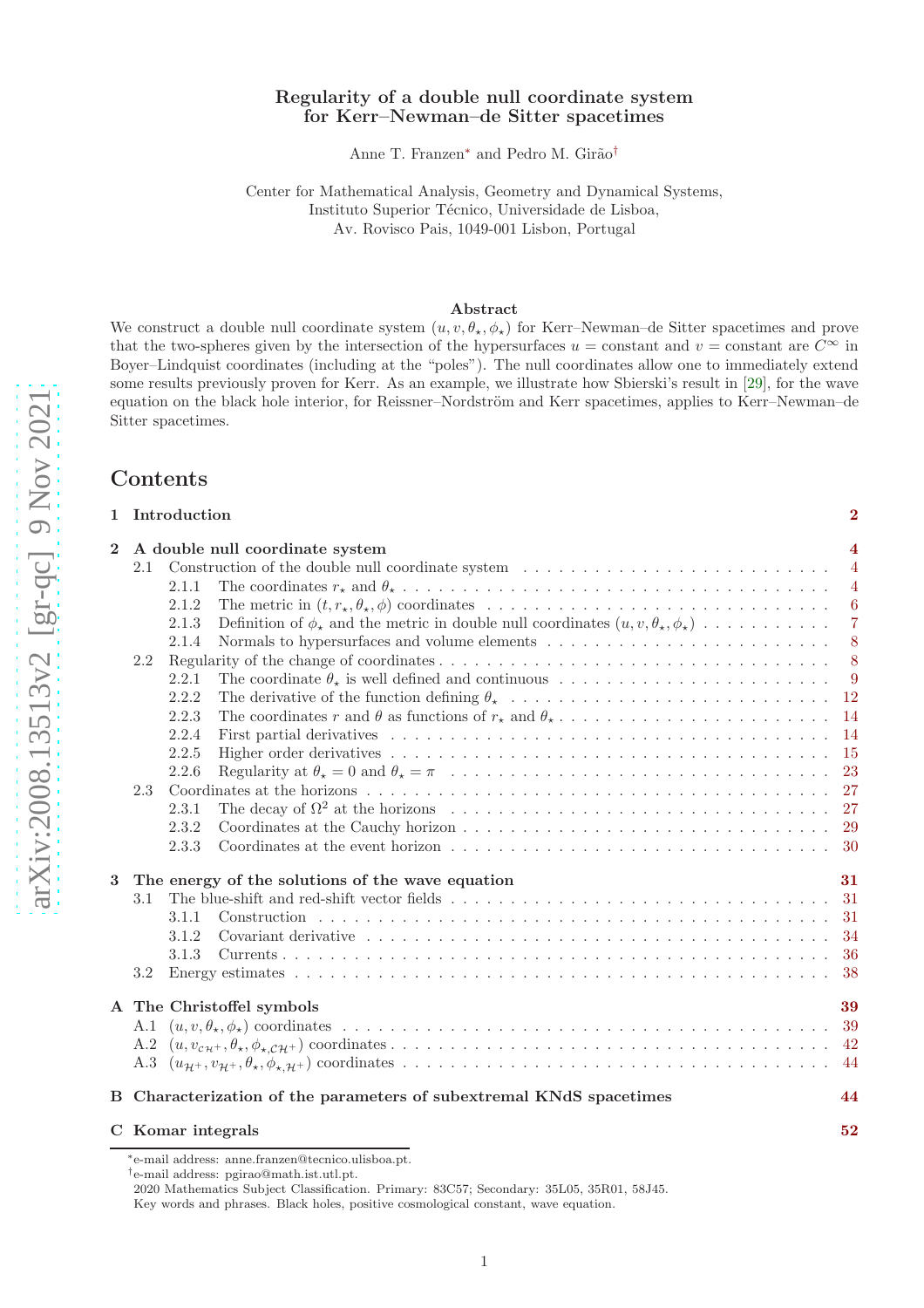# <span id="page-1-0"></span>1 Introduction

The Kerr–Newman–de Sitter (KNdS) metric is a solution of the Einstein–Maxwell equations with a positive cosmological constant Λ:

$$
R_{\mu\nu} - \frac{1}{2} R g_{\mu\nu} + \Lambda g_{\mu\nu} = 2T_{\mu\nu},
$$
  
\n
$$
dF = d \star F = 0,
$$
  
\n
$$
T_{\mu\nu} = F_{\mu\alpha} F_{\nu}^{\ \alpha} - \frac{1}{4} F_{\alpha\beta} F^{\alpha\beta} g_{\mu\nu}.
$$

Here  $R_{\mu\nu}$  are the components of the Ricci tensor of the spacetime metric g, R is the scalar curvature,  $\star$  is the Hodge star operator, and  $F_{\mu\nu}$  is the Faraday electromagnetic 2-form. So, the KNdS metric is an electrovacuum solution of the Einstein field equations, i.e. it is a solution in which the only nongravitational mass-energy present is an electromagnetic field. The spacetime is the four-dimensional manifold  $\mathbb{R}^2 \times \mathbb{S}^2$  with metric given by

<span id="page-1-1"></span>
$$
g = \frac{\rho^2}{\Delta_r} dr^2 + \frac{\rho^2}{\Delta_\theta} d\theta^2 + \frac{1}{\rho^2} (a^2 \sin^2 \theta \Delta_\theta - \Delta_r) dt^2
$$
  
 
$$
+ \frac{\sin^2 \theta}{\Xi^2 \rho^2} ((r^2 + a^2)^2 \Delta_\theta - a^2 \sin^2 \theta \Delta_r) d\phi^2 - \frac{2a \sin^2 \theta}{\Xi \rho^2} ((r^2 + a^2) \Delta_\theta - \Delta_r) d\phi dt
$$
 (1)

in Boyer–Lindquist coordinates, where

$$
\Delta_r = (r^2 + a^2) \left( 1 - \frac{\Lambda}{3} r^2 \right) - 2Mr + e^2,
$$
  
\n
$$
\Delta_\theta = 1 + \frac{\Lambda}{3} a^2 \cos^2 \theta,
$$
  
\n
$$
\rho^2 = r^2 + a^2 \cos^2 \theta,
$$
  
\n
$$
\Xi = 1 + \frac{\Lambda}{3} a^2,
$$

 $\theta$  is the colatitude, with

 $0 \leq \theta \leq \pi$ ,

and  $\phi$  is the longitude, with

 $\phi \in \mathbb{S}^1,$ 

(see Carter [\[6\]](#page-54-0), and Akcay and Matzner [\[1\]](#page-54-1) and Kraniotis [\[23\]](#page-54-2), for example). Here M and a are mass and angular momentum parameters, respectively, both nonzero, and  $e$  is a charge parameter (which may be zero). Without loss of generality, we assume that the magnetic charge is zero and a is positive. This metric is supposed to represent a rotating black hole, with charge, in a universe which is expanding at an accelerated rate (as ours is). We refer to Appendix [C,](#page-51-0) where we calculate Komar integrals over the event horizon, for the relation between these parameters and the physical quantities of the black hole. We wish to consider subextremal metrics, meaning that  $\Delta_r$  has four distinct real roots

$$
r_n < 0 < r_- < r_+ < r_c.
$$

The event horizon H corresponds to the hypersurface where  $r = r_{+}$ , the Cauchy horizon CH corresponds to the hypersurface where  $r = r_-\,$ , and the cosmological horizon corresponds to the hypersurface  $r = r_c$ . We are interested in studying solutions of the wave equation in the black hole region,  $r_ - < r < r_+$ , and we wish to work in double null coordinates.

This article follows closely the strategy and tools developed in [\[9\]](#page-54-3). Double null coordinate systems were constructed by Pretorius and Israel [\[28\]](#page-55-1) for Kerr spacetimes (in the local setting), by Balushi and Mann [\[3\]](#page-54-4) for Kerr–(anti) de Sitter spacetimes, and by Imseis, Balushi and Mann [\[19\]](#page-54-5) for Kerr–Newman–(anti) de Sitter spacetimes. In [\[3\]](#page-54-4) and [\[19\]](#page-54-5) the authors also study the formation of caustics. In Section [2](#page-3-0) we construct a double null coordinate system for Kerr–Newman–de Sitter spacetimes. This construction only differs from the one in [\[3\]](#page-54-4) and [\[19\]](#page-54-5) (that we were unaware of until the completion of this work) in the choice of  $\lambda$  (our choice  $\lambda = \sin^2 \theta_{\star}$ is identical to the one in [\[9\]](#page-54-3) and [\[28\]](#page-55-1)). Consider the transformation  $(t, r, \theta, \phi) \mapsto (t, r_\star, \theta_\star, \phi)$  in the black hole region  $r_- < r < r_+$ , where  $\Delta_r < 0$ . The coordinate  $\theta_\star$  is defined implicitly as the solution of  $F(r, \theta, \theta_\star) = 0$ , where  $F$  is given by

$$
F(r,\theta,\theta_\star) = \int_{\theta_\star}^{\theta} \frac{\mathrm{d}\theta'}{a\sqrt{\sin^2\theta_\star\Delta_{\theta'} - \sin^2\theta'}} + \int_r^{r_+} \frac{\mathrm{d}r'}{\sqrt{((r')^2 + a^2)^2 - a^2\sin^2\theta_\star\Delta_{r'}}}.
$$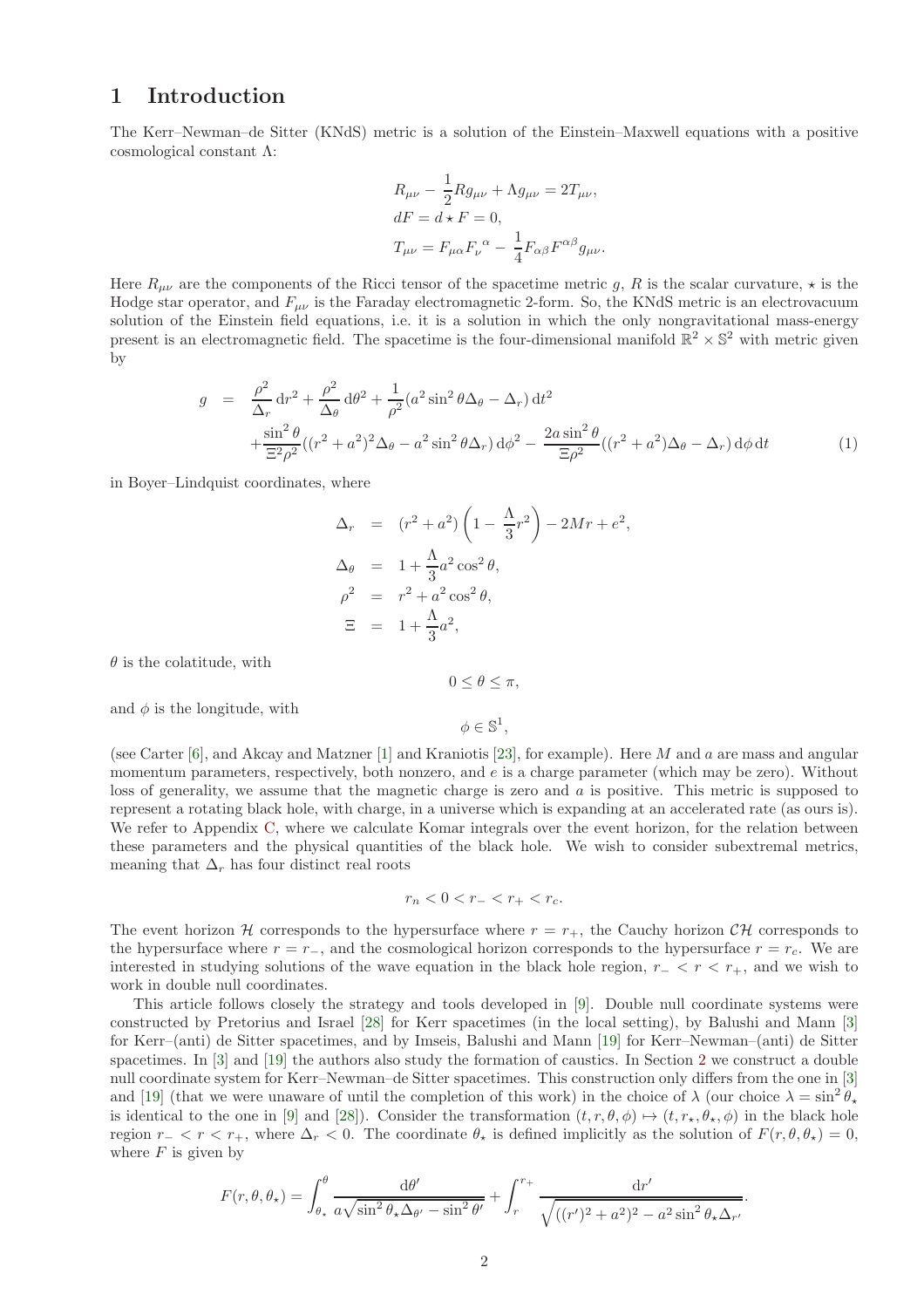The coordinate  $r_{\star}$  is defined by  $r_{\star} = \varrho(r, \theta, \sin^2 \theta_{\star}(r, \theta))$ , where  $\varrho$  is given by

$$
\varrho(r,\theta,\lambda) = \int_{r_0}^r \frac{(r'^2 + a^2)}{\Delta_{r'}} dr' + \int_r^{r_+} \frac{(r'^2 + a^2) - \sqrt{((r')^2 + a^2)^2 - a^2 \lambda \Delta_{r'}}}{\Delta_{r'}} dr
$$

$$
+ \int_0^{\theta} \frac{a\sqrt{\lambda \Delta_{\theta'} - \sin^2 \theta'}}{\Delta_{\theta'}} d\theta' + \frac{a^2}{2} f(\lambda),
$$

for some fixed  $r_0 \in (r_-, r_+)$ , and where f is the function which satisfies  $f(0) = 0$  and

$$
f'(\lambda) = -\int_0^{\arcsin\sqrt{\lambda}} \frac{a\sqrt{\lambda\Delta_{\theta'}} - \sin^2\theta'}{\Delta_{\theta'}} d\theta'
$$

(note the difference,  $\rho$  versus  $\rho$  in [\(1\)](#page-1-1)).

The regularity of transformation of coordinates  $(r, \theta) \mapsto (r, \theta)$  for Kerr spacetimes, namely at  $\theta_* = 0$ , was shown by Dafermos and Luk [\[9\]](#page-54-3). We adapt their work to the setting of Kerr–Newman–de Sitter spacetimes. We check that  $\theta_{\star}$  is well defined and continuous at  $\theta = 0$  and  $\theta = \frac{\pi}{2}$  with

<span id="page-2-0"></span>
$$
\frac{\sin \theta_{\star}}{\sin \theta} + \frac{\cos \theta_{\star}}{\cos \theta_{\star}} \lesssim 1. \tag{2}
$$

′

The proof of [\(2\)](#page-2-0) requires that we use conditions characterizing subextremal black holes which are deduced in Appendix [B.](#page-43-1) Namely, we use

<span id="page-2-2"></span>
$$
\Xi < 1 + \frac{1}{3}l\left(\frac{r_+}{r_-}, \Lambda e^2\right),\tag{3}
$$

where  $l$  is given by  $(137)$ . This implies the inequality

$$
\Xi < \csc^2\left(\arctan\sqrt{\frac{r_+}{r_-}} + \arctan\sqrt{\frac{r_-}{r_+}}\right),\,
$$

which in turn implies [\(2\)](#page-2-0). We use the fact that  $\Lambda$  is nonnegative so that our computations are not immediately applicable to the setting of Kerr–AdS.

We also show that r and  $\theta$  are smooth functions of  $r_{\star}$  and  $\theta_{\star}$ . When the cosmological constant is equal to zero and  $e = 0$ ,  $\Delta_{\theta}$  is equal to 1 and our formulas reduce to the ones for the Kerr spacetime in [\[9\]](#page-54-3). The trigonometric identity

$$
\sin^2(2\theta_\star)\Delta_\theta = -\sin(2\theta)\,\partial_\theta D(\theta,\theta_\star) + 2(\cos(2\theta) + \cos(2\theta_\star))D(\theta,\theta_\star),
$$

for  $D(\theta, \theta_\star) = \sin^2 \theta_\star \Delta_\theta - \sin^2 \theta$  is the key to the calculation of  $\partial_r \theta_\star$  and  $\partial_\theta \theta_\star$ , as well as the successful completion of some new identities, such as [\(53\)](#page-16-0) and [\(58\)](#page-17-0), which we need in order to calculate the derivatives of r and  $\theta$  with respect to  $r_{\star}$  and  $\theta_{\star}$ . We would like to emphasize that our calculations are successful because the dependence of  $\Delta_{\theta}$  on  $\theta$  occurs through sin<sup>2</sup> $\theta$ , and not through sin  $\theta$ , or on any other non-smooth function of sin<sup>2</sup> $\theta$ . (This is a reflection of the fact that the Kerr–Newman–de Sitter metric is regular on a manifold diffeomorphic to  $\mathbb{R}^2 \times \mathbb{S}^2_{\theta,\phi}$ , i.e. it is regular on the full Boyer–Lindquist spheres of constant time coordinate t and radial coordinate r.) We also obtain bounds on the derivatives of r and  $\theta$  which we need later on. These bounds parallel the ones in [\[9\]](#page-54-3).

Using

$$
u = \frac{r_{\star} - t}{2}
$$
 and  $v = \frac{t + r_{\star}}{2}$ ,

the final transformation

$$
\phi_\star = \phi - h(r_\star, \phi_\star),
$$

with  $h$  given by

$$
\partial_{r_{\star}}h(r_{\star},\theta_{\star}) = -\frac{\Xi a((r^2 + a^2)\Delta_{\theta} - \Delta_r)}{(r^2 + a^2)^2 \Delta_{\theta} - a^2 \sin^2 \theta \Delta_r}, \quad \text{with } h(0,\theta_{\star}) = 0,
$$

allows one to bring the metric to the double null form

<span id="page-2-1"></span>
$$
g = -2\Omega^2 (\mathrm{d}u \otimes \mathrm{d}v + \mathrm{d}v \otimes \mathrm{d}u)
$$
  
+  $\oint_{\theta_* \theta_*} d\theta_* \otimes d\theta_* + \oint_{\theta_* \phi_*} d\theta_* \otimes (d\phi_* - b^{\phi_*} dv) + \oint_{\theta_* \phi_*} (d\phi_* - b^{\phi_*} dv) \otimes d\theta_*+  $\oint_{\phi_* \phi_*} (d\phi_* - b^{\phi_*} dv) \otimes (d\phi_* - b^{\phi_*} dv),$  (4)$ 

which is particularly adequate for carrying out energy estimates.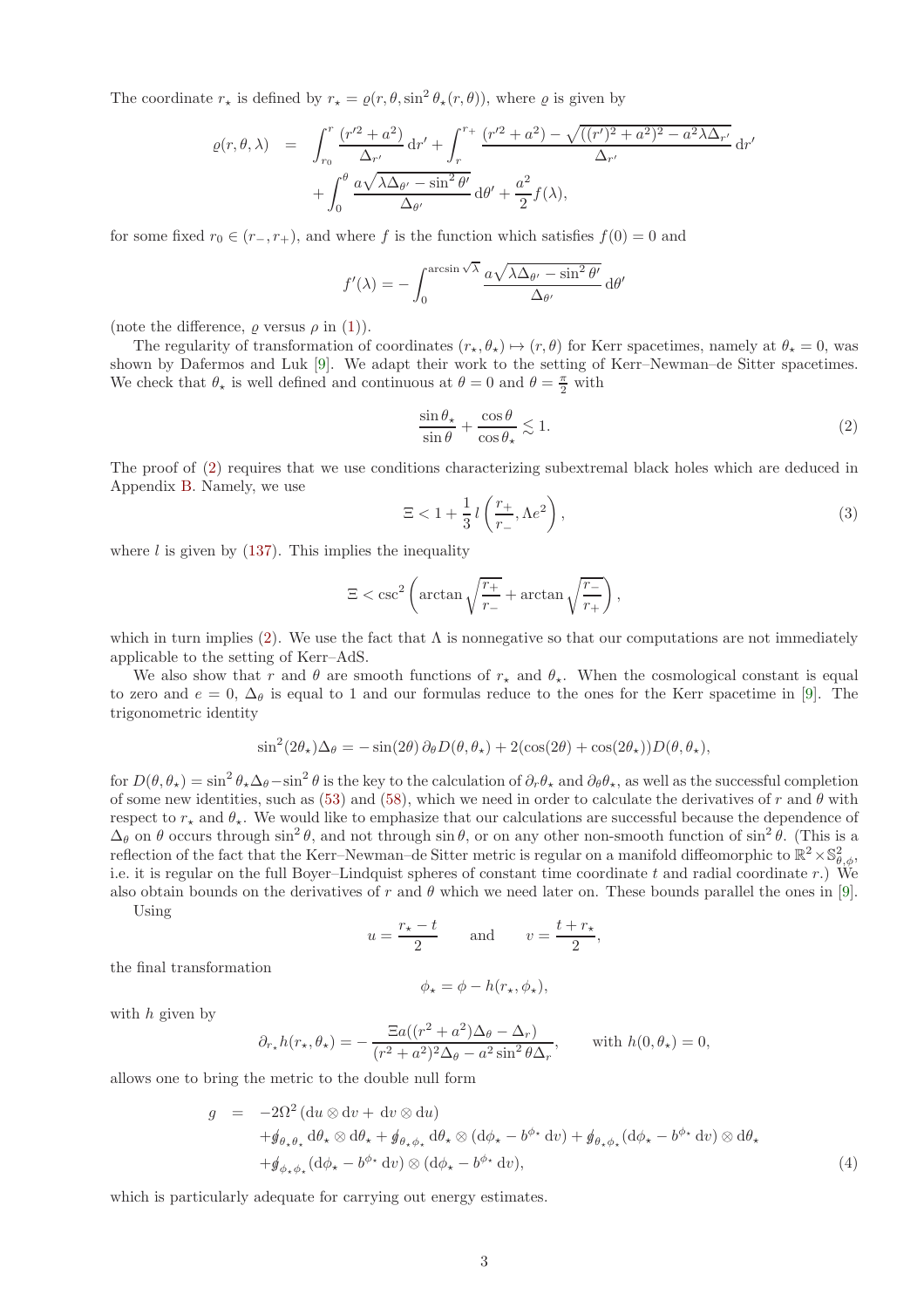Neither the Boyer–Lindquist coordinate system  $(t, r, \theta, \phi)$  nor the double null coordinate system  $(u, v, \theta_\star, \phi_\star)$ cover the axis  $\theta_{\star} = 0$ , obviously. But they can be naturally extended to an atlas that does cover  $\theta_{\star} = 0$  using

$$
\begin{cases}\n x = \sin \theta_x \cos \phi, \\
 y = \sin \theta_x \sin \phi, \\
 \end{cases}\n\qquad\n\begin{cases}\n \tilde{x} = \sin \theta \cos \phi, \\
 \tilde{y} = \sin \theta \sin \phi.\n\end{cases}
$$

In Subsection [2.2.6,](#page-22-0) we prove that the two atlases  $\mathcal{A}_{BL} = \{(t, r, \theta, \phi), (t, r, \tilde{x}, \tilde{y})\}$  and  $\mathcal{A}_{DN} = \{(u, v, \theta_{\star}, \phi_{\star}), (u, v, x, y)\}$ are compatible (which would be clear if we were to exclude the points where  $\theta = \theta_{\star} = 0$  and  $\theta = \theta_{\star} = \pi$  from our manifold). This implies that the two-spheres given by the intersection of the hypersurfaces  $u = constant$ and v = constant are  $C^{\infty}$  with respect to  $\mathcal{A}_{BL}$  (see Theorem [2.23\)](#page-26-2).

Following [\[9\]](#page-54-3), we analyze the decay of  $\Omega^2$  at the future event and Cauchy horizons,  $\mathcal{H}^+$  and  $\mathcal{CH}^+$ . Finally, we give regular coordinates at  $H^+$  and  $\mathcal{CH}^+$ . The Christoffel symbols of g in the double null coordinates  $(u, v, \theta_{\star}, \phi_{\star})$  are given in Appendix [A,](#page-38-0) along with some covariant derivatives that are needed to carry out energy estimates.

In Section [3,](#page-30-0) using the vector field method, we study, in the black hole interior, the energy of solutions of the wave equation which have compact support on  $\mathcal{H}^+$ . We apply the form [\(4\)](#page-2-1) of the metric to construct certain blue-shift and red-shift vector fields and to calculate their covariant derivatives. We obtain the usual inequalities relating the vector and scalar currents associated to these vector fields. This allows us to illustrate how Sbierski's result in [\[29\]](#page-55-0) applies to Kerr–Newman–de Sitter spacetimes. Let us mention that the proofs of [\[14\]](#page-54-6) also extend to KNdS.

This work is a first step of our broader project to generalize the results of [\[7\]](#page-54-7), which provides a sufficient condition, in terms of surface gravities and a parameter for an exponential decaying Price Law, for energy of waves to remain bounded up to  $\mathcal{CH}^+$ . The work [\[7\]](#page-54-7) used the fact that the generators of spherical symmetry are three Killing vector fields, which is not true in the context of Kerr–Newman–de Sitter spacetimes. We expect to address this in a forthcoming paper.

An alternative approach towards extending the results of [\[7\]](#page-54-7) to the Kerr–Newman–de Sitter setting would be to work in Boyer–Lindquist coordinates as is done in the work [\[25\]](#page-55-2) on Kerr black hole interiors.

In Appendix [B,](#page-43-1) we characterize subextremal Kerr–Newman–de Sitter black holes in terms of  $(r_-, r_+, \Lambda a^2, \Lambda e^2)$ , proving [\(3\)](#page-2-2), in particular, as mentioned above. The subset of  $\mathbb{R}^3$  where one can choose  $\left(\frac{r_+}{r_+}\right)$  $\left( \frac{r_{+}}{r_{-}}, \Lambda a^2, \Lambda e^2 \right)$  is sketched in Figure [3](#page-43-2) on page [44.](#page-43-2) We make additional remarks concerning alternative choices of parameters, namely  $(\Lambda, \frac{r_+}{r_+})$  $\left(r_{+}^{\mu},a,e\right)$  or  $(\Lambda, M, a, e)$ . Related characterizations of the parameters of subextremal Kerr–de Sitter solutions, for the case when there is no charge, can be found in Lake and Zannias [\[24\]](#page-55-3) and Borthwick [\[4\]](#page-54-8).

Hintz and Vasy give a uniform analysis of linear waves up to the Cauchy horizon using methods from scattering theory and microlocal analysis in [\[18\]](#page-54-9). Moreover, Hintz proves non-linear stability of the Kerr– Newman–de Sitter family of charged black holes in [\[17\]](#page-54-10).

## <span id="page-3-0"></span>2 A double null coordinate system

## <span id="page-3-2"></span><span id="page-3-1"></span>2.1 Construction of the double null coordinate system

#### 2.1.1 The coordinates  $r_{\star}$  and  $\theta_{\star}$

We look for a function  $r_{\star}$  such that the axisymmetric hypersurface,

$$
v(t, r, \theta) = t \pm r_*(r, \theta) = \text{constant}
$$

(ingoing when the plus sign is chosen, and outgoing when when the minus sign is chosen), is lightlike. Then, the function  $v$  must satisfy the eikonal equation

$$
g^{\alpha\beta}(\partial_{\alpha}v)(\partial_{\beta}v) = \frac{1}{\rho^2} \left[ \Delta_r (\partial_r r_{\star})^2 + \Delta_\theta (\partial_\theta r_{\star})^2 - \frac{1}{\Delta_r \Delta_\theta} \left( (r^2 + a^2)^2 \Delta_\theta - a^2 \sin^2 \theta \Delta_r \right) \right] = 0.
$$

We follow  $[28]$  and construct particular separable solutions of the eikonal equation. We define P and Q by

$$
P(\theta, \theta_{\star}) = a \sqrt{\sin^2 \theta_{\star} \Delta_{\theta} - \sin^2 \theta},
$$
  

$$
Q(r, \theta_{\star}) = \sqrt{(r^2 + a^2)^2 - a^2 \sin^2 \theta_{\star} \Delta_r}.
$$

Note that

<span id="page-3-3"></span>
$$
\frac{1}{\Delta_r \Delta_\theta} \left( (r^2 + a^2)^2 \Delta_\theta - a^2 \sin^2 \theta \Delta_r \right) = \frac{Q^2}{\Delta_r} + \frac{P^2}{\Delta_\theta},\tag{5}
$$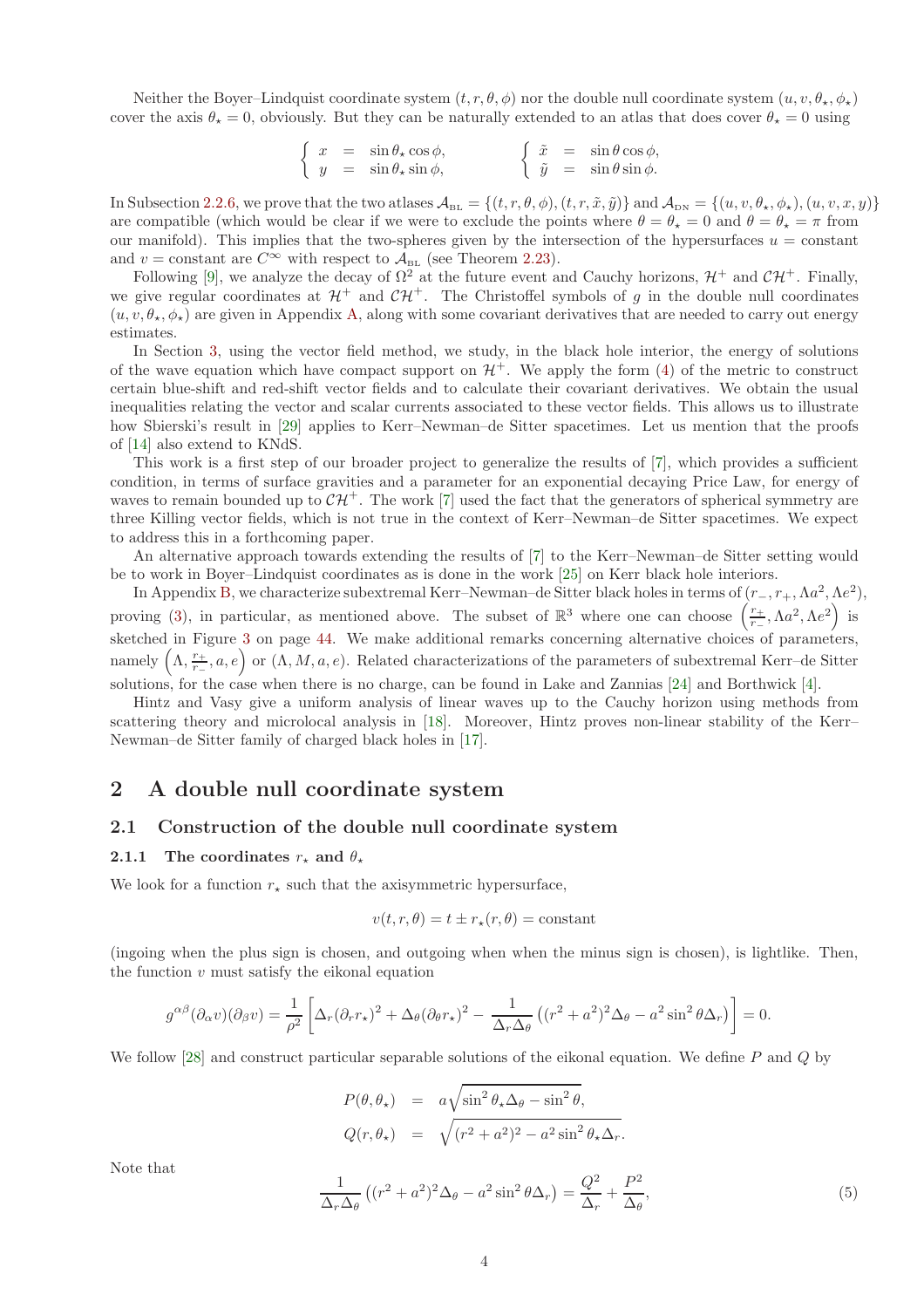and so the eikonal equation becomes

$$
\Delta_r(\partial_r r_\star)^2 + \Delta_\theta(\partial_\theta r_\star)^2 = \frac{Q^2}{\Delta_r} + \frac{P^2}{\Delta_\theta}.
$$

As P is independent of r, and Q is independent of  $\theta$ , we look for special solutions  $r_{\star}$  of this equation, where

<span id="page-4-3"></span>
$$
\partial_r r_{\star} = \frac{Q}{\Delta_r} \quad \text{and} \quad \partial_\theta r_{\star} = \frac{P}{\Delta_\theta},\tag{6}
$$

so that

<span id="page-4-0"></span>
$$
\mathrm{d}r_{\star} = \frac{Q}{\Delta_r} \,\mathrm{d}r + \frac{P}{\Delta_\theta} \,\mathrm{d}\theta. \tag{7}
$$

Both P and Q depend on (what is so far the parameter)  $\theta_{\star}$ , which arises because of the degree of freedom one has in breaking up the left-hand side of [\(5\)](#page-3-3) to a sum. Indeed, to the left-hand side of [\(5\)](#page-3-3) we subtracted and added the quantity  $a^2 \sin^2 \theta_{\star}$  (which is independent of both r and  $\theta$ ) and then we decomposed the resulting expression into a sum of a function depending solely on r and a function depending solely on  $\theta$ . We integrate [\(7\)](#page-4-0) and obtain

$$
r_{\star} = \int_{r_{+}}^{r} \frac{Q(r', \theta_{\star})}{\Delta_{r'}} dr' + \int_{0}^{\theta} \frac{P(\theta', \theta_{\star})}{\Delta_{\theta'}} d\theta' + \frac{a^2}{2} f(\sin^2 \theta_{\star}),
$$

where the function  $f$  accounts for an integration constant. Thus we have

<span id="page-4-1"></span>
$$
r_{\star} = \varrho(r, \theta, \lambda),\tag{8}
$$

with

$$
\varrho(r,\theta,\lambda) = \int_{r_0}^r \frac{(r'^2 + a^2)}{\Delta_{r'}} dr' + \int_r^{r_+} \frac{(r'^2 + a^2) - \hat{Q}(r',\lambda)}{\Delta_{r'}} dr' + \int_0^{\theta} \frac{\hat{P}(\theta',\lambda)}{\Delta_{\theta'}} d\theta' + \frac{a^2}{2} f(\lambda),
$$

for some fixed  $r_0 \in (r_-, r_+),$  and

$$
\lambda = \sin^2 \theta_\star.
$$

The expression for  $\rho$  is written so that the second integral converges. Here

$$
\hat{P}^2(\theta, \lambda) = a^2 (\lambda \Delta_\theta - \sin^2 \theta), \n\hat{Q}^2(r, \lambda) = ((r^2 + a^2)^2 - a^2 \lambda \Delta_r),
$$

so that  $\hat{P}(\theta, \lambda) = P(\theta, \arcsin \sqrt{\lambda}) = P(\theta, \theta_\star)$  and  $\hat{Q}(r, \lambda) = Q(r, \arcsin \sqrt{\lambda}) = Q(r, \theta_\star)$ .

For each fixed  $\lambda$ , [\(8\)](#page-4-1) is a solution of [\(7\)](#page-4-0). We now proceed to obtain another solution of (7). Calculating the differential of  $\varrho$ , we obtain

$$
\mathrm{d}\varrho = \frac{Q}{\Delta_r} \,\mathrm{d}r + \frac{P}{\Delta_\theta} \,\mathrm{d}\theta + \partial_\lambda \varrho \,\mathrm{d}\lambda,
$$

where

$$
\partial_{\lambda}\varrho=\frac{a^2}{2}\left(\int_0^{\theta}\frac{\mathrm{d}\theta'}{\hat{P}(\theta',\lambda)}+\int_r^{r_+}\frac{\mathrm{d}r'}{\hat{Q}(r',\lambda)}+f'(\lambda)\right).
$$

Define the function

$$
F(r,\theta,\theta_\star) := \int_0^\theta \frac{\mathrm{d}\theta'}{P(\theta',\theta_\star)} + \int_r^{r_+} \frac{\mathrm{d}r'}{Q(r',\theta_\star)} + f'(\sin^2\theta_\star).
$$

Note that the function f is still free. We choose  $f : [0,1] \to \mathbb{R}$  to be the function which satisfies  $f(0) = 0$  and

$$
f'(\lambda) = -\int_0^{\arcsin\sqrt{\lambda}} \frac{\mathrm{d}\theta'}{\hat{P}(\theta', \lambda)}, \qquad \text{i.e. } f'(\sin^2 \theta_\star) = -\int_0^{\theta_\star} \frac{\mathrm{d}\theta'}{P(\theta', \theta_\star)}.
$$

The function  $f$  is bounded. Then the expression for  $F$  becomes

<span id="page-4-2"></span>
$$
F(r, \theta, \theta_{\star}) = \int_{\theta_{\star}}^{\theta} \frac{\mathrm{d}\theta'}{P(\theta', \theta_{\star})} + \int_{r}^{r_{+}} \frac{\mathrm{d}r'}{Q(r', \theta_{\star})}.
$$
\n(9)

Adapting the construction of [\[9\]](#page-54-3) to our case, for  $r \in [r_-, r_+]$  and  $\theta \in (0, \frac{\pi}{2})$ , we define  $\theta_* \in [\theta, \frac{\pi}{2})$  implicitly to be the solution of

$$
F(r, \theta, \theta_*) = 0.
$$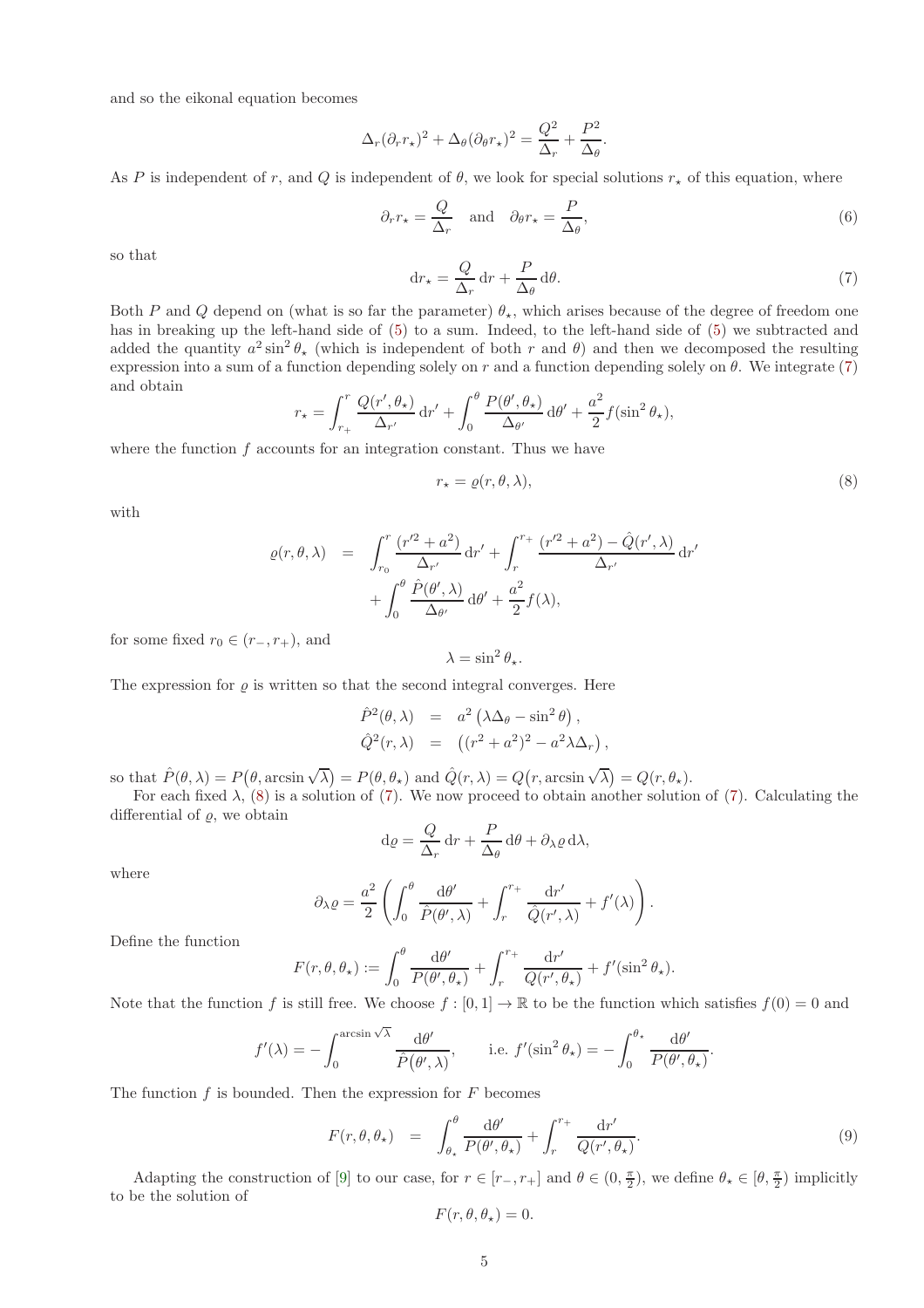Also, let

and

<span id="page-5-1"></span>
$$
\theta_{\star}(r,0) = 0, \quad \theta_{\star}\left(r, \frac{\pi}{2}\right) = \frac{\pi}{2}
$$

$$
\theta_{\star}(r,\theta) = \pi - \theta_{\star}(r,\pi-\theta) \text{ for } \theta \in \left(\frac{\pi}{2}, \pi\right]. \tag{10}
$$

Then, the function

$$
r_{\star} = \varrho(r, \theta, \sin^2 \theta_{\star}(r, \theta))
$$

is another solution of [\(7\)](#page-4-0). The functions

<span id="page-5-3"></span>
$$
u = \frac{r_{\star}(r,\theta) - t}{2} \quad \text{and} \quad v = \frac{t + r_{\star}(r,\theta)}{2} \tag{11}
$$

are solutions of the eikonal equation. Just as in the case of Kerr, it turns out that  $\theta_{\star}$  is an appropriate angle coordinate. This can be understood starting with the construction of [\[28\]](#page-55-1): when  $\Lambda = M = a = e = 0$  (so that we are reduced to the Minkowski spacetime),  $\theta_{\star}$  is the spherical polar angle. Moreover, for r close to  $r_{+}$ ,  $\theta_{\star}$  is close to  $\theta$ . The function  $\theta_{\star}$  is interpreted as the spherical polar angle and the hypersurfaces where u and v are constant are called quasi-spherical light cones. From

$$
g^{\alpha\beta}(\partial_{\alpha}r)(\partial_{\beta}r) = \frac{1}{\rho^2}(\Delta_r(\partial_r r_*)^2 + \Delta_\theta(\partial_\theta r_*)^2) = \frac{1}{\rho^2 \Delta_r \Delta_\theta}(\Delta_r P^2 + \Delta_\theta Q^2)
$$
  
= 
$$
\frac{1}{\rho^2 \Delta_r \Delta_\theta}((r^2 + a^2)^2 \Delta_\theta - a^2 \sin^2 \theta \Delta_r) < 0
$$

(recall that  $\Delta_r < 0$ ), a hypersurface where  $r_{\star}$  equals a constant is spacelike.

<span id="page-5-7"></span>Remark 2.1. Note that  $r_{\star}$  ranges between  $-\infty$  and  $+\infty$ , as r ranges between  $r_{+}$  and r\_. More precisely, given  $L > 0$ , there exists  $\delta > 0$  such that  $r_*(r, \theta) > L$  for all  $(r, \theta) \in (r_-, r_- + \delta) \times [0, \pi]$ . Moreover, given  $\delta > 0$ , there exists  $L > 0$  such that  $r_*(r, \theta) > L$  implies that  $r \in (r_-, r_-+\delta)$ . In Lemma [2.9](#page-13-2) we will prove that  $(r, \theta) \mapsto (r_*, \theta_*)$ is invertible. So, we are observing that  $\lim_{r\searrow r_-} r_*(r,\theta) = +\infty$  and that  $\lim_{r\to r_+} \chi_{+\infty} r(r_*,\theta_*) = r_-,$  and that these limits are uniform in  $\theta$  and in  $\theta_{\star}$ , respectively, for  $\theta$  and  $\theta_{\star}$  in  $[0, \pi]$ . Analogous statements can be made for the other endpoint.

**Remark 2.2.** Because of the symmetry in [\(10\)](#page-5-1), our statements about  $\theta$  and  $\theta_{\star}$  will refer to the interval  $(0, \frac{\pi}{2})$ and it is understood that corresponding statements will hold in  $(\frac{\pi}{2}, \pi)$ .

#### <span id="page-5-0"></span>2.1.2 The metric in  $(t, r_{\star}, \theta_{\star}, \phi)$  coordinates

Denote

<span id="page-5-5"></span>
$$
\Upsilon := \Delta_r P^2 + \Delta_\theta Q^2 = (r^2 + a^2)^2 \Delta_\theta - a^2 \sin^2 \theta \Delta_r, \nG := \partial_{\theta_\star} F
$$
\n(12)

and

<span id="page-5-4"></span>
$$
L := -GPQ.\tag{13}
$$

Differentiating both sides of [\(9\)](#page-4-2) with respect to r and  $\theta$  yields

<span id="page-5-6"></span>
$$
\partial_r \theta_\star = \frac{1}{GQ}, \qquad \partial_\theta \theta_\star = -\frac{1}{GP}.\tag{14}
$$

Since

$$
\left| \begin{array}{cc} \partial_r r_{\star} & \partial_{\theta} r_{\star} \\ \partial_r \theta_{\star} & \partial_{\theta} \theta_{\star} \end{array} \right| = \frac{\Upsilon}{\Delta_r \Delta_{\theta} L},
$$

the differentials of  $r$  and  $\theta$  are given by

<span id="page-5-2"></span>
$$
\mathrm{d}r = \frac{\Delta_r \Delta_\theta Q}{\Upsilon} \, \mathrm{d}r_\star - \frac{\Delta_r LP}{\Upsilon} \, \mathrm{d}\theta_\star,\tag{15}
$$

$$
d\theta = \frac{\Delta_r \bar{\Delta}_\theta P}{\Upsilon} dr_\star + \frac{\Delta_\theta L Q}{\Upsilon} d\theta_\star.
$$
\n(16)

To write the metric in  $(t, r_\star, \theta_\star, \phi)$  coordinates one uses [\(15\)](#page-5-2) and [\(16\)](#page-5-2) in [\(1\)](#page-1-1) and obtains

$$
g = \frac{\rho^2 \Delta_r \Delta_\theta}{\Upsilon} dr_\star^2 + \frac{\rho^2 L^2}{\Upsilon} d\theta_\star^2 + \frac{1}{\rho^2} (a^2 \sin^2 \theta \Delta_\theta - \Delta_r) dt^2 + \frac{\sin^2 \theta}{\Xi^2 \rho^2} \Upsilon d\phi^2
$$
  

$$
- \frac{2a \sin^2 \theta}{\Xi \rho^2} ((r^2 + a^2) \Delta_\theta - \Delta_r) d\phi dt
$$
  

$$
= g_{r_\star r_\star} (dr_\star \otimes dr_\star - dt \otimes dt) + g_{\theta_\star \theta_\star} d\theta_\star \otimes d\theta_\star + g_{\phi \phi} (d\phi - B dt) \otimes (d\phi - B dt),
$$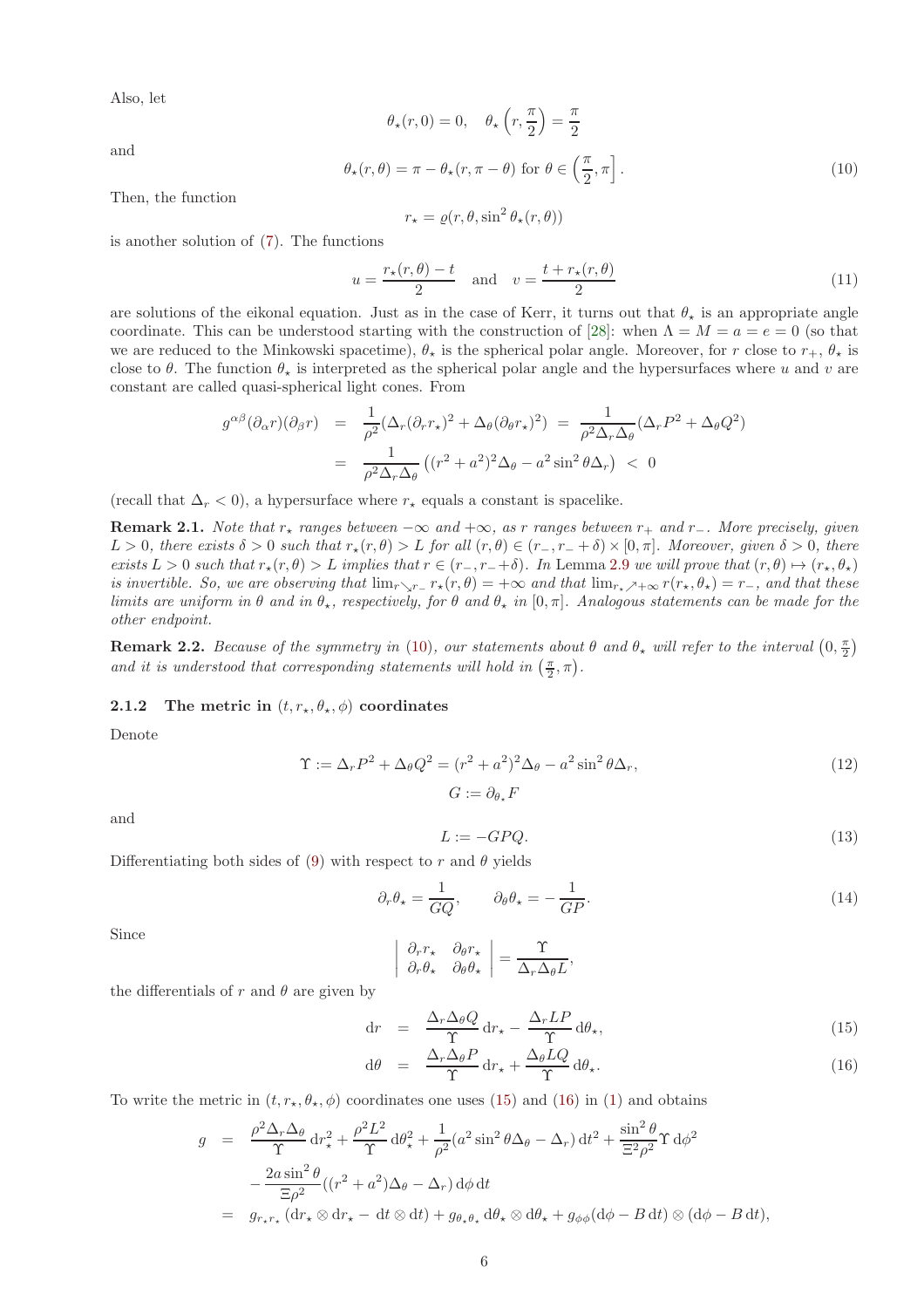with

$$
B = -\frac{g_{\phi t}}{g_{\phi\phi}} = \frac{\Xi a((r^2 + a^2)\Delta_\theta - \Delta_r)}{\Upsilon}.
$$

<span id="page-6-0"></span>2.1.3 Definition of  $\phi_{\star}$  and the metric in double null coordinates  $(u, v, \theta_{\star}, \phi_{\star})$ From [\(11\)](#page-5-3), one gets

$$
\begin{cases}\n dr_{\star} = du + dv, \\
 dt = dv - du.\n\end{cases}
$$

Now introduce a new coordinate  $\phi_{\star}$ , defined by

$$
\phi_\star = \phi - h(r_\star, \theta_\star),
$$

where

<span id="page-6-3"></span>
$$
\partial_{r_{\star}}h(r_{\star},\theta_{\star}) = -B = -\frac{\Xi a((r^2 + a^2)\Delta_{\theta} - \Delta_r)}{\Upsilon}, \quad \text{with } h(0,\theta_{\star}) = 0.
$$
 (17)

For a general function  $f$ , one has

$$
\hat{f}(\hat{u},\hat{v},\hat{\theta}_{\star},\phi) = \hat{f}(\hat{u},\hat{v},\hat{\theta}_{\star},\phi_{\star} + h(\hat{u} + \hat{v},\hat{\theta}_{\star})) = f(u,v,\theta_{\star},\phi_{\star}),
$$

where  $\hat{f}$  is the function f written in the  $(\hat{u}, \hat{v}, \hat{\theta}_*, \phi)$  coordinate system and  $\hat{u} = u, \hat{v} = v, \hat{\theta}_* = \theta_*$ . So, it follows that

$$
\begin{array}{rcl} \partial_u &=& \partial_{\hat{u}} + \partial_{r_\star} h \, \partial_\phi, \\ \partial_v &=& \partial_{\hat{v}} + \partial_{r_\star} h \, \partial_\phi, \\ \partial_{\theta_\star} &=& \partial_{\hat{\theta}_\star} + \partial_{\theta_\star} h \, \partial_\phi, \\ \partial_{\phi_\star} &=& \partial_\phi. \end{array}
$$

These equations help us with the geometric interpretation of the change of coordinates operated by passing from  $\phi$  to  $\phi_{\star}$ . Of course, for functions f that do not depend on  $\phi$ , like the coefficients of our metric,  $\partial_{u} f = \partial_{\hat{u}} f$ ,  $\partial_v f = \partial_{\hat{v}} f$  and  $\partial_{\theta_\star} f = \partial_{\hat{\theta}_\star} f$ . Defining

<span id="page-6-4"></span>
$$
\Omega^2 = -g_{r_{\star}r_{\star}} = -\frac{\rho^2 \Delta_r \Delta_\theta}{\Upsilon},\tag{18}
$$

$$
b^{\phi_{\star}} = 2B = 2\frac{\Xi a((r^2 + a^2)\Delta_{\theta} - \Delta_r)}{\Upsilon},\tag{19}
$$

the expression for the metric becomes

<span id="page-6-5"></span>
$$
g = -2\Omega^2 (\mathrm{d}u \otimes \mathrm{d}v + \mathrm{d}v \otimes \mathrm{d}u)
$$
  
+  $\oint_{\theta_*\theta_*} \mathrm{d}\theta_* \otimes \mathrm{d}\theta_* + \oint_{\theta_*\phi_*} \mathrm{d}\theta_* \otimes (\mathrm{d}\phi_* - b^{\phi_*} \mathrm{d}v) + \oint_{\theta_*\phi_*} (\mathrm{d}\phi_* - b^{\phi_*} \mathrm{d}v) \otimes \mathrm{d}\theta_*$   
+  $\oint_{\phi_*\phi_*} (\mathrm{d}\phi_* - b^{\phi_*} \mathrm{d}v) \otimes (\mathrm{d}\phi_* - b^{\phi_*} \mathrm{d}v).$  (20)

For each pair  $(u, v)$ ,  $\oint$  is a metric defined on a two-sphere. The calculation above shows that the coefficients of this metric are

<span id="page-6-2"></span>
$$
\phi_{\theta_{\star}\theta_{\star}} = g_{\theta_{\star}\theta_{\star}} + g_{\phi\phi}(\partial_{\theta_{\star}}h)^2 = \frac{\rho^2 L^2}{\Upsilon} + \frac{\sin^2\theta}{\Xi^2 \rho^2} \Upsilon(\partial_{\theta_{\star}}h)^2, \tag{21}
$$

$$
\phi_{\theta_{\star}\phi_{\star}} = g_{\phi\phi}(\partial_{\theta_{\star}}h) = \frac{\sin^2\theta}{\Xi^2\rho^2} \Upsilon(\partial_{\theta_{\star}}h), \tag{22}
$$

$$
\phi_{\phi_*\phi_*} = g_{\phi\phi} = \frac{\sin^2 \theta}{\Xi^2 \rho^2} \Upsilon.
$$
\n(23)

The determinants of the metrics  $\oint$  and g are

<span id="page-6-1"></span>
$$
\det g = \frac{L^2 \sin^2 \theta}{\Xi^2} \tag{24}
$$

and

$$
\det g = -4\Omega^4 \frac{L^2 \sin^2 \theta}{\Xi^2},
$$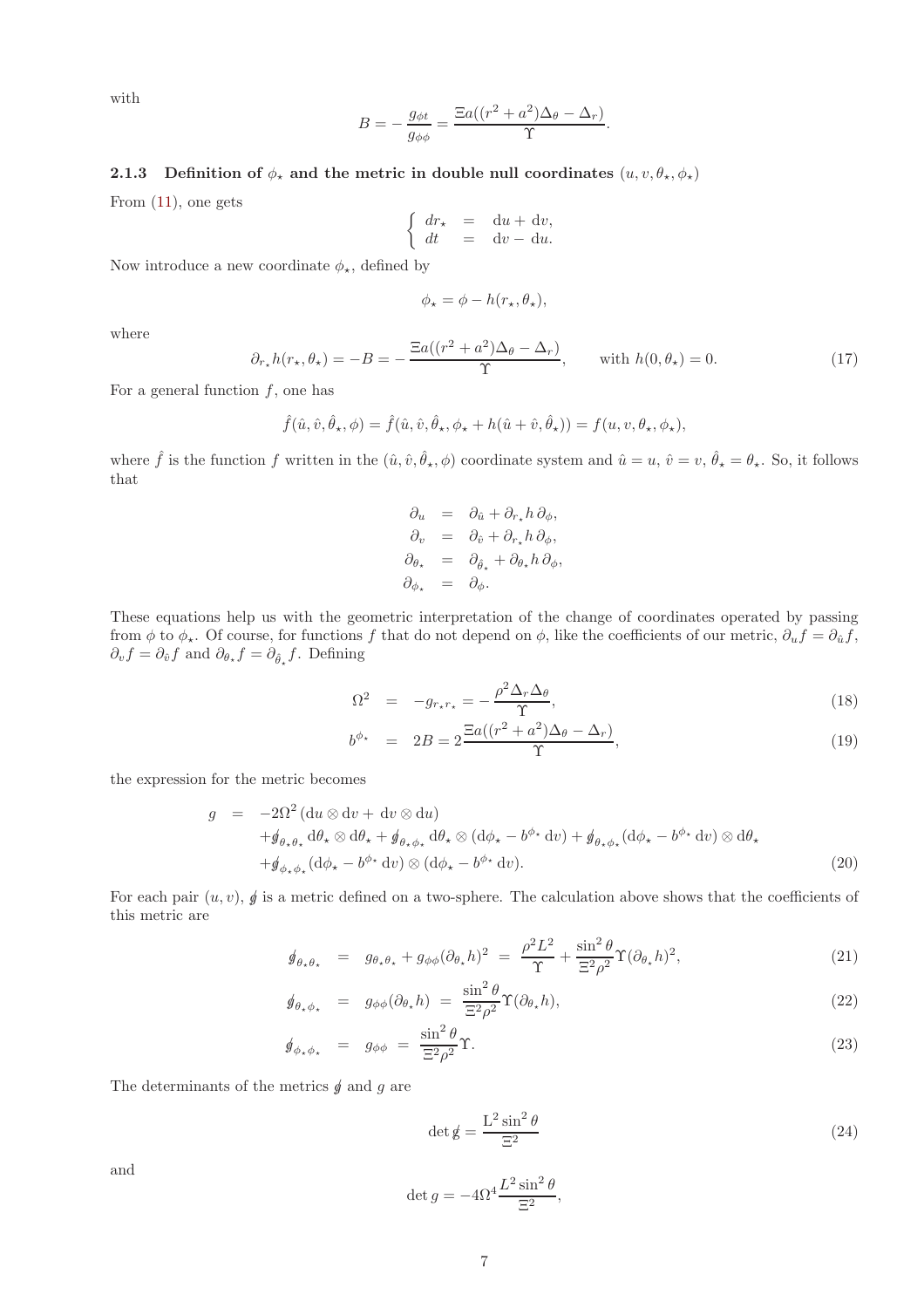and the inverse of the metric  $q$  is

$$
g^{-1} = -\frac{1}{2\Omega^2} \left( \partial_u \otimes (\partial_v + b^{\phi_\star} \partial_{\phi_\star}) + (\partial_v + b^{\phi_\star} \partial_{\phi_\star}) \otimes \partial_u \right) + g^{\theta_\star \theta_\star} \partial_{\theta_\star} \otimes \partial_{\theta_\star} + g^{\theta_\star \phi_\star} \partial_{\theta_\star} \otimes \partial_{\phi_\star} + g^{\theta_\star \phi_\star} \partial_{\phi_\star} \otimes \partial_{\theta_\star} + g^{\phi_\star \phi_\star} \partial_{\phi_\star} \otimes \partial_{\phi_\star},
$$

with coefficients given by

$$
\left[\begin{array}{cc} \mathbf{g}^{\theta_{\star}\theta_{\star}} & \mathbf{g}^{\theta_{\star}\phi_{\star}} \\ \mathbf{g}^{\theta_{\star}\phi_{\star}} & \mathbf{g}^{\phi_{\star}\phi_{\star}} \end{array}\right] = \left[\begin{array}{cc} \frac{\Upsilon}{L^2\rho^2} & -\frac{\Upsilon}{L^2\rho^2}(\partial_{\theta_{\star}}h) \\ -\frac{\Upsilon}{L^2\rho^2}(\partial_{\theta_{\star}}h) & \frac{\Xi^2\rho^2}{\Upsilon\sin^2\theta} + \frac{\Upsilon}{L^2\rho^2}(\partial_{\theta_{\star}}h)^2 \end{array}\right].
$$

#### <span id="page-7-0"></span>2.1.4 Normals to hypersurfaces and volume elements

We finish this subsection by writing down the volume elements of hypersurfaces

$$
\Sigma_{r_{\star}} = \{r_{\star} = \text{constant}\}, \quad \underline{\mathcal{C}}_v = \{v = \text{constant}\} \quad \text{and} \quad \mathcal{C}_u = \{u = \text{constant}\}
$$

of our spacetime, corresponding to constant  $r_{\star}$ , v and u. As

$$
2\Omega^2(\mathrm{d}u\otimes\mathrm{d}v+\mathrm{d}v\otimes\mathrm{d}u)=\Omega^2(\mathrm{d}r_{\star}\otimes\mathrm{d}r_{\star}-\mathrm{d}t\otimes\mathrm{d}t),
$$

recalling [\(24\)](#page-6-1) for the determinant of  $\oint$ , de volume element for  $\Sigma_{r_{\star}}$  is

$$
d\text{Vol}_{\Sigma_{r_{\star}}} = \Omega \frac{L \sin \theta}{\Xi} d\theta_{\star} d\phi_{\star} dt_{\star}.
$$

Our choice for the normals to constant  $v$  and  $u$  hypersurfaces are

<span id="page-7-3"></span>
$$
n_{\underline{\mathcal{C}}_v} = \partial_u \qquad \text{and} \qquad n_{\mathcal{C}_u} = \partial_v + b^{\phi_\star} \partial_{\phi_\star}.
$$
 (25)

We have that

$$
g\left(\partial_u, \frac{1}{2\Omega^2}\partial_v\right) = -1
$$
 and  $g\left(\partial_v + b^{\phi_\star}\partial_{\phi_\star}, \frac{1}{2\Omega^2}\partial_u\right) = -1$ 

and so, since the volume element associated to the metric  $g$  is

<span id="page-7-2"></span>
$$
dVol = 2\Omega^2 \frac{L\sin\theta}{\Xi} du dv d\theta_\star d\phi_\star,
$$
\n(26)

the volume elements associated to constant  $v$  and  $u$  hypersurfaces are

$$
d{\rm Vol}_{\underline{\mathcal{C}}_v}=\frac{L\sin\theta}{\Xi}\, {\rm d} u\, {\rm d}\theta_\star\, {\rm d}\phi_\star
$$

and

$$
d\text{Vol}_{\mathcal{C}_u} = \frac{L\sin\theta}{\Xi} dv d\theta_\star d\phi_\star.
$$

As  $r_{\star} = u + v$ , the tangent space to a hypersurface  $\Sigma_{r_{\star}}$ , where  $r_{\star}$  is constant, is spanned by  $\partial_v - \partial_u$ ,  $\partial_{\theta_{\star}}$ and  $\partial_{\phi_\star}$ , and

$$
n_{\Sigma_{r_{\star}}} = \frac{\partial_u + \partial_v + b^{\phi_{\star}} \partial_{\phi_{\star}}}{2\Omega} = -\frac{\operatorname{grad} r_{\star}}{(-g(\operatorname{grad} r_{\star}, \operatorname{grad} r_{\star}))^{\frac{1}{2}}}.
$$

**Remark 2.3.**  $\partial_{\phi_{\star}}$  is equal to zero when  $\theta_{\star}$  is either 0 or  $\pi$ .

Indeed, the vector field  $\partial_{\phi_{\star}}$  is tangent to the spheres  $u =$  constant and  $v =$  constant which are contained in the spacelike hypersurfaces  $r_{\star} = constant$  and

$$
\lim_{\theta_{\star}\to 0} g(\partial_{\phi_{\star}}, \partial_{\phi_{\star}}) = \lim_{\theta_{\star}\to 0} \phi_{\phi_{\star}\phi_{\star}} = 0.
$$

## <span id="page-7-1"></span>2.2 Regularity of the change of coordinates

The regularity of transformation of coordinates  $(r, \theta_\star) \mapsto (r, \theta)$  for Kerr spacetimes, namely at  $\theta_\star = 0$  and  $\theta_\star = \frac{\pi}{2}$ , was shown by Dafermos and Luk [\[9\]](#page-54-3). In this subsection we adapt their work to the setting of Kerr– Newman–de Sitter spacetimes.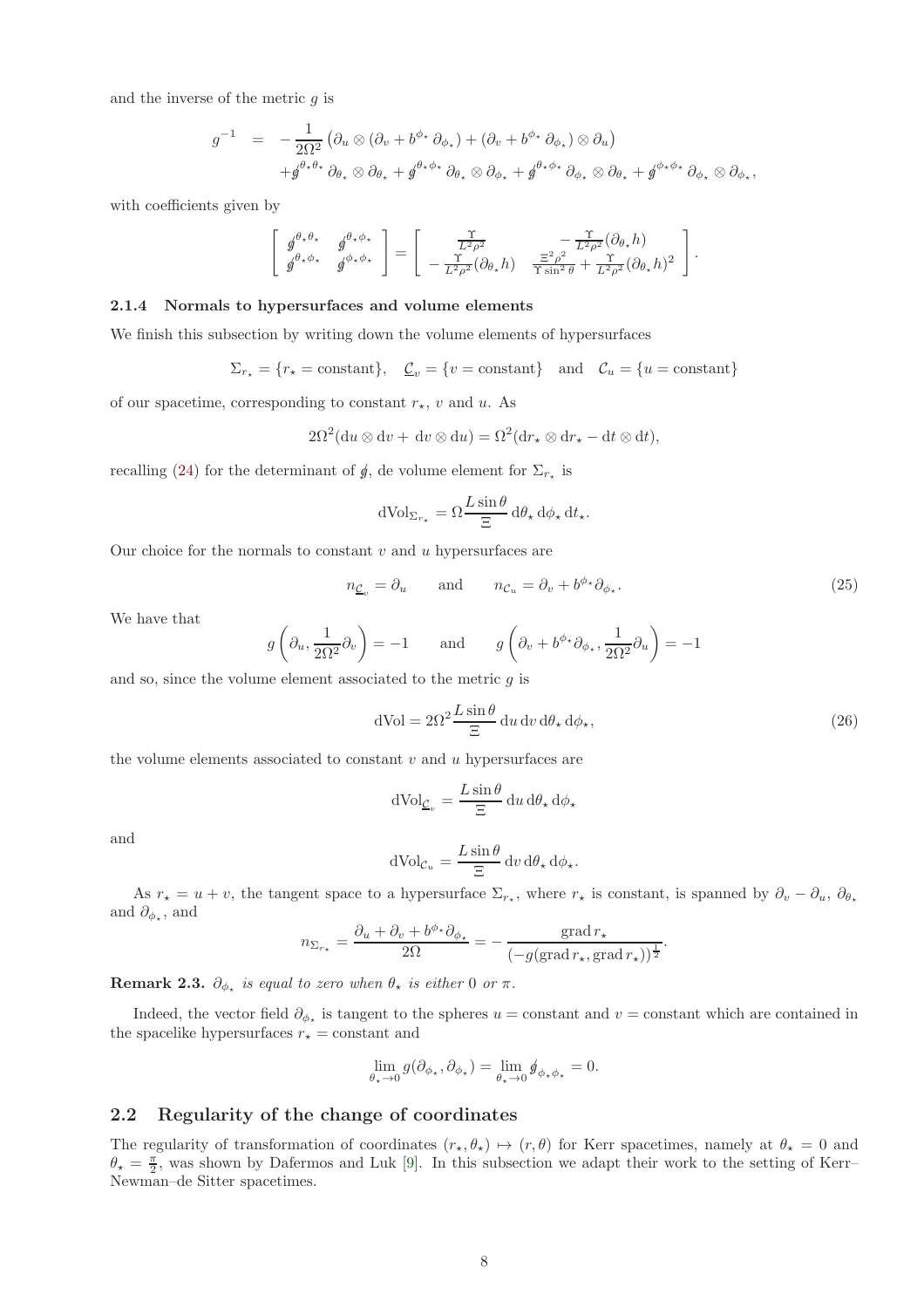## <span id="page-8-0"></span>2.2.1 The coordinate  $\theta_{\star}$  is well defined and continuous

### **Lemma 2.4.**  $\theta_{\star}$  is well defined.

Proof. Clearly

$$
F(r, \theta, \theta) \ge 0.
$$

Moreover

$$
\int_{\theta}^{\theta_{\star}} \frac{d\theta'}{P(\theta', \theta_{\star})} \geq \int_{\theta}^{\theta_{\star}} \frac{d\theta'}{a\sqrt{\Delta_{\theta'} - \sin^{2}\theta'}} \n= \int_{\theta}^{\theta_{\star}} \frac{d\theta'}{\frac{1}{\Xi^{2}a\cos\theta'}} \to +\infty \text{ as } \theta_{\star} \to \frac{\pi}{2},
$$

which implies that

$$
\lim_{\theta_\star \to \frac{\pi}{2}} F(r,\theta,\theta_\star) = -\infty.
$$

The continuity of F implies that for each pair  $(r, \theta)$ , with  $\theta \in (0, \frac{\pi}{2})$ , there exists  $\theta_{\star} = \theta_{\star}(r, \theta) \in (\theta, \frac{\pi}{2})$  such that  $F(r, \theta, \theta_\star) = 0$ .

To show that F is decreasing in  $\theta_{\star}$ , note that

$$
\theta_{\star} \rightarrow \int_0^{\theta_{\star}} \frac{\mathrm{d}\theta'}{\sqrt{\sin^2\theta_{\star}\Delta_{\theta'} - \sin^2\theta'}}
$$

is strictly increasing. Indeed, suppose  $\theta_{\star} < \tilde{\theta}_{\star}$ . Setting  $\sin \tilde{\theta}' = \frac{\sin \tilde{\theta}_{\star}}{\sin \theta_{\star}} \sin \theta'$ , as  $\theta' < \tilde{\theta}'$ , we have  $\Delta_{\theta'} > \Delta_{\tilde{\theta}'}$  and

$$
\int_{0}^{\tilde{\theta}_{\star}} \frac{d\tilde{\theta}'}{\sqrt{\sin^{2} \tilde{\theta}_{\star} \Delta_{\tilde{\theta}'}} - \sin^{2} \tilde{\theta}'} - \int_{0}^{\theta_{\star}} \frac{d\theta'}{\sqrt{\sin^{2} \theta_{\star} \Delta_{\theta'} - \sin^{2} \theta'}}
$$
\n
$$
\geq \int_{0}^{\tilde{\theta}_{\star}} \frac{d\tilde{\theta}'}{\sqrt{\sin^{2} \tilde{\theta}_{\star} \Delta_{\theta'} - \sin^{2} \tilde{\theta}'}} - \int_{0}^{\theta_{\star}} \frac{d\theta'}{\sqrt{\sin^{2} \theta_{\star} \Delta_{\theta'} - \sin^{2} \theta'}}
$$
\n
$$
= \int_{0}^{\theta_{\star}} \left(\frac{\cos \theta'}{\cos \tilde{\theta}'} - 1\right) \frac{d\theta'}{\sqrt{\sin^{2} \theta_{\star} \Delta_{\theta'} - \sin^{2} \theta'}} \geq 0.
$$

**Lemma 2.5.**  $\theta_{\star}$  is continuous at  $\theta = 0$  and  $\theta = \frac{\pi}{2}$  with

<span id="page-8-2"></span>
$$
\frac{\sin \theta_{\star}}{\sin \theta} + \frac{\cos \theta}{\cos \theta_{\star}} \lesssim 1. \tag{27}
$$

Proof. The second integral in [\(9\)](#page-4-2) is bounded above by

<span id="page-8-1"></span>
$$
\int_{r}^{r_{+}} \frac{dr'}{Q(r', \theta_{\star})} \leq \int_{r_{-}}^{r_{+}} \frac{dr'}{r'^{2} + a^{2}}
$$
\n
$$
= \frac{1}{a} \left( \arctan \left( \frac{r_{+}}{a} \right) - \arctan \left( \frac{r_{-}}{a} \right) \right)
$$
\n
$$
= \frac{1}{a} \left( \frac{\pi}{2} - c_{\Lambda, M, a, e} \right), \tag{28}
$$

for some positive  $c_{\Lambda,M,a,e}$ . On the other hand, using the substitution  $\sin \theta' = \sin \theta_{\star} \sin \tilde{\theta}$  we see that the negative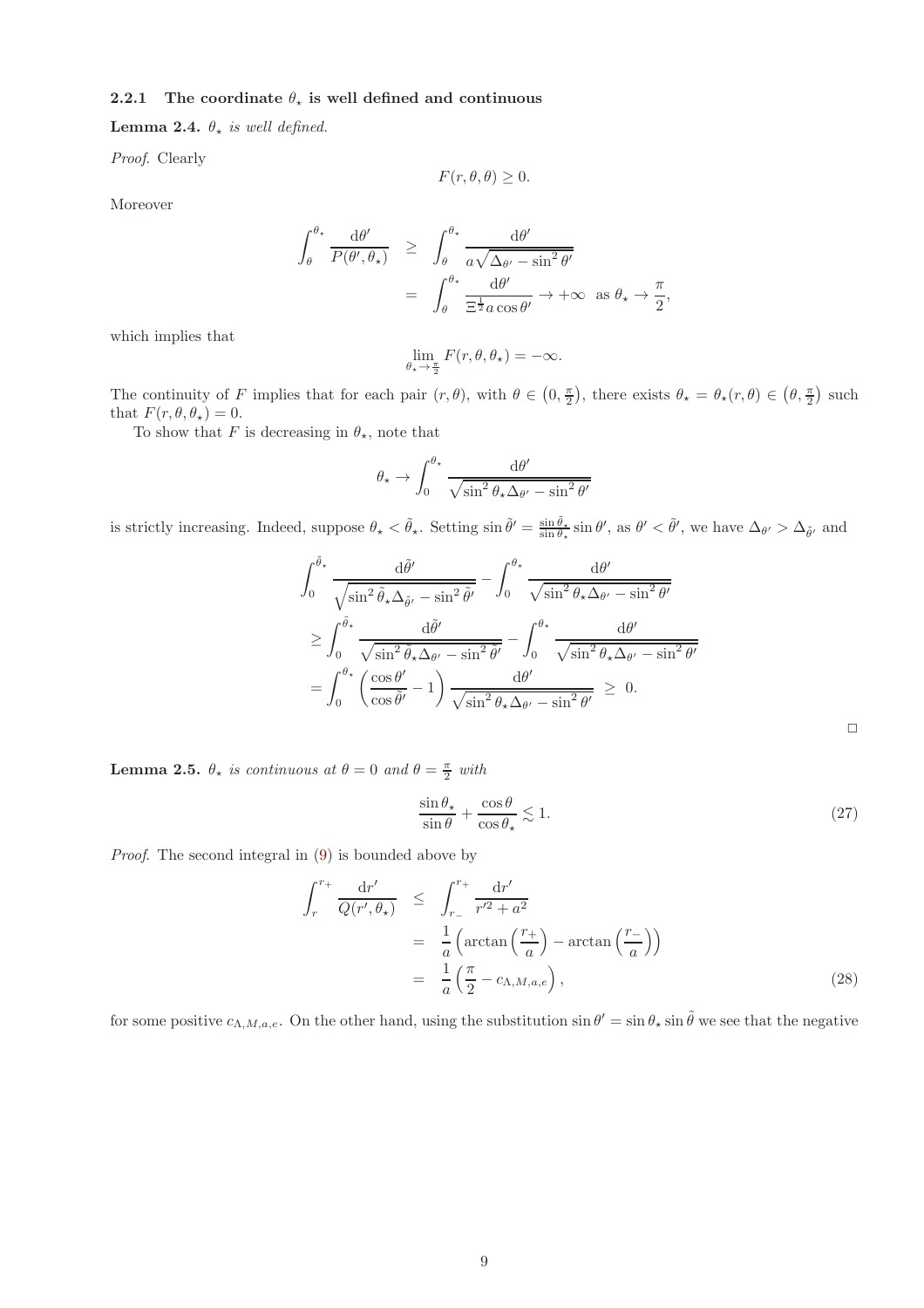of the first integral in [\(9\)](#page-4-2) is bounded below by

<span id="page-9-2"></span>
$$
\int_{\theta}^{\theta_{\star}} \frac{d\theta'}{P(\theta', \theta_{\star})} = \frac{1}{a} \int_{\theta}^{\theta_{\star}} \frac{d\theta'}{\sqrt{\sin^{2} \theta_{\star} \Delta_{\theta'} - \sin^{2} \theta'}}\n= \frac{1}{a} \int_{\arcsin\left(\frac{\sin \theta}{\sin \theta_{\star}}\right)}^{\frac{\pi}{2}} \frac{\cos \tilde{\theta} \, d\tilde{\theta}}{\cos \theta' \sqrt{\Delta_{\theta'} - \sin^{2} \theta}}\n= \frac{1}{a} \int_{\arcsin\left(\frac{\sin \theta}{\sin \theta_{\star}}\right)}^{\frac{\pi}{2}} \frac{\cos \tilde{\theta} \, d\tilde{\theta}}{\sqrt{\left(1 + \frac{\Lambda}{3} a^{2}\right) - \left(1 + \frac{\Lambda}{3} a^{2} \sin^{2} \theta_{\star}\right) \sin^{2} \tilde{\theta}}}\n\geq \frac{1}{a} \int_{\frac{\sin \theta}{\sin \theta_{\star}}}^{1} \frac{dx}{\sqrt{\Xi - x^{2}}}\n= \frac{1}{a} \int_{\frac{\sin \theta}{\sqrt{\Xi}} \sin \theta_{\star}}^{\frac{\sin \theta}{\sqrt{\Xi - x^{2}}}} \frac{dy}{\sqrt{1 - y^{2}}}\n= \frac{1}{a} \left( \arcsin\left(\frac{1}{\sqrt{\Xi}}\right) - \arcsin\left(\frac{\sin \theta}{\sqrt{\Xi} \sin \theta_{\star}}\right) \right)\n\geq \frac{1}{a} \left( \arcsin\left(\frac{1}{\sqrt{\Xi}}\right) - \arcsin\left(\frac{\sin \theta}{\sin \theta_{\star}}\right) \right).
$$
\n(29)

Since  $F(r, \theta, \theta_*)$  is equal zero, we obtain the estimate

<span id="page-9-1"></span>
$$
\arcsin\left(\frac{\sin\theta}{\sin\theta_{\star}}\right) \ge \arcsin\left(\frac{1}{\sqrt{\Xi}}\right) + c_{\Lambda,M,a,e} - \frac{\pi}{2},\tag{30}
$$

provided the right-hand side is positive, i.e.

<span id="page-9-3"></span>
$$
\Xi < \csc^2\left(\frac{\pi}{2} - c_{\Lambda, M, a, e}\right)
$$
  
=  $\csc^2\left(\arctan\left(\frac{r_+}{a}\right) - \arctan\left(\frac{r_-}{a}\right)\right)$ . (31)

For fixed  $r_+$  and  $r_+$ , the minimum of the last expression is attained when  $a = \sqrt{r-r_+}$ . So the last inequality is implied by the stronger restriction

<span id="page-9-0"></span>
$$
\Xi < \csc^2\left(\arctan\left(\sqrt{\alpha}\right) - \arctan\left(\frac{1}{\sqrt{\alpha}}\right)\right), \qquad \alpha = \frac{r_+}{r_-}.\tag{32}
$$

According to Lemma [B.1,](#page-43-3) for all subextremal black holes, we have

$$
\Xi < 1 + \frac{l(\alpha, \Lambda e^2)}{3} \le 1 + \frac{l(\alpha, 0)}{3},
$$

where  $l$  is given by  $(137)$ , so that

$$
l(\alpha,0) := \frac{3}{2\alpha^2(1+2\alpha)} \Big( \big(1+4\alpha+12\alpha^2+16\alpha^3+9\alpha^4\big) - \big(1+3\alpha+5\alpha^2+3\alpha^3\big)\sqrt{1+2\alpha+9\alpha^2} \Big).
$$

We claim that

$$
1 + \frac{l(\alpha, 0)}{3} < \csc^2\left(\arctan\left(\sqrt{\alpha}\right) - \arctan\left(\frac{1}{\sqrt{\alpha}}\right)\right),
$$

for all  $\alpha$  greater than 1. To show this, we define the function

$$
\hat{\rho}(\alpha) := \frac{\csc^2\left(\arctan\left(\sqrt{\alpha}\right) - \arctan\left(\frac{1}{\sqrt{\alpha}}\right)\right) - 1}{\frac{l(\alpha,0)}{3}},
$$

which we wish to check is always greater than one. Since

$$
\lim_{\alpha \searrow 1} \csc^2 \left( \arctan \left( \sqrt{\alpha} \right) - \arctan \left( \frac{1}{\sqrt{\alpha}} \right) \right) = +\infty,
$$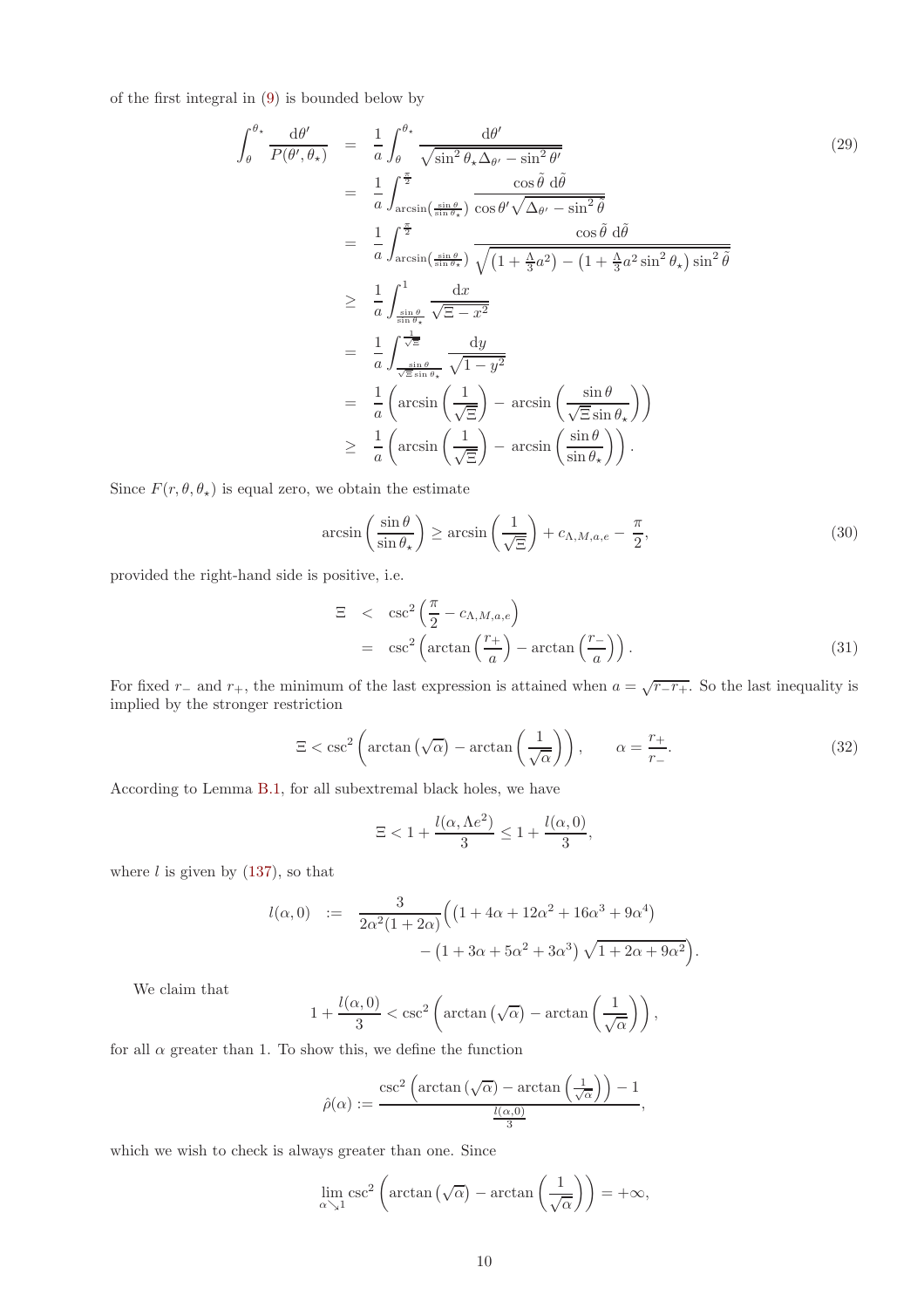and  $l(1,0) = 21 - 12\sqrt{3}$ , we have

$$
\lim_{\alpha \searrow 1} \hat{\rho}(\alpha) = +\infty.
$$

Moreover,

and

$$
\lim_{\alpha \to +\infty} \frac{\csc^2\left(\arctan\left(\sqrt{\alpha}\right) - \arctan\left(\frac{1}{\sqrt{\alpha}}\right)\right) - 1}{\frac{4}{\alpha}} = 1
$$

$$
\lim_{\alpha \to \infty} \frac{l(\alpha, 0)}{\frac{2}{3\alpha}} = 1
$$

(see [\(139\)](#page-49-1)) imply that

$$
\lim_{\alpha \to +\infty} \hat{\rho}(\alpha) = 18.
$$

So certainly  $\rho(\alpha)$  is greater than one for  $\alpha$  close to 1 and  $\alpha$  sufficiently large. Estimating, one can determine  $1 < \alpha_m < \alpha_M$  such that  $\rho(\alpha) > 36$  for all  $1 < \alpha < \alpha_m$ , and  $\rho(\alpha) > 9$  for all  $\alpha > \alpha_M$ . Then one can plot the graph of  $\hat{\rho}$  in the interval  $[\alpha_m, \alpha_M]$  and check that it is also greater than one in that interval. This is illustrated in Figure [1.](#page-10-0) The claim is proven.



<span id="page-10-0"></span>Figure 1: The fact that  $\hat{\rho} > 1$  implies that we can guarantee [\(33\)](#page-10-1) for all subextremal black holes.

The previous paragraph implies that [\(32\)](#page-9-0) is satisfied, and so the right-hand side of [\(30\)](#page-9-1) is positive. Then, we have

<span id="page-10-1"></span>
$$
\frac{\sin \theta}{\sin \theta_{\star}} \ge c > 0. \tag{33}
$$

If we use the substitution  $\cos \theta' = \cos \theta_x \sec \tilde{\theta}$  in [\(29\)](#page-9-2) we get

$$
\int_{\theta}^{\theta_{\star}} \frac{d\theta'}{P(\theta', \theta_{\star})} = \frac{1}{a} \int_{\theta}^{\theta_{\star}} \frac{d\theta'}{\sqrt{\sin^{2} \theta_{\star} \Delta_{\theta'} - \sin^{2} \theta'}}\n= \frac{1}{a} \int_{0}^{\arccos(\frac{\cos \theta}{\cos \theta_{\star}})} \frac{\sec \tilde{\theta} \cos \theta_{\star} \tan \tilde{\theta} d\tilde{\theta}}{\sin \theta' \sqrt{\Delta_{\theta'} - 1 + \cos^{2} \theta_{\star} \sec^{2} \tilde{\theta} - \Delta_{\theta'} \cos^{2} \theta_{\star}}\n= \frac{1}{a} \int_{0}^{\arccsc(\frac{\cos \theta}{\cos \theta_{\star}})} \frac{\sec \tilde{\theta} \tan \tilde{\theta} d\tilde{\theta}}{\sin \theta' \sqrt{\frac{\Lambda}{3} a^{2} \sec^{2} \tilde{\theta} + \sec^{2} \tilde{\theta} - \Delta_{\theta'}}}\n= \frac{1}{a} \int_{0}^{\arccsc(\frac{\cos \theta}{\cos \theta_{\star}})} \frac{\sec \tilde{\theta} \tan \tilde{\theta} d\tilde{\theta}}{\sin \theta' \sqrt{\frac{\Lambda}{3} a^{2} \sec^{2} \tilde{\theta} \sin^{2} \theta_{\star} + \tan^{2} \tilde{\theta}}}\n= \frac{1}{a} \int_{0}^{\arccsc(\frac{\cos \theta}{\cos \theta_{\star}})} \frac{\sec \tilde{\theta} d\tilde{\theta}}{\sin \theta' \sqrt{1 + \frac{\Lambda}{3} a^{2} \frac{\sin^{2} \theta_{\star}}{\sin^{2} \tilde{\theta}}}}.
$$

If  $\frac{\cos \theta}{\cos \theta_{\star}} \leq$  $\sqrt{2}$ , we are done. Otherwise, as

$$
\frac{1}{\sin^2(\operatorname{arcsec} x)} = \frac{1}{1 - \frac{1}{x^2}}
$$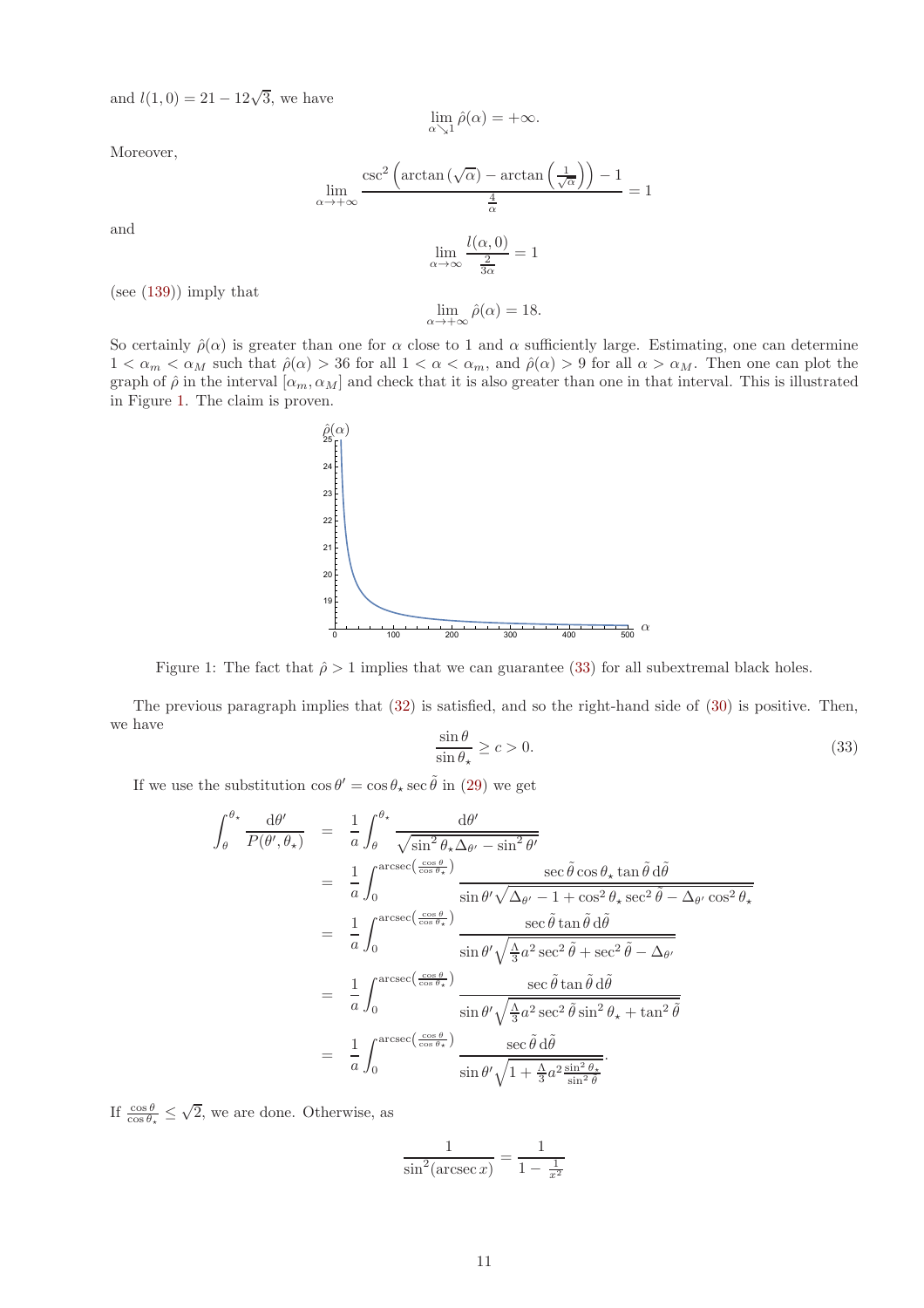and  $\sin^2 \theta_{\star} \leq 1$ , we have that

$$
\int_{\theta}^{\theta_{\star}} \frac{d\theta'}{P(\theta', \theta_{\star})} \geq \frac{1}{a} \int_{\frac{\pi}{4}}^{arcsec\left(\frac{\cos\theta}{\cos\theta_{\star}}\right)} \frac{\sec\tilde{\theta} \, d\tilde{\theta}}{\sqrt{1 + 2\frac{\Lambda}{3}a^2}}\n\n\geq \frac{1}{\sqrt{2\Xi^{\frac{1}{2}}a}} \ln(\sec x + \tan x)\Big|_{\frac{\pi}{4}}^{arcsec\left(\frac{\cos\theta}{\cos\theta_{\star}}\right)}\n\n= \frac{1}{\sqrt{2\Xi^{\frac{1}{2}}a}} \left[ \ln \left( \frac{\cos\theta}{\cos\theta_{\star}} + \sqrt{\frac{\cos^2\theta}{\cos^2\theta_{\star}}} - 1 \right) - \ln(1 + \sqrt{2}) \right].
$$

The result follows since  $(28)$  implies that the last expression is bounded above.  $\Box$ 

## <span id="page-11-0"></span>2.2.2 The derivative of the function defining  $\theta_{\star}$

Remark 2.6. Let us define

$$
D(\theta, \theta_\star) := \sin^2 \theta_\star \Delta_\theta - \sin^2 \theta,
$$

so that  $D(\theta, \theta_\star) = P^2(\theta, \theta_\star)/a^2$ . Clearly,

$$
\partial_{\theta} D(\theta, \theta_{\star}) = \partial_{\theta} \left( \sin^{2} \theta_{\star} \left( 1 + \frac{\Lambda}{3} a^{2} \cos^{2} \theta \right) - \sin^{2} \theta \right) = -\sin(2\theta) \left( 1 + \frac{\Lambda}{3} a^{2} \sin^{2} \theta_{\star} \right)
$$

holds. The trigonometric equality

$$
\sin^2(2\theta_\star) \left(1 + \frac{\Lambda}{3}a^2\cos^2\theta\right) = \sin^2(2\theta) \left(1 + \frac{\Lambda}{3}a^2\sin^2\theta_\star\right) \n+2(\cos(2\theta) + \cos(2\theta_\star)) \left(\sin^2\theta_\star \left(1 + \frac{\Lambda}{3}a^2\cos^2\theta\right) - \sin^2\theta\right)
$$

allows us to conclude that

<span id="page-11-1"></span>
$$
\sin^2(2\theta_\star)\Delta_\theta = -\sin(2\theta) \left[ \partial_\theta \left( \sin^2 \theta_\star \Delta_\theta - \sin^2 \theta \right) \right] \n+2(\cos(2\theta) + \cos(2\theta_\star)) \left( \sin^2 \theta_\star \Delta_\theta - \sin^2 \theta \right) \n= -\sin(2\theta) \partial_\theta D(\theta, \theta_\star) + 2(\cos(2\theta) + \cos(2\theta_\star)) D(\theta, \theta_\star).
$$
\n(34)

We will have to use the identity  $(34)$  repeatedly in our calculations.

**Lemma 2.7.** For  $\theta_{\star} \in (0, \frac{\pi}{2})$ , we have that

<span id="page-11-2"></span>
$$
G(r, \theta, \theta_{\star}) = \partial_{\theta_{\star}} F(r, \theta, \theta_{\star})
$$
  
= 
$$
-\frac{\csc(2\theta_{\star})\sin(2\theta)}{a\sqrt{\sin^{2}\theta_{\star}\Delta_{\theta} - \sin^{2}\theta}} - \frac{2\csc(2\theta_{\star})}{a} \int_{\theta}^{\theta_{\star}} \frac{(\sin^{2}\theta_{\star} - \sin^{2}\theta')}{\sqrt{\sin^{2}\theta_{\star}\Delta_{\theta'} - \sin^{2}\theta'}} d\theta'
$$

$$
+ \int_{r}^{r_{+}} \frac{a^{2}\sin(2\theta_{\star})\Delta_{r'}}{2\left((r'^{2} + a^{2})^{2} - a^{2}\sin^{2}\theta_{\star}\Delta_{r'}\right)^{\frac{3}{2}}} dr'. \tag{35}
$$

Proof. We start from the definition of F in [\(9\)](#page-4-2). Since  $\theta_{\star} \in (0, \frac{\pi}{2})$ , for  $\theta' \in [\theta, \theta_{\star}]$ , we get  $\Delta_{\theta'} \geq 1 + \frac{\Lambda}{3} a^2 \cos^2 \theta_{\star}$ , and so  $P(\theta', \theta_\star) \ge \sqrt{\frac{\Lambda}{3}} \frac{a^2}{2}$  $\frac{2^2}{2}$  sin  $(2\theta_\star) > 0$ . So, we do not have to worry about vanishing denominators. The result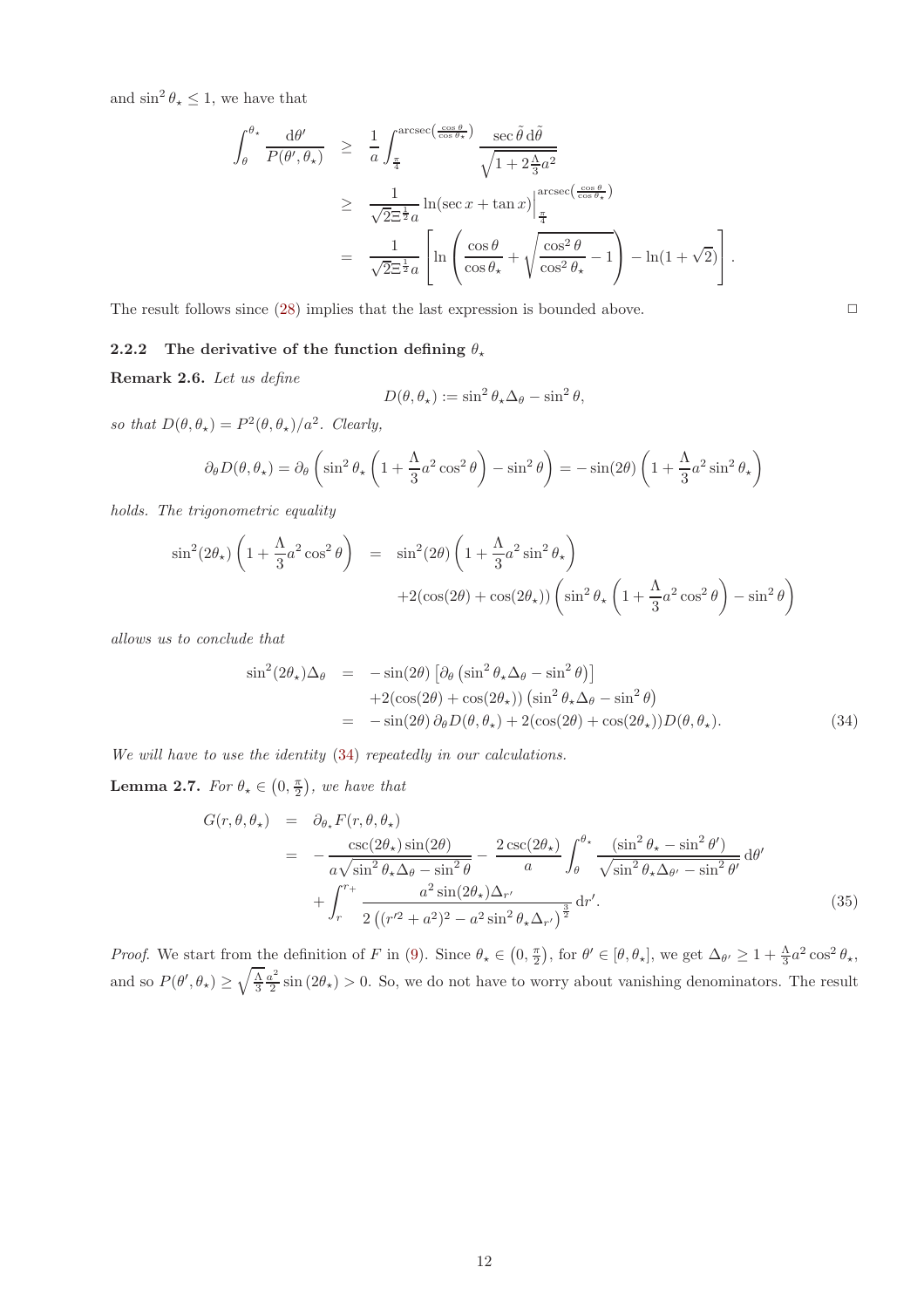follows from the calculation

$$
a \frac{\partial}{\partial \theta_{\star}}\Big|_{\theta_{\text{ fixed}}} \int_{\theta}^{\theta_{\star}} \frac{d\theta'}{P(\theta', \theta_{\star})} = \frac{\partial}{\partial \theta_{\star}}\Big|_{\theta_{\text{ fixed}}} \int_{\theta}^{\theta_{\star}} \frac{d\theta'}{\sqrt{\sin^{2} \theta_{\star} \Delta_{\theta'} - \sin^{2} \theta'}}
$$
  
\n
$$
= \frac{2}{\sqrt{\frac{\Lambda}{3}} a \sin(2\theta_{\star})} - \int_{\theta}^{\theta_{\star}} \frac{\sin(2\theta_{\star}) \Delta_{\theta'}}{2\sqrt{(D(\theta', \theta_{\star}))}^{3}} d\theta'
$$
  
\n
$$
\stackrel{(34)}{=} \frac{2}{\sqrt{\frac{\Lambda}{3}} a \sin(2\theta_{\star})} + \int_{\theta}^{\theta_{\star}} \frac{\csc(2\theta_{\star}) \sin(2\theta') \partial_{\theta'} D(\theta', \theta_{\star})}{2\sqrt{(D(\theta', \theta_{\star}))}^{3}} d\theta'
$$
  
\n
$$
- \int_{\theta}^{\theta_{\star}} \frac{\csc(2\theta_{\star}) (\cos(2\theta') + \cos(2\theta_{\star}))}{\sqrt{D(\theta', \theta_{\star})}} d\theta'
$$
  
\n
$$
= \frac{2}{\sqrt{\frac{\Lambda}{3}} a \sin(2\theta_{\star})} + \int_{\theta}^{\theta_{\star}} \frac{\csc(2\theta_{\star}) \sin(2\theta') \partial_{\theta'} D(\theta', \theta_{\star})}{2\sqrt{(D(\theta', \theta_{\star}))}^{3}} d\theta'
$$
  
\n
$$
- \int_{\theta}^{\theta_{\star}} \frac{2 \csc(2\theta_{\star}) \cos(2\theta')}{\sqrt{D(\theta', \theta_{\star})}} d\theta' + \int_{\theta}^{\theta_{\star}} \frac{\csc(2\theta_{\star}) (\cos(2\theta') - \cos(2\theta_{\star}))}{\sqrt{D(\theta', \theta_{\star})}} d\theta'
$$
  
\n
$$
+ \int_{\theta}^{\theta_{\star}} \frac{2 \csc(2\theta_{\star}) (\sin^{2} \theta_{\star} - \sin^{2} \theta')}{\sqrt{D(\theta', \theta_{\star})}} d\theta'
$$
  
\n
$$
+ \int_{\theta}^{\
$$

For the second equality we used  $(34)$ .

The expression for  $G$  and the definition of  $L$  in [\(13\)](#page-5-4) yield

<span id="page-12-1"></span>
$$
L = \sqrt{(r^2 + a^2)^2 - a^2 \sin^2 \theta_\star \Delta_r} \left( \frac{\sin(2\theta)}{\sin(2\theta_\star)} + 2 \sin^2(2\theta_\star) \frac{\sqrt{\sin^2 \theta_\star \Delta_\theta - \sin^2 \theta}}{\sin(2\theta_\star)} \left( \frac{1}{\sin^2(2\theta_\star)} \int_\theta^{\theta_\star} \frac{(\sin^2 \theta_\star - \sin^2 \theta')}{\sqrt{\sin^2 \theta_\star \Delta_{\theta'} - \sin^2 \theta'}} d\theta' \right) - \sin^2(2\theta_\star) \frac{\sqrt{\sin^2 \theta_\star \Delta_\theta - \sin^2 \theta}}{\sin(2\theta_\star)} \int_r^{r_+} \frac{a^3 \Delta_{r'}}{2\left( (r'^2 + a^2)^2 - a^2 \sin^2 \theta_\star \Delta_{r'} \right)^{\frac{3}{2}}} dr' \right). \tag{36}
$$

**Lemma 2.8.** We have the following estimate for  $G$ :

<span id="page-12-0"></span>
$$
-\frac{C_{\Lambda,M,a,e}}{\sqrt{\sin^2\theta_\star\Delta_\theta - \sin^2\theta}} \le G(r,\theta,\theta_\star(r,\theta)) \le -\frac{\csc(2\theta_\star)\sin(2\theta)}{a\sqrt{\sin^2\theta_\star\Delta_\theta - \sin^2\theta}}.\tag{37}
$$

for some constant  $C_{\Lambda,M,a,e} > 0$  depending on  $\Lambda, M, a$  and e.

Proof. We use expression [\(35\)](#page-11-2). Note that

$$
\frac{2\csc(2\theta_\star)}{a} \int_{\theta}^{\theta_\star} \frac{(\sin^2 \theta_\star - \sin^2 \theta')}{\sqrt{\sin^2 \theta_\star \Delta_{\theta'} - \sin^2 \theta'}} \, d\theta' \le \frac{2\csc(2\theta_\star)}{a} \int_{\theta}^{\theta_\star} \sqrt{\sin^2 \theta_\star - \sin^2 \theta'} \, d\theta'.
$$

For  $\theta_{\star}$  close to zero, the right-hand side is bounded above by

$$
\frac{\pi/2}{a\cos\theta_\star},
$$

whereas for  $\theta_{\star}$  close to  $\frac{\pi}{2}$ , the right-hand side is bounded above by

$$
\frac{2 \csc(2\theta_\star)}{a} \int_{\theta}^{\theta_\star} \cos \theta' \, d\theta' = \frac{2 \csc(2\theta_\star)}{a} (\sin \theta_\star - \sin \theta) \n\leq \frac{2 \csc(2\theta_\star)}{a} (\theta_\star - \theta) \cos \theta \n\leq \frac{\pi/2}{a \sin \theta_\star} \frac{\cos \theta}{\cos \theta_\star}.
$$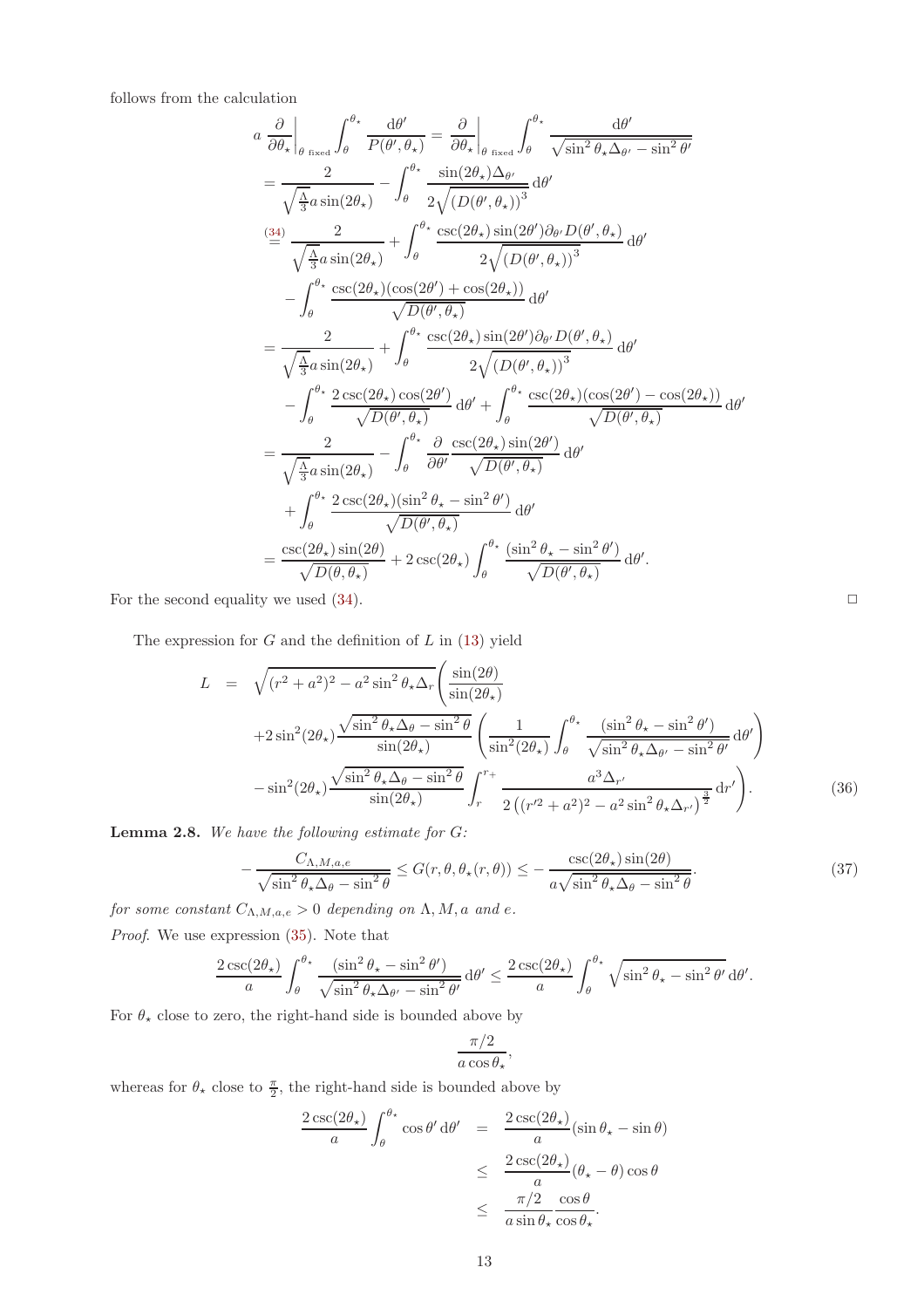Recalling [\(27\)](#page-8-2), we conclude that the second term on the right-hand side of [\(35\)](#page-11-2) is uniformly bounded below by a negative constant. Clearly, the same is true for the third term on the right-hand side of [\(35\)](#page-11-2). Since both terms are negative,  $\csc(2\theta_\star)\sin(2\theta)$  is bounded, and  $1/\sqrt{\sin^2\theta_\star\Delta_\theta-\sin^2\theta}$  is bounded below by a positive constant, we obtain  $(37)$ .

## <span id="page-13-0"></span>2.2.3 The coordinates r and  $\theta$  as functions of  $r_{\star}$  and  $\theta_{\star}$

<span id="page-13-2"></span>**Lemma 2.9.** The mapping  $(r, \theta) \rightarrow (r_\star, \theta_\star)$  is globally invertible.

Proof. Fix  $(r_{\star})_0 \in \mathbb{R}$ . For each fixed  $\theta \in (0, \frac{\pi}{2})$ , let  $r(\theta)$  be the unique (because  $\partial_r r_{\star} < 0$ ) value of  $r \in (r_-, r_+)$ such that

$$
r_{\star}(r(\theta),\theta)=(r_{\star})_0.
$$

The Implicit Function Theorem guarantees that  $(r(\cdot), \cdot)$  is a  $C^1$  curve and that

$$
\dot{r} = -\frac{\partial_{\theta}r_{\star}}{\partial_{r}r_{\star}} = -\frac{P}{Q}\frac{\Delta_{r}}{\Delta_{\theta}}.
$$

To see how  $\theta_{\star}$  varies along this curve we calculate

$$
\frac{d}{d\theta}\theta_{\star}(r(\theta),\theta) = \dot{r}\,\partial_r\theta_{\star} + \partial_{\theta}\theta_{\star} = \frac{1}{GQ}\left(-\frac{P}{Q}\frac{\Delta_r}{\Delta_{\theta}}\right) - \frac{1}{GP} = -\frac{\Upsilon}{GPQ^2} > 0.
$$

So,  $\theta_{\star}$  is strictly increasing along the curve  $(r(\cdot), \cdot)$ . Moreover, [\(27\)](#page-8-2) shows that  $\lim_{\theta\searrow 0} \theta_{\star}(r(\theta), \theta) = 0$  and  $\lim_{\theta \nearrow \frac{\pi}{2}} \theta_{\star}(r(\theta), \theta) = \frac{\pi}{2}$ . Thus, given  $((r_{\star})_0, (\theta_{\star})_0) \in (-\infty, +\infty) \times [0, \frac{\pi}{2}]$  there exists one and only one  $(r, \theta)$ such that  $(r_{\star}(r,\theta), \theta_{\star}(r,\theta)) = ((r_{\star})_0, (\theta_{\star})_0)$ . We conclude that the mapping

$$
(r_\star,\theta_\star): (r_-,r_+)\times \left[0,\frac{\pi}{2}\right]\longrightarrow (-\infty,+\infty)\times \left[0,\frac{\pi}{2}\right]
$$

is one-to-one and onto.

#### <span id="page-13-1"></span>2.2.4 First partial derivatives

**Lemma 2.10.** The partial derivatives of  $(r, \theta)$  with respect to  $(r_{\star}, \theta_{\star})$  are given by

<span id="page-13-6"></span>
$$
\frac{\partial r}{\partial r_{\star}} = \frac{\Delta_r \Delta_\theta Q}{\Upsilon} = \frac{\Delta_r \Delta_\theta \sqrt{(r^2 + a^2)^2 - a^2 \Delta_r \sin^2 \theta_{\star}}}{\left( (r^2 + a^2)^2 \Delta_\theta - a^2 \Delta_r \sin^2 \theta \right)},
$$
\n(38)

<span id="page-13-3"></span>
$$
\frac{\partial r}{\partial \theta_{\star}} = -\frac{\Delta_r L P}{\Upsilon} = \frac{\Delta_r G P^2 Q}{\Upsilon} = G \frac{a^2 \Delta_r \left(\sin^2 \theta_{\star} \Delta_\theta - \sin^2 \theta\right) \sqrt{(r^2 + a^2)^2 - a^2 \sin^2 \theta_{\star} \Delta_r}}{(r^2 + a^2)^2 \Delta_\theta - a^2 \sin^2 \theta \Delta_r},
$$
\n
$$
= \frac{a \Delta_r \sqrt{(r^2 + a^2)^2 - a^2 \sin^2 \theta_{\star} \Delta_r}}{(r^2 + a^2)^2 \Delta_\theta - a^2 \sin^2 \theta \Delta_r} \left( -\frac{\sin(2\theta)}{\sin(2\theta_{\star})} \frac{\sqrt{\sin^2 \theta_{\star} \Delta_\theta - \sin^2 \theta}}{\sin(2\theta_{\star})} \right)
$$
\n
$$
-2 \frac{\left(\sin^2 \theta_{\star} \Delta_\theta - \sin^2 \theta\right)}{\sin^2(2\theta_{\star})} \int_{\theta}^{\theta_{\star}} \frac{\left(\sin^2 \theta_{\star} - \sin^2 \theta'\right)}{\sqrt{\sin^2 \theta_{\star} \Delta_{\theta'} - \sin^2 \theta'}} d\theta'
$$
\n
$$
+ \frac{\left(\sin^2 \theta_{\star} \Delta_\theta - \sin^2 \theta\right)}{\sin^2(2\theta_{\star})} \int_{r}^{r_+} \frac{a^3 \sin^2(2\theta_{\star}) \Delta_{r'}}{2\left((r'^2 + a^2)^2 - a^2 \sin^2 \theta_{\star} \Delta_{r'}\right)^{\frac{3}{2}}} dr' \right) \sin(2\theta_{\star}), \tag{39}
$$

<span id="page-13-5"></span>
$$
\frac{\partial \theta}{\partial r_{\star}} = \frac{\Delta_r \Delta_\theta P}{\Upsilon} = \frac{\sqrt{\sin^2 \theta_{\star} \Delta_\theta - \sin^2 \theta}}{\sin(2\theta_{\star})} \frac{a \Delta_r \Delta_\theta}{((r^2 + a^2)^2 \Delta_\theta - a^2 \sin^2 \theta \Delta_r)} \sin(2\theta_{\star}),\tag{40}
$$

<span id="page-13-4"></span>
$$
\frac{\partial \theta}{\partial \theta_{\star}} = \frac{\Delta_{\theta} LQ}{\Upsilon} = -\frac{\Delta_{\theta} G P Q^2}{\Upsilon} = -G \frac{a \Delta_{\theta} \sqrt{\sin^2 \theta_{\star} \Delta_{\theta} - \sin^2 \theta} \left( (r^2 + a^2)^2 - a^2 \sin^2 \theta_{\star} \Delta_r \right)}{(r^2 + a^2)^2 \Delta_{\theta} - a^2 \sin^2 \theta_{\Delta_r}}
$$
\n
$$
= \Delta_{\theta} \frac{(r^2 + a^2)^2 - a^2 \sin^2 \theta_{\star} \Delta_r}{(r^2 + a^2)^2 \Delta_{\theta} - a^2 \sin^2 \theta_{\Delta_r}} \left( \frac{\sin(2\theta)}{\sin(2\theta_{\star})} + 2 \frac{\sqrt{\sin^2 \theta_{\star} \Delta_{\theta} - \sin^2 \theta}}{\sin(2\theta_{\star})} \int_{\theta}^{\theta_{\star}} \frac{(\sin^2 \theta_{\star} - \sin^2 \theta')}{\sqrt{\sin^2 \theta_{\star} \Delta_{\theta'} - \sin^2 \theta}} d\theta' - \frac{\sqrt{\sin^2 \theta_{\star} \Delta_{\theta} - \sin^2 \theta}}{\sin(2\theta_{\star})} \int_{r}^{r_+} \frac{a^3 \sin^2(2\theta_{\star}) \Delta_{r'}}{2 \left( (r'^2 + a^2)^2 - a^2 \sin^2 \theta_{\star} \Delta_{r'} \right)^{\frac{3}{2}}} dr' \right). \tag{41}
$$

 $\Box$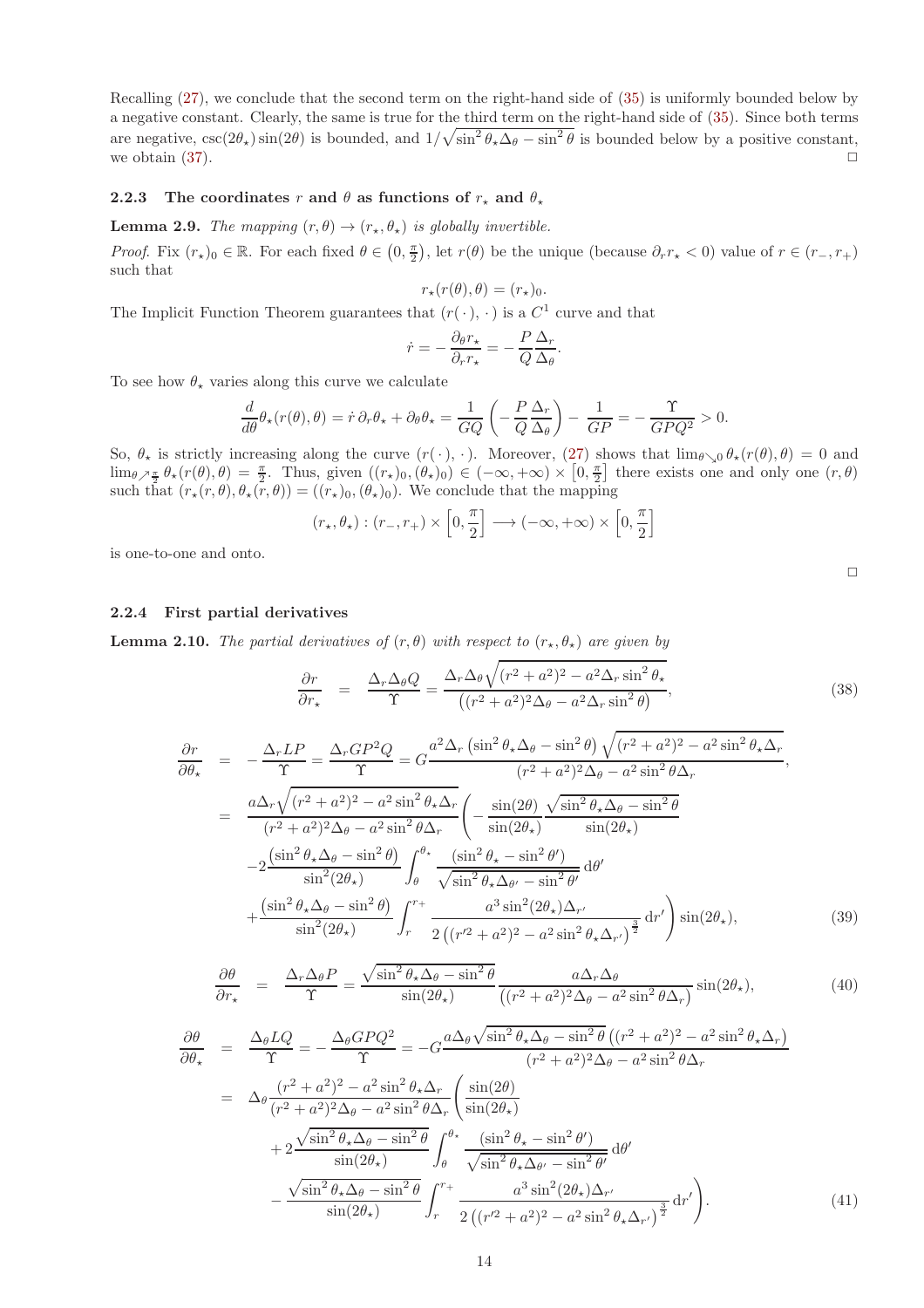In the region  $r_{-} < r < r_{+}$ , we have

<span id="page-14-3"></span>
$$
\left| \frac{\partial r}{\partial r_{\star}} \right| \lesssim |\Delta_r|, \qquad \left| \frac{\partial r}{\partial \theta_{\star}} \right| \lesssim |\Delta_r| \sin(2\theta_{\star})
$$
\n
$$
\left| \frac{\partial \theta}{\partial r_{\star}} \right| \lesssim |\Delta_r| \sin(2\theta_{\star}), \quad \left| \frac{\partial \theta}{\partial \theta_{\star}} \right| \lesssim 1. \tag{42}
$$

Proof. We start from [\(15\)](#page-5-2) and [\(16\)](#page-5-2). We use [\(35\)](#page-11-2) to obtain [\(39\)](#page-13-3) and [\(41\)](#page-13-4). The estimates for the derivatives of r and  $\theta$  follow from the estimates

$$
\sqrt{\sin^2 \theta_\star \Delta_\theta - \sin^2 \theta} \le \sin \theta_\star \sqrt{\Delta_\theta} \lesssim \sin \theta_\star \lesssim \sin(2\theta_\star), \text{ for } \theta_\star \text{ close to 0,}
$$
  

$$
\sqrt{\sin^2 \theta_\star \Delta_\theta - \sin^2 \theta} = \cos \theta_\star \sqrt{\Xi \frac{\cos^2 \theta}{\cos^2 \theta_\star} - \Delta_\theta \stackrel{(27)}{\lesssim} \cos \theta_\star \lesssim \sin(2\theta_\star), \text{ for } \theta_\star \text{ close to } \frac{\pi}{2}},
$$
  
er imply that

which together imply

$$
\frac{\sqrt{\sin^2 \theta_\star \Delta_\theta - \sin^2 \theta}}{\sin(2\theta_\star)} \lesssim 1.
$$

## <span id="page-14-0"></span>2.2.5 Higher order derivatives

<span id="page-14-1"></span>**Lemma 2.11.** The functions r and  $\frac{\partial \theta}{\partial \theta_{\star}}$  are  $C^{\infty}$ . For every  $k \geq 2$ , we have that

<span id="page-14-2"></span>
$$
\sum_{1 \le k_1 + k_2 \le k} \left| (\partial_{r_\star})^{k_1} \left( \frac{1}{\sin(2\theta_\star)} \partial_{\theta_\star} \right)^{k_2} r \right| \lesssim |\Delta_r|, \tag{43}
$$

$$
\sum_{1 \le k_1 \le k} \left| \left( \partial_{r_\star} \right)^{k_1} \theta \right| \lesssim |\Delta_r| \sin(2\theta_\star), \tag{44}
$$

$$
\sum_{0 \le k_1 \le k-1} \left| \left( \frac{1}{\sin(2\theta_\star)} \partial_{\theta_\star} \right)^{k_1} \left( \frac{\partial \theta}{\partial \theta_\star} \right) \right| \le 1, \tag{45}
$$

$$
\sum_{\substack{1 \leq k_1 + k_2 \leq k-1 \\ k_1 \geq 1}} \left| (\partial_{r_\star})^{k_1} \left( \frac{1}{\sin(2\theta_\star)} \partial_{\theta_\star} \right)^{k_2} \left( \frac{\partial \theta}{\partial \theta_\star} \right) \right| \lesssim |\Delta_r|.
$$
 (46)

Moreover, the derivatives of the function  $L$  given in  $(13)$  are bounded as follows:

<span id="page-14-4"></span>
$$
\sum_{0 \le k_1 \le k-1} \left| \left( \frac{1}{\sin(2\theta_\star)} \partial_{\theta_\star} \right)^{k_1} L \right| \le 1, \tag{47}
$$

$$
\sum_{\substack{1 \le k_1 + k_2 \le k-1 \\ k_1 \ge 1}} \left| (\partial_{r_\star})^{k_1} \left( \frac{1}{\sin(2\theta_\star)} \partial_{\theta_\star} \right)^{k_2} L \right| \lesssim |\Delta_r|.
$$
 (48)

<span id="page-14-5"></span>**Remark 2.12.** We say that a function depending on  $r_{\star}$  and  $\theta_{\star}$  is  $C^{\infty}$  if it has derivatives of all orders with respect of  $\partial_{r_{\star}}$  and  $\frac{1}{\sin(2\theta_{\star})}\partial_{\theta_{\star}}$ . Refer to Remarks [\(2.19\)](#page-24-0), [\(2.20\)](#page-24-1) and [\(2.21\)](#page-24-2) for an explanation about the reason for introducing the factor  $\frac{1}{\sin(2\theta_\star)}$  behind  $\partial_{\theta_\star}$ . The function  $\sin^2 \theta$  is  $C^{\infty}$ .

To prove Lemma [2.11](#page-14-1) we need to know the derivatives of

$$
R_1 = \frac{1}{\sin^{2n}(2\theta_\star)} \int_{\theta}^{\theta_\star} \frac{(\sin^2 \theta_\star - \sin^2 \theta')^n}{\sqrt{\sin^2 \theta_\star \Delta_{\theta'} - \sin^2 \theta'}} d\theta',
$$
  
\n
$$
R_2 = \frac{\sqrt{\sin^2 \theta_\star \Delta_{\theta} - \sin^2 \theta}}{\sin(2\theta_\star)},
$$
  
\n
$$
R_3 = \frac{\sin^2 \theta_\star - \sin^2 \theta}{\sin^2(2\theta_\star)},
$$
  
\n
$$
R_4 = \frac{\sin(2\theta)}{\sin(2\theta_\star)}.
$$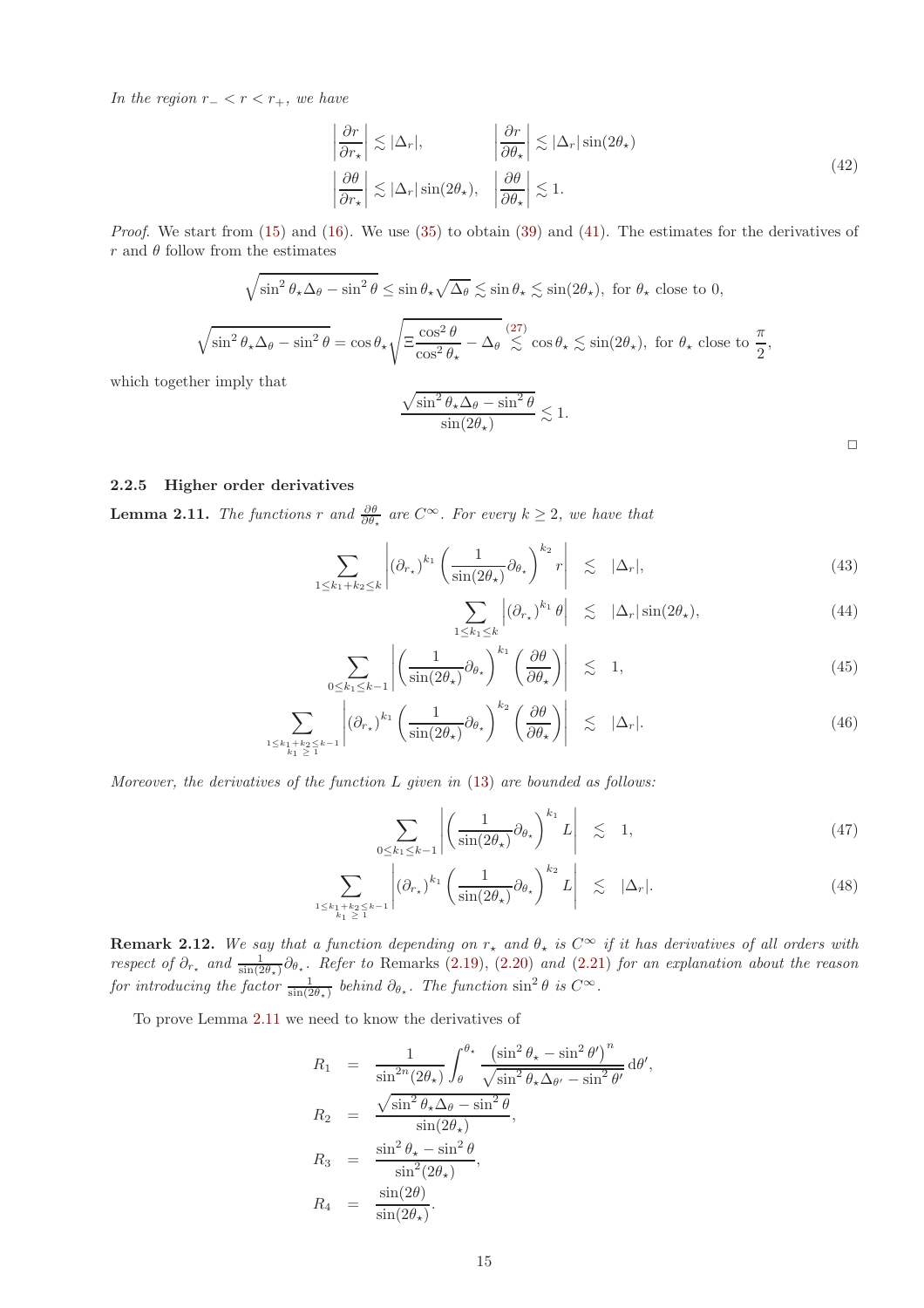Note that the dependence of  $\frac{\partial r}{\partial r_\star}$ ,  $\frac{1}{\sin(2\theta_\star)} \frac{\partial r}{\partial \theta_\star}$ ,  $\frac{\partial \theta}{\partial \theta_\star}$  and L on  $\theta$  and  $\theta_\star$  is done through  $\sin^2 \theta$ ,  $\sin^2 \theta_\star$ ,  $\Delta_\theta$  (which is a function of  $\sin^2 \theta$ , and this is crucial for our argument to work),  $\sin^2(2\theta_\star)$ , and  $R_1$  to  $R_4$ . The same is true for  $\frac{\partial \theta}{\partial r_*}$ , which however also has a factor sin(2 $\theta_*$ ). Moreover, note that

<span id="page-15-2"></span>
$$
\partial_{r_{\star}}(\sin^{2}\theta) = \sin(2\theta) \frac{\partial \theta}{\partial r_{\star}}, \text{ this has a factor } \sin(2\theta) \sin(2\theta_{\star}),
$$
\n
$$
\partial_{r_{\star}}(\sin(2\theta)\sin(2\theta_{\star})) = \cos(2\theta) \frac{\partial \theta}{\partial r_{\star}} \sin(2\theta_{\star}), \text{ this has factors } \cos(2\theta) \text{ and } \sin^{2}(2\theta_{\star}),
$$
\n
$$
\frac{1}{\sin(2\theta_{\star})}\partial_{\theta_{\star}}(\sin(2\theta)\sin(2\theta_{\star})) = 2\cos(2\theta) \frac{\partial \theta}{\partial \theta_{\star}} + 2\frac{\sin(2\theta)}{\sin(2\theta_{\star})}\cos(2\theta_{\star})
$$
\n
$$
\frac{1}{\sin(2\theta_{\star})}\partial_{\theta_{\star}}(\sin^{2}\theta) = \frac{\sin(2\theta)}{\sin(2\theta_{\star})}\frac{\partial \theta}{\partial \theta_{\star}},
$$
\n
$$
\frac{1}{\sin(2\theta_{\star})}\partial_{\theta_{\star}}(\sin^{2}\theta_{\star}) = 1,
$$
\n
$$
\frac{1}{\sin(2\theta_{\star})}\partial_{\theta_{\star}}(\sin^{2}(2\theta_{\star})) = 4\cos(2\theta_{\star}),
$$
\n
$$
\frac{1}{\sin(2\theta_{\star})}\partial_{\theta_{\star}}\cos(2\theta) = -2\frac{\sin(2\theta)}{\sin(2\theta_{\star})}\frac{\partial \theta}{\partial \theta_{\star}},
$$
\n
$$
\frac{1}{\sin(2\theta_{\star})}\partial_{\theta_{\star}}\cos(2\theta_{\star}) = -2,
$$
\n(49)

or, alternatively,  $cos(2\theta) = 1 - 2sin^2 \theta$ . If the factor  $sin(2\theta)$  were to appear by itself in our formulas, or if the factor  $\sin(2\theta_{\star})$  were to appear by itself, then our argument would not go through because the derivatives  $\frac{1}{\sin(2\theta_\star)}\partial_{\theta_\star}$  of each of these are not bounded. The structure of our problem is such that when one of these factors is present, then the other one is also present, and their product has derivatives of all orders with respect to  $\partial_{r_{*}}$ and  $\frac{1}{\sin(2\theta_\star)}\partial_{\theta_\star}$  which are bounded. Furthermore, as we will see below, the derivatives of  $R_1$  to  $R_4$  are sums whose summands are products of factors that are either  $R_1, R_2, R_3, R_4$ , or, when this is not the case, others that are clearly smooth (since the denominators that will appear do not vanish for  $r_-\leq r\leq r_+$ ). Hence, it turns out that to prove that r and  $\theta$  are smooth, we just have to check that  $R_1$  to  $R_4$  are  $C^1$  and that their first derivatives have the aforementioned property. Next we calculate the first derivatives of  $R_1$  to  $R_4$ .

As a small note, let  $\theta_{\star} \in (0, \frac{\pi}{2})$ . Consider the function

$$
\frac{1}{\sin(2\theta_\star)} \int_{\theta}^{\theta_\star} d\theta' = \frac{\theta_\star - \theta(r_\star, \theta_\star)}{\sin(2\theta_\star)}.
$$

This is clearly bounded for  $\theta_{\star}$  close to zero. It is also bouded for  $\theta_{\star}$  close to  $\frac{\pi}{2}$ . Indeed, in this situation, we have

$$
\frac{\theta_{\star} - \theta}{\sin(2\theta_{\star})} \le \frac{\frac{\pi}{2} - \theta}{\sin(2\theta_{\star})} = \frac{\frac{\pi}{2} - \theta}{2\sin(\theta_{\star})\cos(\theta_{\star})} \le \frac{C\left(\frac{\pi}{2} - \theta\right)}{\cos(\theta)} = \frac{C\left(\frac{\pi}{2} - \theta\right)}{\sin\left(\frac{\pi}{2} - \theta\right)} \le C,
$$

because  $\frac{\cos \theta}{\cos \theta_{\star}}$  is bounded. So the function is bounded for  $\theta_{\star} \in (0, \frac{\pi}{2})$ .

Remark 2.13. The reader will notice, using the expressions below, that

<span id="page-15-1"></span>
$$
|\partial_{r_*} R_i| \leq |\Delta_r|,\tag{50}
$$

$$
\left| \frac{1}{\sin(2\theta_\star)} \partial_{\theta_\star} R_i \right| \leq 1, \tag{51}
$$

for each i between 1 and 4.

Derivatives of  $R_1$ . For any integer  $n \geq 1$ , the following identities hold:

<span id="page-15-0"></span>
$$
\partial_{r_{\star}} \left( \frac{1}{\sin^{2n}(2\theta_{\star})} \int_{\theta}^{\theta_{\star}} \frac{\left(\sin^{2}\theta_{\star} - \sin^{2}\theta'\right)^{n}}{\sqrt{\sin^{2}\theta_{\star}\Delta_{\theta'} - \sin^{2}\theta}} d\theta' \right) \n= -\frac{\left(\sin^{2}\theta_{\star} - \sin^{2}\theta\right)^{n}}{\sin^{2n}(2\theta_{\star})} \frac{a\Delta_{r}\Delta_{\theta}}{\left((r^{2} + a^{2})^{2}\Delta_{\theta} - a^{2}\sin^{2}\theta\Delta_{r}\right)},
$$
\n(52)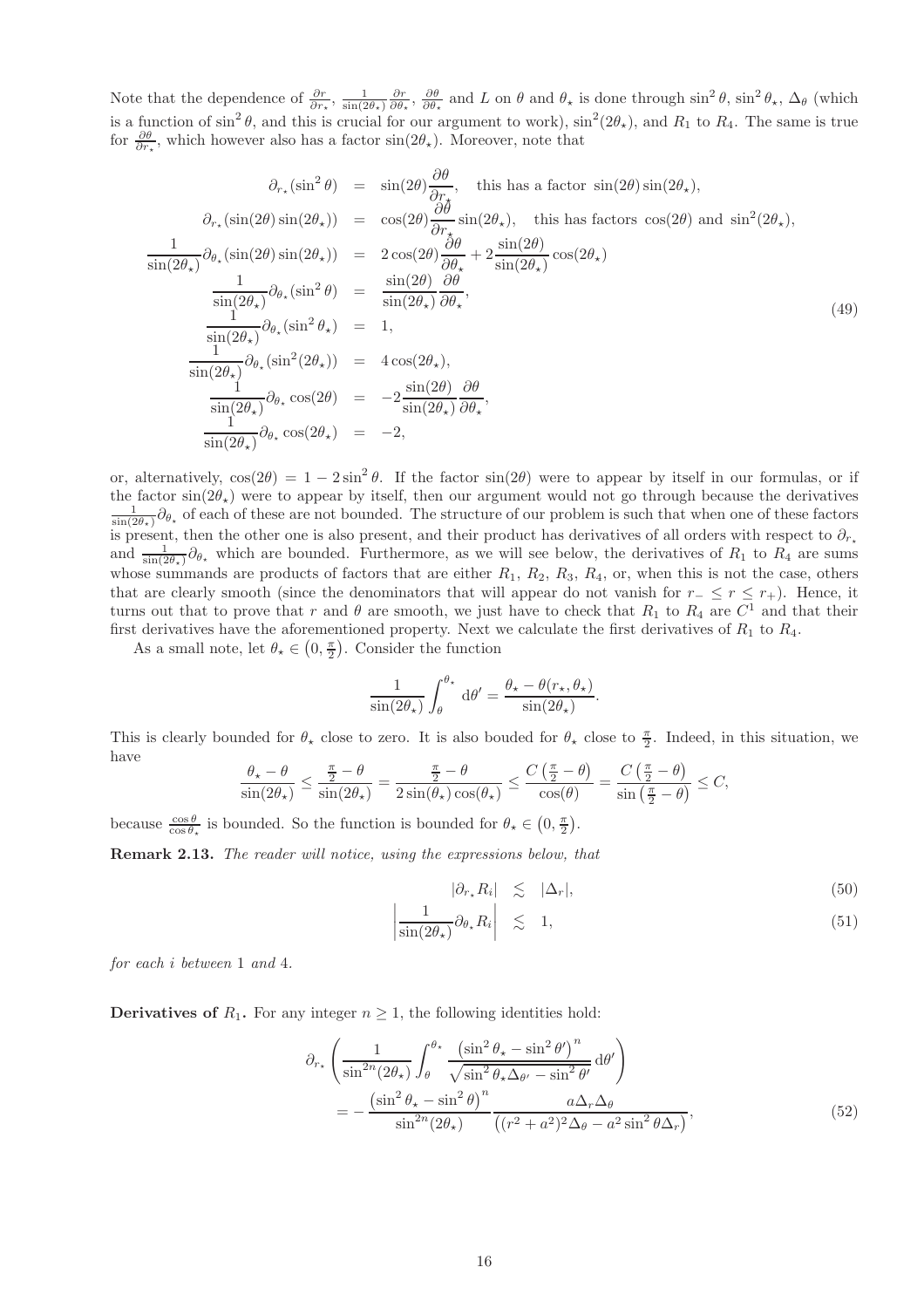$$
\begin{split}\n&\left(\frac{1}{\sin(2\theta_{\star})}\partial_{\theta_{\star}}\right)\left(\frac{1}{\sin^{2n}(2\theta_{\star})}\int_{\theta}^{\theta_{\star}}\frac{\left(\sin^{2}\theta_{\star}-\sin^{2}\theta'\right)^{n}}{\sqrt{\sin^{2}\theta_{\star}\Delta_{\theta'}-\sin^{2}\theta'}}\,\mathrm{d}\theta'\right) \\
&=\frac{2(2n+1)}{\sin^{2(n+1)}(2\theta_{\star})}\int_{\theta}^{\theta_{\star}}\frac{\left(\sin^{2}\theta_{\star}-\sin^{2}\theta'\right)^{n+1}}{\sqrt{\sin^{2}\theta_{\star}\Delta_{\theta'}-\sin^{2}\theta'}}\,\mathrm{d}\theta' \\
&-\left(\frac{2}{\sin^{2}(2\theta_{\star})}\int_{\theta}^{\theta_{\star}}\frac{\sin^{2}\theta_{\star}-\sin^{2}\theta'}{\sqrt{\sin^{2}\theta_{\star}\Delta_{\theta'}-\sin^{2}\theta'}}\,\mathrm{d}\theta'\right. \\
&\left.-\int_{r}^{r_{+}}\frac{a^{3}\Delta_{r'}}{2\left(\left((r')^{2}+a^{2}\right)^{2}-a^{2}\sin^{2}\theta_{\star}\Delta_{r'}\right)^{3/2}}\,\mathrm{d}r'\right)} \\
&\times\Delta_{\theta}\frac{\left(r^{2}+a^{2}\right)^{2}-a^{2}\sin^{2}\theta_{\star}\Delta_{r}}{\left(r^{2}+a^{2}\right)^{2}\Delta_{\theta}-a^{2}\sin^{2}\theta_{\star}\Delta_{r}}\frac{\left(\sin^{2}\theta_{\star}-\sin^{2}\theta\right)^{n}}{\sin^{2n}(2\theta_{\star})} \\
&\quad+\frac{a^{2}\Delta_{r}}{\left(r^{2}+a^{2}\right)^{2}\Delta_{\theta}-a^{2}\sin^{2}\theta_{\star}\frac{\sqrt{\sin^{2}\theta_{\star}\Delta_{\theta}-\sin^{2}\theta}}{\sin(2\theta_{\star})}\frac{\sin(2\theta_{\star})\left(\sin^{2}\theta_{\star}-\sin^{2}\theta\right)^{n}}{\sin^{2n}(2\theta_{\star})}.\n\end{split} \tag{53}
$$

Proof. The proof of [\(52\)](#page-15-0) is immediate using [\(40\)](#page-13-5), as

$$
\partial_{r_{\star}} \left( \frac{1}{\sin^{2n}(2\theta_{\star})} \int_{\theta}^{\theta_{\star}} \frac{\left(\sin^{2}\theta_{\star} - \sin^{2}\theta'\right)^{n}}{\sqrt{\sin^{2}\theta_{\star}\Delta_{\theta'} - \sin^{2}\theta'}} d\theta' \right) \n= -\frac{1}{\sin^{2n}(2\theta_{\star})} \frac{\left(\sin^{2}\theta_{\star} - \sin^{2}\theta\right)^{n}}{\sqrt{\sin^{2}\theta_{\star}\Delta_{\theta} - \sin^{2}\theta}} \frac{\partial \theta}{\partial r_{\star}}.
$$

By differentiation we obtain

<span id="page-16-0"></span> $\overline{\phantom{a}}$ 

<span id="page-16-1"></span>
$$
\partial_{\theta_{\star}} \left( \frac{1}{\sin^{2n}(2\theta_{\star})} \int_{\theta}^{\theta_{\star}} \frac{\left(\sin^{2}\theta_{\star} - \sin^{2}\theta'\right)^{n}}{\sqrt{\sin^{2}\theta_{\star}\Delta_{\theta'} - \sin^{2}\theta'}} d\theta' \right) \n= -\frac{4n \cos(2\theta_{\star})}{\sin^{2n+1}(2\theta_{\star})} \int_{\theta}^{\theta_{\star}} \frac{\left(\sin^{2}\theta_{\star} - \sin^{2}\theta'\right)^{n}}{\sqrt{D(\theta', \theta_{\star})}} d\theta' \n+ \frac{n}{\sin^{2n-1}(2\theta_{\star})} \int_{\theta}^{\theta_{\star}} \frac{\left(\sin^{2}\theta_{\star} - \sin^{2}\theta'\right)^{n-1}}{\sqrt{D(\theta', \theta_{\star})}} d\theta' \n- \frac{1}{2\sin^{2n-1}(2\theta_{\star})} \int_{\theta}^{\theta_{\star}} \frac{\Delta_{\theta'} \left(\sin^{2}\theta_{\star} - \sin^{2}\theta'\right)^{n}}{\sqrt{\left(D(\theta', \theta_{\star})\right)^{3}}} d\theta' \n- \frac{\partial \theta}{\partial \theta_{\star}} \frac{\left(\sin^{2}\theta_{\star} - \sin^{2}\theta\right)^{n}}{\sin^{2n}(2\theta_{\star})\sqrt{D(\theta, \theta_{\star})}}.
$$
\n(54)

We keep the two first integrals unchanged and use  $(34)$  on the integral marked  $(54)$  to obtain

$$
-\frac{4n \cos(2\theta_{\star})}{\sin^{2n+1}(2\theta_{\star})} \int_{\theta}^{\theta_{\star}} \frac{\left(\sin^{2} \theta_{\star} - \sin^{2} \theta'\right)^{n}}{\sqrt{D(\theta', \theta_{\star})}} d\theta'
$$
  
+ 
$$
\frac{n}{\sin^{2n-1}(2\theta_{\star})} \int_{\theta}^{\theta_{\star}} \frac{\left(\sin^{2} \theta_{\star} - \sin^{2} \theta'\right)^{n-1}}{\sqrt{D(\theta', \theta_{\star})}} d\theta'
$$

$$
-\frac{1}{\sin^{2n+1}(2\theta_{\star})} \int_{\theta}^{\theta_{\star}} \frac{\left(\cos(2\theta') + \cos(2\theta_{\star})\right) \left(\sin^{2} \theta_{\star} - \sin^{2} \theta'\right)^{n}}{\sqrt{D(\theta', \theta_{\star})}} d\theta'
$$

$$
-\frac{1}{\sin^{2n+1}(2\theta_{\star})} \int_{\theta}^{\theta_{\star}} \left(\sin^{2} \theta_{\star} - \sin^{2} \theta'\right)^{n} \sin(2\theta') \partial_{\theta'} \left(\frac{1}{\sqrt{D(\theta', \theta_{\star})}}\right) d\theta'
$$

$$
-\frac{\partial \theta}{\partial \theta_{\star}} \frac{\left(\sin^{2} \theta_{\star} - \sin^{2} \theta\right)^{n}}{\sin^{2n}(2\theta_{\star})\sqrt{D(\theta, \theta_{\star})}}.
$$

Integrating the last integral by parts and using the fact that

$$
-4n\cos(2\theta_\star)\left(\sin^2\theta_\star - \sin^2\theta\right) + n\sin^2(2\theta_\star) - \left(\cos(2\theta') + \cos(2\theta_\star)\right)\left(\sin^2\theta_\star - \sin^2\theta\right) + 2\cos(2\theta')\left(\sin^2\theta_\star - \sin^2\theta\right) - n\sin^2(2\theta') = 2(2n+1)(\sin^2\theta_\star - \sin^2\theta')^2,
$$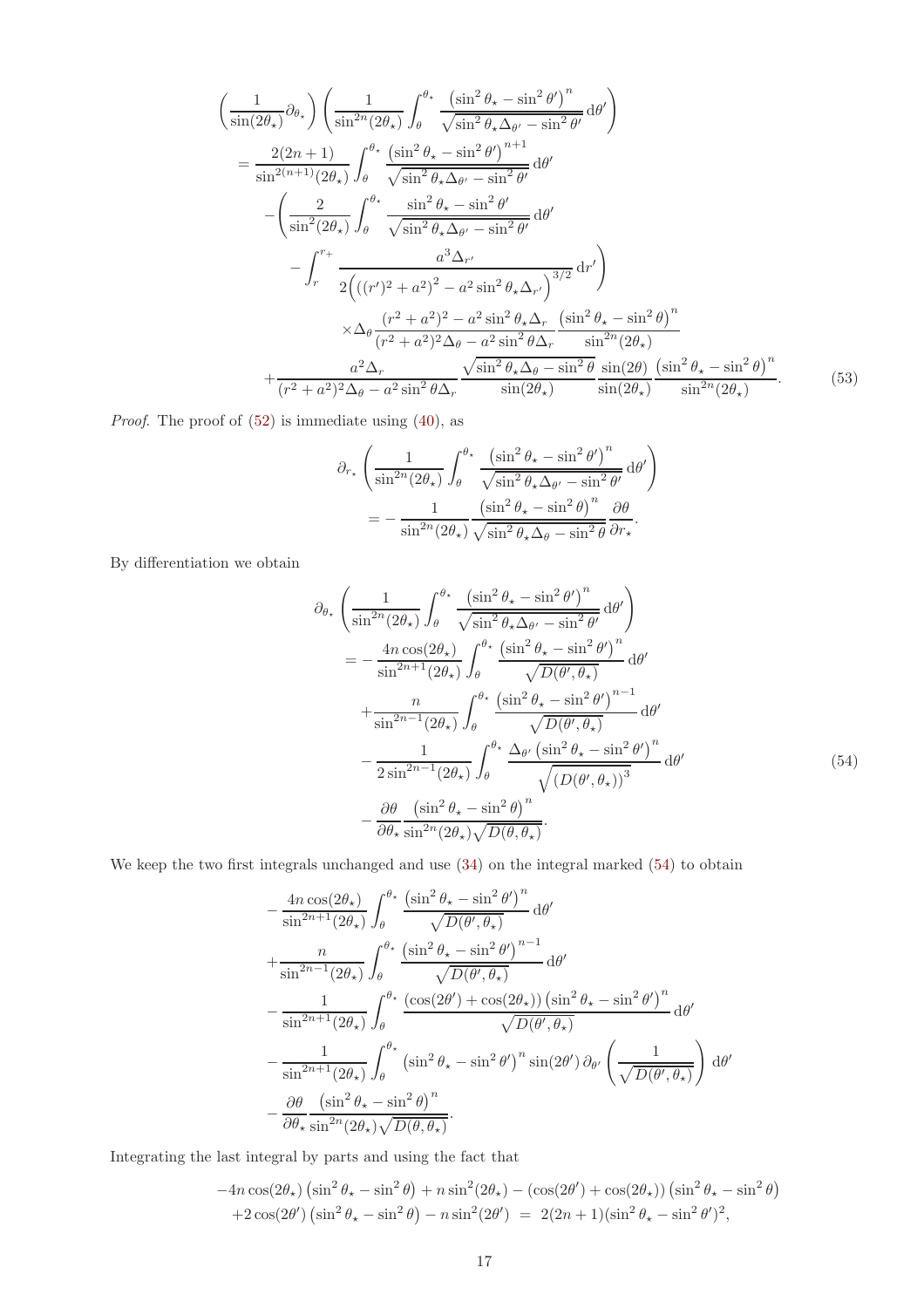we obtain

<span id="page-17-1"></span>
$$
\partial_{\theta_{\star}} \left( \frac{1}{\sin^{2n}(2\theta_{\star})} \int_{\theta}^{\theta_{\star}} \frac{\left(\sin^{2}\theta_{\star} - \sin^{2}\theta'\right)^{n}}{\sqrt{D(\theta', \theta_{\star})}} d\theta' \right)
$$
\n
$$
= \frac{2(2n+1)}{\sin^{2n+1}(2\theta_{\star})} \int_{\theta'}^{\theta_{\star}} \frac{\left(\sin^{2}\theta_{\star} - \sin^{2}\theta'\right)^{n+1}}{\sqrt{D(\theta', \theta_{\star})}} d\theta' + \left(\frac{\sin(2\theta)}{\sin(2\theta_{\star})} - \frac{\partial\theta}{\partial\theta_{\star}}\right) \frac{\left(\sin^{2}\theta_{\star} - \sin^{2}\theta\right)^{n}}{\sin^{2n}(2\theta_{\star})\sqrt{D(\theta, \theta_{\star})}}.
$$
\n(55)

From equality [\(41\)](#page-13-4), it follows that

<span id="page-17-3"></span>
$$
\frac{\partial \theta}{\partial \theta_{\star}} - \frac{\sin(2\theta)}{\sin(2\theta_{\star})} \n= \Delta_{\theta} \frac{(r^2 + a^2)^2 - a^2 \sin^2 \theta_{\star} \Delta_r}{(r^2 + a^2)^2 \Delta_{\theta} - a^2 \sin^2 \theta' \Delta_r} \frac{\sqrt{\sin^2 \theta_{\star} \Delta_{\theta} - \sin^2 \theta}}{\sin(2\theta_{\star})} \n\times \left(2 \int_{\theta}^{\theta_{\star}} \frac{\sin^2 \theta_{\star} - \sin^2 \theta'}{\sqrt{\sin^2 \theta_{\star} \Delta_{\theta'}} - \sin^2 \theta'} d\theta' - \int_{r}^{r+} \frac{a^3 \sin^2(2\theta_{\star}) \Delta_{r'}}{2 \left(((r')^2 + a^2)^2 - a^2 \sin^2 \theta_{\star} \Delta_{r'}\right)^{3/2}} dr'\right) \n- a^2 \Delta_r \frac{\sin^2 \theta_{\star} \Delta_{\theta} - \sin^2 \theta}{(r^2 + a^2)^2 \Delta_{\theta} - a^2 \sin^2 \theta \Delta_r} \frac{\sin(2\theta)}{\sin(2\theta_{\star})}.
$$
\n(56)

Using the last equality in [\(55\)](#page-17-1) and dividing by  $\sin(2\theta_\star)$ , we obtain [\(53\)](#page-16-0).

Derivatives of  $R_2$ . The following identities hold:

<span id="page-17-2"></span>
$$
\partial_{r_{\star}} \frac{\sqrt{\sin^2 \theta_{\star} \Delta_{\theta} - \sin^2 \theta}}{\sin(2\theta_{\star})} = -\frac{a}{2} \frac{\sin(2\theta)}{\sin(2\theta_{\star})} \frac{\Delta_r \Delta_{\theta} \left(1 + \frac{\Lambda}{3} a^2 \sin^2 \theta_{\star}\right)}{\left((r^2 + a^2)^2 \Delta_{\theta} - a^2 \sin^2 \theta_{\star}\right)},\tag{57}
$$

<span id="page-17-0"></span>
$$
\frac{1}{\sin(2\theta_{\star})}\partial_{\theta_{\star}}\frac{\sqrt{\sin^{2}\theta_{\star}\Delta_{\theta}-\sin^{2}\theta}}{\sin(2\theta_{\star})}
$$
\n
$$
=2\frac{(\sin^{2}\theta_{\star}-\sin^{2}\theta)}{\sin^{2}(2\theta_{\star})}\frac{\sqrt{\sin^{2}\theta_{\star}\Delta_{\theta}-\sin^{2}\theta}}{\sin(2\theta_{\star})}
$$
\n
$$
+\frac{1}{2}\frac{\sin^{2}(2\theta)}{\sin^{2}(2\theta_{\star})}\frac{\sqrt{\sin^{2}\theta_{\star}\Delta_{\theta}-\sin^{2}\theta}}{\sin(2\theta_{\star})}\frac{a^{2}\Delta_{r}\left(1+\frac{\Lambda}{3}a^{2}\sin^{2}\theta_{\star}\right)}{(r^{2}+a^{2})^{2}\Delta_{\theta}-a^{2}\sin^{2}\theta_{\star}}
$$
\n
$$
-\frac{1}{2}\frac{\sin(2\theta)}{\sin(2\theta_{\star})}\Delta_{\theta}\frac{((r^{2}+a^{2})^{2}-a^{2}\Delta_{r}\sin^{2}\theta_{\star})\left(1+\frac{\Lambda}{3}a^{2}\sin^{2}\theta_{\star}\right)}{(r^{2}+a^{2})^{2}\Delta_{\theta}-a^{2}\sin^{2}\theta_{\star}}
$$
\n
$$
\times\left(\frac{2}{\sin^{2}(2\theta_{\star})}\int_{\theta}^{\theta_{\star}}\frac{\sin^{2}\theta_{\star}-\sin^{2}\theta'}{\sqrt{\sin^{2}\theta_{\star}\Delta_{\theta'}-\sin^{2}\theta'}}\,\mathrm{d}\theta'
$$
\n
$$
-\int_{r}^{r+}\frac{a^{3}\Delta_{r'}}{2\left(((r')^{2}+a^{2})^{2}-a^{2}\sin^{2}\theta_{\star}\Delta_{r'}\right)^{3/2}}\,\mathrm{d}r'\right).
$$
\n(58)

Proof. From  $(40)$ , we get  $(57)$ . To start the proof of  $(58)$ , note that

$$
\frac{1}{\sin(2\theta_{\star})}\partial_{\theta_{\star}}\frac{\sqrt{\sin^{2}\theta_{\star}\Delta_{\theta}-\sin^{2}\theta}}{\sin(2\theta_{\star})}\n= -\frac{2\cos(2\theta_{\star})\sqrt{D(\theta,\theta_{\star})}}{\sin^{3}(2\theta_{\star})}\n+ \frac{1}{2}\frac{\Delta_{\theta}}{\sin(2\theta_{\star})\sqrt{D(\theta,\theta_{\star})}}\n- \frac{1}{2}\frac{1}{\sin^{2}(2\theta_{\star})}\frac{\sin(2\theta)\left(1+\frac{\Lambda}{3}a^{2}\sin^{2}\theta_{\star}\right)}{\sqrt{D(\theta,\theta_{\star})}}\frac{\partial\theta}{\partial\theta_{\star}}.
$$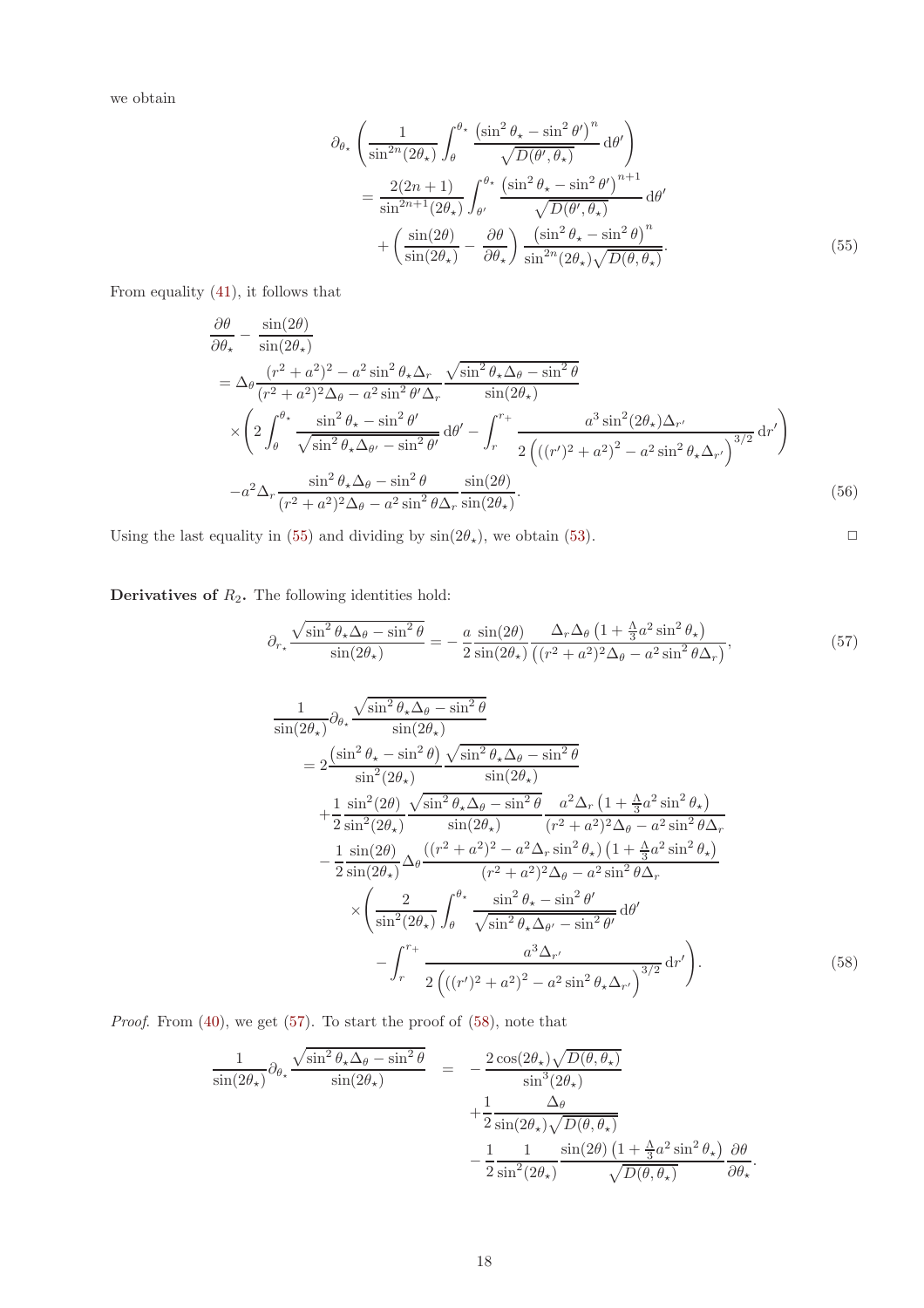For any A, the last expression is equal to

$$
= \frac{1}{2\sin^3(2\theta_\star)\sqrt{D(\theta,\theta_\star)}} \left( -4\cos(2\theta_\star)D(\theta,\theta_\star) \right.\n+ \sin^2(2\theta_\star)\Delta_\theta - \sin^2(2\theta) \left( 1 + \frac{\Lambda}{3}a^2\sin^2\theta_\star \right)\n- (A-1)\sin^2(2\theta) \left( 1 + \frac{\Lambda}{3}a^2\sin^2\theta_\star \right)\n+ \sin(2\theta) \left( 1 + \frac{\Lambda}{3}a^2\sin^2\theta_\star \right) \sin(2\theta_\star) \left( A\frac{\sin(2\theta)}{\sin(2\theta_\star)} - \frac{\partial\theta}{\partial\theta_\star} \right) \right),
$$

because the terms with A cancel out and the terms with  $\sin^2(2\theta)$  cancel out. The value of A will be chosen taking [\(41\)](#page-13-4) into account, that is we choose  $A = \Delta_\theta \frac{(r^2 + a^2)^2 - a^2 \sin^2 \theta_\star \Delta_r}{(r^2 + a^2)^2 \Delta_\theta - a^2 \sin^2 \theta \Delta_r}$  $\frac{(r+a)-a \sin \theta_{\star}\Delta_r}{(r^2+a^2)^2\Delta_{\theta}-a^2\sin^2\theta\Delta_r}$ . The reason we made a term with  $A-1$  appear is that such a term is proportional to  $\Delta_r$ . In fact,

$$
A - 1 = \Delta_{\theta} \frac{(r^2 + a^2)^2 - a^2 \sin^2 \theta_{\star} \Delta_r}{(r^2 + a^2)^2 \Delta_{\theta} - a^2 \sin^2 \theta \Delta_r} - 1 = -\frac{a^2 \Delta_r \left(\sin^2 \theta_{\star} \Delta_{\theta} - \sin^2 \theta\right)}{(r^2 + a^2)^2 \Delta_{\theta} - a^2 \sin^2 \theta \Delta_r}.
$$

According to [\(34\)](#page-11-1), we have that

$$
-4\cos(2\theta_{\star})D(\theta,\theta_{\star}) + \sin^{2}(2\theta_{\star})\Delta_{\theta} - \sin^{2}(2\theta)\left(1 + \frac{\Lambda}{3}a^{2}\sin^{2}\theta_{\star}\right)
$$
  
= -4\cos(2\theta\_{\star})D(\theta,\theta\_{\star}) + \sin^{2}(2\theta\_{\star})\Delta\_{\theta} + \sin(2\theta)\partial\_{\theta}D(\theta,\theta\_{\star})  
= -4\cos(2\theta\_{\star})D(\theta,\theta\_{\star}) + 2(\cos(2\theta) + \cos(2\theta\_{\star}))D(\theta,\theta\_{\star})  
= 2(\cos(2\theta) - \cos(2\theta\_{\star}))D(\theta,\theta\_{\star})  
= 4\left(\sin^{2}\theta\_{\star} - \sin^{2}\theta\right)D(\theta,\theta\_{\star}).

Hence, the expression above is equal to

$$
\frac{1}{2\sin^3(2\theta_\star)\sqrt{D(\theta,\theta_\star)}} \left( 4\left(\sin^2\theta_\star - \sin^2\theta\right) D(\theta,\theta_\star) \right.\n\left. - (A-1)\sin^2(2\theta)\left(1 + \frac{\Lambda}{3}a^2\sin^2\theta_\star\right) \right.\n\left. - \sin(2\theta)\left(1 + \frac{\Lambda}{3}a^2\sin^2\theta_\star\right) \sin(2\theta_\star) \left(\frac{\partial\theta}{\partial\theta_\star} - A\frac{\sin(2\theta)}{\sin(2\theta_\star)}\right) \right) \right.\n\left. = 2\frac{\left(\sin^2\theta_\star - \sin^2\theta\right)\sqrt{D(\theta,\theta_\star)}}{\sin^2(2\theta_\star)}\n\left. + \frac{1}{2}\frac{\sin^2(2\theta)\sqrt{D(\theta,\theta_\star)}}{\sin(2\theta_\star)}\frac{a^2\Delta_r\left(1 + \frac{\Lambda}{3}a^2\sin^2\theta_\star\right)}{\left((r^2 + a^2)^2\Delta_\theta - a^2\sin^2\theta\Delta_r\right)}\n\left. - \frac{1}{2}\frac{\sin(2\theta)}{\sin^2(2\theta_\star)} \frac{\left(1 + \frac{\Lambda}{3}a^2\sin^2\theta_\star\right)}{\sqrt{D(\theta,\theta_\star)}} \left(\frac{\partial\theta}{\partial\theta_\star} - A\frac{\sin(2\theta)}{\sin(2\theta_\star)}\right) \right).
$$

The final expression  $(58)$  is obtained using  $(41)$ .

**Derivatives of**  $R_3$ **.** The following identities hold:

<span id="page-18-0"></span>
$$
\frac{\partial}{\partial r_{\star}} \frac{(\sin^2 \theta_{\star} - \sin^2 \theta)}{\sin^2(2\theta_{\star})} = -\frac{\sin(2\theta)}{\sin(2\theta_{\star})} \frac{\sqrt{\sin^2 \theta_{\star} \Delta_{\theta} - \sin^2 \theta}}{\sin(2\theta_{\star})} \frac{a \Delta_r \Delta_{\theta}}{((r^2 + a^2)^2 \Delta_{\theta} - a^2 \sin^2 \theta \Delta_r)},
$$
(59)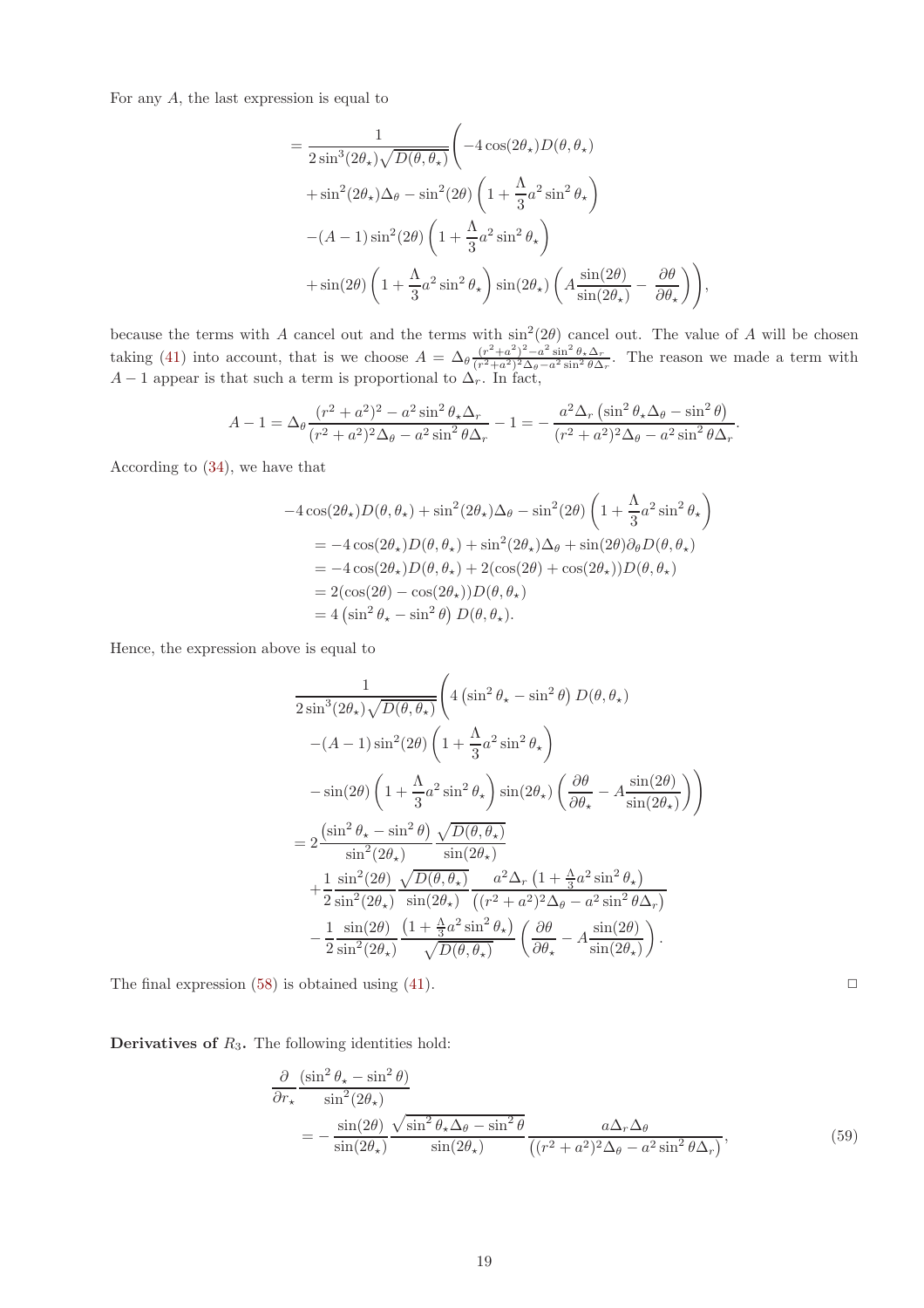$$
\frac{1}{\sin(2\theta_{\star})}\partial_{\theta_{\star}}\frac{(\sin^2\theta_{\star} - \sin^2\theta)}{\sin^2(2\theta_{\star})}
$$
\n
$$
= 4\frac{(\sin^2\theta_{\star} - \sin^2\theta)^2}{\sin^4(2\theta_{\star})}
$$
\n
$$
+ \frac{(\sin^2\theta_{\star}\Delta_{\theta} - \sin^2\theta)}{\sin^2(2\theta_{\star})} \frac{\sin^2(2\theta)}{\sin^2(2\theta_{\star})} \frac{a^2\Delta_r}{(r^2 + a^2)^2\Delta_{\theta} - a^2\sin^2\theta\Delta_r}
$$
\n
$$
- \frac{\sin(2\theta)}{\sin(2\theta_{\star})} \frac{\sqrt{\sin^2\theta_{\star}\Delta_{\theta} - \sin^2\theta}}{\sin(2\theta_{\star})} \Delta_{\theta} \frac{(r^2 + a^2)^2 - a^2\sin^2\theta_{\star}\Delta_r}{(r^2 + a^2)^2\Delta_{\theta} - a^2\sin^2\theta\Delta_r}
$$
\n
$$
\times \left(\frac{2}{\sin^2(2\theta_{\star})}\int_{\theta}^{\theta_{\star}} \frac{(\sin^2\theta_{\star} - \sin^2\theta')}{\sqrt{\sin^2\theta_{\star}\Delta_{\theta'} - \sin^2\theta'}} d\theta'
$$
\n
$$
- \int_{r}^{r+} \frac{a^3\Delta_{r'}}{2\left((r'^2 + a^2)^2 - a^2\sin^2\theta_{\star}\Delta_{r'}\right)^{\frac{3}{2}}} dr' \right).
$$

Proof. From [\(40\)](#page-13-5), we get [\(59\)](#page-18-0). Arguing as in the proof of [\(58\)](#page-17-0), we obtain

$$
\frac{1}{\sin(2\theta_{\star})}\partial_{\theta_{\star}}\frac{(\sin^2\theta_{\star} - \sin^2\theta)}{\sin^2(2\theta_{\star})} = -\frac{4\cos(2\theta_{\star})(\sin^2\theta_{\star} - \sin^2\theta)}{\sin^4(2\theta_{\star})} + \frac{1}{\sin^2(2\theta_{\star})} - \frac{\sin(2\theta)}{\sin^3(2\theta_{\star})}\frac{\partial\theta_{\star}}{\partial\theta_{\star}}
$$

$$
= -\frac{4\cos(2\theta_{\star})(\sin^2\theta_{\star} - \sin^2\theta)}{\sin^4(2\theta_{\star})} + \frac{1}{\sin^2(2\theta_{\star})} - \frac{\sin^2(2\theta)}{\sin^4(2\theta_{\star})}
$$

$$
- (A - 1)\frac{\sin^2(2\theta)}{\sin^4(2\theta_{\star})} - \frac{\sin(2\theta)}{\sin^3(2\theta_{\star})} \left(\frac{\partial\theta}{\partial\theta_{\star}} - A\frac{\sin(2\theta)}{\sin(2\theta_{\star})}\right)
$$

$$
= 4\frac{(\sin^2\theta_{\star} - \sin^2\theta)^2}{\sin^4(2\theta_{\star})}
$$

$$
+ \frac{(\sin^2\theta_{\star}\Delta_{\theta} - \sin^2\theta)}{\sin^2(2\theta_{\star})} \frac{\sin^2(2\theta)}{\sin^2(2\theta_{\star})} \frac{a^2\Delta_r}{(r^2 + a^2)^2\Delta_{\theta} - a^2\sin^2\theta\Delta_r}
$$

$$
- \frac{\sin(2\theta)}{\sin^3(2\theta_{\star})} \left(\frac{\partial\theta}{\partial\theta_{\star}} - A\frac{\sin(2\theta)}{\sin(2\theta_{\star})}\right).
$$

One concludes by once again applying  $(41)$ .

**Derivatives of**  $R_4$ **.** The following identities hold:

<span id="page-19-1"></span><span id="page-19-0"></span>
$$
\partial_{r_{\star}}\left(\frac{\sin(2\theta)}{\sin(2\theta_{\star})}\right) = \frac{\sqrt{\sin^{2}\theta_{\star}\Delta_{\theta}-\sin^{2}\theta}}{\sin(2\theta_{\star})}\frac{2a\Delta_{r}\Delta_{\theta}\cos(2\theta)}{\left((r^{2}+a^{2})^{2}\Delta_{\theta}-a^{2}\sin^{2}\theta\Delta_{r}\right)},
$$
\n
$$
\left(\frac{1}{\sin(2\theta_{\star})}\partial_{\theta_{\star}}\right)\left(\frac{\sin(2\theta)}{\sin(2\theta_{\star})}\right)
$$
\n
$$
= 4\frac{\sin(2\theta)}{\sin(2\theta_{\star})}\frac{\left(\sin^{2}\theta_{\star}-\sin^{2}\theta\right)}{\sin^{2}(2\theta_{\star})} - 2\frac{\sin(2\theta)}{\sin(2\theta_{\star})}\frac{\left(\sin^{2}\theta_{\star}\Delta_{\theta}-\sin^{2}\theta\right)}{\sin^{2}(2\theta_{\star})}\frac{a^{2}\Delta_{r}\cos(2\theta)}{\left(r^{2}+a^{2}\right)^{2}\Delta_{\theta}-a^{2}\sin^{2}\theta\Delta_{r}}
$$
\n
$$
+2\frac{\sqrt{\sin^{2}\theta_{\star}\Delta_{\theta}-\sin^{2}\theta}}{\sin(2\theta_{\star})}\Delta_{\theta}\frac{(r^{2}+a^{2})^{2}-a^{2}\sin^{2}\theta_{\star}\Delta_{r}}{\left(r^{2}+a^{2}\right)^{2}\Delta_{\theta}-a^{2}\sin^{2}\theta\Delta_{r}}}\cos(2\theta)
$$
\n
$$
\times \left(\frac{2}{\sin^{2}(2\theta_{\star})}\int_{\theta}^{\theta_{\star}}\frac{\sin^{2}\theta_{\star}-\sin^{2}\theta'}{\sqrt{\sin^{2}\theta_{\star}\Delta_{\theta'}-\sin^{2}\theta'}}\,\mathrm{d}\theta'-\int_{r}^{r_{+}}\frac{a^{3}\Delta_{r'}}{2\left(((r')^{2}+a^{2})^{2}-a^{2}\sin^{2}\theta_{\star}\Delta_{r'}\right)^{3/2}}\,\mathrm{d}r'\right). \tag{61}
$$

Proof. From  $(40)$ , we immediately get  $(60)$ . Moreover

$$
\begin{array}{rcl}\n\left(\frac{1}{\sin(2\theta_{\star})}\partial_{\theta_{\star}}\right)\left(\frac{\sin(2\theta)}{\sin(2\theta_{\star})}\right) & = & -\frac{2\sin(2\theta)\cos(2\theta_{\star})}{\sin^{3}(2\theta_{\star})} + \frac{2\cos(2\theta)}{\sin^{2}(2\theta_{\star})}\frac{\partial\theta_{\star}}{\partial\theta_{\star}} \\
& = & -\frac{\sin(2\theta)}{\sin(2\theta_{\star})}\left(\frac{2\cos(2\theta_{\star})}{\sin^{2}(2\theta_{\star})} - \frac{2\cos(2\theta)}{\sin^{2}(2\theta_{\star})}\right) \\
& & + \frac{2\cos(2\theta)}{\sin^{2}(2\theta_{\star})}\left(\frac{\partial\theta}{\partial\theta_{\star}} - \frac{\sin(2\theta)}{\sin(2\theta_{\star})}\right).\n\end{array}
$$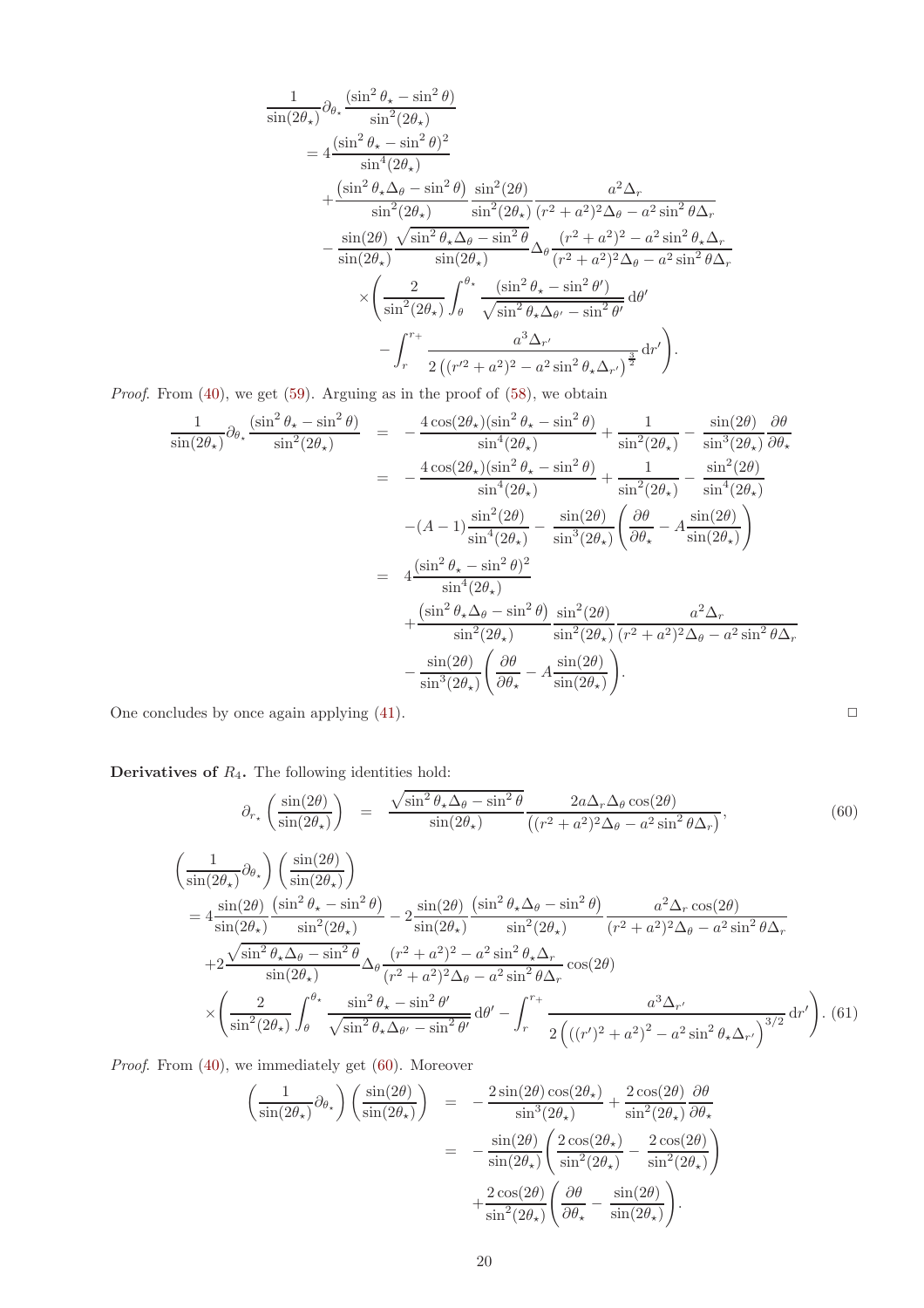Proof of Lemma [2.11.](#page-14-1)

*Proof of* [\(43\)](#page-14-2). We have seen in [\(42\)](#page-14-3) that  $\vert$  $\frac{\partial r}{\partial r_*}\Big| \lesssim |\Delta_r|$  (this is [\(43\)](#page-14-2) with  $k_1 = 1$  and  $k_2 = 0$ ) and that  $\begin{array}{c} \hline \end{array}$  $\frac{1}{\sin(2\theta_\star)}\frac{\partial r}{\partial \theta_\star}\Big|\lesssim |\Delta_r|$  (this is [\(43\)](#page-14-2) with  $k_1=0$  and  $k_2=1$ ). Thus, inequalities (43) follow from

- (i) [\(50\)](#page-15-1) holds,
- $(ii)$  [\(51\)](#page-15-1) holds,
- $(iii)$  $\left| \frac{\partial r}{\partial r_*} \right| \lesssim |\Delta_r|$ , which in particular implies that  $|$  $\frac{\partial \Delta_r}{\partial r_*}\Big|\lesssim |\Delta_r|,$
- $(iv)$  $\frac{1}{\sin(2\theta_\star)} \frac{\partial r}{\partial \theta_\star}$   $\leq |\Delta_r|$ , which in particular implies that  $\Big|$  $\frac{1}{\sin(2\theta_\star)}\frac{\partial \Delta_r}{\partial \theta_\star}\leq |\Delta_r|,$

(v) 
$$
\left| \frac{\partial \theta}{\partial r_*} \right| \lesssim |\Delta_r| \sin(2\theta_\star) \lesssim |\Delta_r| \lesssim 1
$$
,

$$
\begin{aligned}\n\text{(vi)} \quad & \left| \frac{1}{\sin(2\theta_{\star})} \frac{\partial(\sin^2 \theta)}{\partial \theta_{\star}} \right| \lesssim 1, \, \left| \frac{1}{\sin(2\theta_{\star})} \frac{\partial(\sin(2\theta) \sin(2\theta_{\star}))}{\partial \theta_{\star}} \right| \lesssim 1, \, \left| \frac{1}{\sin(2\theta_{\star})} \frac{\partial(\cos(2\theta))}{\partial \theta_{\star}} \right| \lesssim 1, \\
& \left| \frac{1}{\sin(2\theta_{\star})} \frac{\partial(\sin^2 \theta_{\star})}{\partial \theta_{\star}} \right| = 1, \, \left| \frac{1}{\sin(2\theta_{\star})} \frac{\partial(\sin^2(2\theta_{\star}))}{\partial \theta_{\star}} \right| \lesssim 1, \, \left| \frac{1}{\sin(2\theta_{\star})} \frac{\partial(\cos(2\theta_{\star}))}{\partial \theta_{\star}} \right| = 2.\n\end{aligned}
$$

*Proof of* [\(44\)](#page-14-2). It was shown in [\(42\)](#page-14-3) that *Proof of* [\(44\)](#page-14-2). It was shown in (42) that  $\left|\frac{\partial \theta}{\partial r_*}\right| \lesssim |\Delta_r| \sin(2\theta_\star)$  (this is (44) with  $k_1 = 1$ ). Hence, inequalities (44) follow from (i), (iii) and (v) (with the bound 1).

*Proof of* [\(45\)](#page-14-2). We have seen in [\(42\)](#page-14-3) that  $\left| \begin{array}{c} \n\text{C} \n\end{array} \right|$  $\frac{\partial \theta}{\partial \theta_*}$   $\leq 1$  (this is [\(45\)](#page-14-2) with  $k_1 = 0$ ). Thus, inequalities (45) are a consequence of (ii), (iv) and (vi).  $\Box$ 

*Proof of* [\(46\)](#page-14-2). Inequalities [\(46\)](#page-14-2) result from [\(45\)](#page-14-2), (i), (iii) and (v) (with the bound  $|\Delta_r|$ ).

*Proof of* [\(47\)](#page-14-4) and [\(48\)](#page-14-4). These inequalities ensue from [\(36\)](#page-12-1), [\(43\)](#page-14-2) to [\(46\)](#page-14-2) and [\(49\)](#page-15-2).

This completes the proof of Lemma [2.11.](#page-14-1)  $\Box$ 

**Remark 2.14.** Note that [\(47\)](#page-14-4) and [\(48\)](#page-14-4) hold for any smooth function of  $r_{\star}$  and  $\sin^2 \theta_{\star}$ .

<span id="page-20-0"></span>**Lemma 2.15.** The functions  $\frac{1}{\sin(2\theta_\star)}\partial_{\theta_\star}h$ ,  $b^{\phi_\star}$ ,  $\oint_{\theta_\star,\theta_\star}$ ,  $\frac{\oint_{\theta_\star,\phi_\star}}{\sin^2\theta_\star \sin(2\theta_\star)}$ ,  $\frac{\oint_{\phi_\star,\phi_\star}}{\sin^2\theta_\star}$  and  $\frac{1}{\sin^2\theta_\star} \left(\oint_{\theta_\star,\theta_\star} - \frac{\oint_{\phi_\star,\phi_\star}}{\sin^2(\theta_\star)}\right)$  are smooth.

*Proof.* Since  $h(0, \theta_\star) = 0$ , we have that  $\partial_{\theta_\star} h(0, \theta_\star) = 0$ . So, as  $\partial_{r_\star} h = -B$ , it follows that

$$
\partial_{\theta*}h(r_{\star},\theta_{\star}) = \int_0^{r_{\star}} (\partial_{r_{\star}}\partial_{\theta*}h)(r',\theta_{\star}) dr' = \int_0^{r_{\star}} (\partial_{\theta*}\partial_{r_{\star}}h)(r',\theta_{\star}) dr'
$$
  
\n
$$
= -\int_0^{r_{\star}} ((\partial_{\theta*}r)(\partial_rB) + (\partial_{\theta*}\theta)(\partial_{\theta}B))(r',\theta_{\star}) dr'
$$
  
\n
$$
= -\sin(2\theta_{\star}) \int_0^{r_{\star}} \left( \left(\frac{1}{\sin(2\theta_{\star})}\partial_{\theta*}r\right)(\partial_rB) + (\partial_{\theta*}\theta)\left(\frac{1}{\sin(2\theta)}\partial_{\theta}B\right)\frac{\sin(2\theta)}{\sin(2\theta_{\star})} \right)(r',\theta_{\star}) dr'.
$$

Recall from [\(39\)](#page-13-3) that  $\partial_{\theta_{\star}} r$  has a factor  $\Delta_r \sin(2\theta_{\star})$  and observe that

$$
\frac{1}{\sin(2\theta)}\partial_{\theta}B = \frac{\Xi a^3 \Delta_r ((r^2 + a^2) (1 - \frac{\Lambda}{3}r^2) - \Delta_r)}{\Upsilon^2}.
$$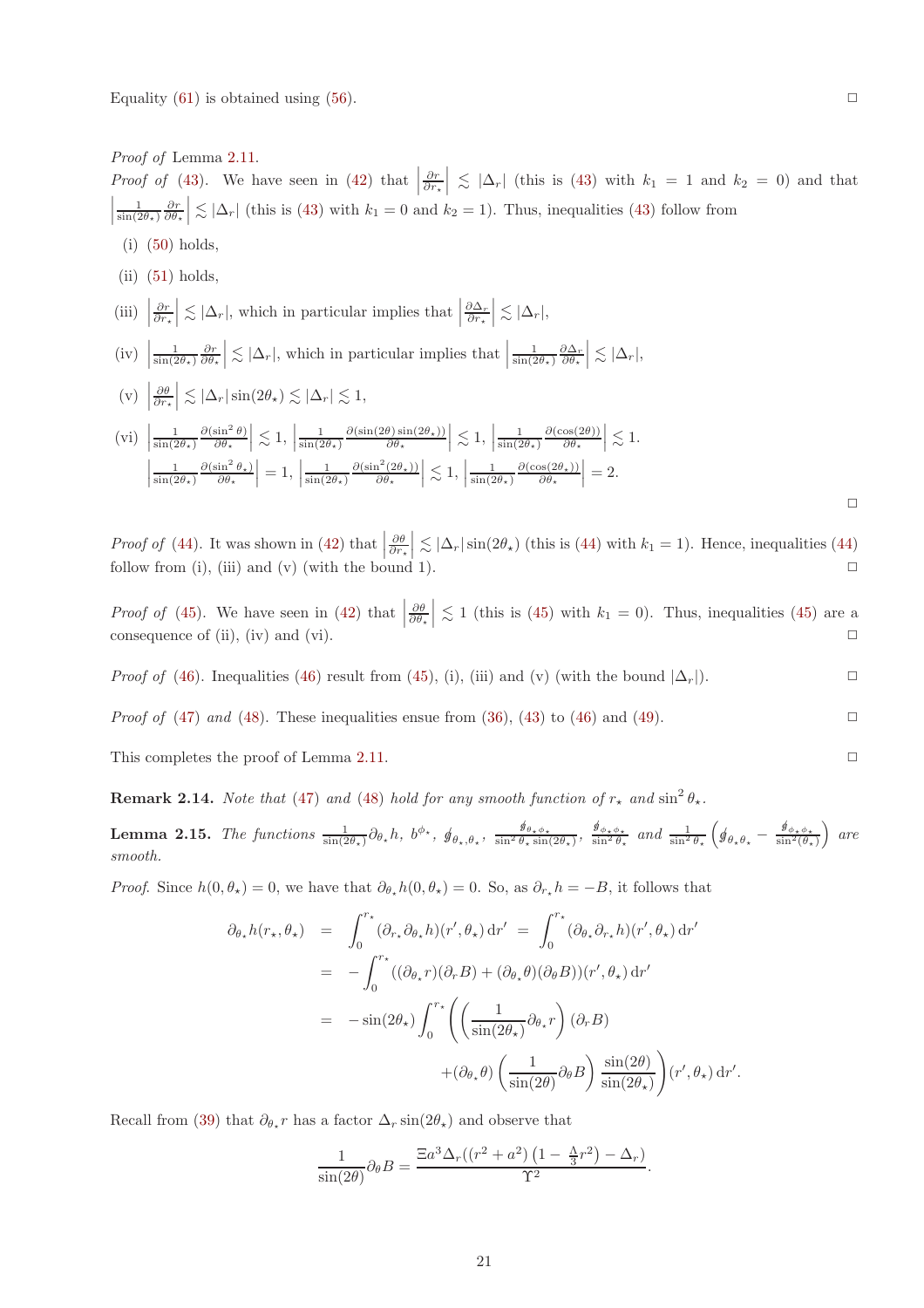This shows that  $\frac{1}{\sin(2\theta_\star)}\partial_{\theta_\star}h$  has derivatives of all orders with respect to  $\partial_{r_\star}$  and  $\frac{1}{\sin(2\theta_\star)}\partial_{\theta_\star}$ . Moreover, as  $b^{\phi_\star} = 2B$ , we obtain

$$
\left|\frac{1}{\sin(2\theta_\star)}\partial_{\theta_\star}b^{\phi_\star}\right| \lesssim |\Delta_r|
$$

and  $\oint_{\theta_\star \theta_\star}$  is smooth.

Note that  $\frac{\sin^2 \theta}{\sin^2 \theta_*}$  has derivatives of all orders with respect to  $r_*$  and  $\sin^2 \theta_*$ . Indeed, we have

$$
\partial_{r_{\star}} \left( \frac{\sin^2 \theta}{\sin^2 \theta_{\star}} \right) = \frac{\sin(2\theta)}{\sin^2 \theta_{\star}} \frac{\partial \theta}{\partial r_{\star}}.
$$

As  $\frac{\partial \theta}{\partial r_*}$  has a factor sin(2 $\theta_*$ ), the right-hand side has a factor sin(2 $\theta$ ) sin(2 $\theta_*$ ). Taking [\(49\)](#page-15-2) into account, differentiability at  $\theta_{\star}$  equal to  $\frac{\pi}{2}$  is not a problem. Neither is there a problem at  $\theta_{\star}$  equal to zero because

$$
\frac{\sin(2\theta)\sin(2\theta_\star)}{\sin^2\theta_\star} = 4\frac{\sin(2\theta)}{\sin(2\theta_\star)}(1-\sin^2\theta_\star).
$$

Differentiability with respect to  $\sin^2 \theta_{\star}$  holds at  $\theta_{\star}$  equal to zero because

$$
\frac{\sin^2 \theta}{\sin^2 \theta_\star} = \left(\frac{\sin(2\theta)}{\sin(2\theta_\star)}\right)^2 \frac{1 - \sin^2 \theta_\star}{1 - \sin^2 \theta},
$$

and differentiability holds at  $\theta_{\star}$  equal to  $\frac{\pi}{2}$  because

$$
\frac{1}{\sin(2\theta_\star)} \partial_{\theta_\star} \left( \frac{\sin^2 \theta}{\sin^2 \theta_\star} \right) = \frac{\sin(2\theta)}{\sin(2\theta_\star)} \frac{\partial \theta}{\partial \theta_\star} \frac{1}{\sin^2 \theta_\star} - \frac{\sin^2 \theta}{\sin^2 \theta_\star} \frac{1}{\sin^2 \theta_\star}
$$

.

So, we see that

$$
\frac{\oint_{\theta_{\star}\phi_{\star}}}{\sin^2 \theta_{\star} \sin(2\theta_{\star})} \quad \text{and} \quad \frac{\oint_{\phi_{\star}\phi_{\star}}}{\sin^2 \theta_{\star}}
$$

are smooth. Using  $(12)$  and  $(36)$ , we get

<span id="page-21-0"></span>
$$
\frac{1}{\sin^2 \theta_{\star}} \left( \oint_{\theta_{\star} \theta_{\star}} - \frac{\oint_{\phi_{\star} \phi_{\star}}}{\sin^2 \theta_{\star}} \right) \tag{62}
$$
\n
$$
= \frac{1}{\sin^2 \theta_{\star}} \left( \frac{\rho^2 L^2}{\Upsilon} - \frac{\sin^2 \theta}{\sin^2 \theta_{\star}} \frac{\Upsilon}{\Xi^2 \rho^2} \right) + \sin^2 (2\theta_{\star}) \frac{\sin^2 \theta}{\sin^2 \theta_{\star}} \frac{\Upsilon}{\Xi^2 \rho^2} \left( \frac{\partial_{\theta_{\star}} h}{\sin(2\theta_{\star})} \right)^2
$$
\n
$$
= \frac{1}{\Upsilon \rho^2 \sin^2 \theta_{\star}} \left( \rho^4 L^2 - \frac{\sin^2 \theta}{\sin^2 \theta_{\star}} \frac{\Upsilon^2}{\Xi^2} \right) + \text{smooth}
$$
\n
$$
= \frac{1}{\Xi^2 \Upsilon \rho^2 \sin^2 \theta_{\star}} \left( (r^2 + a^2 \cos^2 \theta)^2 \Xi^2 ((r^2 + a^2)^2 - a^2 \sin^2 \theta_{\star} \Delta_r) \frac{\sin^2 (2\theta)}{\sin^2 (2\theta_{\star})} - \frac{\sin^2 \theta}{\sin^2 \theta_{\star}} ((r^2 + a^2)^2 \Delta_{\theta} - a^2 \sin^2 \theta_{\star})^2 \right) + \text{smooth}
$$
\n
$$
= \frac{1}{\Xi^2 \Upsilon \rho^2 \sin^2 \theta_{\star}} \frac{\sin^2 \theta}{\sin^2 \theta_{\star}} \frac{1}{\cos^2 \theta_{\star}} \left[ (r^2 + a^2 \cos^2 \theta)^2 \Xi^2 ((r^2 + a^2)^2 - a^2 \sin^2 \theta_{\star} \Delta_r) \cos^2 \theta - ((r^2 + a^2)^2 \Delta_{\theta} - a^2 \sin^2 \theta_{\star})^2 \cos^2 \theta_{\star} \right] + \text{smooth}.
$$
\n
$$
= \frac{1}{\Xi^2 \Upsilon \rho^2 \sin^2 \theta_{\star}} \frac{1}{\sin^2 \theta_{\star}} \frac{1}{1 - \sin^2 \theta_{\star}} \frac{p(\sin^2 \theta, \sin^2 \theta_{\star})}{\sin^2
$$

The expression inside the square parenthesis is a polynomial p in  $\alpha := \sin^2 \theta$  and  $\beta := \sin^2 \theta_{\star}$  satisfying  $p(0,0) = 0$ . So,  $p(\alpha, \beta) = D_1 p(0,0)\alpha + D_2 p(0,0)\beta +$  higher order terms. Thus, it is clear that  $\frac{p(\sin^2 \theta, \sin^2 \theta_*)}{\sin^2 \theta_*}$  is smooth, and so it is clear that [\(62\)](#page-21-0) is smooth at zero. Differentiability at  $\frac{\pi}{2}$  is not an issue since

$$
\frac{1}{\sin(2\theta_\star)} \partial_{\theta_\star} \frac{1}{\sin^2 \theta_\star} = -\frac{1}{\sin^4 \theta_\star}.
$$

 $\Box$ 

**Remark 2.16.** The Christoffel symbols of the metric  $\oint$  are bounded with the exception of  $\int_{\theta}^{\phi_{*}}$  $\frac{\varphi_{\star}}{\theta_{\star}\phi_{\star}}$  which blows up precisely like  $\frac{1}{\sin \theta_{\star}}$ .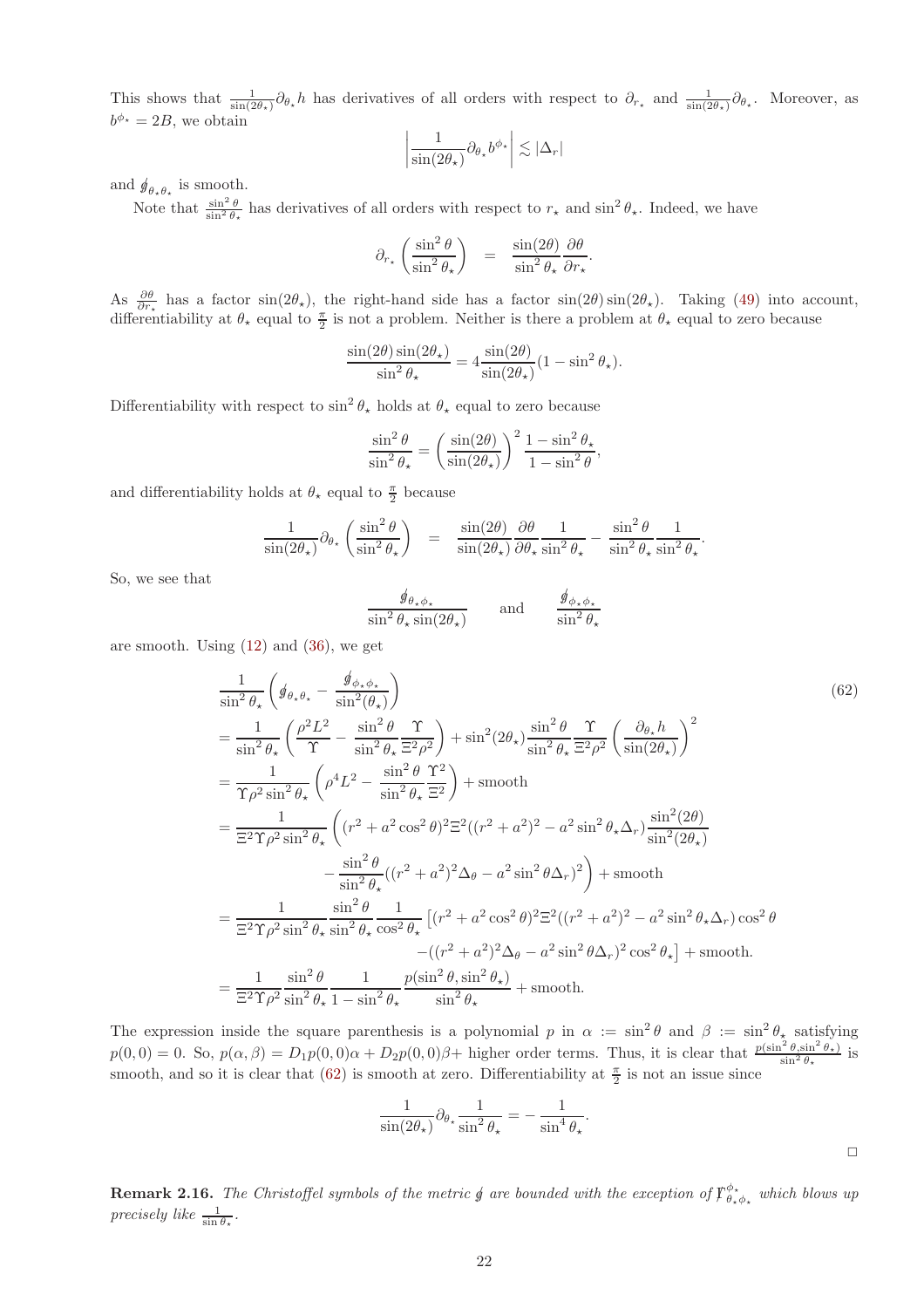*Proof.* Because  $\oint$  behaves like the round metric on  $\mathbb{S}^2$ ,  $\oint^{-1}$  behaves like the inverse of the round metric on  $\mathbb{S}^2$ , in that  $\oint^{\phi_{\star}\phi_{\star}}$  blows up at  $\theta_{\star}=0$  like  $\frac{1}{\sin^2\theta_{\star}}$ . Hence, the Christoffel symbols of the metric  $\oint$  also behave like the ones of the round metric on  $\mathbb{S}^2$ , namely, they are all smooth with the exception of  $\mathcal{F}_{\theta}^{\phi_*}$  $^{\varphi_\star}_{\theta_\star\phi_\star},$ 

$$
\mathcal{F}^{\phi_{\star}}_{\theta_{\star}\phi_{\star}} = \frac{1}{2} g^{\phi_{\star}\alpha} (\partial_{\theta_{\star}} \phi_{\alpha_{\star}} + \partial_{\phi_{\star}} \phi_{\theta_{\star}\alpha} - \partial_{\alpha} \phi_{\theta_{\star}\phi_{\star}})
$$
\n
$$
= \text{smooth} + \frac{1}{2} g^{\phi_{\star}\phi_{\star}} (\partial_{\theta_{\star}} \phi_{\phi_{\star}\phi_{\star}} + \partial_{\phi_{\star}} \phi_{\theta_{\star}\phi_{\star}} - \partial_{\phi_{\star}} \phi_{\theta_{\star}\phi_{\star}})
$$
\n
$$
= \frac{1}{2} g^{\phi_{\star}\phi_{\star}} \partial_{\theta_{\star}} \phi_{\phi_{\star}\phi_{\star}} + \text{smooth}
$$
\n
$$
= \frac{1}{2} \frac{\Xi^{2} \rho^{2}}{\sin^{2} \theta} \partial_{\theta_{\star}} \left( \frac{\sin^{2} \theta}{\Xi^{2} \rho^{2}} \Upsilon \right) + \text{smooth}
$$
\n
$$
= \frac{1}{2} \frac{1}{\sin^{2} \theta} \partial_{\theta_{\star}} (\sin^{2} \theta) + \text{smooth}
$$
\n
$$
= \frac{\cos \theta}{\sin \theta} \frac{\partial \theta}{\partial \theta_{\star}} + \text{smooth}
$$
\n
$$
= \Delta_{\theta} \frac{(r^{2} + a^{2})^{2} - a^{2} \sin^{2} \theta_{\star} \Delta_{r}}{\left(r^{2} + a^{2}\right)^{2} \Delta_{\theta} - a^{2} \sin^{2} \theta_{\star} \Delta_{r}} \frac{\cos^{2} \theta}{\sin(2\theta_{\star})} \frac{1}{\sin \theta} + \text{smooth}
$$
\n
$$
= \Delta_{\theta} \frac{(r^{2} + a^{2})^{2} - a^{2} \sin^{2} \theta_{\star} \Delta_{r}}{\left(r^{2} + a^{2}\right)^{2} \Delta_{\theta} - a^{2} \sin^{2} \theta_{\star} \Delta_{r}} \frac{\cos^{2} \theta}{\cos \theta_{\star}} \frac{1}{\sin \theta_{\star}} + \text{smooth},
$$

which blows up precisely like  $\frac{1}{\sin \theta_{\star}}$ 

## <span id="page-22-0"></span>2.2.6 Regularity at  $\theta_* = 0$  and  $\theta_* = \pi$

Note that the coordinates that are constructed are not just locally defined but are well-defined globally on a manifold diffeomorphic to  $\mathbb{R}^2 \times \mathbb{S}^2$ .

**Regularity of the metric.** We check the regularity of the metric at  $\theta_* = 0$  using coordinates

<span id="page-22-2"></span>
$$
x = \sin \theta_{\star} \cos \phi_{\star}, \n y = \sin \theta_{\star} \sin \phi_{\star}.
$$
\n(63)

**Lemma 2.17.** The metric is smooth at  $\theta_{\star} = 0$  and

<span id="page-22-1"></span>
$$
\lim_{\theta_{\star}\to 0} g = -2\Omega^2 \left( \mathrm{d}u \otimes \mathrm{d}v + \mathrm{d}v \otimes \mathrm{d}u \right) + \frac{r^2 + a^2}{\Xi} \left( \frac{\partial \theta}{\partial \theta_{\star}} \right)^2 \left( r_{\star}, 0 \right) \left( \mathrm{d}x \otimes \mathrm{d}x + \mathrm{d}y \otimes \mathrm{d}y \right). \tag{64}
$$

Proof. The relations

$$
d\theta_{\star} = \frac{\cos \phi_{\star}}{\cos \theta_{\star}} dx + \frac{\sin \phi_{\star}}{\cos \theta_{\star}} dy,
$$
  

$$
d\phi_{\star} = -\frac{\sin \phi_{\star}}{\sin \theta_{\star}} dx + \frac{\cos \phi_{\star}}{\sin \theta_{\star}} dy
$$

imply that

$$
\phi_{\theta_{\star}\theta_{\star}} d\theta_{\star} \otimes d\theta_{\star} + \phi_{\theta_{\star}\phi_{\star}} d\theta_{\star} \otimes d\phi_{\star} + \phi_{\theta_{\star}\phi_{\star}} d\phi_{\star} \otimes d\theta_{\star} + \phi_{\phi_{\star}\phi_{\star}} d\phi_{\star} \otimes d\phi_{\star}
$$
\n
$$
= \phi_{\theta_{\star}\theta_{\star}} \left( \frac{\cos^{2} \phi_{\star}}{\cos^{2} \theta_{\star}} dx \otimes dx + \frac{\sin(2\phi_{\star})}{2 \cos^{2} \theta_{\star}} dx \otimes dy + \frac{\sin(2\phi_{\star})}{2 \cos^{2} \theta_{\star}} dy \otimes dx + \frac{\sin^{2} \phi_{\star}}{\cos^{2} \theta_{\star}} dy \otimes dy \right)
$$
\n
$$
+ \phi_{\theta_{\star}\phi_{\star}} \left( -2 \frac{\sin(2\phi_{\star})}{\sin(2\theta_{\star})} dx \otimes dx + \frac{\cos(2\phi_{\star})}{\sin(2\theta_{\star})} dx \otimes dy + \frac{\cos(2\phi_{\star})}{\sin(2\theta_{\star})} dy \otimes dx + 2 \frac{\sin^{2} \phi_{\star}}{\sin(2\theta_{\star})} dy \otimes dy \right)
$$
\n
$$
+ \phi_{\phi_{\star}\phi_{\star}} \left( \frac{\sin^{2} \phi_{\star}}{\sin^{2} \theta_{\star}} dx \otimes dx - \frac{\sin(2\phi_{\star})}{2 \sin^{2} \theta_{\star}} dx \otimes dy - \frac{\sin(2\phi_{\star})}{2 \sin^{2} \theta_{\star}} dy \otimes dx + \frac{\cos^{2} \phi_{\star}}{\sin^{2} \theta_{\star}} dy \otimes dy \right).
$$

Using  $(12)$ ,  $(21)$ ,  $(23)$  and  $(36)$ , we have

$$
\lim_{\theta_{\star}\to 0} \oint_{\theta_{\star}\theta_{\star}} = \frac{r^2 + a^2}{\Xi} \left(\frac{\partial \theta}{\partial \theta_{\star}}\right)^2 (r_{\star}, 0),
$$
  

$$
\lim_{\theta_{\star}\to 0} \frac{\oint_{\phi_{\star}\phi_{\star}}}{\sin^2 \theta_{\star}} = \frac{r^2 + a^2}{\Xi} \left(\frac{\partial \theta}{\partial \theta_{\star}}\right)^2 (r_{\star}, 0).
$$

. ✷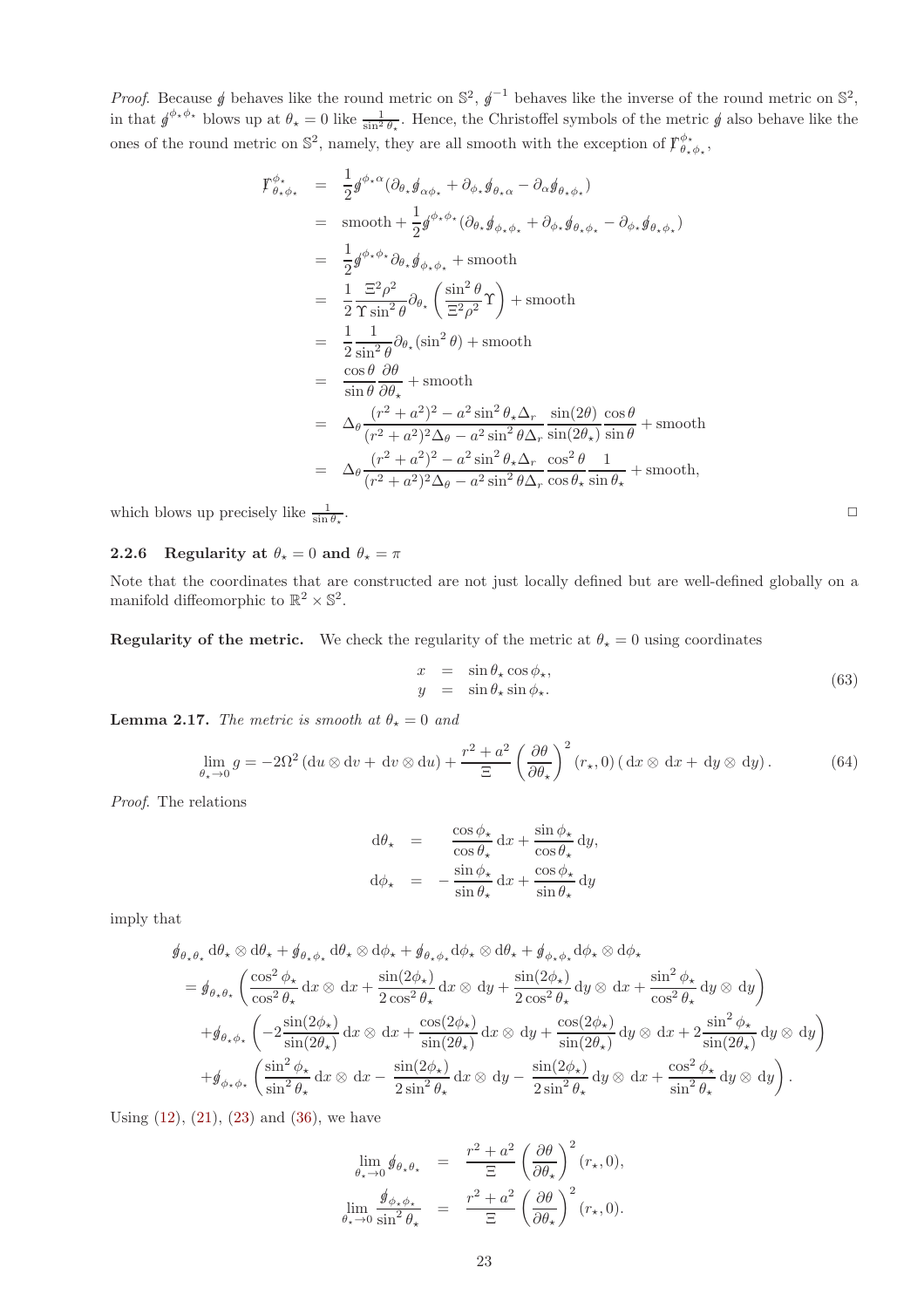As, by [\(22\)](#page-6-2),

$$
\lim_{\theta_\star \to 0} \frac{\oint_{\theta_\star \phi_\star}}{\sin(2\theta_\star)} = 0,
$$

we obtain

$$
\lim_{\theta_{\star}\to 0} \oint = \frac{r^2 + a^2}{\Xi} \left(\frac{\partial \theta}{\partial \theta_{\star}}\right)^2 (r_{\star}, 0) \left(\mathrm{d}x \otimes \mathrm{d}x + \mathrm{d}y \otimes \mathrm{d}y\right).
$$

The trigonometric functions of  $\phi_{\star}$ , which would make the metric discontinuous at  $\theta_{\star} = 0$ , have disappeared. Moreover, since

$$
\lim_{\theta_{\star}\to 0} b^{\phi_{\star}} \mathcal{G}_{\theta_{\star}\phi_{\star}} d\theta_{\star} \otimes dv = 0, \qquad \lim_{\theta_{\star}\to 0} b^{\phi_{\star}} \mathcal{G}_{\theta_{\star}\phi_{\star}} dv \otimes d\theta_{\star} = 0
$$

and

$$
\lim_{\theta_\star \to 0} \oint_{\phi_\star \phi_\star} = 0,
$$

we conclude that [\(64\)](#page-22-1) holds. This shows that the metric is continuous at  $\theta_{\star} = 0$ . Lemma [2.15](#page-20-0) implies that the extension of the metric is smooth.  $\Box$ 

### Calculation of  $\partial_{\theta_{\star}} \theta(r_{\star}, 0)$ .

Lemma 2.18. We have that

<span id="page-23-1"></span>
$$
\frac{\partial \theta}{\partial \theta_{\star}}(r_{\star},0) = \frac{1}{\frac{\partial \theta_{\star}}{\partial \theta}(r,0)} = \sqrt{\Xi} \sin\left(\arcsin\left(\frac{1}{\sqrt{\Xi}}\right) + \arctan\left(\frac{r}{a}\right) - \arctan\left(\frac{r_{+}}{a}\right)\right). \tag{65}
$$

*Proof.* Using the definition of F in [\(9\)](#page-4-2), the equation  $F(r, \theta, \theta_*(r, \theta)) = 0$  can be written as

<span id="page-23-0"></span>
$$
\int_{\theta}^{\theta_{\star}} \frac{\mathrm{d}\theta'}{P(\theta', \theta_{\star})} = \int_{r}^{r_{+}} \frac{\mathrm{d}r'}{Q(r', \theta_{\star})}.
$$
\n(66)

,

We will take the limit of both sides of [\(66\)](#page-23-0) as  $\theta$  goes to 0. As  $\lim_{\theta \to 0} \theta_{\star}(r, \theta) = 0$ , uniformly in r,

$$
\lim_{\theta \to 0} \int_r^{r_+} \frac{dr'}{Q(r', \theta_*)} = \int_r^{r_+} \frac{dr'}{(r')^2 + a^2} = \frac{1}{a} \arctan\left(\frac{r_+}{a}\right) - \frac{1}{a} \arctan\left(\frac{r}{a}\right).
$$

Using the substitution  $s = \frac{\sin \theta'}{\sin \theta_*}$ ,

$$
\int_{\theta}^{\theta_{\star}} \frac{d\theta'}{P(\theta', \theta_{\star})} = \frac{1}{a} \int_{\frac{\sin \theta}{\sin \theta_{\star}}}^1 \frac{1}{\cos \theta'} \frac{ds}{\sqrt{\left(1 + \frac{\Lambda}{3} a^2 \cos^2 \theta'\right) - s^2}}
$$

with  $\cos \theta' = \sqrt{1 - s^2 \sin^2 \theta_\star}$ . The last integrand converges uniformly to

$$
\frac{1}{\sqrt{\Xi - s^2}}
$$

as  $\theta$  goes to zero. Thus, we get

$$
\lim_{\theta \to 0} \int_{\theta}^{\theta_{\star}} \frac{d\theta'}{P(\theta', \theta_{\star})} = \frac{1}{a} \int_{1/(\frac{\partial \theta_{\star}}{\partial \theta}(r, 0))}^1 \frac{ds}{\sqrt{\Xi - s^2}} = \frac{1}{a} \arcsin\left(\frac{s}{\sqrt{\Xi}}\right)\Big|_{1/(\frac{\partial \theta_{\star}}{\partial \theta}(r, 0))}^1
$$
\n
$$
= \frac{1}{a} \arcsin\left(\frac{1}{\sqrt{\Xi}}\right) - \frac{1}{a} \arcsin\left(\frac{1}{\sqrt{\Xi \frac{\partial \theta_{\star}}{\partial \theta}(r, 0)}}\right).
$$

So, from [\(66\)](#page-23-0) we conclude that

$$
\arcsin\left(\frac{1}{\sqrt{\Xi}\frac{\partial \theta_{\star}}{\partial \theta}(r,0)}\right) = \arcsin\left(\frac{1}{\sqrt{\Xi}}\right) + \arctan\left(\frac{r}{a}\right) - \arctan\left(\frac{r_+}{a}\right).
$$

We know that the right-hand side of this equality is positive because we guaranteed that [\(31\)](#page-9-3) holds. And the right-hand side is obviously smaller than  $\frac{\pi}{2}$ . Therefore, we have

$$
\frac{\partial \theta_{\star}}{\partial \theta}(r,0) = \frac{1}{\sqrt{\Xi}} \csc\left(\arcsin\left(\frac{1}{\sqrt{\Xi}}\right) + \arctan\left(\frac{r}{a}\right) - \arctan\left(\frac{r_+}{a}\right)\right).
$$

This is strictly greater than 1 (and goes to 1 as  $r \nearrow r_{+}$ ). According to [\(6\)](#page-4-3) and [\(14\)](#page-5-6), the derivative of the map  $(r, \theta) \mapsto (r_\star, \theta_\star)$  at  $(r, 0)$  is represented by the matrix

$$
\left[\begin{array}{cc} \frac{r^2+a^2}{\Delta_r} & 0\\ 0 & \frac{\partial \theta_\star}{\partial \theta}(r,0) \end{array}\right].
$$

Equality [\(65\)](#page-23-1) follows.  $\Box$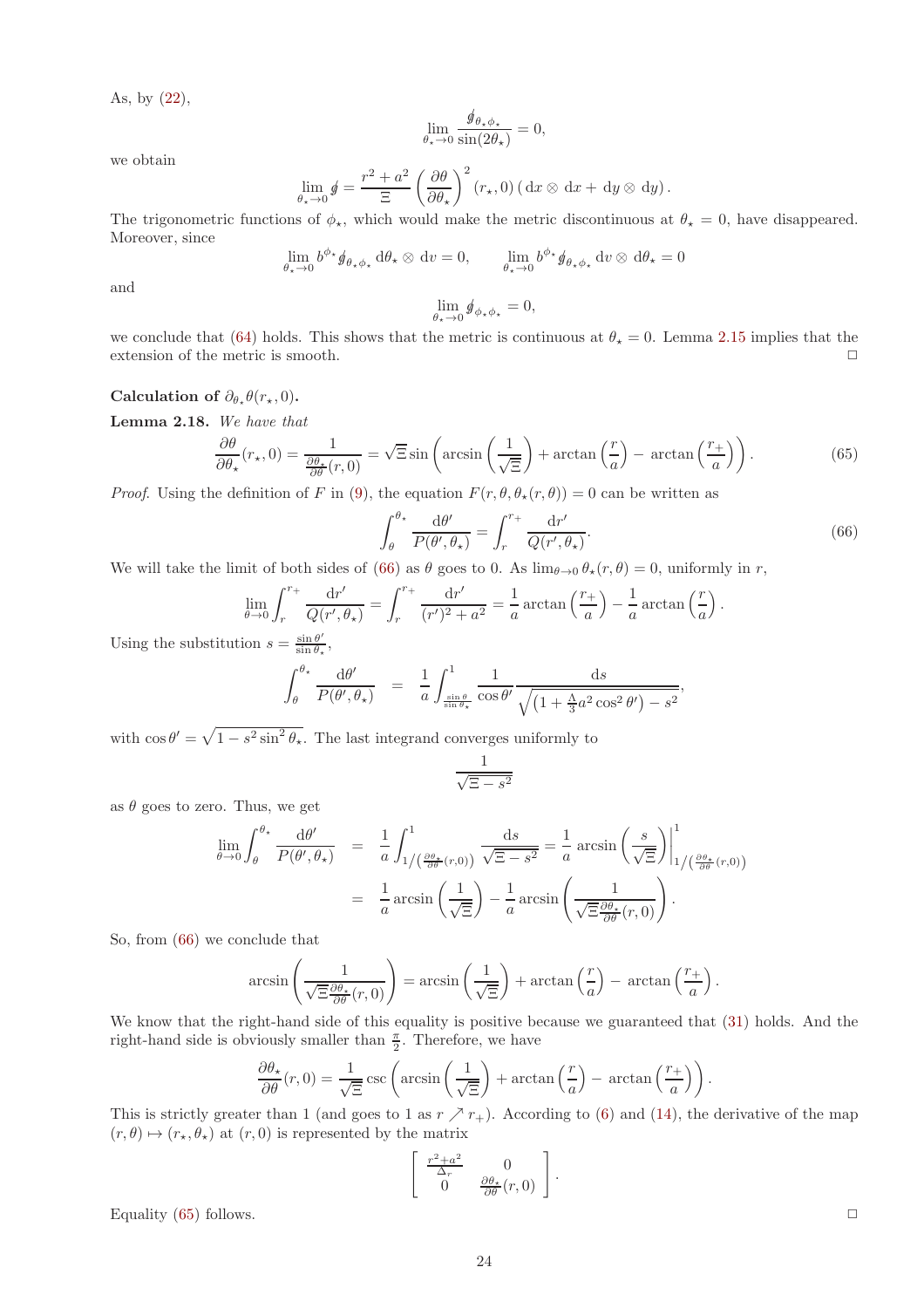Regularity of functions at the poles. Using the change of coordinates [\(63\)](#page-22-2), the variable  $\theta_{\star}$  is written in terms of  $x$  and  $y$  as

$$
\theta_{\star} = \arcsin\sqrt{x^2 + y^2}.
$$

Given a function f that transforms pairs  $(r_{\star}, \theta_{\star})$ , we want to study the differentiability of

$$
(r_\star, x, y) \stackrel{\hat{f}}{\longmapsto} f\left(r_\star, \arcsin \sqrt{x^2 + y^2}\right)
$$

<span id="page-24-0"></span>**Remark 2.19.** Let  $f: (-\infty, +\infty) \times [0, \pi] \to \mathbb{R}$  be  $C^1$  such that  $\frac{1}{\sin(2\theta_\star)} (\partial_{\theta_\star} f)$  has a limit when  $\theta_\star = 0$ . Then  $\hat{f}$  is  $C^1$ .

*Proof.* The derivative of  $\hat{f}$  with respect to x is

<span id="page-24-3"></span>
$$
\partial_x \hat{f} = (\partial_{\theta_x} f) \frac{1}{\sqrt{1 - (x^2 + y^2)}} \frac{x}{\sqrt{x^2 + y^2}}.
$$
\n(67)

.

We observe that, although the map  $(x, y) \mapsto \sqrt{x^2 + y^2}$  is not differentiable at the origin, when  $x = y = 0$  the quotient  $\frac{x}{\sqrt{x^2+y^2}}$  in [\(67\)](#page-24-3) is +1 or -1, according to the calculation of a right or a left derivative. If we assume that  $\frac{1}{\sin(2\theta_\star)}(\partial_{\theta_\star}f)$  has a limit at  $((r_\star)_0, 0)$ , then  $\partial_{\theta_\star}f((r_\star)_0, 0) = 0$ , so there is no indetermination in [\(67\)](#page-24-3), and

$$
\partial_x \hat{f}(r_\star, 0, 0) = 0.
$$

The function  $\hat{f}$  has continuous partial derivatives with respect to  $r_{\star}$ , x and y in a neighborhood of each point  $((r_{\star})_0, 0, 0)$ , and so it is differentiable.

Note that we can write [\(67\)](#page-24-3) as

<span id="page-24-4"></span>
$$
\partial_x \hat{f} = (\partial_{\theta_\star} f) \frac{1}{\cos \theta_\star} \frac{x}{\sin \theta_\star} = 2x \frac{1}{\sin(2\theta_\star)} (\partial_{\theta_\star} f). \tag{68}
$$

(This is the derivative of f with respect to  $\sin^2 \theta_x = x^2 + y^2$  multiplied by the derivative of  $\sin^2 \theta_x$  with respect to x.) Expression [\(68\)](#page-24-4) shows that if the quotient  $\frac{1}{\sin(2\theta_\star)}(\partial_{\theta_\star} f)$  were unbounded, then one might have problems with the differentiability when  $(x, y) = (0, 0)$ . For example, if this quotient were to behave like  $\frac{1}{\sin \theta_{\star}}$  around  $((r_{\star})_0, 0)$ , then  $\partial_x \hat{f}$  would behave like cos  $\phi_{\star}$ , so that  $\partial_x \hat{f}((r_{\star})_0, 0, 0)$  would not exist.

<span id="page-24-1"></span>Remark 2.20. Let  $f: (-\infty, +\infty) \times [0, \pi] \to \mathbb{R}$  be  $C^{\infty}$  in the sense of Remark [2.12](#page-14-5). Then  $\hat{f}$  is  $C^{\infty}$ .

*Proof.* It is clear that  $\partial_{r_{\star}}^2 \hat{f}, \partial_x \partial_{r_{\star}} \hat{f}$  and  $\partial_y \partial_{r_{\star}} \hat{f}$  are continuous. The continuity of  $\partial_x^2 \hat{f}$  is a consequence of

$$
\partial_x^2 \hat{f} = \partial_x \left( 2x \frac{1}{\sin(2\theta_\star)} (\partial_{\theta_\star} f) \right) = 2 \frac{1}{\sin(2\theta_\star)} (\partial_{\theta_\star} f) + 4x^2 \left( \frac{1}{\sin(2\theta_\star)} \partial_{\theta_\star} \right)^2 f.
$$

The continuity of  $\partial_x \partial_y \hat{f}$  and  $\partial_y^2 \hat{f}$  follow in the same way. So  $\hat{f}$  is  $C^2$ . One proves by induction that  $\hat{f}$  is  $C^{\infty}$ .  $\Box$ 

<span id="page-24-2"></span>**Remark 2.21.** A differentiable function such that  $f(r_{\star}, \theta_{\star}) = f(r_{\star}, \pi - \theta_{\star})$  satisfies  $\partial_{\theta_{\star}} f(r_{\star}, \frac{\pi}{2}) = 0$ . The quotient  $\frac{1}{\sin(2\theta_\star)} \partial_{\theta_\star} f$  has a finite limit at  $(r_\star, \frac{\pi}{2})$ , provided that the numerator is analytic.

Indeed, both the numerator and the denominator vanish at  $(r_{\star}, \frac{\pi}{2})$  and the denominator has a first order zero there.

<span id="page-24-5"></span>**Remark 2.22.** Suppose that  $f: (-\infty, +\infty) \times [0, \pi] \times S^1 \to \mathbb{R}$  is smooth and define

$$
\hat{f}(r_\star, x, y) = f\left(r_\star, \arcsin\sqrt{x^2 + y^2}, \arg(x + iy)\right),\,
$$

where  $\phi_{\star} = \arg(x+iy) = \arctan{\frac{y}{x}}$  for  $x > 0$ , and otherwise  $\arg(x+iy)$  is  $\arctan{\frac{y}{x}}$  with an appropriate constant added. Then

$$
\partial_x \hat{f} = \frac{x}{\sqrt{1 - (x^2 + y^2)} \sqrt{x^2 + y^2}} \partial_{\theta_x} f - \frac{y}{x^2 + y^2} \partial_{\phi_x} f
$$
  
\n
$$
= \frac{\cos \phi_x}{\cos \theta_x} \partial_{\theta_x} f - \frac{\sin \phi_x}{\sin \theta_x} \partial_{\phi_x} f,
$$
  
\n
$$
\partial_y \hat{f} = \frac{y}{\sqrt{1 - (x^2 + y^2)} \sqrt{x^2 + y^2}} \partial_{\theta_x} f + \frac{x}{x^2 + y^2} \partial_{\phi_x} f
$$
  
\n
$$
= \frac{\sin \phi_x}{\cos \theta_x} \partial_{\theta_x} f + \frac{\cos \phi_x}{\sin \theta_x} \partial_{\phi_x} f.
$$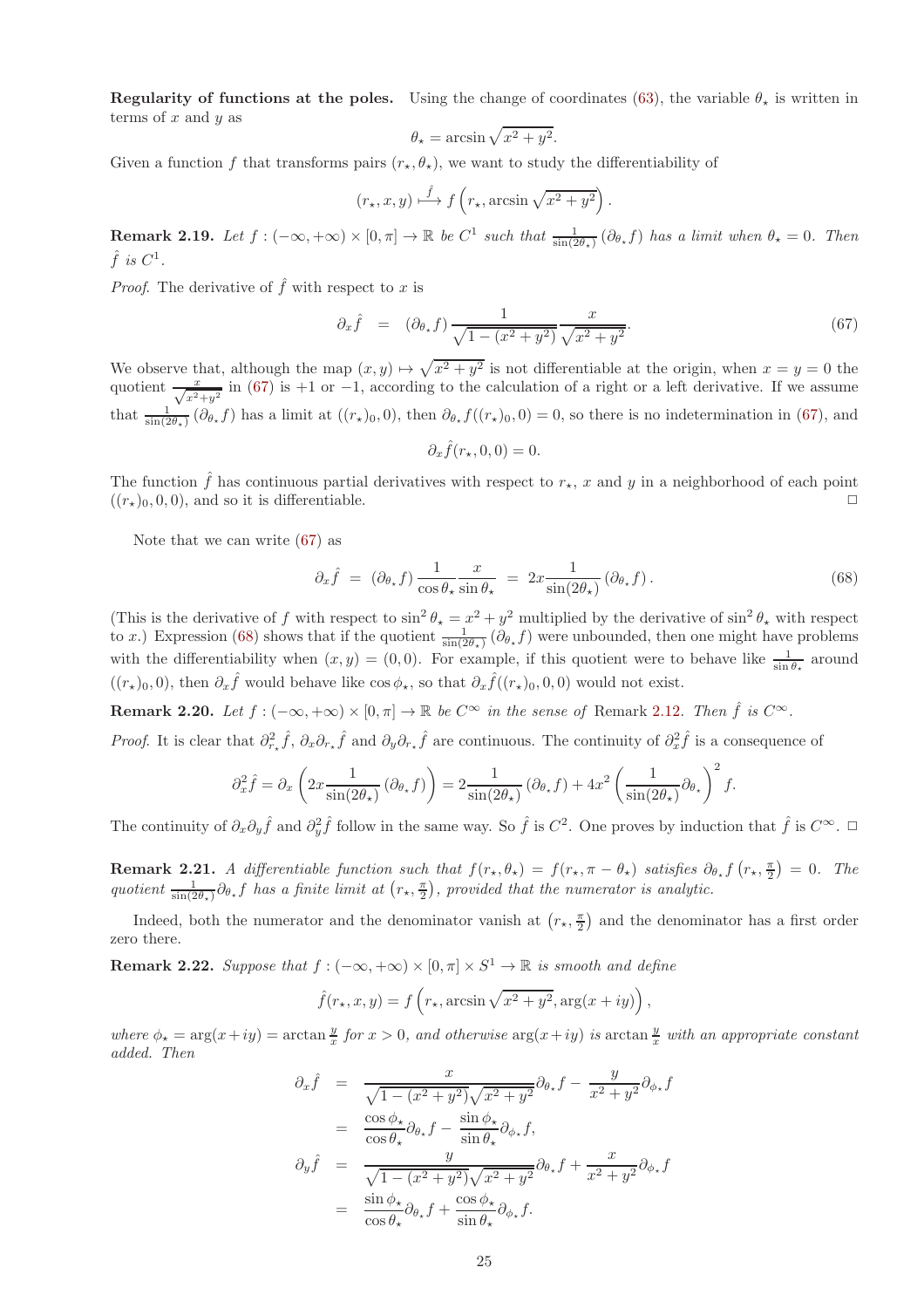Regularity of the change of coordinates  $(t, r, \theta, \phi) \mapsto (t, r_{\star}, \theta_{\star}, \phi)$ . Define

| $\hat{x}$ | $=$ $\sin \theta_{\star} \cos \phi$ , |  | $\tilde{x} = \sin \theta \cos \phi,$ |
|-----------|---------------------------------------|--|--------------------------------------|
| $\hat{y}$ | $=$ $\sin \theta_{\star} \sin \phi$ , |  | $\tilde{y} = \sin \theta \sin \phi.$ |

(i) The map  $(t, r_*, \hat{x}, \hat{y}) \mapsto (t, r, \tilde{x}, \tilde{y})$  is smooth. The derivative  $\partial_{r_*} r$  is given by [\(38\)](#page-13-6). Moreover, using [\(68\)](#page-24-4), we get

$$
\partial_{\hat{x}}r = 2\hat{x} \frac{1}{\sin(2\hat{\theta}_{\star})} \partial_{\theta_{\star}}r \quad \text{(see (39) for } \partial_{\theta_{\star}}r\text{)},
$$
\n
$$
\partial_{\hat{y}}r = 2\hat{y} \frac{1}{\sin(2\hat{\theta}_{\star})} \partial_{\theta_{\star}}r,
$$
\n
$$
\partial_{r_{\star}}\sin\theta = \cos\theta \frac{\partial\theta}{\partial r_{\star}} = 2\frac{\sin(2\hat{\theta}_{\star})}{\sin(2\theta)} \sin\theta \cos^{2}\theta \left(\frac{1}{\sin(2\hat{\theta}_{\star})} \partial_{r_{\star}}\theta\right) \quad \text{(see (40) for } \partial_{r_{\star}}\theta\text{).}
$$

Applying Remark [2.22,](#page-24-5) we obtain

$$
\partial_{\hat{x}} \tilde{x} = \frac{\cos \theta}{\cos \theta_{\star}} \cos^2 \phi \, \partial_{\theta_{\star}} \theta + \frac{\sin \theta}{\sin \theta_{\star}} \sin^2 \phi,
$$
  

$$
\partial_{\hat{y}} \tilde{x} = \frac{\cos \theta}{\cos \theta_{\star}} \sin \phi \cos \phi \, \partial_{\theta_{\star}} \theta - \frac{\sin \theta}{\sin \theta_{\star}} \sin \phi \cos \phi,
$$
  

$$
\partial_{\hat{x}} \tilde{y} = \frac{\cos \theta}{\cos \theta_{\star}} \sin \phi \cos \phi \, \partial_{\theta_{\star}} \theta - \frac{\sin \theta}{\sin \theta_{\star}} \sin \phi \cos \phi,
$$
  

$$
\partial_{\hat{y}} \tilde{y} = \frac{\cos \theta}{\cos \theta_{\star}} \sin^2 \phi \, \partial_{\theta_{\star}} \theta + \frac{\sin \theta}{\sin \theta_{\star}} \cos^2 \phi.
$$

Notice that when  $\theta = 0$ , we have

$$
\partial_{\hat{x}} \tilde{x} = \partial_{\theta_{*}} \theta,
$$
  
\n
$$
\partial_{\hat{y}} \tilde{x} = 0,
$$
  
\n
$$
\partial_{\hat{x}} \tilde{y} = 0,
$$
  
\n
$$
\partial_{\hat{y}} \tilde{y} = \partial_{\theta_{*}} \theta.
$$

The quotient  $\frac{\cos \theta}{\cos \theta_*}$  is smooth because

$$
\frac{1}{\sin(2\theta_\star)} \partial_{\theta_\star} \left( \frac{\cos \theta}{\cos \theta_\star} \right) = -\frac{1}{2} \frac{\sin(2\theta)}{\sin(2\theta_\star)} \frac{\cos \theta_\star}{\cos \theta} \frac{\partial \theta}{\partial \theta_\star} + \frac{1}{2} \frac{\cos \theta}{\cos \theta_\star} \frac{1}{\cos^2 \theta_\star}.
$$
(69)

The quotient  $\frac{\sin \theta}{\sin \theta_{\star}}$  is smooth because

$$
\frac{\sin \theta}{\sin \theta_{\star}} = \frac{\sin(2\theta)}{\sin(2\theta_{\star})} \frac{\cos \theta_{\star}}{\cos \theta}.
$$

Thus r,  $\tilde{x}$  and  $\tilde{y}$  are  $C^{\infty}$  functions of  $r_{\star}$ ,  $\hat{x}$  and  $\hat{y}$ .

(ii) The map  $(t, r, \tilde{x}, \tilde{y}) \mapsto (t, r_{\star}, \hat{x}, \hat{y})$  is smooth. Recall that  $\partial_r r_{\star}$  is given in [\(6\)](#page-4-3), and

$$
\partial_r \sin \theta_\star = \cos \theta_\star \partial_r \theta_\star = \cos \theta_\star \frac{1}{GQ} = 2 \frac{\sin(2\theta)}{\sin(2\theta_\star)} \sin \theta_\star \cos^2 \theta_\star \left( \frac{1}{\sin(2\theta)} \frac{1}{GQ} \right),
$$

as  $\partial_r \theta_\star$  is given in [\(14\)](#page-5-6). Inequalities [\(37\)](#page-12-0) yield

$$
\lim_{\theta \to 0} \frac{1}{G(r, \theta, \theta_\star(r, \theta))} = 0.
$$

One other consequence of [\(6\)](#page-4-3) and [\(14\)](#page-5-6) is

$$
\partial_{\tilde{x}} r_{\star} = 2 \tilde{x} \frac{1}{\sin(2\theta)} \partial_{\theta} r_{\star} = 2 a \tilde{x} \frac{\sqrt{\sin^2 \theta_{\star} \Delta_{\theta} - \sin^2 \theta}}{\Delta_{\theta} \sin(2\theta)},
$$
  

$$
\partial_{\tilde{y}} r_{\star} = 2 \tilde{y} \frac{1}{\sin(2\theta)} \partial_{\theta} r_{\star} = 2 a \tilde{y} \frac{\sqrt{\sin^2 \theta_{\star} \Delta_{\theta} - \sin^2 \theta}}{\Delta_{\theta} \sin(2\theta)}.
$$

The formulas for  $\partial_{\tilde{x}}\hat{x}, \partial_{\tilde{y}}\hat{y}, \partial_{\tilde{x}}\hat{y}$  and  $\partial_{\tilde{y}}\hat{y}$ , are similar to the ones for  $\partial_{\tilde{x}}\tilde{x}, \partial_{\tilde{y}}\tilde{y}$  and  $\partial_{\tilde{y}}\tilde{y}$  (interchange  $\theta$ and  $\theta_{\star}$ ). Recall that  $\partial_{\theta} \dot{\theta}_{\star} = -\frac{1}{GP}$ . It follows that  $r_{\star}$ ,  $\hat{x}$  and  $\hat{y}$  are  $C^{\infty}$  functions of  $r$ ,  $\tilde{x}$  and  $\tilde{y}$ .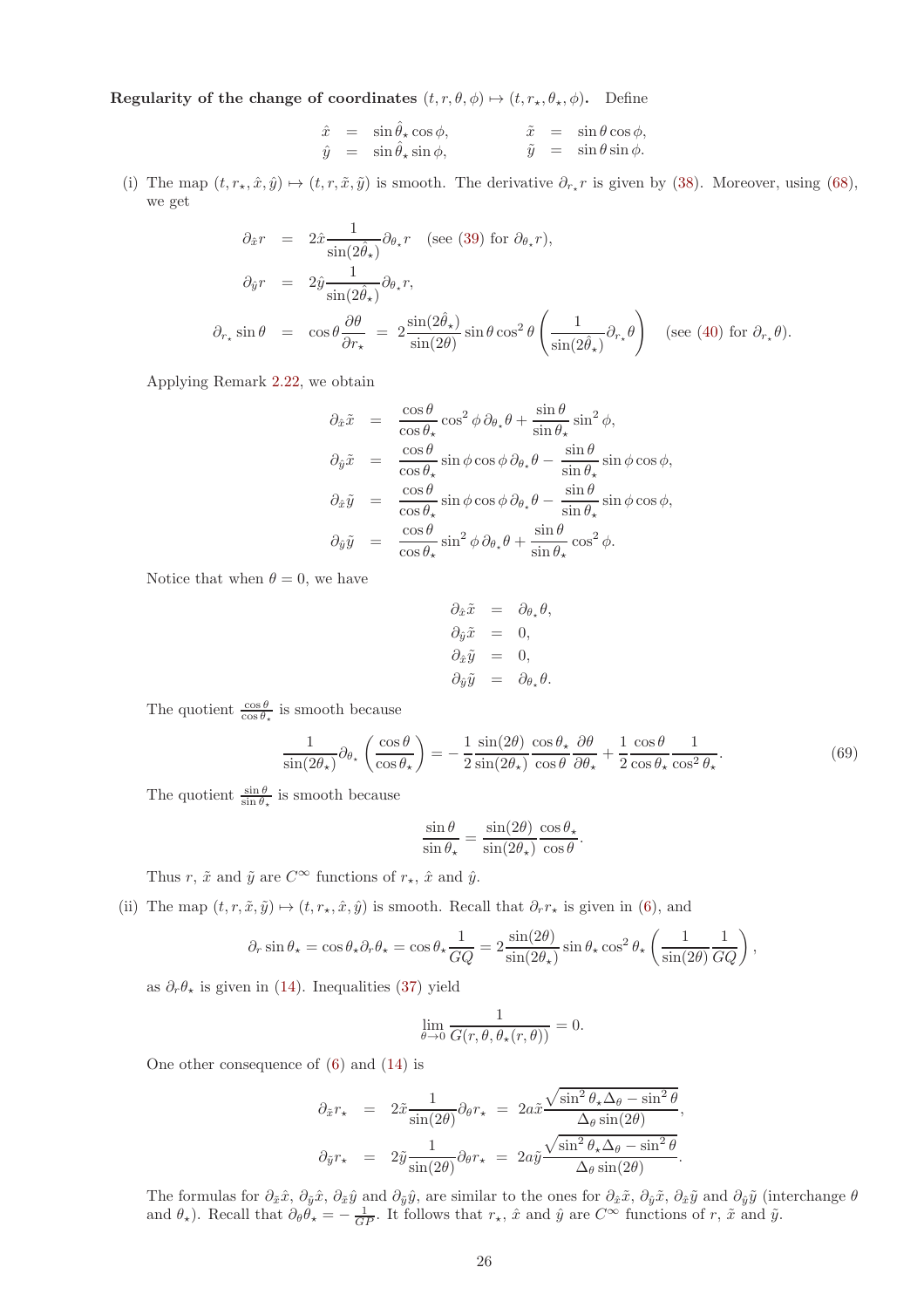Regularity of the change of coordinates  $(t, r_\star, \theta_\star, \phi) \mapsto (t, r_\star, \theta_\star, \phi_\star)$ . Recall that

$$
\phi_\star = \phi - h(r_\star, \theta_\star).
$$

The fact that both  $(t, r_\star, \theta_\star, \phi) \mapsto (t, r_\star, \theta_\star, \phi_\star)$  and  $(t, r_\star, \theta_\star, \phi_\star) \mapsto (t, r_\star, \theta_\star, \phi)$  are  $C^\infty$  is a simple consequence of [\(17\)](#page-6-3), which gives  $\partial_{r_*} h$ , and Lemma [2.15,](#page-20-0) which gives  $\frac{1}{\sin(2\theta_*)} \partial_{\theta_*} h$ . We remark that

$$
\partial_x = \frac{\cos \phi_\star}{\cos \theta_\star} \partial_{\theta_\star} - \frac{\sin \phi_\star}{\sin \theta_\star} \partial_{\phi_\star},\tag{70}
$$

$$
\partial_y = \frac{\sin \phi_\star}{\cos \theta_\star} \partial_{\theta_\star} + \frac{\cos \phi_\star}{\sin \theta_\star} \partial_{\phi_\star}.
$$
\n(71)

Hence, the differentiability of  $(t, r_\star, x, y) \mapsto (t, r_\star, \hat{x}, \hat{y})$  follows from

$$
\partial_{r*}\hat{x} = -\sin\theta_{\star}\sin\phi \partial_{r_{\star}}h,
$$
  
\n
$$
\partial_{x}\hat{x} = \cos(h(r_{\star},\theta_{\star})) - \frac{\sin\theta_{\star}}{\cos\theta_{\star}}\cos\phi_{\star}\sin\phi \partial_{\theta_{\star}}h,
$$
  
\n
$$
\partial_{y}\hat{x} = -\sin(h(r_{\star},\theta_{\star})) - \frac{\sin\theta_{\star}}{\cos\theta_{\star}}\sin\phi_{\star}\sin\phi \partial_{\theta_{\star}}h,
$$
  
\n
$$
\partial_{r*}\hat{y} = \sin\theta_{\star}\cos\phi \partial_{r_{\star}}h,
$$
  
\n
$$
\partial_{x}\hat{y} = \sin(h(r_{\star},\theta_{\star})) + \frac{\sin\theta_{\star}}{\cos\theta_{\star}}\cos\phi_{\star}\cos\phi \partial_{\theta_{\star}}h,
$$
  
\n
$$
\partial_{y}\hat{y} = \cos(h(r_{\star},\theta_{\star})) + \frac{\sin\theta_{\star}}{\cos\theta_{\star}}\sin\phi_{\star}\cos\phi \partial_{\theta_{\star}}h.
$$

Note that these are smooth functions and that at  $\theta_* = 0$  they are independent of  $\phi$  and  $\phi_*$ . The differentiability of  $(t, r_\star, \hat{x}, \hat{y}) \mapsto (t, r_\star, x, y)$  follows in a similar way.

Regularity of the spheres given by the intersection of hypersurfaces  $u = constant$  and  $v = constant$ . It is obvious that the two atlases  $\{(t, r_*, \theta_*, \phi_*), (t, r_*, x, y)\}$  and  $\mathcal{A}_{DN} = \{(u, v, \theta_*, \phi_*), (u, v, x, y)\}$  are compatible. So, combining the conclusions of the previous paragraphs, the two atlases  $\mathcal{A}_{BL} = \{(t, r, \theta, \phi), (t, r, \tilde{x}, \tilde{y})\}$  and  $\mathcal{A}_{\text{DN}}$  are compatible. The spheres given by the intersection of hypersurfaces  $u =$  constant and  $v =$  constant are smooth in the atlas  $\mathcal{A}_{DN}$  by definition. Therefore, they are smooth in the atlas  $\mathcal{A}_{BL}$ . This proves

<span id="page-26-2"></span>**Theorem 2.23.** The topological two-spheres given by the intersection of hypersurfaces  $u = constant$  and  $v =$ constant are  $C^{\infty}$  in the Boyer–Lindquist coordinates.

## <span id="page-26-1"></span><span id="page-26-0"></span>2.3 Coordinates at the horizons

## 2.3.1 The decay of  $\Omega^2$  at the horizons

Recall that the surface gravities of the horizons are given by

<span id="page-26-4"></span>
$$
\kappa_{-} = -\frac{\Lambda}{6} \frac{(r_{-} - r_{c})(r_{-} - r_{+})(r_{-} - r_{n})}{r_{-}^2 + a^2},
$$
\n
$$
\kappa_{+} = -\frac{\Lambda}{6} \frac{(r_{+} - r_{c})(r_{+} - r_{-})(r_{+} - r_{n})}{r_{+}^2 + a^2},
$$
\n
$$
\kappa_{c} = -\frac{\Lambda}{6} \frac{(r_{c} - r_{+})(r_{c} - r_{-})(r_{c} - r_{n})}{r_{c}^2 + a^2}
$$
\n(72)

(confirm the formula for  $\kappa_$  with Example [A.3\)](#page-42-0).

**Lemma 2.24.** Given  $C_R \in \mathbb{R}$ , there exist  $c, C > 0$  such that

<span id="page-26-3"></span>
$$
ce^{2\kappa_{-}r_{\star}} \leq \Omega^2 \leq Ce^{2\kappa_{-}r_{\star}} \text{ for } r_{\star} \geq C_R,\tag{73}
$$

$$
ce^{2\kappa_+ r_\star} \le \Omega^2 \le Ce^{2\kappa_+ r_\star} \text{ for } r_\star \le C_R. \tag{74}
$$

Proof. The formula

$$
\frac{\partial r}{\partial r_*} = \frac{\Delta_\theta \Delta_r \sqrt{(r^2 + a^2)^2 - a^2 \sin^2 \theta_* \Delta_r}}{\Upsilon}
$$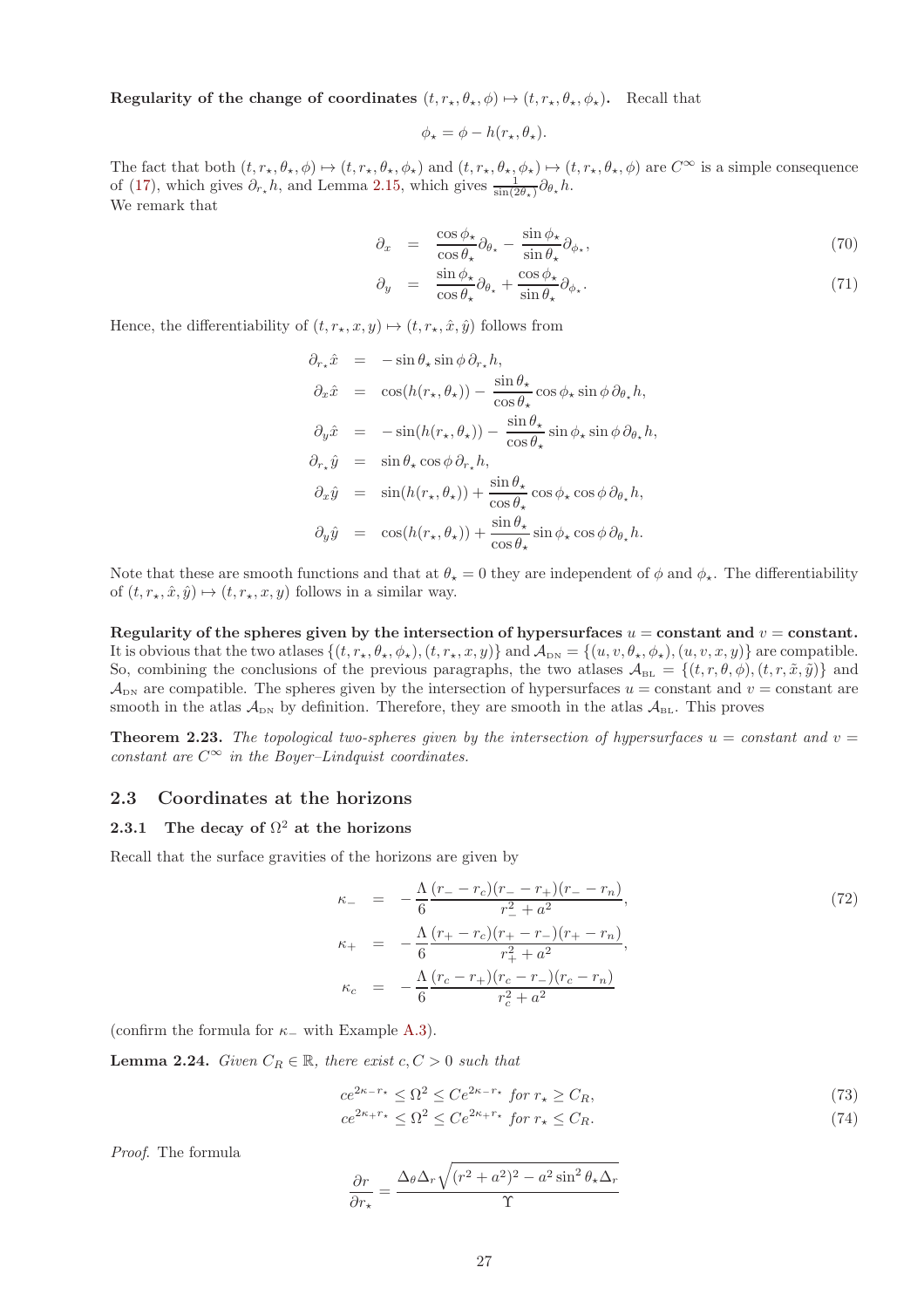

Figure 2: Behavior of the coordinates  $u$  and  $v$ .

shows that  $\frac{\partial r}{\partial r_*}(r = r_-, \theta) = 0$ . To write the linear approximation for this function, we start by calculating

$$
\partial_r \left( \frac{\partial r}{\partial r_\star} \right) \Big|_{r=r_-} = \frac{\Delta_\theta(\partial_r \Delta_r) \sqrt{(r^2 + a^2)^2 - a^2 \sin^2 \theta_\star \Delta_r}}{\Upsilon} \Big|_{r=r_-} \n= \frac{\Delta_\theta(\partial_r \Delta_r) (r^2 + a^2)}{(r^2 + a^2)^2 \Delta_\theta} \Big|_{r=r_-} = \frac{(\partial_r \Delta_r) \Big|_{r=r_-}}{r_-^2 + a^2} = 2\kappa_-.
$$

Hence, we get

$$
\frac{\partial r}{\partial r_*} = 2\kappa_-(r - r_-) + O((r - r_-)^2).
$$

According to Remark [2.1,](#page-5-7) there exists  $C > 0$  and  $(r_{\star})_0$  such that for  $r_{\star} \ge (r_{\star})_0$  we have

$$
(1 - C(r - r-))(1 + O(r - r-)) \le 1 \le (1 + C(r - r-))(1 + O(r - r-)).
$$

So, for  $r \ge (r_*)_0$  we obtain

$$
\frac{1}{r-r_{-}} - C \le \frac{1}{(r-r_{-})\left(1 + O(r-r_{-})\right)} \le \frac{1}{r-r_{-}} + C.
$$

Remembering that  $\kappa$  – < 0, it follows that

$$
\left(\frac{1}{r-r_{-}}+C\right)\frac{\partial r}{\partial r_{\star}}\leq\frac{1}{\left(r-r_{-}\right)\left(1+O\left(r-r_{-}\right)\right)}\frac{\partial r}{\partial r_{\star}}=2\kappa_{-}\leq\left(\frac{1}{r-r_{-}}-C\right)\frac{\partial r}{\partial r_{\star}}.
$$

Integrating from  $(r_{\star})_0$  to  $r_{\star}$  yields

$$
\log (r(r_{\star}, \theta_{\star}) - r_{-}) - \log (r((r_{\star})_{0}, \theta_{\star}) - r_{-}) + C (r(r_{\star}, \theta_{\star}) - r((r_{\star})_{0}, \theta_{\star}))
$$
  
\n
$$
\leq 2\kappa_{-}(r_{\star} - (r_{\star})_{0}) \leq \log (r(r_{\star}, \theta_{\star}) - r_{-}) - \log (r((r_{\star})_{0}, \theta_{\star}) - r_{-}) - C (r(r_{\star}, \theta_{\star}) - r((r_{\star})_{0}, \theta_{\star})).
$$

These inequalities can be rearranged to

$$
2\kappa_{-}(r_{\star} - (r_{\star})_{0}) + \log (r((r_{\star})_{0}, \theta_{\star}) - r_{-}) + C (r(r_{\star}, \theta_{\star}) - r((r_{\star})_{0}, \theta_{\star}))
$$
  
\n
$$
\leq \log (r(r_{\star}, \theta_{\star}) - r_{-}) \leq 2\kappa_{-}(r_{\star} - (r_{\star})_{0}) + \log (r((r_{\star})_{0}, \theta_{\star}) - r_{-}) - C (r(r_{\star}, \theta_{\star}) - r((r_{\star})_{0}, \theta_{\star})).
$$

This shows that there exists  $D > 0$  and  $(r_{\star})_0$  such that

$$
2\kappa_{-}r_{\star} - D \le \log\left(r(r_{\star}, \theta_{\star}) - r_{-}\right) \le 2\kappa_{-}r_{\star} + D
$$

for  $r_{\star} \ge (r_{\star})_0$ . Thus, there exist  $c, C > 0$ , such that  $r_{\star} \ge (r_{\star})_0$  implies

$$
ce^{2\kappa-r_{\star}} \le r - r_- \le Ce^{2\kappa-r_{\star}}.
$$

Let  $C_R$  be a real number. Decreasing c and increasing C if necessary, one sees that

$$
ce^{2\kappa_r} \le r - r_- \le Ce^{2\kappa_r} \kappa
$$

for  $C_R \le r_* \le (r_*)_0$ . Combining the previous two inequalities, they hold for  $r_* \ge C_R$ . Moreover, in this region,

$$
c(r - r_-) \leq -\Delta_r \leq C(r - r_-),
$$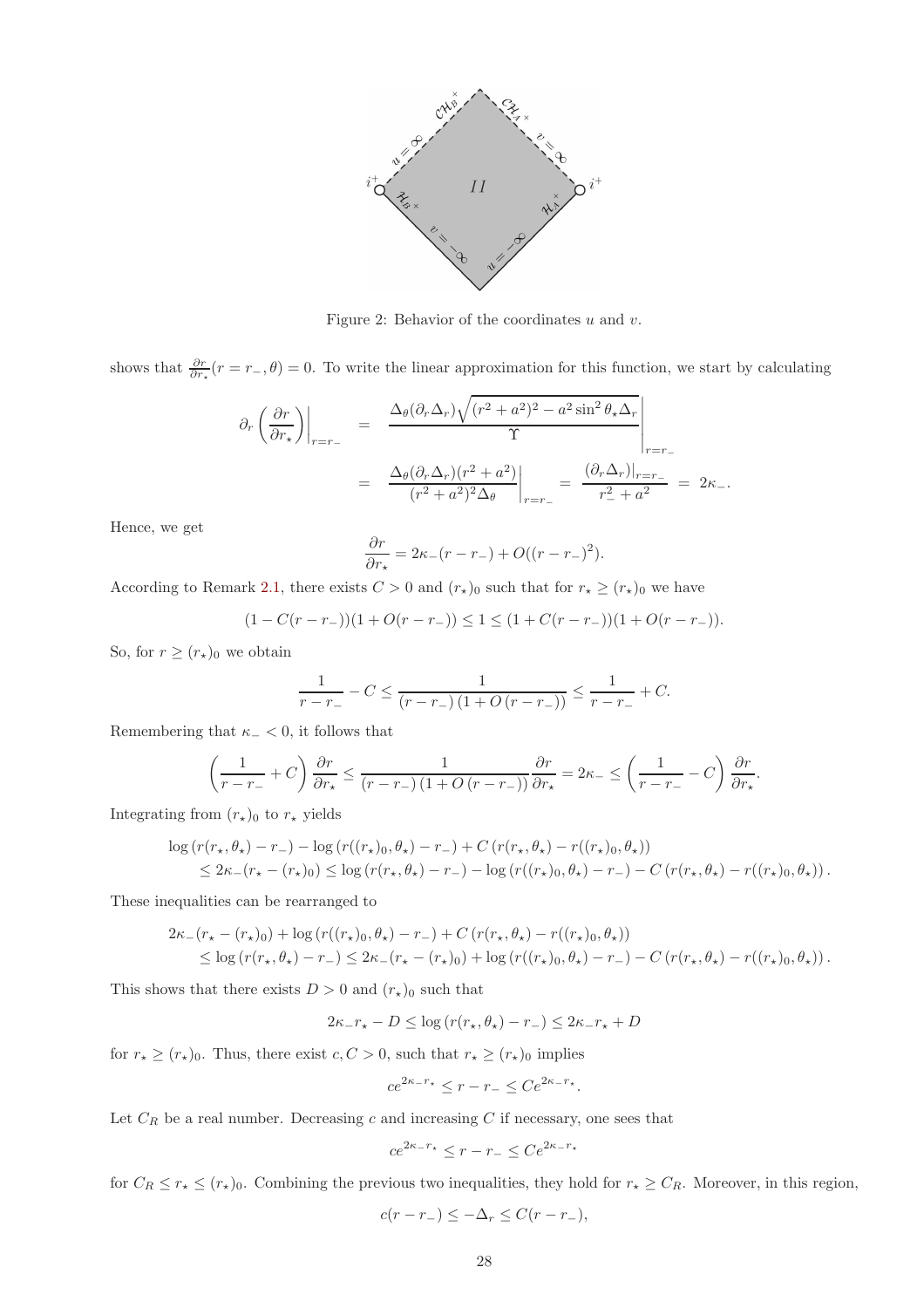for other appropriate constants  $c, C > 0$ . Hence, given  $C_R \in \mathbb{R}$ , there exist  $c, C > 0$  such that

<span id="page-28-1"></span>
$$
ce^{2\kappa - r_{\star}} \le -\Delta_r \le Ce^{2\kappa - r_{\star}} \tag{75}
$$

for  $r_{\star} \geq C_R$ . As  $\Omega^2$  is comparable to  $|\Delta_r|$ , we conclude that  $\Omega^2$  is comparable to  $e^{2\kappa_r}$  in the region  $r_{\star} \geq C_R$ . This proves  $(73)$ . The proof of  $(74)$  is analogous.

**Remark 2.25.** The function  $\Omega^2$  given in [\(18\)](#page-6-4) is obviously smooth on the spheres where u and v are simultaneously constant.

#### <span id="page-28-0"></span>2.3.2 Coordinates at the Cauchy horizon

Let us recall how one may define coordinates to cover the Cauchy horizon. We consider a new smooth coordinate  $v_{\text{c}H+}(v)$ , with positive derivative, equal to v for  $v \leq -1$ , satisfying  $v_{\text{c}H+}(v)$  as  $v \to +\infty$ , and satisfying

<span id="page-28-2"></span>
$$
dv = e^{-2\kappa_{-}v} dv_{c\mathcal{H}^{+}}
$$
\n(76)

.

for  $v \geq 0$ . Moreover, we define

$$
\phi_{\star,\mathcal{CH}^+} = \phi_{\star} - b^{\phi_{\star}}|_{r=r_-} v.
$$

**Remark 2.26.**  $v_{c} + i s$  also a smooth function of v, and so the change of coordinates  $(v, \phi_{\star}) \leftrightarrow (v_{c} + i \phi_{\star})$ is smooth.

From [\(19\)](#page-6-4), we see that

$$
b^{\phi_{\star}}|_{r=r_{-}} = 2 \frac{\Xi a((r^2 + a^2)\Delta_{\theta} - \Delta_r)}{((r^2 + a^2)^2 \Delta_{\theta} - a^2 \sin^2 \theta \Delta_r)}\Big|_{r=r_{-}} = \frac{2a\Xi}{r_{-}^2 + a^2}
$$

For  $v \geq 0$ , the differentials of  $\phi_{\star}$  and  $\phi_{\star, \mathcal{CH}^+}$  are related by

$$
\mathrm{d}\phi_{\star} = \mathrm{d}\phi_{\star,\mathcal{CH}^+} + b^{\phi_{\star}}\big|_{r=r_-} \mathrm{d}v = \mathrm{d}\phi_{\star,\mathcal{CH}^+} + b^{\phi_{\star}}\big|_{r=r_-} e^{-2\kappa_{-}v} \mathrm{d}v_{\mathcal{CH}^+}.
$$

For  $v \geq 0$ , the expression of the metric [\(20\)](#page-6-5) in the new coordinates is

$$
g = -2\Omega_{c\mu^+}^2 (\mathrm{d}u \otimes \mathrm{d}v_{c\mu^+} + \mathrm{d}v_{c\mu^+} \otimes \mathrm{d}u)
$$
  
+  $\oint_{\theta_*\theta_*} d\theta_* \otimes d\theta_* + \oint_{\theta_*\phi_*} d\theta_* \otimes (d\phi_{\star,c\mu^+} - b_{c\mu^+}^{\phi_{\star}} \mathrm{d}v_{c\mu^+}) + \oint_{\theta_*\phi_*} (d\phi_{\star,c\mu^+} - b_{c\mu^+}^{\phi_{\star}} \mathrm{d}v_{c\mu^+}) \otimes d\theta_{\star} +  $\oint_{\phi_*\phi_*} (d\phi_{\star,c\mu^+} - b_{c\mu^+}^{\phi_{\star}} \mathrm{d}v_{c\mu^+}) \otimes (d\phi_{\star,c\mu^+} - b_{c\mu^+}^{\phi_{\star}} \mathrm{d}v_{c\mu^+}),$$ 

with

<span id="page-28-3"></span>
$$
\Omega_{c\mathcal{H}^+}^2 = \Omega^2 e^{-2\kappa - v},
$$
\n
$$
b_{c\mathcal{H}^+}^{\phi_\star} = \left( b^{\phi_\star} - b^{\phi_\star} \big|_{r = r_-} \right) e^{-2\kappa - v}.
$$
\n(77)

Henceforth we will assume that we are working in the region  $v \geq 0$ , our formulas will always refer to this region. To estimate  $b_{c\mathcal{H}^+}^{\phi_*}$  we calculate

$$
b^{\phi_{\star}} - b^{\phi_{\star}}|_{r=r_{-}} = -2a\Xi \frac{(r_{-}^{2} + a^{2}\cos^{2}\theta)\Delta_{r} + (r^{2} + a^{2})(r + r_{-})(r - r_{-})\Delta_{\theta}}{(r_{-}^{2} + a^{2})((r^{2} + a^{2})^{2}\Delta_{\theta} - a^{2}\sin^{2}\theta\Delta_{r})}.
$$

Using  $(11)$  and  $(75)$ , we estimate

$$
\left| b^{\phi_\star} - b^{\phi_\star} \right|_{r = r_-} \leq e^{2\kappa_-(u+v)},
$$

for  $u + v \geq C_R$ . Thus, inequalities [\(73\)](#page-26-3) implies the following bounds for  $\Omega_{c\mu^+}^2$  and  $b_{c\mu^+}^{\phi^*}$ , when  $u + v \geq C_R$ :

$$
e^{2\kappa_- u} \lesssim \Omega_{\mathcal{CH}^+}^2 \lesssim e^{2\kappa_- u},
$$
  

$$
|b_{\mathcal{CH}^+}^{\phi_*}| \lesssim e^{2\kappa_- u}.
$$

For a general function  $f$ , we have

$$
f(u, v, \theta_{\star}, \phi_{\star}) = f\left(u, v, \theta_{\star}, \phi_{\star, \mathcal{CH}^+} + b^{\phi_{\star}}\big|_{r=r_-} v\right) = \tilde{f}(u, \tilde{v}, \theta_{\star}, \phi_{\star, \mathcal{CH}^+}),
$$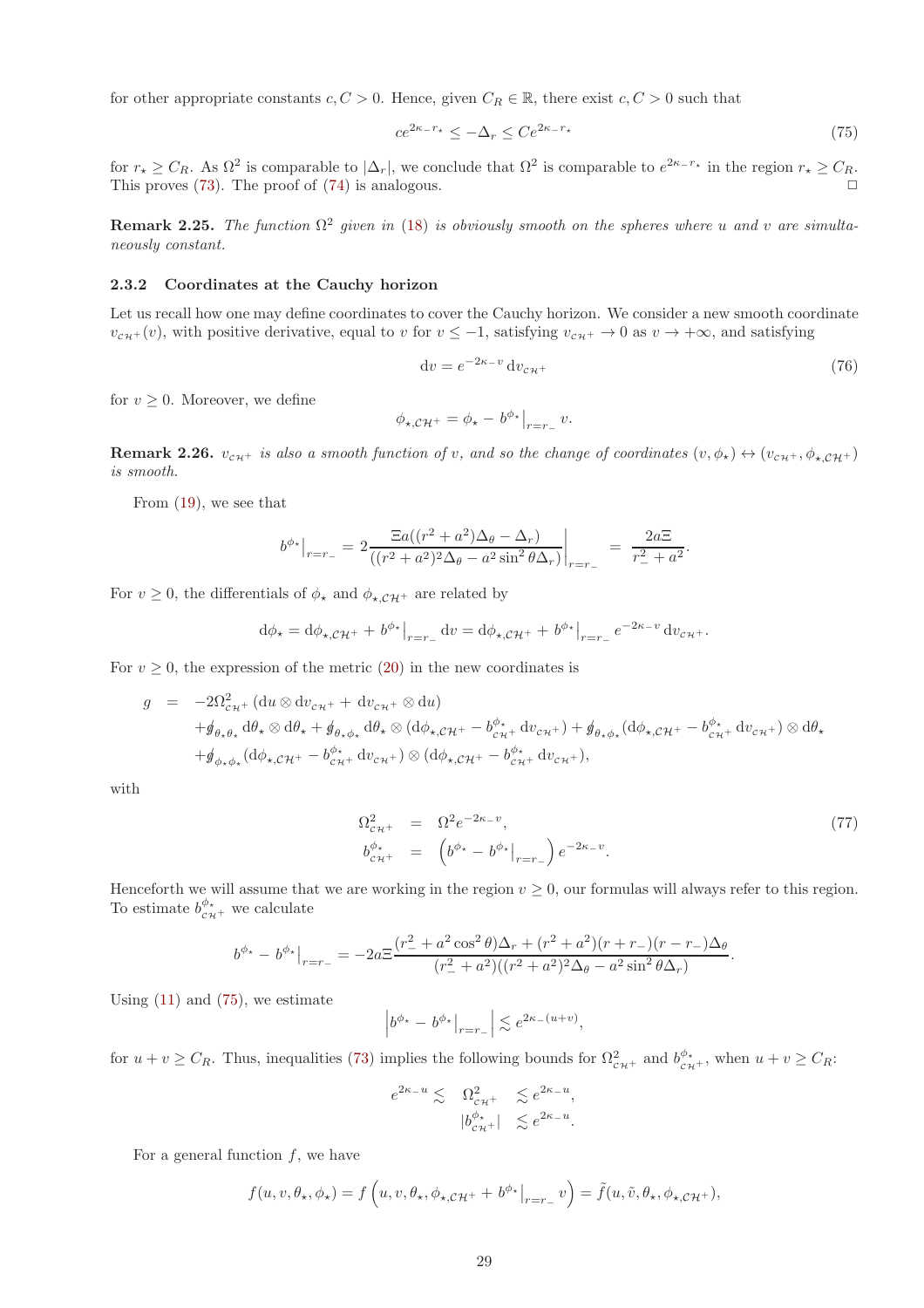where  $\tilde{f}$  is the function f written in the coordinates  $(u, \tilde{v}, \theta_{\star}, \phi_{\star, C} \mu_{\star})$  and  $\tilde{v} = v$ . So

<span id="page-29-3"></span>
$$
\partial_{\tilde{v}} = \partial_v + b^{\phi_\star}\big|_{r=r_-} \partial_{\phi_\star}.\tag{78}
$$

We define

<span id="page-29-2"></span>
$$
\sigma = e^{-2\kappa_{-}v}.\tag{79}
$$

This, [\(76\)](#page-28-2) and  $\partial_{\phi_{\star}} = \partial_{\phi_{\star, \mathcal{CH}^+}}$  imply that

$$
\partial_{v_{\mathcal{CH}^{+}}} + b^{\phi_{\star}}_{\mathcal{CH}^{+}} \partial_{\phi_{\star}} = e^{-2\kappa_{-}v} \left( \partial_{\tilde{v}} + \left( b^{\phi_{\star}} - b^{\phi_{\star}} \middle|_{r=r_{-}} \right) \partial_{\phi_{\star}} \right)
$$
  

$$
= e^{-2\kappa_{-}v} \left( \partial_{v} + b^{\phi_{\star}} \partial_{\phi_{\star}} \right)
$$
  

$$
= \sigma \left( \partial_{v} + b^{\phi_{\star}} \partial_{\phi_{\star}} \right).
$$

We can write the vector field  $\partial_t$  using the coordinates at the Cauchy horizon as

$$
\partial_t = \frac{1}{2} \left( \partial_{\tilde{v}} - b^{\phi_\star} \big|_{r=r_-} \partial_{\phi_\star} \right) - \frac{1}{2} \partial_u
$$
  
= 
$$
\frac{e^{2\kappa_{-v}}}{2} \left( \partial_{v_{\mathcal{CH}^+}} + b^{\phi_\star}_{\mathcal{CH}^+} \partial_{\phi_\star} \right) - \frac{1}{2} b^{\phi_\star} \partial_{\phi_\star} - \frac{1}{2} \partial_u.
$$

The vector field  $\partial_t$  is not null on the Cauchy horizon. A Killing vector field which is null on the Cauchy horizon is

<span id="page-29-1"></span>
$$
Z = -\partial_t - \frac{1}{2} b^{\phi_\star} |_{r=r_-} \partial_{\phi_\star}
$$
  
\n
$$
= \frac{1}{2} \partial_u + \frac{1}{2} \left( b^{\phi_\star} - b^{\phi_\star} |_{r=r_-} \right) \partial_{\phi_\star} - \frac{e^{2\kappa_- v}}{2} (\partial_{v_{\mathcal{CH}^+}} + b^{\phi_\star}_{\mathcal{CH}^+} \partial_{\phi_\star})
$$
  
\n
$$
= \frac{1}{2} \partial_u + \frac{1}{2} \left( b^{\phi_\star} - b^{\phi_\star} |_{r=r_-} \right) \partial_{\phi_\star} - \frac{\Omega^2}{2} \frac{\partial_{v_{\mathcal{CH}^+}} + b^{\phi_\star}_{\mathcal{CH}^+} \partial_{\phi_\star}}{\Omega_{\mathcal{CH}^+}^2}.
$$
\n(80)

## <span id="page-29-0"></span>2.3.3 Coordinates at the event horizon

We consider a new smooth coordinate  $u_{\mathcal{H}^+}(u)$ , with positive derivative, equal to u for  $u \geq 1$ , satisfying  $u_{\mathcal{H}^+} \to 0$ as  $u \to -\infty$ , and satisfying

$$
\mathrm{d}u = e^{-2\kappa + u} \, \mathrm{d}u_{\mathcal{H}^+}
$$

for  $u \leq 0$ . Moreover, we define  $v_{\mathcal{H}^+} = v$  and

$$
\phi_{\star,\mathcal{H}^+} = \phi_{\star} - b^{\phi_{\star}}|_{r=r_+}v.
$$

**Remark 2.27.**  $u_{\mathcal{H}^+}$  is also a smooth function of u, and the change of coordinates  $(v, \phi_\star) \leftrightarrow (v_{\mathcal{H}^+}, \phi_{\star, \mathcal{H}^+})$  is smooth.

Note that

$$
b^{\phi_\star}|_{r=r_+} = \frac{2a\Xi}{r_+^2 + a^2}.
$$

For  $u \leq 0$ , we may write the metric as

$$
g = -2\Omega_{\mathcal{H}^+}^2 (du_{\mathcal{H}^+} \otimes dv_{\mathcal{H}^+} + dv_{\mathcal{H}^+} \otimes du_{\mathcal{H}^+})
$$
  
+  $\oint_{\theta_*\theta_*} d\theta_* \otimes d\theta_* + \oint_{\theta_*\phi_*} d\theta_* \otimes (d\phi_{*,\mathcal{H}^+} - b_{\mathcal{H}^+}^{\phi_*} dv_{\mathcal{H}^+}) + \oint_{\theta_*\phi_*} (d\phi_{*,\mathcal{H}^+} - b_{\mathcal{H}^+}^{\phi_*} dv_{\mathcal{H}^+}) \otimes d\theta_*+  $\oint_{\phi_*\phi_*} (d\phi_{*,\mathcal{H}^+} - b_{\mathcal{H}^+}^{\phi_*} dv_{\mathcal{H}^+}) \otimes (d\phi_{*,\mathcal{H}^+} - b_{\mathcal{H}^+}^{\phi_*} dv_{\mathcal{H}^+}),$$ 

with

$$
\begin{array}{rcl} \Omega^2_{\mathcal{H}^+} & = & \Omega^2 e^{-2\kappa_+ u}, \\ b^{\phi_\star}_{\mathcal{H}^+} & = & b^{\phi_\star} - b^{\phi_\star}|_{r=r_+}. \end{array}
$$

Henceforth we will assume that we are working in the region  $u \leq 0$ , our formulas will always refer to this region. For a general function  $f$ , we have

$$
f(u, v, \theta_\star, \phi_\star) = f\left(u(u_{\mathcal{H}^+}), v, \theta_\star, \phi_{\star, \mathcal{H}^+} + b^{\phi_\star}\big|_{r=r_+} v\right) = \tilde{f}(u_{\mathcal{H}^+}, v_{\mathcal{H}^+}, \theta_\star, \phi_{\star, \mathcal{H}^+}),
$$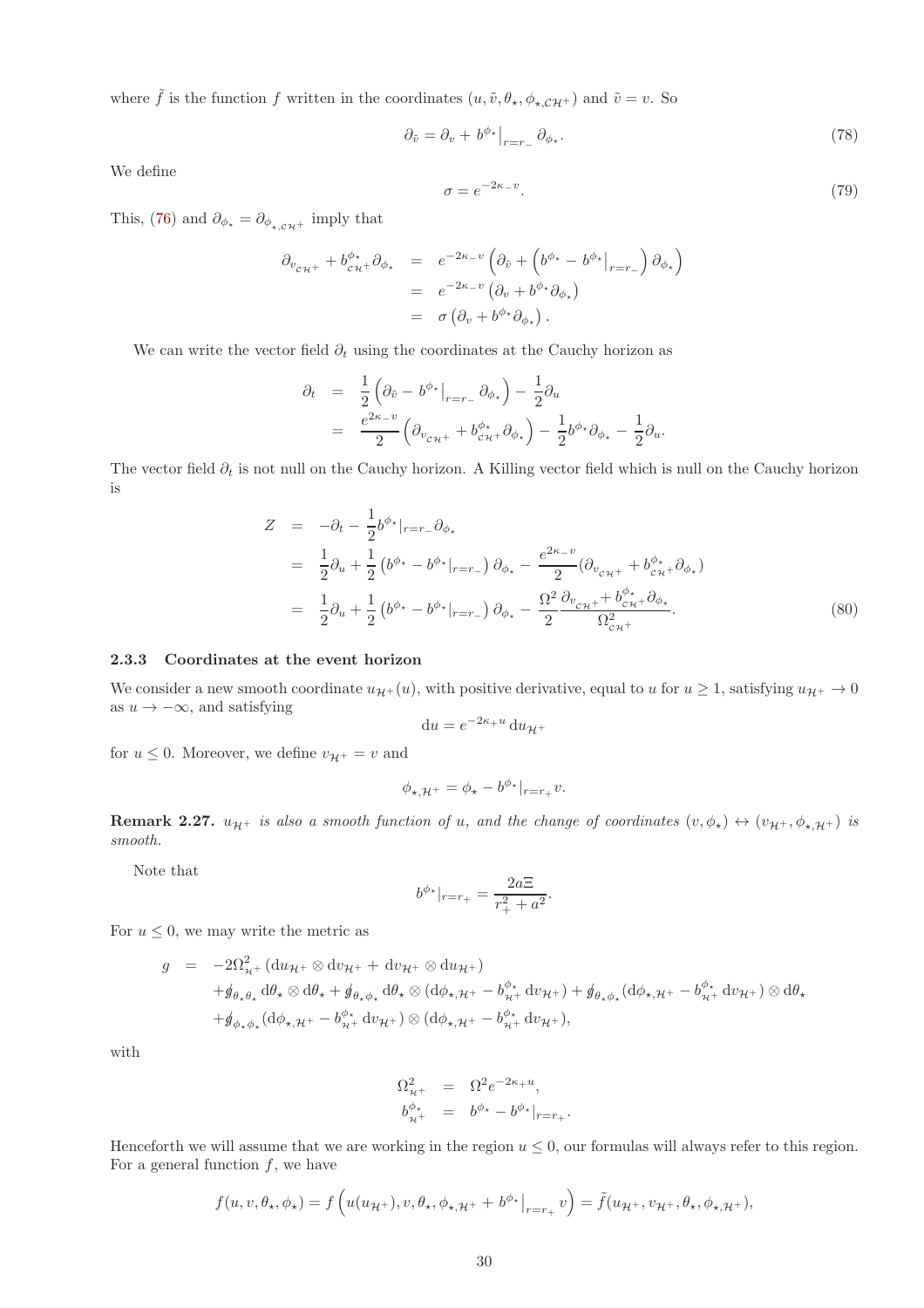where  $\tilde{f}$  is the function f written in the coordinates  $(u_{\mathcal{H}^+}, v_{\mathcal{H}^+}, \theta_\star, \phi_{\star, \mathcal{H}^+})$ . So, defining

<span id="page-30-7"></span>
$$
\varsigma = e^{-2\kappa_+ u},\tag{81}
$$

we get

$$
\begin{array}{rcl}\n\partial_{u_{\mathcal{H}^+}} & = & e^{-2\kappa_+ u} \partial_u = \varsigma \partial_u, \\
\partial_{v_{\mathcal{H}^+}} & = & \partial_v + b^{\phi_\star} \big|_{r = r_+} \partial_{\phi_\star}.\n\end{array}
$$

This, [\(76\)](#page-28-2) and  $\partial_{\phi_{\star}} = \partial_{\phi_{\star}} \psi_{\star} + \psi_{\star}$  imply that

$$
\partial_v + b^{\phi_\star} \partial_{\phi_\star} = \partial_{v_{\mathcal{H}^+}} + b^{\phi_\star}_{\mathcal{H}^+} \partial_{\phi_\star}.
$$

A Killing vector field which is null on the event horizon is

<span id="page-30-6"></span>
$$
W = \partial_t + \frac{1}{2} b^{\phi_\star} \bigg|_{r = r_+} \partial_{\phi_\star} = \frac{1}{2} \partial_{v_{\mathcal{H}^+}} - \frac{e^{2\kappa + u}}{2} \partial_{u_{\mathcal{H}^+}}.
$$
 (82)

The value

<span id="page-30-8"></span>
$$
\frac{1}{2}b^{\phi_{\star}}\Big|_{r=r_{+}} = \frac{a\Xi}{r_{+}^{2} + a^{2}}\tag{83}
$$

<span id="page-30-0"></span>is the angular velocity  $\Omega_H$  on the event horizon.

# 3 The energy of the solutions of the wave equation

We will use the vector field method to study the energy of solutions of the wave equation which have compact support on  $\mathcal{H}^+$ . As is well known, the method, used by Morawetz [\[26\]](#page-55-4), John [\[20\]](#page-54-11), Klainerman [\[21,](#page-54-12) [22\]](#page-54-13), Dafermos [\[8,](#page-54-14) [9,](#page-54-3) [10,](#page-54-15) [11,](#page-54-16) [12\]](#page-54-17) and Rodnianski [\[11,](#page-54-16) [22\]](#page-54-13), among many others, consists in applying the Divergence Theorem to some currents obtained by contracting the energy-momentum tensor  $T_{\mu\nu}$  with appropriate vector field multipliers constructed specifically according to each region of spacetime.

We refer to the region close to the Cauchy horizon as the blue-shift region, and the region close to the event horizon as the red-shift region. We call the intermediate region the no-shift region. A very general construction of red-shift vector fields on general spacetimes which contain Killing horizons with positive surface gravity is carried out in the lecture notes [\[11\]](#page-54-16). Here we perform the computations explicitly in double null coordinates.

The blue-shift vector field  $(84)$  is constructed using the vector field Y in Lemma [3.1,](#page-30-4) and the red-shift vector field  $(95)$  is constructed using the vector field V in Lemma [3.2.](#page-33-2) We go on to calculate the covariant derivative of Y,  $\nabla^{\mu}Y^{\nu}$ , and the scalar current associated to Y,  $T_{\mu\nu}\nabla^{\mu}Y^{\nu}$ . We obtain the usual inequalities for the currents associated to the blue-shift vector field, and for the currents associated to the red-shift vector field. We finish with Theorem [3.5,](#page-37-1) which is Sbierski's result, for the Reissner–Nordström and Kerr spacetimes, applied to Kerr–Newman–de Sitter spacetimes.

#### <span id="page-30-2"></span><span id="page-30-1"></span>3.1 The blue-shift and red-shift vector fields

#### 3.1.1 Construction

Here the blue-shift vector field is defined to be

<span id="page-30-3"></span>
$$
N_b = Y + Z,\tag{84}
$$

where  $Y$  is given in

<span id="page-30-4"></span>**Lemma 3.1.** Let  $\iota \in \mathbb{R}^+$  be given. The initial value problem

<span id="page-30-5"></span>
$$
\nabla_Y Y = -\iota(Y + Z), \tag{85}
$$

$$
Y|_{\mathcal{CH}^+} = \frac{\partial_{v_{\mathcal{CH}^+}} + b_{\mathcal{CH}^+}^{\phi_\star} \partial_{\phi_\star}}{\Omega_{\mathcal{CH}^+}^2} \tag{86}
$$

 $(Z \text{ as in } (80))$  $(Z \text{ as in } (80))$  $(Z \text{ as in } (80))$  has a unique time invariant solution, Y, defined in a neighborhood of the Cauchy horizon, *i.e.* defined for  $r_{\star}$  sufficiently large.

Proof.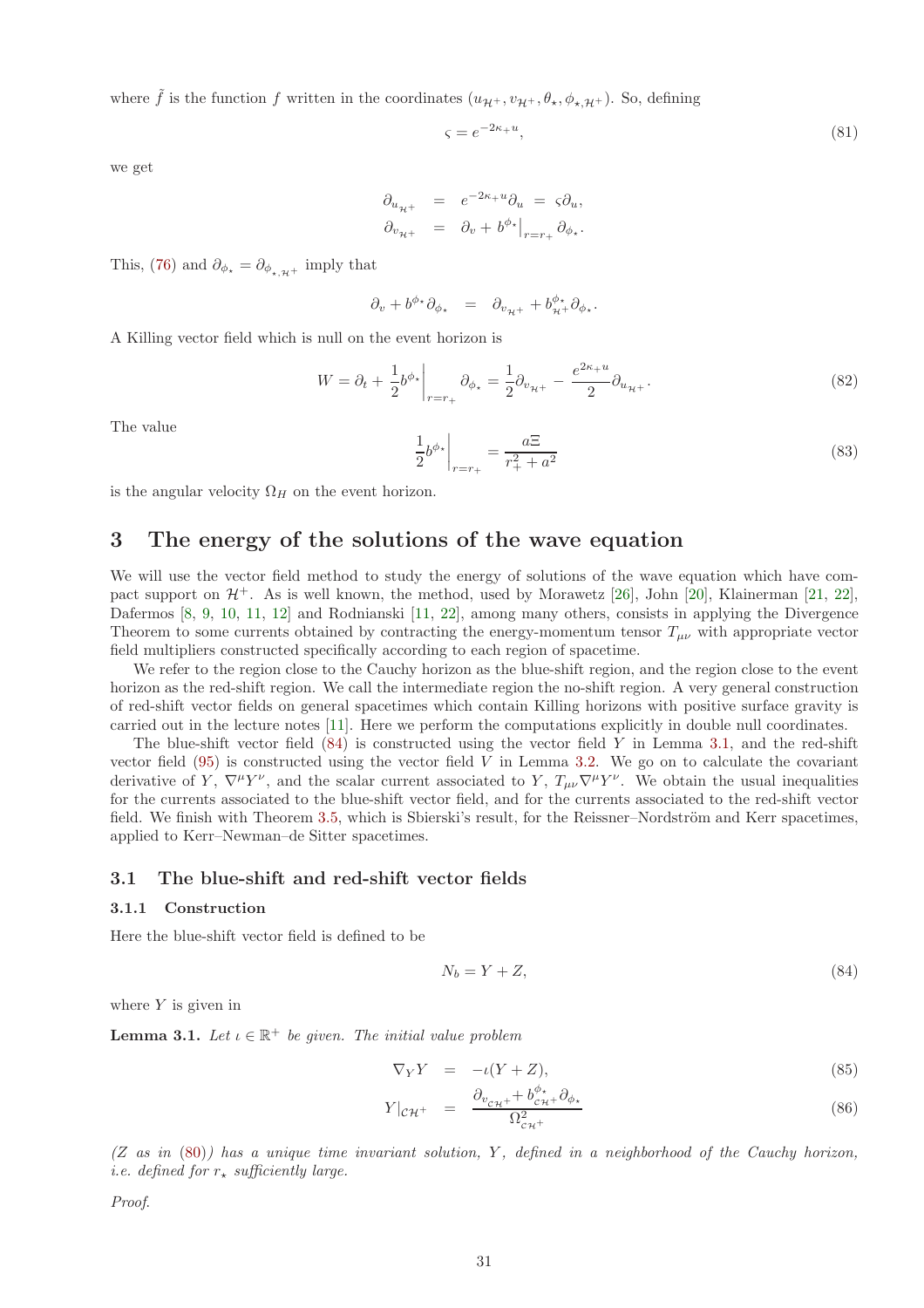(a) (*Y* time invariant.) The vector field  $\frac{1}{\Omega_{\mathcal{CH}^+}^2}$  $\left(\partial_{v_{\mathcal{CH}^+}}+b^{\phi_\star}_{c_{\mathcal{H}^+}}\partial_{\phi_\star}\right)$  commutes with  $\partial_t$ . In fact, we have

$$
\left[\partial_t, \frac{1}{\Omega_{\mathcal{CH}^+}^2} \partial_{v_{\mathcal{CH}^+}}\right] = \left[\partial_t, \frac{1}{\Omega^2} \partial_{\tilde{v}}\right] = \frac{1}{\Omega^2} \left[\frac{1}{2} \partial_v - \frac{1}{2} \partial_u, \left(\partial_v + b^{\phi_\star}\vert_{r=r_-} \partial_{\phi_\star}\right)\right] = 0
$$

and

$$
\frac{b_{\scriptscriptstyle{CH^{+}}}^{\phi_{\star}}}{\Omega_{\scriptscriptstyle{CH^{+}}}^2}=\frac{b^{\phi_{\star}}-b^{\phi_{\star}}|_{r=r_{-}}}{\Omega^2}\;\Rightarrow\;\left[\partial_t,\frac{b_{\scriptscriptstyle{CH^{+}}}^{\phi_{\star}}}{\Omega_{\scriptscriptstyle{CH^{+}}}^2}\partial_{\phi_{\star}}\right]=0.
$$

So, if we choose  $Y$  of the form

$$
Y = \tilde{f}\partial_u + \tilde{g}\frac{1}{\Omega_{\mathcal{CH}^+}^2} \left(\partial_{v_{\mathcal{CH}^+}} + b_{\mathcal{CH}^+}^{\phi_\star} \partial_{\phi_\star}\right) + \tilde{h}\partial_{\theta_\star} + \tilde{j}\partial_{\phi_\star},
$$

with

$$
\tilde{f} = \tilde{f}(r, \theta), \ \tilde{g} = \tilde{g}(r, \theta), \ \tilde{h} = \tilde{h}(r, \theta), \ \tilde{j} = \tilde{j}(r, \theta),
$$

then, Y commutes with  $\partial_t$ .

## (b) (The differential equation.) Expanding the left-hand side of [\(85\)](#page-30-5), we get

$$
\nabla_{Y}Y = \tilde{f}\partial_{r_{*}}\tilde{f}\partial_{u} + \tilde{f}\partial_{r_{*}}\tilde{g}\frac{1}{\Omega_{cH^{+}}} \left(\partial_{v_{CH^{+}}} + b_{CH^{+}}^{\phi_{*}}\partial_{\phi_{*}}\right) + \tilde{f}\partial_{r_{*}}\tilde{h}\partial_{\theta_{*}} + \tilde{f}\partial_{r_{*}}\tilde{j}\partial_{\phi_{*}} \n+ \tilde{f}^{2}\nabla_{\partial_{u}}\partial_{u} + \tilde{f}\tilde{g}\nabla_{\partial_{u}}\frac{1}{\Omega_{cH^{+}}} \left(\partial_{v_{CH^{+}}} + b_{CH^{+}}^{\phi_{*}}\partial_{\phi_{*}}\right) + \tilde{f}\tilde{h}\nabla_{\partial_{u}}\partial_{\theta_{*}} + \tilde{f}\tilde{j}\nabla_{\partial_{u}}\partial_{\phi_{*}} \n+ \tilde{g}\frac{\sigma}{\Omega_{cH^{+}}} \partial_{r_{*}}\tilde{f}\partial_{u} + \tilde{g}\frac{\sigma}{\Omega_{cH^{+}}} \partial_{r_{*}}\tilde{g}\frac{1}{\Omega_{cH^{+}}} \left(\partial_{v_{CH^{+}}} + b_{CH^{+}}^{\phi_{*}}\partial_{\phi_{*}}\right) + \tilde{g}\frac{\sigma}{\Omega_{cH^{+}}} \partial_{r_{*}}\tilde{h}\partial_{\theta_{*}} + \tilde{g}\frac{\sigma}{\Omega_{cH^{+}}} \partial_{r_{*}}\tilde{j}\partial_{\phi_{*}} \n+ \tilde{f}\tilde{g}\nabla_{\frac{1}{\Omega_{cH^{+}}} \left(\partial_{v_{CH^{+}}} + b_{CH^{+}}^{\phi_{*}}\partial_{\phi_{*}}\right)} \partial_{u} + \tilde{g}\tilde{h}\nabla_{\frac{1}{\Omega_{cH^{+}}} \left(\partial_{v_{CH^{+}}} + b_{CH^{+}}^{\phi_{*}}\partial_{\phi_{*}}\right)} \partial_{\phi_{*}} + \tilde{g}\tilde{j}\nabla_{\frac{1}{\Omega_{cH^{+}}} \left(\partial_{v_{CH^{+}}} + b_{CH^{+}}^{\phi_{*}}\partial_{\phi_{*}}\right)} \partial_{\phi_{*}} \n+ \tilde{f}\tilde{h}\nabla_{\partial_{\theta_{*}}}\tilde{f}\partial_{u} +
$$

We used [\(108\)](#page-40-0) to eliminate the term in  $\tilde{g}^2$ . This initial value problem [\(85\)](#page-30-5), [\(86\)](#page-30-5) is equivalent to a system of four equations, for the  $\partial_u$ ,  $\frac{1}{\Omega_{\mathcal{CH}^+}^2}$  $(\partial_{v_{\mathcal{CH}+}} + b^{\phi_\star}_{\mathcal{CH}+} \partial_{\phi_\star})$ ,  $\partial_{\theta_\star}$  and  $\partial_{\phi_\star}$  components of each side, for the four unknowns  $\tilde{f}$ ,  $\tilde{g}$ ,  $\tilde{h}$  and  $\tilde{g}$ , with

<span id="page-31-1"></span>
$$
\tilde{f}(r_-, \theta) = 0, \quad \tilde{g}(r_-, \theta) = 1, \quad \tilde{h}(r_-, \theta) = 0, \quad \tilde{j}(r_-, \theta) = 0.
$$
\n(87)

The system reads

$$
\tilde{f}\partial_{r_{\star}}\tilde{f} + \tilde{g}\frac{\sigma}{\Omega_{\text{cut}}^2} \partial_{r_{\star}}\tilde{f} + \tilde{h}\partial_{\theta_{\star}}\tilde{f} = \dots, \n\tilde{f}\partial_{r_{\star}}\tilde{g} + \tilde{g}\frac{\sigma}{\Omega_{\text{cut}}^2} \partial_{r_{\star}}\tilde{g} + \tilde{h}\partial_{\theta_{\star}}\tilde{g} = \dots, \n\tilde{f}\partial_{r_{\star}}\tilde{h} + \tilde{g}\frac{\sigma}{\Omega_{\text{cut}}^2} \partial_{r_{\star}}\tilde{h} + \tilde{h}\partial_{\theta_{\star}}\tilde{h} = \dots, \n\tilde{f}\partial_{r_{\star}}\tilde{J} + \tilde{g}\frac{\sigma}{\Omega_{\text{cut}}^2} \partial_{r_{\star}}\tilde{J} + \tilde{h}\partial_{\theta_{\star}}\tilde{J} = \dots,
$$

where the right-hand sides involve the Christoffel symbols of the metric,  $\partial_{r*} b^{\phi*}_{c\pi i}$ ,  $\partial_{\theta*} b^{\phi*}_{c\pi i}$ , and  $\tilde{f}$ ,  $\tilde{g}$ ,  $\tilde{h}$ and  $\tilde{j}$ , but do not involve any derivatives of these last four functions. The system may be written as

<span id="page-31-0"></span>
$$
\mathcal{V} \cdot \tilde{f} = \dots,\tag{88}
$$

$$
\mathcal{V} \cdot \tilde{g} = \dots,\tag{89}
$$

$$
\mathcal{V} \cdot \tilde{h} = \dots, \tag{90}
$$

$$
\mathcal{V} \cdot \tilde{\mathbf{j}} = \dots, \tag{91}
$$

where

$$
\mathcal{V} = \left( \left( \frac{1}{\Delta_r} \frac{\partial r}{\partial r_{\star}} \right) \left( \tilde{f} \Delta_r + \tilde{g} \left( -\frac{\Upsilon}{\rho^2 \Delta_\theta} \right) \right) + \tilde{h} \frac{\partial r}{\partial \theta_{\star}} \right) \frac{\partial}{\partial r} + \left( \left( \frac{1}{\Delta_r} \frac{\partial \theta}{\partial r_{\star}} \right) \left( \tilde{f} \Delta_r + \tilde{g} \left( -\frac{\Upsilon}{\rho^2 \Delta_\theta} \right) \right) + \tilde{h} \frac{\partial \theta}{\partial \theta_{\star}} \right) \frac{\partial}{\partial \theta}.
$$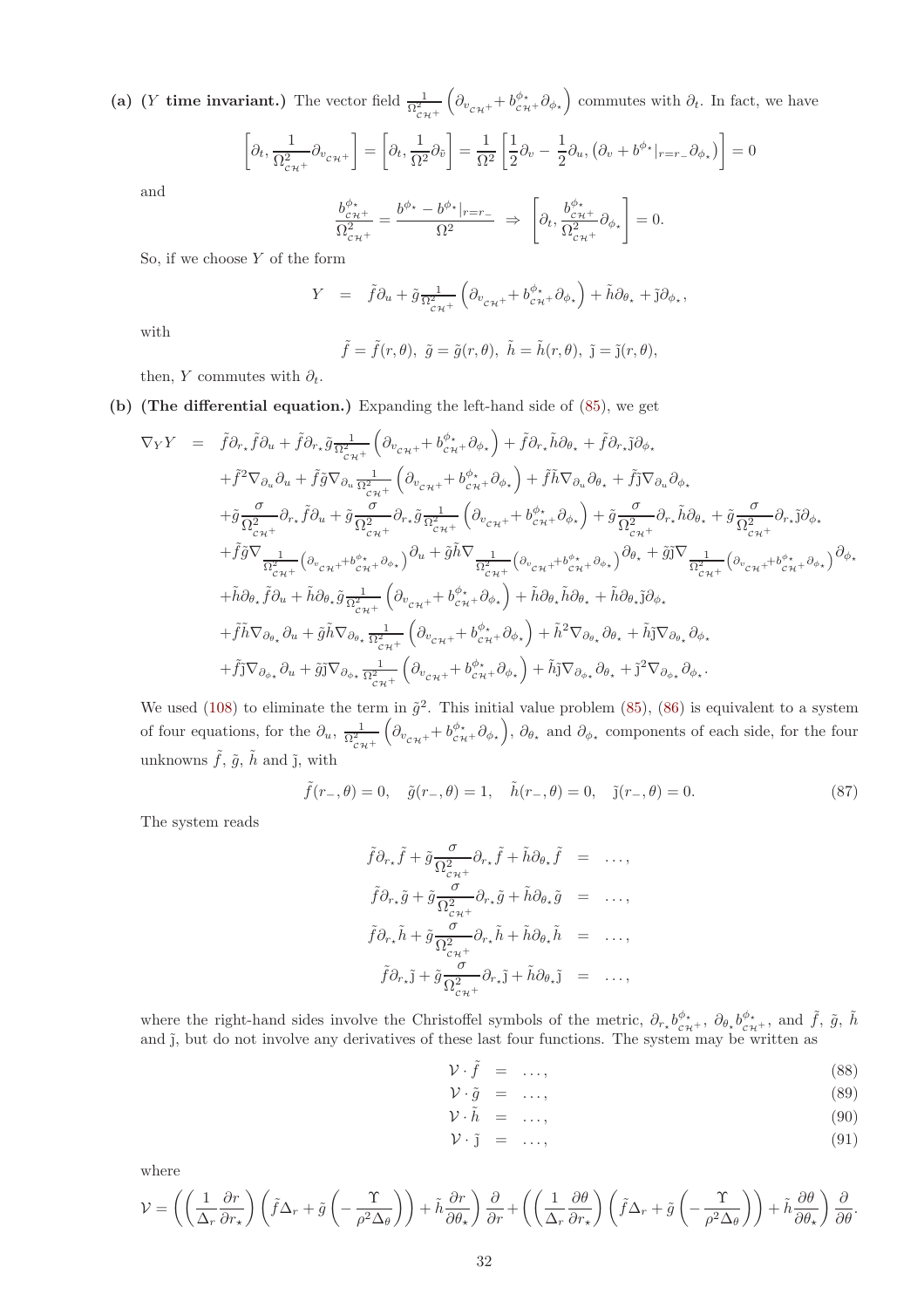We used

$$
\frac{\sigma\Delta_r}{\Omega_{\mathcal{CH}^+}^2}=-\frac{\Upsilon}{\rho^2\Delta_\theta},
$$

which we obtain from  $(18)$ ,  $(77)$  and  $(79)$ .

(c) (An auxiliary calculation.) In the next step we will use the following identity. We mention that it implies that  $\hat{h}$  is not identically equal to zero. Using [\(110\)](#page-41-1) and [\(111\)](#page-41-1), we have

<span id="page-32-0"></span>
$$
d\theta_{\star} \left( \nabla_{\partial_u} \frac{1}{\Omega_{\mathcal{CH}^+}^2} \left( \partial_{v_{\mathcal{CH}^+}} + b^{\phi_{\star}}_{\mathcal{CH}^+} \partial_{\phi_{\star}} \right) + \nabla_{\frac{1}{\Omega_{\mathcal{CH}^+}^2}} \left( \partial_{v_{\mathcal{CH}^+}} + b^{\phi_{\star}}_{\mathcal{CH}^+} \partial_{\phi_{\star}} \right) \partial_u \right) = 2g^{\theta_{\star}\theta_{\star}} \frac{\partial_{\theta_{\star}}(\Omega_{\mathcal{CH}^+}^2)}{\Omega_{\mathcal{CH}^+}^2}.
$$
 (92)

(d) (The characteristics do not cross the boundary.) We now check that

<span id="page-32-1"></span>
$$
\tilde{h}(r,0) = 0
$$
 and  $\tilde{h}\left(r, \frac{\pi}{2}\right) = 0.$  (93)

This implies

<span id="page-32-2"></span>
$$
\mathcal{V}^{\theta}(r,0) = 0 \quad \text{and} \quad \mathcal{V}^{\theta}\left(r, \frac{\pi}{2}\right) = 0, \tag{94}
$$

and guarantees that the characteristics of our differential equations do not leave the region,  $[r_-, r_+] \times [0, \frac{\pi}{2}],$ where we want to solve our system. It also guarantees that Y is well defined when  $\theta = 0$ , notwithstanding  $\partial_{\theta_{\star}}$  not being well defined when  $\theta = 0$ . The vanishing of  $\tilde{h}$  at  $\theta = \frac{\pi}{2}$  can also be seen as a consequence of the symmetry of our problem under the reflection  $\theta \mapsto \pi - \theta$ , which implies that Y should not have any component in the  $\partial_{\theta_*}$  direction at the equators of the spheres where u and v are both constant. The right hand side of [\(90\)](#page-31-0) consists of a sum of terms which we divide into two parts. The first part consists of sum of the eight summands that have  $h$  as a factor. The term

$$
d\theta_{\star}(-\iota(Y+Z)) = -\iota d\theta_{\star}(Y) = -\iota \tilde{h}
$$

is proportional to  $\tilde{h}$ . The second part consists of the sum of the remaining eight summands, which are  $d\theta_{\star}$ applied to

$$
-\tilde{f}^{2}\nabla_{\partial_{u}}\partial_{u} - \tilde{f}\tilde{g}\nabla_{\partial_{u}}\frac{1}{\Omega_{\mathcal{CH}^{+}}^{2}}\left(\partial_{v_{\mathcal{CH}^{+}}}+b^{\phi_{\star}}_{\mathcal{CH}^{+}}\partial_{\phi_{\star}}\right) - 2\tilde{f}\tilde{j}\nabla_{\partial_{u}}\partial_{\phi_{\star}}-\tilde{f}\tilde{g}\nabla_{\frac{1}{\Omega_{\mathcal{CH}^{+}}}(\partial_{v_{\mathcal{CH}^{+}}}+b^{\phi_{\star}}_{\mathcal{CH}^{+}}\partial_{\phi_{\star}})}\partial_{u} - 2\tilde{g}\tilde{j}\nabla_{\frac{1}{\Omega_{\mathcal{CH}^{+}}}(\partial_{v_{\mathcal{CH}^{+}}}+b^{\phi_{\star}}_{\mathcal{CH}^{+}}\partial_{\phi_{\star}})}\partial_{\phi_{\star}} - \tilde{j}^{2}\nabla_{\partial_{\phi_{\star}}}\partial_{\phi_{\star}}.
$$

Taking into account [\(92\)](#page-32-0), the second part is

$$
-\tilde{f}^{2}\Gamma_{uu}^{\theta_{\star}}-4\tilde{f}\tilde{g}\frac{\mathcal{g}^{\theta_{\star}\theta_{\star}}}{\Omega_{\text{CH}^{+}}^{2}}\partial_{\theta_{\star}}(\Omega_{\text{CH}^{+}}^{2})-2\tilde{f}\tilde{j}\Gamma_{u\phi_{\star,\text{CH}^{+}}}^{\theta_{\star}}\\-2\tilde{g}\tilde{j}\frac{1}{\Omega_{\text{CH}^{+}}^{2}}\left(\Gamma_{v_{\text{CH}^{+}}\phi_{\star,\text{CH}^{+}}}^{\theta_{\star}}+b_{\text{CH}^{+}}^{\phi_{\star}}\Gamma_{\phi_{\star,\text{CH}^{+}}\phi_{\star,\text{CH}^{+}}}^{\theta_{\star}}\right)-\tilde{j}^{2}\Gamma_{\phi_{\star,\text{CH}^{+}}\phi_{\star,\text{CH}^{+}}}^{\theta_{\star}}.
$$

At  $\theta_{\star} = 0$  and at  $\theta_{\star} = \frac{\pi}{2}$  this sum is zero because each of the terms is equal to zero. Indeed, all terms are a product of a differentiable function by  $\sin(2\theta_{\star})$ . This is easy to check. Let us exemplify this assertion with one of the less immediate terms to analyze, the one which contains

$$
\Gamma^{\theta_\star}_{u\phi_{\star,C\mathcal{H}^+}} = \frac{\mathscr{g}^{\theta_\star\theta_\star}}{2} \partial_{r_\star} \mathscr{g}_{\theta_\star\phi_\star} + \frac{\mathscr{g}^{\theta_\star\phi_\star}}{2} \partial_{r_\star} \mathscr{g}_{\phi_\star\phi_\star}
$$

(see [\(105\)](#page-39-0)). Since both  $\oint_{\theta_*\phi_*}$  and  $\oint_{\theta_*}^{\theta_*\phi_*}$  contain  $\sin(2\theta_*)$ , so does this Christoffel symbol.

Let us examine in more detail [\(90\)](#page-31-0) for points  $(r, 0)$  and  $(r, \frac{\pi}{2})$ . Since  $\partial_{r_*} \theta$  also contains a factor  $\sin(2\theta_*)$ , over these two segments,  $[r_-, r_+] \times \{0\}$  and  $[r_-, r_+] \times \{\frac{\pi}{2}\},\$  [\(90\)](#page-31-0) reads

$$
\mathcal{V}^r \partial_r \tilde{h} = -\tilde{h} \frac{\partial \theta}{\partial \theta_\star} \frac{\partial \tilde{h}}{\partial \theta} + \tilde{h} \times \text{smooth function} = \tilde{h} \times \text{smooth function}.
$$

As

$$
\tilde{h}(r_-,0) = 0
$$
 and  $\tilde{h}\left(r_-, \frac{\pi}{2}\right) = 0$ 

and  $\mathcal{V}^r$  is not zero (at least initially at  $r_$ , see below), we conclude that, if there exists a solution to our initial value problem, then it must satisfy [\(93\)](#page-32-1). Using the fact that  $\partial_{r_*}\theta$  contains a factor  $\sin(2\theta_*)$  once again, we obtain [\(94\)](#page-32-2).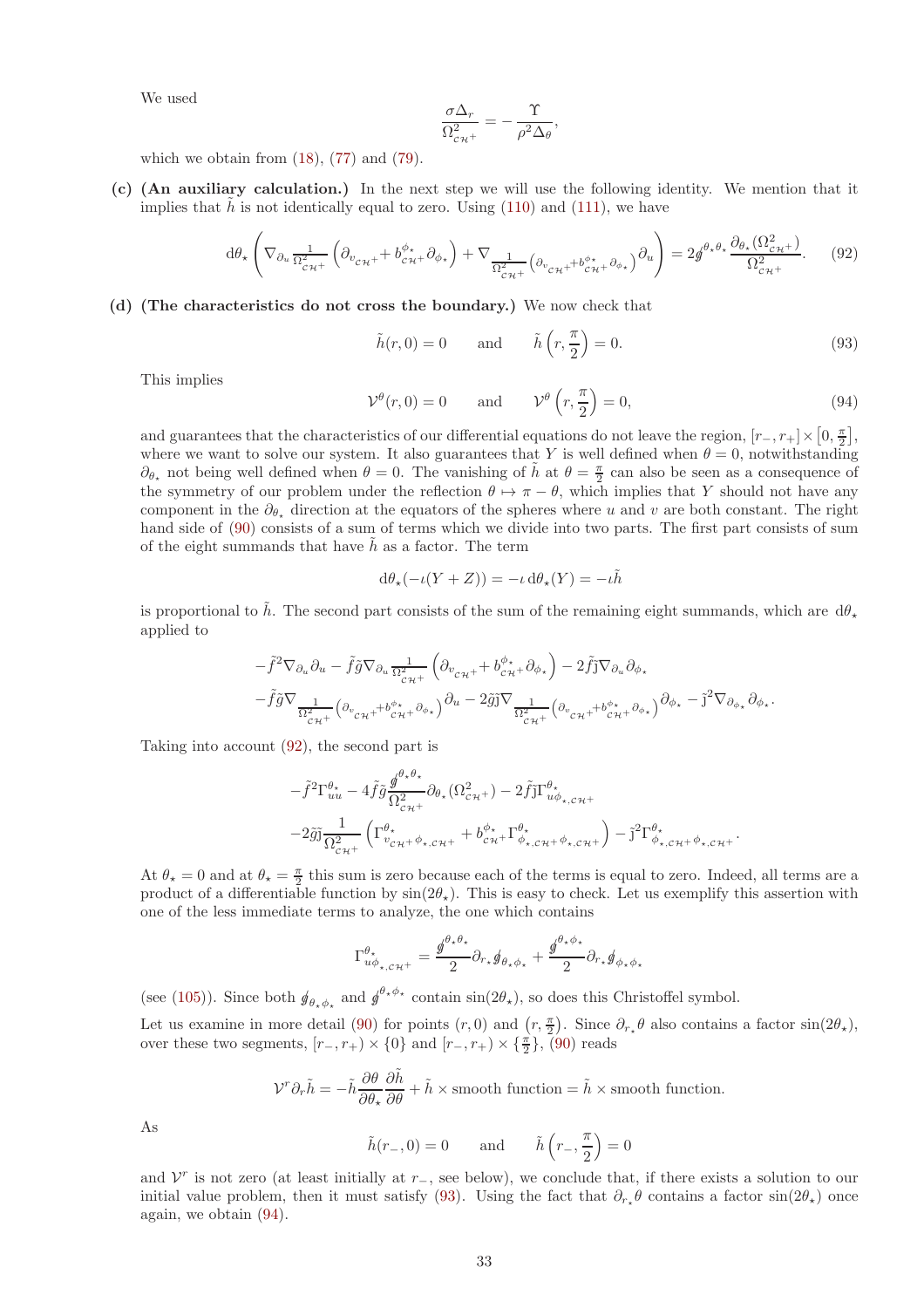(e) (Existence and uniqueness of solution.) Using [\(12\)](#page-5-5) and [\(38\)](#page-13-6), we have

$$
\mathcal{V}^r(r_-, \theta) = \left(\frac{1}{\Delta_r} \frac{\partial r}{\partial r_*}\right) \left(-\frac{\Upsilon}{\rho^2 \Delta_\theta}\right) = \frac{1}{(r_-^2 + a^2)} \left(-\frac{(r_-^2 + a^2)^2}{\rho^2}\right) = -\frac{(r_-^2 + a^2)}{r_-^2 + a^2 \cos^2 \theta}
$$

This shows that the segment  $\{r_-\}\times[0,\frac{\pi}{2}]$  is noncharacteristic for our system of four first-order quasilinear partial differential equations.

We observe that when the Christoffel symbols  $\Gamma^{\phi_\star}_{v\theta_\star}$  and  $\Gamma^{\phi_\star}_{\theta_\star\phi_\star}$ , which blow up at  $\theta_\star = 0$  like  $\frac{1}{\sin \theta_\star}$  (see Corollary [A.2\)](#page-40-1), appear in the system above, then they appear multiplied by  $\tilde{h}$ , which has to vanish to first order at  $(r, 0)$ . So that the summands where these Christoffel appear are continuous functions.

By a standard existence and uniqueness theorem for non characteristic first order quasilinear partial differential equations, we know that our initial value problem has a solution for  $(r, \theta) \in [r_-, r_- + \delta] \times [0, \pi]$ , for some positive  $\delta$ . Recall that constructing the solution involves solving the system of ordinary differential equations

|  | $\theta$    | $= \mathcal{V}^{\theta}$      |      | $r(0) = r_{-}$<br>$\theta(0) = \theta_{0}$ |       |  |
|--|-------------|-------------------------------|------|--------------------------------------------|-------|--|
|  |             | $=$ right-hand side of $(88)$ | with |                                            | $= 0$ |  |
|  | $\tilde{q}$ | $=$ right-hand side of $(89)$ |      |                                            |       |  |
|  | $\hbar$     |                               |      |                                            |       |  |
|  |             | $=$ right-hand side of $(90)$ |      | $\tilde{I}(0) = 0$                         |       |  |
|  |             | $=$ right-hand side of $(91)$ |      |                                            |       |  |

We know from Remark [2.1](#page-5-7) that, for  $r_{\star}$  sufficiently large, r is close to r−. So we have the existence of a solution for large  $r_{\star}$ .

 $\Box$ 

.

Here the red-shift vector field is defined to be

<span id="page-33-1"></span>
$$
N_r = V + W,\t\t(95)
$$

where  $V$  is given in

<span id="page-33-2"></span>**Lemma 3.2.** Let  $\iota \in \mathbb{R}^+$  be given. The initial value problem

$$
\nabla_V V = -\iota(V + W),
$$
  

$$
V|_{\mathcal{H}^+} = \frac{\partial_{u_{\mathcal{H}^+}}}{\Omega_{\mathcal{H}^+}^2}
$$

(W as in  $(82)$ ) has a unique time invariant solution, V, defined in a neighborhood of the event horizon, i.e. defined for  $r_{\star}$  sufficiently negative (i.e. for  $r_{\star} < -C$  with C sufficiently large).

Proof. Choose V of the form

$$
V = \tilde{f} \frac{1}{\Omega_{\mathcal{H}^+}^2} \partial_{u_{\mathcal{H}^+}} + \tilde{g} \left( \partial_{v_{\mathcal{H}^+}} + b_{\mathcal{H}^+}^{\phi_*} \partial_{\phi_*} \right) + \tilde{h} \partial_{\theta_*} + \tilde{j} \partial_{\phi_*},
$$

with

$$
\tilde{f} = \tilde{f}(r,\theta), \ \tilde{g} = \tilde{g}(r,\theta), \ \tilde{h} = \tilde{h}(r,\theta), \ \tilde{j} = \tilde{j}(r,\theta),
$$

$$
\tilde{f}(r_+,\theta) = 1, \ \tilde{g}(r_+,\theta) = 0, \ \tilde{h}(r_+,\theta) = 0, \ \tilde{j}(r_+,\theta) = 0.
$$

 $\Box$ 

#### <span id="page-33-0"></span>3.1.2 Covariant derivative

One could consider working in the frame  $(Z, Y, \partial_{\theta_\star}, \partial_{\phi_\star})$  but this is not a good choice because the energymomentum tensor does not have a simple expression in this frame. So, instead, we define

$$
\overline{T} = \frac{1}{2}\partial_u \quad \text{and} \quad \overline{Y} = \frac{1}{\Omega_{\mathcal{CH}^+}^2} \left( \partial_{v_{\mathcal{CH}^+}} + b_{\mathcal{CH}^+}^{\phi_\star} \partial_{\phi_\star} \right) = \frac{\partial_v + b^{\phi_\star} \partial_{\phi_\star}}{\Omega^2},
$$

and work in the frame

$$
(X_{\overline{\tau}}, X_{\overline{\tau}}, X_{\theta_{\star}}, X_{\phi_{\star}}) := (\overline{T}, \overline{Y}, \partial_{\theta_{\star}}, \partial_{\phi_{\star}}).
$$

We see that

$$
Y = 2\tilde{f}\overline{T} + \tilde{g}\overline{Y} + \tilde{h}\partial_{\theta_{\star}} + \tilde{j}\partial_{\phi_{\star}}.
$$

The dual frame is

$$
\begin{array}{rcl}\n(\omega_{\overline{r}}, \omega_{\overline{r}}, \omega_{\theta_\star}, \omega_{\phi_\star}) & = & \left(2 \, \mathrm{d} u, \Omega_{c\mathcal{H}^+}^2 \, \mathrm{d} v_{c\mathcal{H}^+}, \, \mathrm{d} \theta_\star, \, \mathrm{d} \phi_{\star, \mathcal{CH}^+} - b_{c\mathcal{H}^+}^{\phi_\star} \, \mathrm{d} v_{c\mathcal{H}^+}\right) \\
& = & \left(2 \, \mathrm{d} u, \Omega^2 \, \mathrm{d} v, \, \mathrm{d} \theta_\star, \, \mathrm{d} \phi_\star - b^{\phi_\star} \, \mathrm{d} v\right).\n\end{array}
$$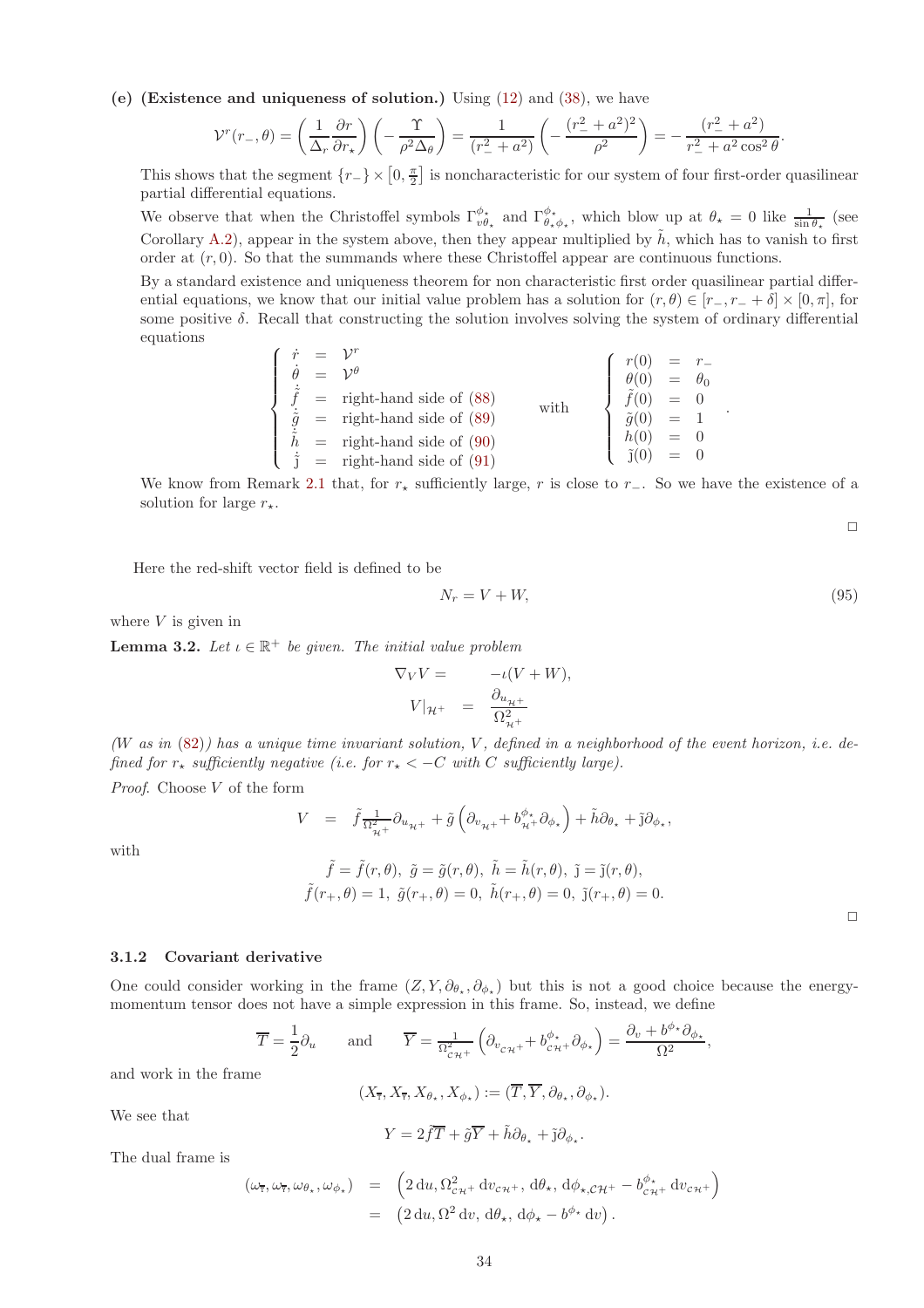Calculation of the covariant derivative of  $Y$ . The covariant derivative of  $Y$  is

$$
\nabla Y = \omega_{\overline{\tau}}^{\sharp} \otimes \nabla_{\overline{T}} Y + \omega_{\overline{\tau}}^{\sharp} \otimes \nabla_{\overline{Y}} Y + \omega_{\theta_{\star}}^{\sharp} \otimes \nabla_{\partial_{\theta_{\star}}} Y + \omega_{\phi_{\star}}^{\sharp} \otimes \nabla_{\partial_{\phi_{\star}}} Y.
$$

One readily checks that the metric dual basis to  $(\omega_{\overline{x}}, \omega_{\overline{y}}, \omega_{\theta_*}, \omega_{\phi_*})$  is

$$
\begin{array}{rcl}\n(\omega_{\overline{\tau}}^{\sharp}, \omega_{\theta_{\star}}^{\sharp}, \omega_{\theta_{\star}}^{\sharp}, \omega_{\phi_{\star}}^{\sharp}) & = & (-\overline{Y}, -\overline{T}, \mathbf{g}^{\theta_{\star}\theta_{\star}} \partial_{\theta_{\star}} + \mathbf{g}^{\theta_{\star}\phi_{\star}} \partial_{\phi_{\star}}, \mathbf{g}^{\theta_{\star}\phi_{\star}} \partial_{\theta_{\star}} + \mathbf{g}^{\phi_{\star}\phi_{\star}} \partial_{\phi_{\star}}) \\
& = & (-\overline{Y}, -\overline{T}, \partial^{\theta_{\star}}, \partial^{\phi_{\star}}).\n\end{array}
$$

Using the fact that  $2T = \partial_u = \partial_{r_*} = (\partial_{r_*} r)\partial_r + (\partial_{r_*} \theta)\partial_\theta$ , [\(87\)](#page-31-1) and [\(111\)](#page-41-1), we obtain

<span id="page-34-0"></span>
$$
\nabla_{\overline{T}} Y = \nabla_{\overline{T}} \left( 2 \tilde{f} \overline{T} + \tilde{g} \overline{Y} + \tilde{h} \partial_{\theta_{\star}} + \tilde{j} \partial_{\phi_{\star}} \right)
$$
  
\n
$$
= \nabla_{\overline{T}} \overline{Y} + \overline{O}(r - r_{-})
$$
  
\n
$$
= -\kappa_{-} \overline{Y} + a^{\theta_{\star}} \partial_{\theta_{\star}} + a^{\phi_{\star}} \partial_{\phi_{\star}} + \tilde{O}(r - r_{-}),
$$
\n(96)

where

$$
\tilde{O}(r-r_{-}) = O(r-r_{-})\overline{T} + O(r-r_{-})\overline{Y} + O(r-r_{-})\partial_{\theta_{\star}} + O(r-r_{-})\partial_{\phi_{\star}}.
$$
  
The values of  $a^{\theta_{\star}}$  and  $a^{\phi_{\star}}$  can be read off from (111). Using (85) and the formulas in Appendix A, we get

$$
\nabla_{\overline{Y}} Y = \nabla_Y Y - \nabla_{Y - \overline{Y}} Y
$$

$$
= \nabla_Y Y - \nabla_{(2\tilde{f}\overline{T} + (\tilde{g}-1)\overline{Y} + \tilde{h}\partial_{\theta_\star} + \tilde{j}\partial_{\phi_\star})} \left( 2\tilde{f}\overline{T} + \tilde{g}\overline{Y} + \tilde{h}\partial_{\theta_\star} + \tilde{j}\partial_{\phi_\star} \right)
$$
  
\n
$$
= -\iota(Y + Z) + \overline{O}(r - r_{-})
$$
  
\n
$$
= -\iota(\overline{Y} + \overline{T}) + \overline{O}(r - r_{-}), \qquad (97)
$$

where

$$
\overline{O}(r-r_{-}) = O(r-r_{-})\overline{T} + O(r-r_{-})\overline{Y} + O(r-r_{-})\partial_{\theta_{\star}} + O(r-r_{-})\frac{1}{\sin\theta}\partial_{\phi_{\star}}.
$$

The factor  $\frac{1}{\sin \theta}$  in front of  $\partial_{\phi_{\star}}$  in the last summand arises from  $\Gamma^{\phi_{\star}}_{v \theta_{\star}}$  and  $\Gamma^{\phi_{\star}}_{\theta_{\star} \phi_{\star}}$ . Using the fact that  $\partial_{\theta_{\star}} =$  $(\partial_{\theta_*} r)\partial_r + (\partial_{\theta_*} \theta)\partial_{\theta}$  and [\(112\)](#page-41-2), we obtain

$$
\nabla_{\partial_{\theta_{\star}}} Y = \nabla_{\partial_{\theta_{\star}}} \left( 2 \tilde{f} \overline{T} + \tilde{g} \overline{Y} + \tilde{h} \partial_{\theta_{\star}} + \tilde{g} \partial_{\phi_{\star}} \right)
$$
\n
$$
= \nabla_{\partial_{\theta_{\star}}} \overline{Y} + \overline{O}(r - r_{-})
$$
\n
$$
= -a_{\theta_{\star}} \overline{Y} + h_{\theta_{\star}}^{\theta_{\star}} \partial_{\theta_{\star}} + h_{\theta_{\star}}^{\phi_{\star}} \partial_{\phi_{\star}} + \overline{O}(r - r_{-}). \tag{98}
$$

The values of  $h_{\theta_{\star}}^{\theta_{\star}}$  and  $h_{\theta_{\star}}^{\phi_{\star}}$  can be read off from [\(112\)](#page-41-2). Finally, we have

<span id="page-34-1"></span>
$$
\nabla_{\partial_{\phi_{\star}}} Y = \nabla_{\partial_{\phi_{\star}}} \left( 2 \tilde{f} \overline{T} + \tilde{g} \overline{Y} + \tilde{h} \partial_{\theta_{\star}} + \tilde{j} \partial_{\phi_{\star}} \right)
$$
\n
$$
= \nabla_{\partial_{\phi_{\star}}} \overline{Y} + \overline{O}(r - r_{-})
$$
\n
$$
= -a_{\phi_{\star}} \overline{Y} + h_{\phi_{\star}}^{\theta_{\star}} \partial_{\theta_{\star}} + h_{\phi_{\star}}^{\phi_{\star}} \partial_{\phi_{\star}} + \hat{O}(r - r_{-}). \tag{99}
$$

The values of  $h_{\phi_{\star}}^{\theta_{\star}}$  and  $h_{\phi_{\star}}^{\phi_{\star}}$  can be read off from [\(113\)](#page-41-3). Here

$$
\hat{O}(r-r_{-}) = O(r-r_{-})\sin\theta\overline{T} + O(r-r_{-})\sin\theta\overline{Y} + O(r-r_{-})\sin\theta\partial_{\theta_{\star}} + O(r-r_{-})\partial_{\phi_{\star}}.
$$

Note that although  $\Gamma^{\phi_\star}_{\theta_\star\phi_\star}$  does contain the factor  $\frac{1}{\sin\theta}$ , in the last calculation this Christoffel symbol appears multiplied by  $\tilde{h}$  which vanishes to first order at  $\theta_{\star} = 0$  and  $\theta_{\star} = \pi$ . So, the last equality is a consequence of Lemma [A.1](#page-40-2) and of the fact that  $\tilde{f}$ ,  $\tilde{g}$ ,  $\tilde{h}$  and  $\tilde{f}$  do not depend on  $\phi_{\star}$ . Indeed, the components of  $\nabla_{\partial_{\phi_{\star}}} X_{\dagger}$  in  $\overline{T}$ ,  $\overline{Y}$  and  $\partial_{\theta_{\star}}$  all contain the factor sin  $\theta$ , for  $\dagger \in {\overline{T}, \overline{Y}, \theta_{\star}, \phi_{\star}}$ . The expressions [\(96\)](#page-34-0)–[\(99\)](#page-34-1) above correspond to [\[11,](#page-54-16)  $(19)-(22)$ . Combining the previous results, we can write the covariant derivative of Y as

$$
\nabla Y = -\overline{Y} \otimes (-\kappa_{-} \overline{Y} + a^{\theta_{*}} \partial_{\theta_{*}} + a^{\phi_{*}} \partial_{\phi_{*}}) + \overline{Y} \otimes \tilde{O}(r - r_{-})
$$
  
\n
$$
- \overline{T} \otimes (-\iota(\overline{Y} + \overline{T})) + \overline{T} \otimes \overline{O}(r - r_{-})
$$
  
\n
$$
+ \partial^{\theta_{*}} \otimes (-a_{\theta_{*}} \overline{Y} + h_{\theta_{*}\theta_{*}} \partial^{\theta_{*}} + h_{\theta_{*}\phi_{*}} \partial^{\phi_{*}}) + \partial^{\theta_{*}} \otimes \overline{O}(r - r_{-})
$$
  
\n
$$
+ \partial^{\phi_{*}} \otimes (-a_{\phi_{*}} \overline{Y} + h_{\phi_{*}\theta_{*}} \partial^{\theta_{*}} + h_{\phi_{*}\phi_{*}} \partial^{\phi_{*}}) + \partial^{\phi_{*}} \otimes \hat{O}(r - r_{-})
$$
  
\n
$$
= \kappa_{-} \overline{Y} \otimes \overline{Y} - \overline{Y} \otimes (a^{\theta_{*}} \partial_{\theta_{*}}) - \overline{Y} \otimes (a^{\phi_{*}} \partial_{\phi_{*}})
$$
  
\n
$$
+ \iota \overline{T} \otimes \overline{Y} + \iota \overline{T} \otimes \overline{T}
$$
  
\n
$$
- (a^{\theta_{*}} \partial_{\theta_{*}}) \otimes \overline{Y} - (a^{\phi_{*}} \partial_{\phi_{*}}) \otimes \overline{Y}
$$
  
\n
$$
+ h^{\theta_{*}\theta_{*}} \partial_{\theta_{*}} \otimes \partial_{\theta_{*}} + h^{\theta_{*}\phi_{*}} \partial_{\theta_{*}} \otimes \partial_{\theta_{*}} + h^{\phi_{*}\theta_{*}} \partial_{\phi_{*}} \otimes \partial_{\theta_{*}} + h^{\phi_{*}\phi_{*}} \partial_{\phi_{*}} \otimes \partial_{\phi_{*}}
$$
  
\n
$$
+ \overline{\overline{O}}(r - r_{-}).
$$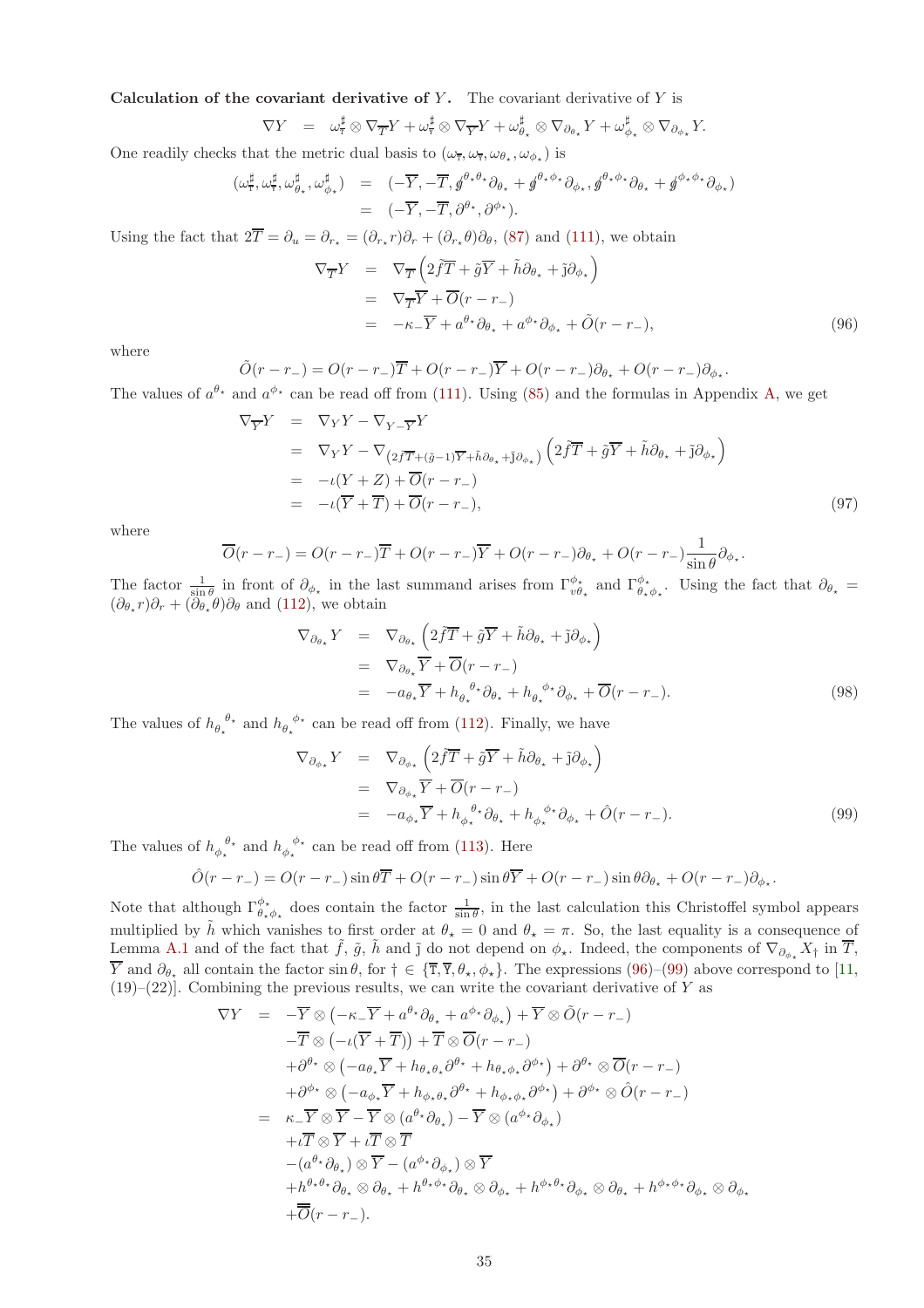We may write the error term as

$$
\overline{\overline{O}}(r-r_{-}) = \sum_{\dagger, \dagger \in \{\overline{\tau}, \overline{\tau}, \theta_{\star}\}} O(r-r_{-}) \omega_{\dagger}^{\sharp} \otimes X_{\ddagger} \n+ O(r-r_{-}) \overline{Y} \otimes \frac{1}{\sin \theta} \partial_{\phi_{\star}} + O(r-r_{-}) \frac{1}{\sin \theta} \partial_{\phi_{\star}} \otimes \overline{Y} \n+ O(r-r_{-}) \overline{T} \otimes \frac{1}{\sin \theta} \partial_{\phi_{\star}} + O(r-r_{-}) \frac{1}{\sin \theta} \partial_{\phi_{\star}} \otimes \overline{T} \n+ O(r-r_{-}) \partial_{\theta_{\star}} \otimes \frac{1}{\sin \theta} \partial_{\phi_{\star}} + O(r-r_{-}) \frac{1}{\sin \theta} \partial_{\phi_{\star}} \otimes \partial_{\theta_{\star}} \n+ O(r-r_{-}) \frac{1}{\sin^{2} \theta} \partial_{\phi_{\star}} \otimes \partial_{\phi_{\star}}
$$

because  $\omega_{\phi_{\star}}^{\sharp} = \partial^{\phi_{\star}}$  behaves like  $\oint^{\phi_{\star}\phi_{\star}} \partial_{\phi_{\star}}$ , which in turn behaves like  $\frac{1}{\sin^2 \theta} \partial_{\phi_{\star}}$ .

## <span id="page-35-0"></span>3.1.3 Currents

The energy momentum tensor of a massless scalar field and the vector current. The energy momentum tensor is given by

$$
T_{\mu\nu} = \partial_{\mu}\psi\partial_{\nu}\psi - \frac{1}{2}g_{\mu\nu}\partial^{\alpha}\psi\,\partial_{\alpha}\psi,
$$

and one readily checks that

$$
\partial^{\alpha} \psi \, \partial_{\alpha} \psi = -\frac{1}{\Omega^{2}} (\partial_{u} \psi)(\partial_{v} \psi + b^{\phi_{\star}} \partial_{\phi_{\star}} \psi) + |\nabla \psi|_{\mathcal{J}}^{2}
$$
\n
$$
= -\frac{1}{\Omega^{2}} (\partial_{u} \psi)(\partial_{v} \psi + b^{\phi_{\star}} \partial_{\phi_{\star}} \psi) + \mathcal{J}^{\theta_{\star} \theta_{\star}} (\partial_{\theta_{\star}} \psi)^{2} + 2 \mathcal{J}^{\theta_{\star} \phi_{\star}} (\partial_{\theta_{\star}} \psi)(\partial_{\phi_{\star}} \psi) + \mathcal{J}^{\phi_{\star} \phi_{\star}} (\partial_{\phi_{\star}} \psi)^{2}.
$$

The energy-momentum tensor is written as

$$
T = \frac{1}{4} (\partial_u \psi)^2 \omega_{\overline{r}} \otimes \omega_{\overline{r}} + \frac{1}{2} |\nabla \psi|_g^2 (\omega_{\overline{r}} \otimes \omega_{\overline{r}} + \omega_{\overline{r}} \otimes \omega_{\overline{r}}) + \frac{1}{\Omega_{\text{cut}}^4} (\partial_{v_{\text{cut}}} \psi + b_{\text{cut}}^{\phi_*} \partial_{\phi_*} \psi)^2 \omega_{\overline{r}} \otimes \omega_{\overline{r}} + \frac{1}{2} (\partial_u \psi) (\partial_{\theta_*} \psi) (\omega_{\overline{r}} \otimes \omega_{\theta_*} + \omega_{\theta_*} \otimes \omega_{\overline{r}}) + \frac{1}{2} (\partial_u \psi) (\partial_{\phi_*} \psi) (\omega_{\overline{r}} \otimes \omega_{\phi_*} + \omega_{\phi_*} \otimes \omega_{\overline{r}}) + \frac{1}{\Omega_{\text{cut}}^2} (\partial_{v_{\text{cut}}} \psi + b_{\text{cut}}^{\phi_*} \partial_{\phi_*} \psi) (\partial_{\theta_*} \psi) (\omega_{\overline{r}} \otimes \omega_{\theta_*} + \omega_{\theta_*} \otimes \omega_{\overline{r}}) + \frac{1}{\Omega_{\text{cut}}^2} (\partial_{v_{\text{cut}}} \psi + b_{\text{cut}}^{\phi_*} \partial_{\phi_*} \psi) (\partial_{\phi_*} \psi) (\omega_{\overline{r}} \otimes \omega_{\phi_*} + \omega_{\phi_*} \otimes \omega_{\overline{r}}) + \left( (\partial_{\theta_*} \psi)^2 - \frac{\oint_{\theta_*, \theta_*}}{2} \left( - \frac{1}{\Omega_{\text{cut}}^2} (\partial_u \psi) (\partial_{v_{\text{cut}}} \psi + b_{\text{cut}}^{\phi_*} \partial_{\phi_*} \psi) + |\nabla \psi|_g^2 \right) \right) \omega_{\theta_*} \otimes \omega_{\theta_*} + \left( (\partial_{\theta_*} \psi) (\partial_{\phi_*} \psi) - \frac{\oint_{\theta_*, \phi_*}}{2} \left( - \frac{1}{\Omega_{\text{cut}}^2} (\partial_u \psi) (\partial_{v_{\text{cut}}} \psi + b_{\text{cut}}^{\phi_*} \partial_{\phi_*} \psi) + |\nabla \psi|_g^2 \
$$

The vector currents associated to the blue-shift and red-shift vector fields are

$$
J_{\mu}^{N_b} = T_{\mu\nu} N_b^{\nu} \quad \text{and} \quad J_{\mu}^{N_r} = T_{\mu\nu} N_r^{\nu},
$$

respectively.

The scalar current associated to the blue-shift vector field. The scalar current associated to  $N_b$  is  $K^{N_b} = T_{\mu\nu} \nabla^{\mu} N^{\nu}_b$ . Since Z is a Killing vector field this is equal to  $K^Y$ , which is

$$
K^{Y} = T_{\mu\nu} \nabla^{\mu} Y^{\nu}
$$
  
\n
$$
= \kappa_{-} T(\overline{Y}, \overline{Y}) - 2T(\overline{Y}, a^{\theta*} \partial_{\theta_{\star}}) - 2T(\overline{Y}, a^{\phi*} \partial_{\phi_{\star}})
$$
  
\n
$$
+ \iota T(\overline{T}, \overline{Y}) + \iota T(\overline{T}, \overline{T})
$$
  
\n
$$
+ h^{\theta_{\star}\theta_{\star}} T(\partial_{\theta_{\star}}, \partial_{\theta_{\star}}) + h^{\theta_{\star}\phi_{\star}} T(\partial_{\theta_{\star}}, \partial_{\phi_{\star}}) + h^{\phi_{\star}\theta_{\star}} T(\partial_{\phi_{\star}}, \partial_{\theta_{\star}}) + h^{\phi_{\star}\phi_{\star}} T(\partial_{\phi_{\star}}, \partial_{\phi_{\star}})
$$
  
\n
$$
+ O(r - r_{-})(T(\overline{T}, \overline{T}) + T(\overline{T}, \overline{Y}) + T(\overline{Y}, \overline{Y})).
$$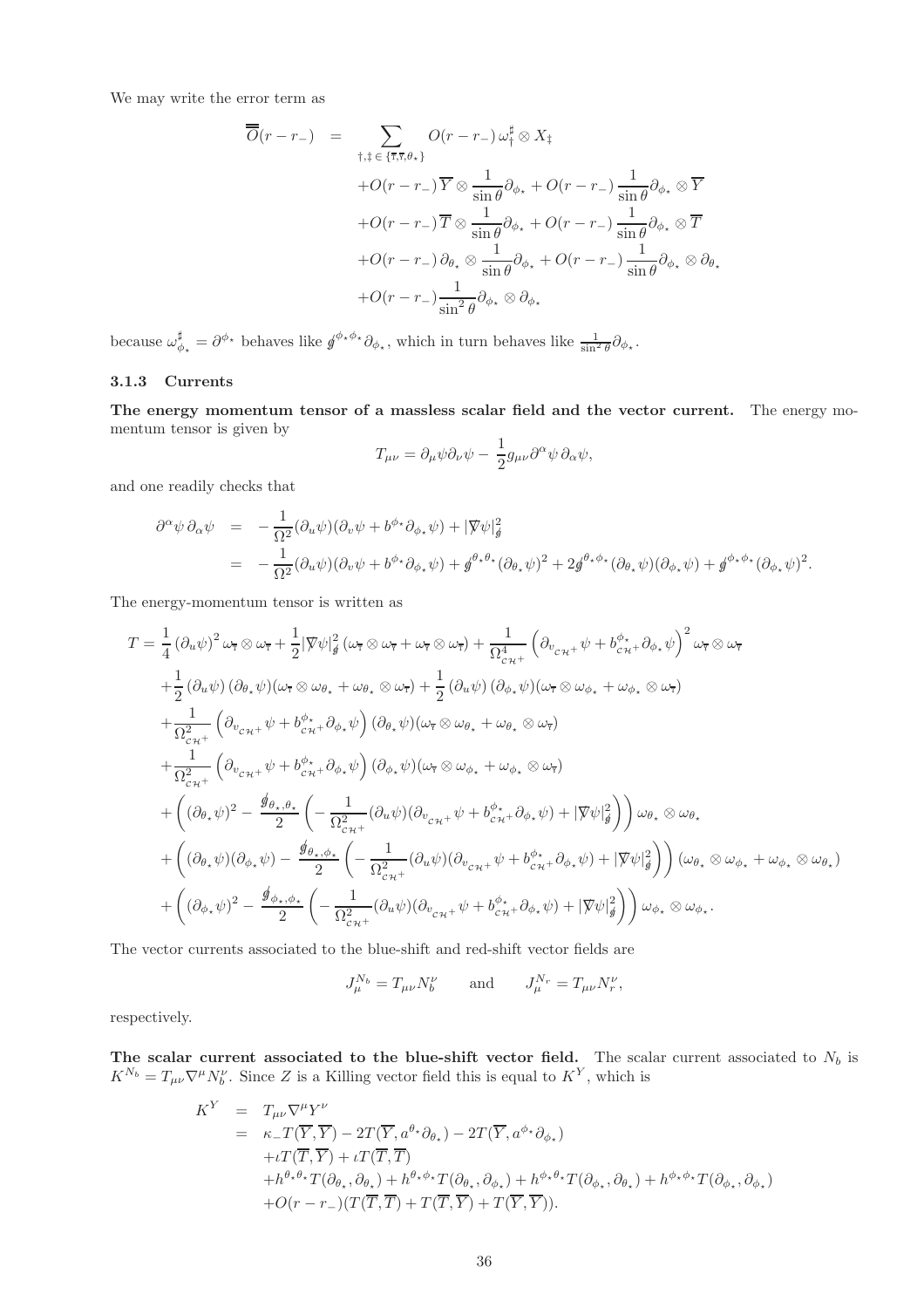We estimate  $K^Y$ . Suppose we are given  $\delta \in (0, \frac{1}{3})$ . Let  $\overline{c} = 2(-\kappa)$ . Choose  $\iota = c + \overline{c} + 1$ , where  $c = c_{\delta}$  is the constant below (which is independent of Y). There exists  $r_0 > r_-\,$  such that  $r \in (r_-, r_0)$  implies that

<span id="page-36-0"></span>
$$
K^{Y} \geq \kappa_{-}T(\overline{Y}, \overline{Y}) + \iota T(\overline{T}, \overline{Y}) + \iota T(\overline{T}, \overline{T})
$$
  
\n
$$
-cT(\overline{T}, \overline{T}) - cT(\overline{T}, \overline{Y}) - (-\kappa_{-})(\delta/2)T(\overline{Y}, \overline{Y})
$$
  
\n
$$
+O(r-r_{-})(T(\overline{T}, \overline{T}) + T(\overline{T}, \overline{Y}) + T(\overline{Y}, \overline{Y}))
$$
  
\n
$$
\geq \kappa_{-}(1+\delta)T(\overline{Y}, \overline{Y}) + \overline{c}(T(\overline{T}, \overline{T}) + T(\overline{T}, \overline{Y})).
$$
 (100)

We have used the fact that

$$
\oint^{\phi_{\star}\phi_{\star}} (\partial_{\phi_{\star}} \psi)^2 \leq |\nabla \psi|_{\not{g}}^2.
$$

## Inequalities relating the currents. The blue-shift vector field satisfies

**Lemma 3.3.** Let  $0 < \delta < \frac{1}{3}$ . If  $(r_{\star})_0$  is chosen sufficiently large (see Remark [2.1](#page-5-7)), then

<span id="page-36-1"></span>
$$
\int_{\substack{u_0 < u < u_1 \\ v > (r_*)_{0} = u}} K^{N_b} dVol \ge 2\kappa_{-}(1+3\delta) \int_{[u_0, u_1]} \left( \int_{v > (r_*)_{0} = u} J^{N_b}_{\mu} n^{\mu}_{\mathcal{C}_u} dVol_{\mathcal{C}_u} \right) du. \tag{101}
$$

Proof. Using  $(26)$  and  $(100)$ , we obtain

$$
\int_{\substack{u_0 < u < u_1 \\ v > (r_\star)_{0} = u}} K^N \mathrm{dVol} \ge \int_{\substack{u_0 < u < u_1 \\ v > (r_\star)_{0} = u}} 2\kappa_{-}(1+\delta)T(\overline{Y}, \overline{Y}) + 2\overline{c}(T(\overline{T}, \overline{T}) + T(\overline{T}, \overline{Y}))\Omega_{c\mathcal{H}^+}^2 \frac{L\sin\theta}{\Xi} \mathrm{d}u \mathrm{d}v_{c\mathcal{H}^+} \mathrm{d}\theta_\star \mathrm{d}\phi_\star.
$$

Using [\(25\)](#page-7-3), we see that

$$
T\left(N_b, \frac{n_{\mathcal{C}_u}}{\Omega^2}\right) = T(N_b, \overline{Y})
$$
  
=  $T(\overline{T} + \overline{Y}, \overline{Y}) + O(r - r_{-}) \left(T(\overline{T}, \overline{Y}) + T(\overline{Y}, \overline{Y}) + T(\partial_{\theta_x}, \overline{Y}) + T(\partial_{\phi_x}, \overline{Y})\right).$ 

For each  $0 < \delta < \frac{1}{3}$ , there exists  $r_0 > r_-\,$  such that  $r \in (r_-, r_0)$  implies that

$$
\int_{v>(r_{\star})_0-u} T\left(N_b, \frac{n_{\mathcal{C}_u}}{\Omega^2}\right) \Omega^2 d\mathrm{Vol}_{\mathcal{C}_u} \geq \int_{v>(r_{\star})_0-u} \left((1-\delta)\left(T(\overline{T}, \overline{Y})+T(\overline{Y}, \overline{Y})\right)-\delta T(\overline{T}, \overline{T})\right) \Omega_{\mathcal{C}\mathcal{H}^+}^2 \frac{L\sin\theta}{\Xi} dv_{\mathcal{C}\mathcal{H}^+} d\theta_{\star} d\phi_{\star}.
$$

Multiplying both sides by  $2\kappa_-(1+\delta)/(1-\delta)$ , we get

$$
2\kappa_{-}(1+\delta)\int\limits_{v>(r_{\star})_{0}-u}\left((T(\overline{T},\overline{Y})+T(\overline{Y},\overline{Y}))-\frac{\delta}{1-\delta}T(\overline{T},\overline{T})\right)\Omega_{c\mathcal{H}^{+}}^{2}\frac{L\sin\theta}{\Xi}dv_{c\mathcal{H}^{+}}d\theta_{\star}d\phi_{\star}
$$

$$
\geq 2\kappa_{-}\frac{1+\delta}{1-\delta}\int\limits_{v>(r_{\star})_{0}-u}T\left(N_{b},\frac{nc_{u}}{\Omega^{2}}\right)\Omega^{2}d\mathrm{Vol}_{\mathcal{C}_{u}}.
$$

This implies [\(101\)](#page-36-1) because  $\frac{1+\delta}{1-\delta} < 1+3\delta$  and  $-2\kappa-\delta\frac{1+\delta}{1-\delta} < -4\kappa-\delta = 2\overline{c}$ .

Similarly to [\(101\)](#page-36-1), the red-shift vector field satisfies

**Lemma 3.4.** Let  $\delta > 0$ . For  $(r_{\star})_0$  sufficiently negative (see Remark [2.1](#page-5-7)), we have

<span id="page-36-2"></span>
$$
\int_{\substack{v_0 < v < v_1\\u < (r_*)_0 - v}} K^{N_r} dVol \ge 2\kappa_+(1-\delta) \int_{[v_0, v_1]} \left( \int_{u < (r_*)_0 - v} J^{N_r}_\mu n_{\underline{\mathcal{C}}_v}^{\mu} dVol_{\underline{\mathcal{C}}_v} \right) dv. \tag{102}
$$

*Proof.* Work in the frame  $(V, \underline{T}, \partial_{\theta_{\star}}, \partial_{\phi_{\star}})$ , with

$$
\overline{V} = \frac{1}{\Omega_{_{\mathcal{H}^+}}^2} \partial_{u_{\mathcal{H}^+}} , \qquad \underline{T} = \frac{1}{2} \left( \partial_{v_{\mathcal{H}^+}} + b_{\mathcal{H}^+}^{\phi_*} \partial_{\phi_*} \right) .
$$

 $\Box$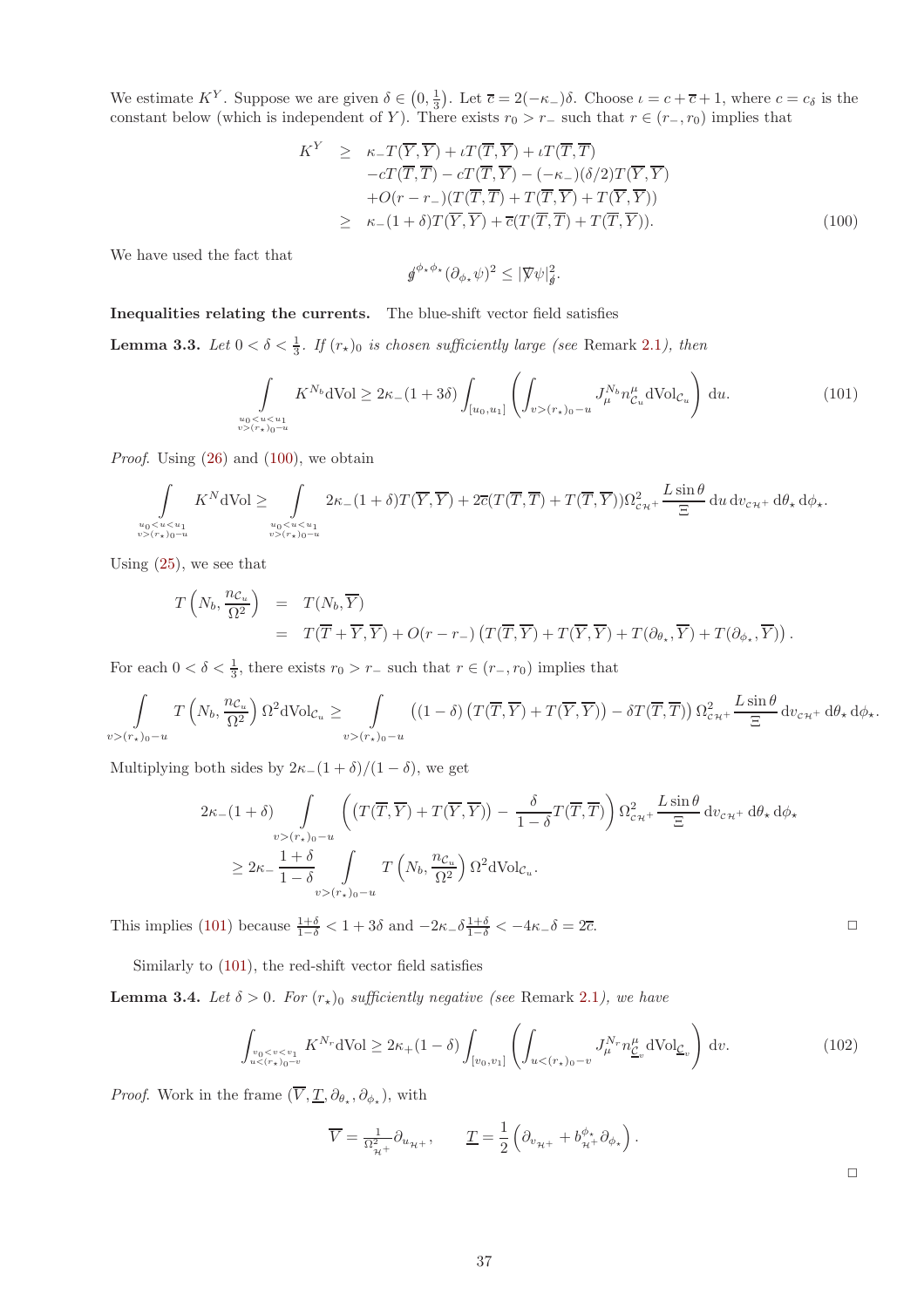## <span id="page-37-0"></span>3.2 Energy estimates

We are interested in solutions of the wave equation which are regular up to, and including,  $\mathcal{H}^+$ , and which have compact support on  $\mathcal{H}^+$ , i.e. we are interested in functions belonging to the space

$$
\mathcal{F} := \left\{ \psi \in C^{\infty}(\mathcal{M} \cup \mathcal{H}^+) : \Box_g \psi = 0 \text{ and there exists } v_0 \in \mathbb{R} \text{ such that } \psi|_{\mathcal{H}^+\cap \{v \geq v_0\}} = 0 \right\}.
$$

The following theorem, established by Sbierski in his thesis [\[29\]](#page-55-0) for Reissner–Nordström and Kerr black holes, applies to Kerr–Newman–de Sitter black holes.

<span id="page-37-1"></span>**Theorem 3.5.** Let  $2\kappa_+ > -\kappa_-$  and  $\psi \in \mathcal{F}$ . Then, for any  $u_0, v_0 \in \mathbb{R}$ , we have

$$
\int\limits_{\substack{\mathcal{C}\mathcal{H}^+\\ (-\infty,\,u_0]}} J^{N_b}_\mu n^\mu_{\mathcal{C}\mathcal{H}^+} \mathrm{d} \mathrm{Vol}_{\mathcal{C}\mathcal{H}^+} + \int\limits_{\substack{\mathcal{L}_{u_0} \\ [v_0,\,\infty)}} J^{N_b}_\mu n^\mu_{\mathcal{C}_{u_0}} \mathrm{d} \mathrm{Vol}_{\mathcal{C}_{u_0}} < +\infty.
$$

Proof. We sketch the proof and refer to [\[29\]](#page-55-0) for further details. (a) Estimates in the red-shift region. For  $\kappa < \kappa_+$ , define  $N_r = e^{2\kappa v} N_r$ . Choose the  $\delta$  in [\(102\)](#page-36-2) such that  $\kappa < \kappa_+(1-\delta)$ . Since  $K^{\underline{N}_r} \geq 0$ , the Divergence Theorem implies that we have

$$
\int\limits_{\sum (r_\star)_0 \atop [0,u_{\mathcal{H}}+ \mathcal{I} \cap \{v_0,v_1\}} J^{\underline{N}}_{\mu} r n^{\underline{\mu}}_{\Sigma_{(r_\star)_0}} \mathrm{dVol}_{\Sigma_{(r_\star)_0}} \hspace{2mm} \leq \hspace{2mm} \int\limits_{\substack{\underline{\mathcal{L}}_{v_0} \\ [0,u_{\mathcal{H}}+ \mathcal{I} \}}} J^{\underline{N}}_{\mu} r n^{\underline{\mu}}_{\underline{\mathcal{C}}_{v_0}} \mathrm{dVol}_{\underline{\mathcal{C}}_{v_0}} = e^{2 \kappa v_0} \int\limits_{\substack{\underline{\mathcal{L}}_{v_0} \\ [0,u_{\mathcal{H}}+ \mathcal{I} \}}} J^{\underline{N}}_{\mu} r n^{\underline{\mu}}_{\underline{\mathcal{C}}_{v_0}} \mathrm{dVol}_{\underline{\mathcal{C}}_{v_0}}.
$$

The left-hand side can be bounded below by

$$
\int_{\sum_{\sum_{(r_{\star})_0}}^{\sum_{(r_{\star})_0}} J_{\mu}^N r n_{\Sigma_{(r_{\star})_0}}^{\mu} dVol_{\Sigma_{(r_{\star})_0}} \ge e^{2\kappa(r_{\star})_0} e^{-2\kappa u(u_{\mathcal{H}}+)} \int_{\Sigma_{(r_{\star})_0}} J_{\mu}^N r n_{\Sigma_{(r_{\star})_0}}^{\mu} dVol_{\Sigma_{(r_{\star})_0}}
$$

where  $u(u_{\mathcal{H}+})$  denotes the u corresponding to  $u_{\mathcal{H}+}$ . As  $\psi$  is a regular function on  $\mathcal{H}^+$ , we have

$$
\int_{\mathcal{L}_{v_0}} J^{\mathcal{N}_r}_{\mu} n^{\mu}_{\underline{\mathcal{L}}_{v_0}} d\text{Vol}_{\underline{\mathcal{L}}_{v_0}}\n\n\leq C \int_{0}^{u_{\mathcal{H}^+}} \left( \left( \frac{(\partial_{\tilde{u}_{\mathcal{H}^+}} \psi)^2}{\Omega_{\mathcal{H}^+}^4} + \frac{1}{2} |\nabla \psi|_{\mathcal{Y}}^2 \right) \Omega_{\mathcal{H}^+}^2 \frac{L \sin \theta}{\Xi} \right) (\cdot, v_0, \cdot, \cdot) d\tilde{u}_{\mathcal{H}^+} d\theta_{\star} d\phi_{\star}\n\n\leq Cu_{\mathcal{H}^+} = Ce^{2\kappa_+ u(u_{\mathcal{H}^+})}.
$$

We conclude that

$$
\int\limits_{\sum_{(r_\star)\atop [0,u_{\mathcal{H}}+\square\cap [v_0,\,v_1]}} J^{N_r}_\mu n^\mu_{\Sigma_{(r_\star)_0}}\, \mathrm{dVol}_{\Sigma_{(r_\star)_0}} \leq Ce^{4\kappa u(u_{\mathcal{H}}+)}.
$$

(b) Estimates in the no-shift region. We recall [\[29,](#page-55-0) Lemma 4.5.6]: Given  $(r_*)_1 > (r_*)_0$  and a smooth future directed timelike time invariant vector field N, there exists a constant  $C > 0$  such that

<span id="page-37-2"></span>
$$
\int_{\Sigma_{(r_{\star})_{1}}} J_{\mu}^{N} n_{\Sigma_{(r_{\star})_{1}}}^{\mu} dVol_{\Sigma_{(r_{\star})_{1}}} \leq C \int_{\Sigma_{(r_{\star})_{0}}} J_{\mu}^{N} n_{\Sigma_{(r_{\star})_{0}}}^{\mu} dVol_{\Sigma_{(r_{\star})_{0}}} \tag{103}
$$

holds for all solutions of the wave equation.

(c) Estimates in the blue-shift region. We also recall [\[7,](#page-54-7) Lemma 4.5]: Let  $f : [t_0, \infty) \to \mathbb{R}$  and assume that for some  $\alpha_1, C > 0$ , and for all  $t \ge t_0$ ,

$$
\int_t^{\infty} f(s) \, ds \leq Ce^{-\alpha_1 t}.
$$

Then, for all  $0 < \alpha_2 < \alpha_1$  and  $t \ge t_0$ , we have

<span id="page-37-3"></span>
$$
\int_{t}^{\infty} e^{\alpha_2 s} f(s) ds \le C e^{-(\alpha_1 - \alpha_2)t}.
$$
\n(104)

,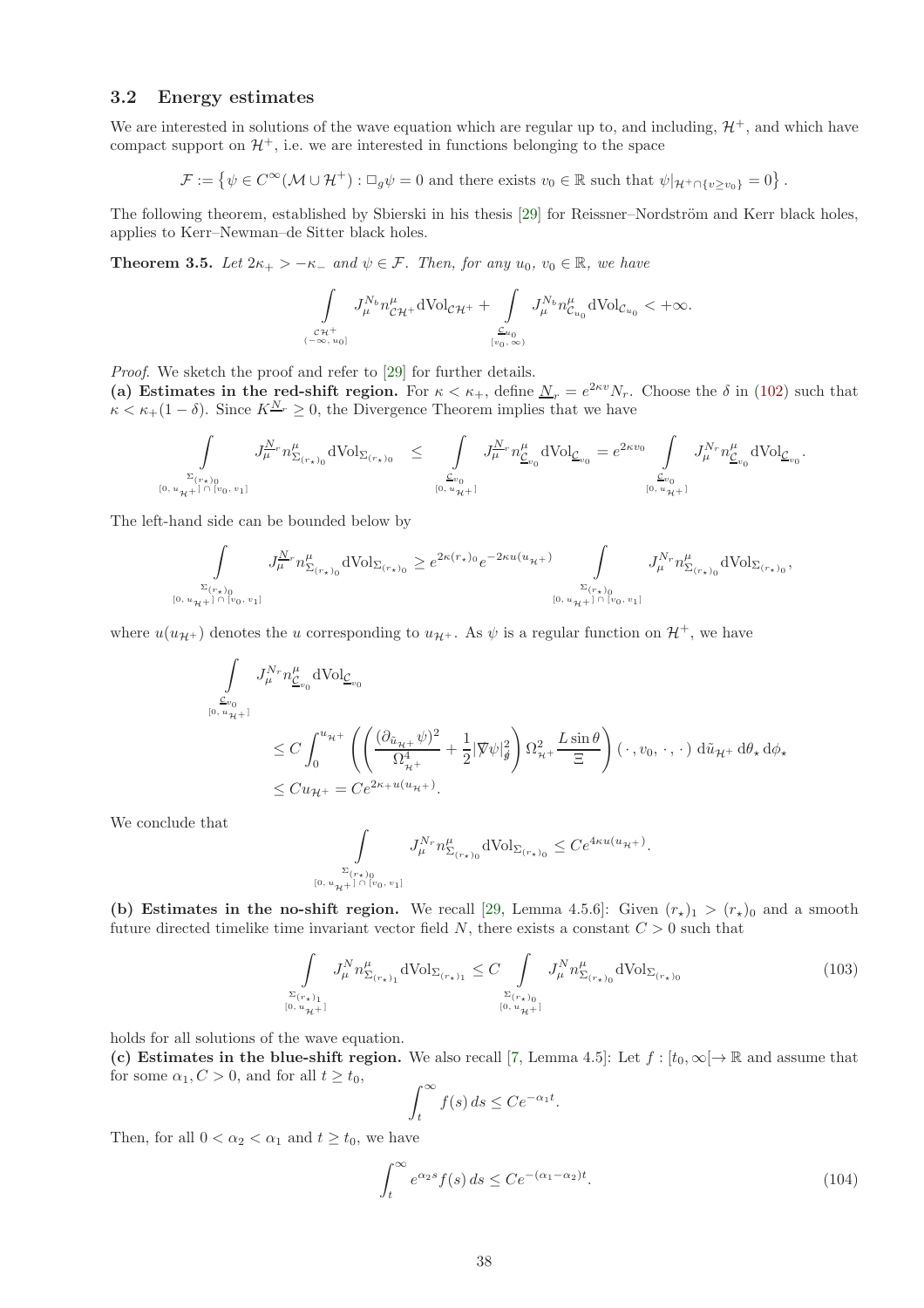By assumption  $2\kappa_+ > -\kappa_-$ . If we choose  $\kappa < \kappa_+$  sufficiently close to  $\kappa_+$  and and  $\overline{\kappa} < \kappa_-$  sufficiently close to  $\kappa_-,$  then  $2\kappa > -\overline{\kappa}$ . Using [\(103\)](#page-37-2), [\(104\)](#page-37-3) and the fact that

$$
\int_{\Sigma_{(r_{\star})_1}} J_{\mu}^{N_r} n_{\Sigma_{(r_{\star})_1}}^{\mu} dVol_{\Sigma_{(r_{\star})_1}} \text{ and } \int_{\Sigma_{(r_{\star})_1}} J_{\mu}^{N_b} n_{\Sigma_{(r_{\star})_1}}^{\mu} dVol_{\Sigma_{(r_{\star})_1}}
$$

are comparable, we conclude that

$$
\int\limits_{\Sigma_{(r_{\star})_{1}}\atop{(\mathcal{L}\infty,u_{0}]\,\cap\, \left(-\infty,\, \left(v_{\mathcal{CH}}+ \right)_{0}\right]}}e^{-2\overline{\kappa}u}J_{\mu}^{N_{b}}n_{\Sigma_{(r_{\star})_{1}}}^{\mu}\mathrm{dVol}_{\Sigma_{(r_{\star})_{1}}}<+\infty.
$$

Define  $N_b = e^{-2\overline{\kappa}u}N_b$ . Choose the  $\delta$  in [\(101\)](#page-36-1) such that  $\overline{\kappa} < \kappa_-(1+3\delta)$ . Since  $K_{\infty}^N \geq 0$ , the Divergence Theorem implies that

$$
\begin{array}{lcl} \displaystyle\int\limits_{\Sigma_{(r_{\star})_2}} e^{-2\overline{\kappa}u} J^{{N_b}}_{\mu}n^{\mu}_{\Sigma_{(r_{\star})_2}}\mathrm{dVol}_{\Sigma_{(r_{\star})_2}}+& \displaystyle\int\limits_{\mathcal{L}_{u_0}} e^{-2\overline{\kappa}u_0} J^{{N_b}}_{\mu}n^{\mu}_{\mathcal{C}_{u_0}}\mathrm{dVol}_{\mathcal{C}_{u_0}} \\ \hspace{2cm} &\leq& \displaystyle\int\limits_{\Sigma_{(r_{\star})_1}} e^{-2\overline{\kappa}u} J^{{N_b}}_{\mu}n^{\mu}_{\Sigma_{(r_{\star})_1}}\mathrm{dVol}_{\Sigma_{(r_{\star})_1}}. \end{array}
$$

This finishes the proof.  $\Box$ 

# <span id="page-38-0"></span>A The Christoffel symbols

# <span id="page-38-1"></span>A.1  $(u, v, \theta_{\star}, \phi_{\star})$  coordinates

Using the notation

$$
b_{\theta_{\star}} := b^{\phi_{\star}} \mathbf{y}_{\theta_{\star} \phi_{\star}}, \qquad b_{\phi_{\star}} := b^{\phi_{\star}} \mathbf{y}_{\phi_{\star} \phi_{\star}}, \qquad ||b^{\phi_{\star}}||^2 := (b^{\phi_{\star}})^2 \mathbf{y}_{\phi_{\star} \phi_{\star}} = b^{\phi_{\star}} b_{\phi_{\star}},
$$

we write the Christoffel symbols of the metric g. If we use coordinates  $(u, v, \theta_{\star}, \phi_{\star})$ , the values of both  $\sigma$  and  $\varsigma$ are equal to 1. We have that

$$
\Gamma_{uu}^{u} = \varsigma \frac{\partial_{r_{\star}}(\Omega^2)}{\Omega^2}, \n\Gamma_{uu}^{v} = \Gamma_{uu}^{\theta_{\star}} = \Gamma_{uu}^{\phi_{\star}} = 0;
$$

$$
\Gamma_{uv}^{u} = -\varsigma \frac{b_{\phi_{\star}}}{4\Omega^{2}} \partial_{r_{\star}} b^{\phi_{\star}},
$$
\n
$$
\Gamma_{uv}^{v} = 0,
$$
\n
$$
\Gamma_{uv}^{\theta_{\star}} = -\varsigma \frac{g^{\theta_{\star}\theta_{\star}} b^{\phi_{\star}}}{2} \partial_{r_{\star}} \phi_{\theta_{\star}\phi_{\star}} - \varsigma \frac{g^{\theta_{\star}\phi_{\star}} b^{\phi_{\star}}}{2} \partial_{r_{\star}} \phi_{\phi_{\star}\phi_{\star}} + g^{\theta_{\star}\theta_{\star}} \partial_{\theta_{\star}} (\Omega^{2}),
$$
\n
$$
\Gamma_{uv}^{\phi_{\star}} = -\varsigma \frac{g^{\theta_{\star}\phi_{\star}} b^{\phi_{\star}}}{2} \partial_{r_{\star}} \phi_{\theta_{\star}\phi_{\star}} - \varsigma \frac{g^{\phi_{\star}\phi_{\star}} b^{\phi_{\star}}}{2} \partial_{r_{\star}} \phi_{\phi_{\star}\phi_{\star}} + g^{\theta_{\star}\phi_{\star}} \partial_{\theta_{\star}} (\Omega^{2}) - \frac{\varsigma}{2} \partial_{r_{\star}} b^{\phi_{\star}};
$$

$$
\Gamma_{vv}^{u} = \sigma \frac{(b^{\phi_{*}})^{2}}{4\Omega^{2}} \partial_{r_{*}} \phi_{\phi_{*}\phi_{*}},
$$
\n
$$
\Gamma_{vv}^{v} = \zeta \frac{1}{4\Omega^{2}} \partial_{r_{*}} (\Vert b^{\phi_{*}} \Vert^{2}) + \sigma \frac{1}{\Omega^{2}} \partial_{r_{*}} (\Omega^{2}),
$$
\n
$$
\Gamma_{vv}^{\theta_{*}} = -\sigma \phi^{\theta_{*}\theta_{*}} b^{\phi_{*}} \partial_{r_{*}} \phi_{\theta_{*}\phi_{*}} - \sigma \phi^{\theta_{*}\phi_{*}} b^{\phi_{*}} \partial_{r_{*}} \phi_{\phi_{*}\phi_{*}} - \frac{\phi^{\theta_{*}\theta_{*}}}{2} \partial_{\theta_{*}} (\Vert b^{\phi_{*}} \Vert^{2}),
$$
\n
$$
\Gamma_{vv}^{\phi_{*}} = -\sigma \phi^{\theta_{*}\phi_{*}} b^{\phi_{*}} \partial_{r_{*}} \phi_{\theta_{*}\phi_{*}} - \sigma \phi^{\phi_{*}\phi_{*}} b^{\phi_{*}} \partial_{r_{*}} \phi_{\phi_{*}\phi_{*}} - \frac{\phi^{\theta_{*}\phi_{*}}}{2} \partial_{\theta_{*}} (\Vert b^{\phi_{*}} \Vert^{2})
$$
\n
$$
+ \sigma \frac{b^{\phi_{*}}}{\Omega^{2}} \partial_{r_{*}} (\Omega^{2}) + \zeta \frac{b^{\phi_{*}}}{4\Omega^{2}} \partial_{r_{*}} (\Vert b^{\phi_{*}} \Vert^{2}) - \sigma \partial_{r_{*}} b^{\phi_{*}};
$$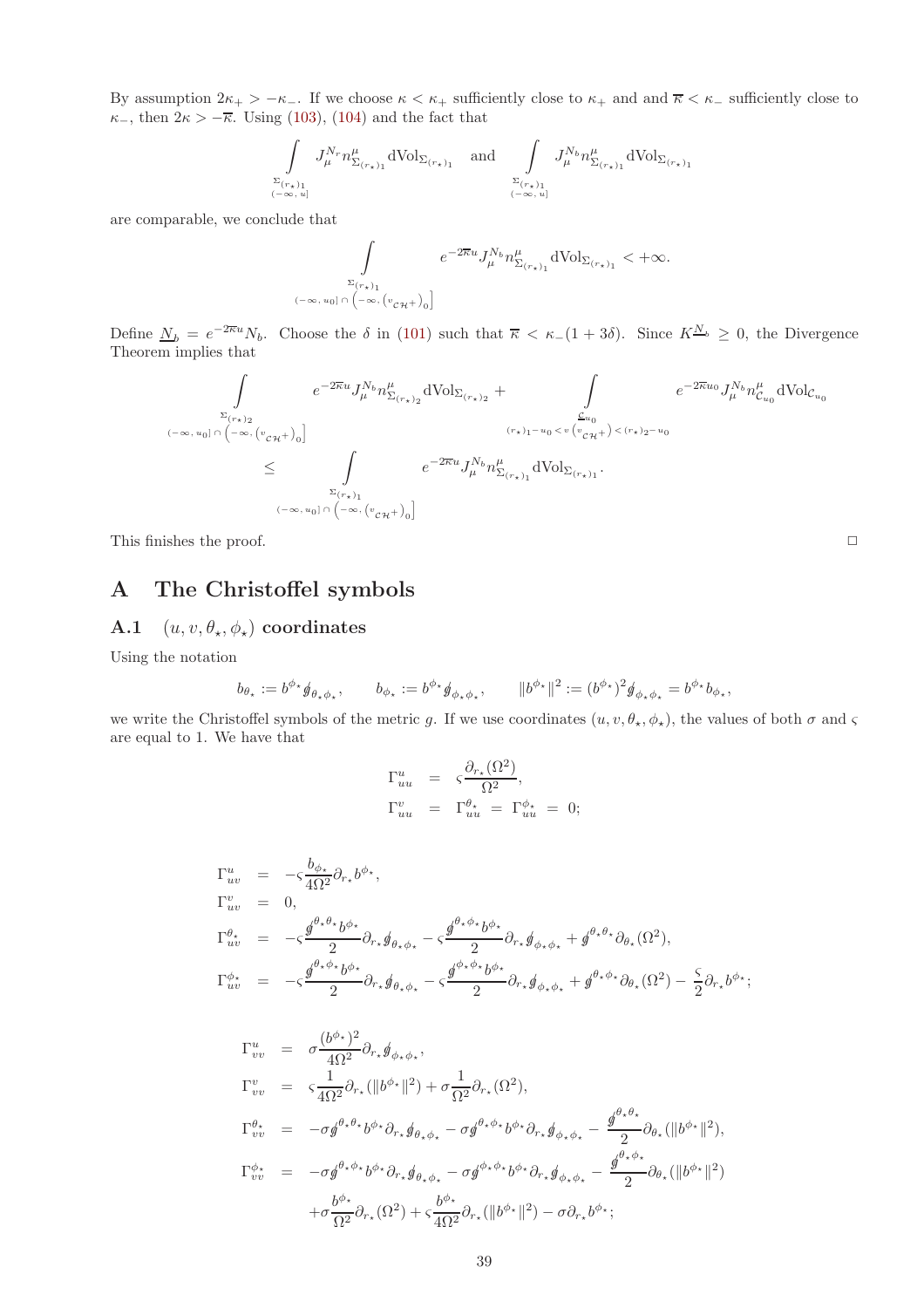$$
\begin{array}{rcl} \Gamma_{u\theta_{\star}}^{u} & = & \varsigma \frac{\oint_{\theta_{\star}\phi_{\star}}}{4\Omega^{2}}\partial_{r_{\star}}b^{\phi_{\star}}+\frac{1}{2\Omega^{2}}\partial_{\theta_{\star}}(\Omega^{2}),\\ \Gamma_{u\theta_{\star}}^{v} & = & 0,\\ \Gamma_{u\theta_{\star}}^{\theta_{\star}} & = & \varsigma \frac{\oint_{\theta_{\star}\theta_{\star}}^{\theta_{\star}\theta_{\star}}}{2}\partial_{r_{\star}}\oint_{\theta_{\star}\theta_{\star}}+\varsigma \frac{\oint_{\theta_{\star}\phi_{\star}}^{\theta_{\star}\phi_{\star}}}{2}\partial_{r_{\star}}\oint_{\theta_{\star}\phi_{\star}},\\ \Gamma_{u\theta_{\star}}^{\phi_{\star}} & = & \varsigma \frac{\oint_{\theta_{\star}\phi_{\star}}^{\theta_{\star}\phi_{\star}}}{2}\partial_{r_{\star}}\oint_{\theta_{\star}\theta_{\star}}+\varsigma \frac{\oint_{\theta_{\star}\phi_{\star}}^{\theta_{\star}\phi_{\star}}}{2}\partial_{r_{\star}}\oint_{\theta_{\star}\phi_{\star}}; \end{array}
$$

<span id="page-39-0"></span>
$$
\Gamma^{u}_{u\phi_{\star}} = \zeta^{\oint_{\phi_{\star}\phi_{\star}}} \partial_{r_{\star}} b^{\phi_{\star}},
$$
\n
$$
\Gamma^{v}_{u\phi_{\star}} = 0,
$$
\n
$$
\Gamma^{\theta}_{u\phi_{\star}} = \zeta^{\oint_{\phi_{\star}\theta_{\star}}} \partial_{r_{\star}} \oint_{\theta_{\star}\phi_{\star}} + \zeta^{\oint_{\phi_{\star}\phi_{\star}}} \partial_{r_{\star}} \oint_{\phi_{\star}\phi_{\star}},
$$
\n
$$
\Gamma^{\phi_{\star}}_{u\phi_{\star}} = \zeta^{\oint_{\phi_{\star}\phi_{\star}}} \partial_{r_{\star}} \oint_{\theta_{\star}\phi_{\star}} + \zeta^{\oint_{\phi_{\star}\phi_{\star}}} \partial_{r_{\star}} \oint_{\phi_{\star}\phi_{\star}};
$$
\n
$$
(105)
$$

<span id="page-39-1"></span>
$$
\Gamma^{u}_{\nu\theta_{\star}} = -\sigma \frac{b^{\phi_{\star}}}{4\Omega^{2}} \partial_{r_{\star}} \phi_{\theta_{\star}\phi_{\star}} - \frac{b_{\phi_{\star}}}{4\Omega^{2}} \partial_{\theta_{\star}} b^{\phi_{\star}}, \n\Gamma^{v}_{\nu\theta_{\star}} = -\varsigma \frac{1}{4\Omega^{2}} \partial_{r_{\star}} b_{\theta_{\star}} + \frac{1}{2\Omega^{2}} \partial_{\theta_{\star}} (\Omega^{2}), \n\Gamma^{\theta_{\star}}_{\nu\theta_{\star}} = \sigma \frac{g^{\theta_{\star}\theta_{\star}}}{2} \partial_{r_{\star}} \phi_{\theta_{\star}\theta_{\star}} + \sigma \frac{g^{\theta_{\star}\phi_{\star}}}{2} \partial_{r_{\star}} \phi_{\theta_{\star}\phi_{\star}} - \frac{g^{\theta_{\star}\phi_{\star}}}{2} \partial_{\theta_{\star}} b_{\phi_{\star}}, \n\Gamma^{\phi_{\star}}_{\nu\theta_{\star}} = -\varsigma \frac{b^{\phi_{\star}}}{4\Omega^{2}} \partial_{r_{\star}} b_{\theta_{\star}} - \frac{g^{\phi_{\star}\phi_{\star}}}{2} \partial_{\theta_{\star}} b_{\phi_{\star}} \n+ \sigma \frac{g^{\theta_{\star}\phi_{\star}}}{2} \partial_{r_{\star}} g_{\theta_{\star}\theta_{\star}} + \sigma \frac{g^{\phi_{\star}\phi_{\star}}}{2} \partial_{r_{\star}} g_{\theta_{\star}\phi_{\star}} + \frac{b^{\phi_{\star}}}{2\Omega^{2}} \partial_{\theta_{\star}} (\Omega^{2});
$$
\n(106)

$$
\Gamma^{u}_{\psi\phi_{\star}} = -\sigma \frac{b^{\phi_{\star}}}{4\Omega^{2}} \partial_{r_{\star}} \phi_{\phi_{\star}\phi_{\star}},
$$
\n
$$
\Gamma^{v}_{v\phi_{\star}} = -\varsigma \frac{1}{4\Omega^{2}} \partial_{r_{\star}} b_{\phi_{\star}},
$$
\n
$$
\Gamma^{{\theta}_{v\phi_{\star}}}_{v\phi_{\star}} = \sigma \frac{\mathcal{g}^{\theta_{\star}\theta_{\star}}}{2} \partial_{r_{\star}} \mathcal{g}_{\theta_{\star}\phi_{\star}} + \sigma \frac{\mathcal{g}^{\theta_{\star}\phi_{\star}}}{2} \partial_{r_{\star}} \mathcal{g}_{\phi_{\star}\phi_{\star}} + \frac{\mathcal{g}^{\theta_{\star}\theta_{\star}}}{2} \partial_{\theta_{\star}} b_{\phi_{\star}},
$$
\n
$$
\Gamma^{\phi_{\star}}_{v\phi_{\star}} = -\varsigma \frac{b^{\phi_{\star}}}{4\Omega^{2}} \partial_{r_{\star}} b_{\phi_{\star}} + \frac{\mathcal{g}^{\theta_{\star}\phi_{\star}}}{2} \partial_{\theta_{\star}} b_{\phi_{\star}}
$$
\n
$$
+ \sigma \frac{\mathcal{g}^{\theta_{\star}\phi_{\star}}}{2} \partial_{r_{\star}} \mathcal{g}_{\theta_{\star}\phi_{\star}} + \sigma \frac{\mathcal{g}^{\phi_{\star}\phi_{\star}}}{2} \partial_{r_{\star}} \mathcal{g}_{\phi_{\star}\phi_{\star}};
$$

$$
\begin{array}{rcl}\n\Gamma_{\theta_{\star}\theta_{\star}}^{u} & = & \frac{\oint_{\theta_{\star}\phi_{\star}} \partial_{\theta_{\star}} b^{\phi_{\star}} + \sigma \frac{1}{4\Omega^{2}} \partial_{r_{\star}} \oint_{\theta_{\star}\theta_{\star}}, \\
\Gamma_{\theta_{\star}\theta_{\star}}^{v} & = & \zeta \frac{1}{4\Omega^{2}} \partial_{r_{\star}} \oint_{\theta_{\star}\theta_{\star}}, \\
\Gamma_{\theta_{\star}\theta_{\star}}^{\theta_{\star}} & = & \frac{\oint_{\theta_{\star}\theta_{\star}} \partial_{\theta_{\star}} \oint_{\theta_{\star}\theta_{\star}} + \oint_{\theta_{\star}\phi_{\star}} \partial_{\theta_{\star}} \oint_{\theta_{\star}\phi_{\star}}, \\
\Gamma_{\theta_{\star}\theta_{\star}}^{\phi_{\star}} & = & \zeta \frac{b^{\phi_{\star}}}{4\Omega^{2}} \partial_{r_{\star}} \oint_{\theta_{\star}\theta_{\star}} + \frac{\oint_{\theta_{\star}\phi_{\star}} \partial_{\theta_{\star}} \oint_{\theta_{\star}\theta_{\star}} + \oint_{\theta_{\star}\phi_{\star}} \partial_{\theta_{\star}} \oint_{\theta_{\star}\phi_{\star}}\n\end{array}
$$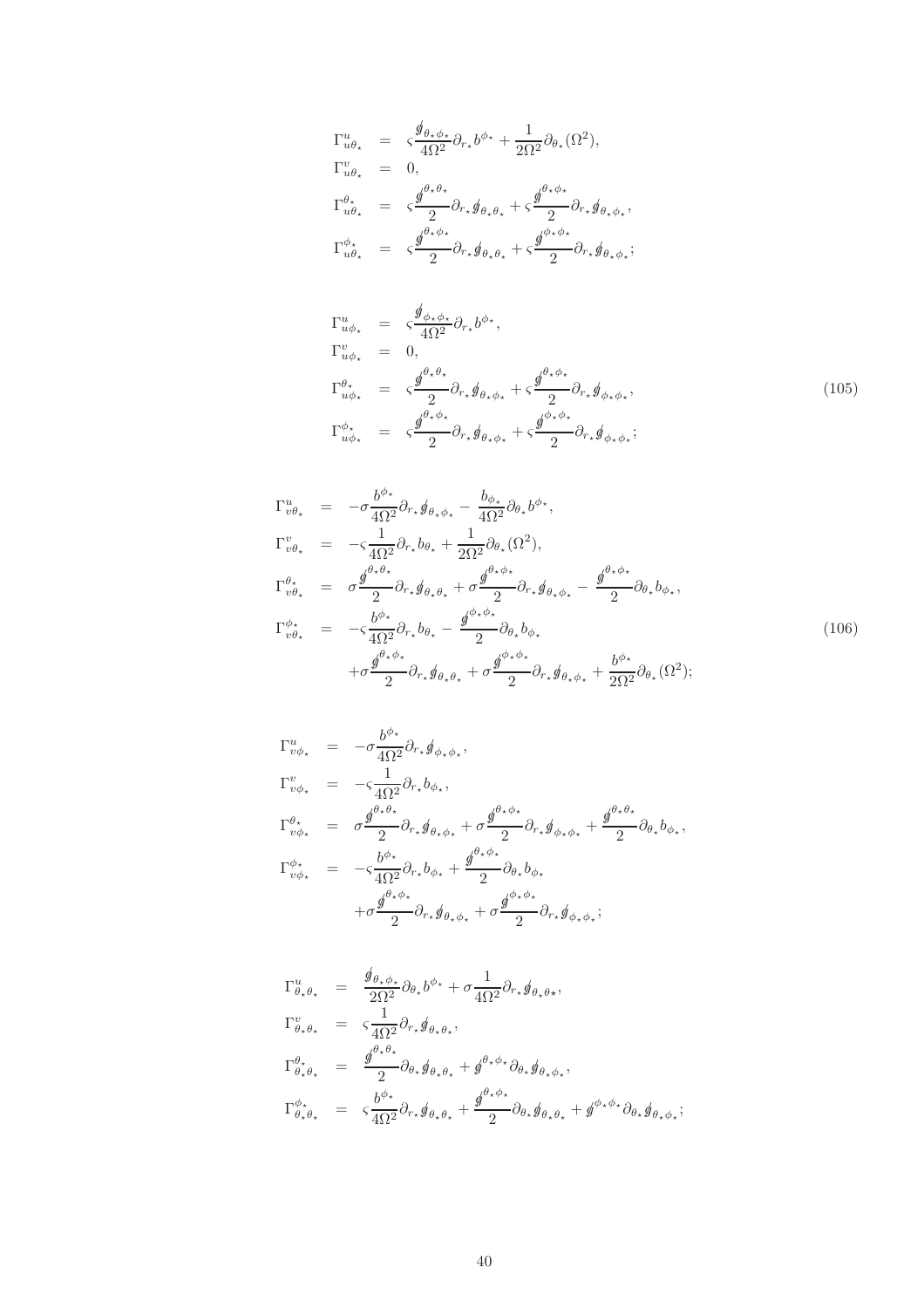<span id="page-40-3"></span>
$$
\Gamma_{\theta_{\star}\phi_{\star}}^{u} = \sigma \frac{1}{4\Omega^{2}} \partial_{r_{\star}} \phi_{\theta_{\star}\phi_{\star}} + \frac{\phi_{\phi_{\star}\phi_{\star}}}{4\Omega^{2}} \partial_{\theta_{\star}} b^{\phi_{\star}},
$$
\n
$$
\Gamma_{\theta_{\star}\phi_{\star}}^{v} = \varsigma \frac{1}{4\Omega^{2}} \partial_{r_{\star}} \phi_{\theta_{\star}\phi_{\star}},
$$
\n
$$
\Gamma_{\theta_{\star}\phi_{\star}}^{\theta_{\star}} = \frac{\phi^{\theta_{\star}\phi_{\star}}}{2} \partial_{\theta_{\star}} \phi_{\phi_{\star}\phi_{\star}},
$$
\n
$$
\Gamma_{\theta_{\star}\phi_{\star}}^{\phi_{\star}} = \varsigma \frac{b^{\phi_{\star}}}{4\Omega^{2}} \partial_{r_{\star}} \phi_{\theta_{\star}\phi_{\star}} + \frac{\phi^{\phi_{\star}\phi_{\star}}}{2} \partial_{\theta_{\star}} \phi_{\phi_{\star}\phi_{\star}};
$$
\n(107)

$$
\Gamma^{u}_{\phi_{\star}\phi_{\star}} = \sigma \frac{1}{4\Omega^{2}} \partial_{r_{\star}} \phi_{\phi_{\star}\phi_{\star}},
$$
\n
$$
\Gamma^{v}_{\phi_{\star}\phi_{\star}} = \varsigma \frac{1}{4\Omega^{2}} \partial_{r_{\star}} \phi_{\phi_{\star}\phi_{\star}},
$$
\n
$$
\Gamma^{\theta}_{\phi_{\star}\phi_{\star}} = - \frac{\underline{\theta}^{\theta_{\star}\theta_{\star}}}{2} \partial_{\theta_{\star}} \underline{\theta}_{\phi_{\star}\phi_{\star}},
$$
\n
$$
\Gamma^{\phi_{\star}}_{\phi_{\star}\phi_{\star}} = \varsigma \frac{b^{\phi_{\star}}}{4\Omega^{2}} \partial_{r_{\star}} \underline{\theta}_{\phi_{\star}\phi_{\star}} - \frac{\underline{\theta}^{\theta_{\star}\phi_{\star}}}{2} \partial_{\theta_{\star}} \underline{\theta}_{\phi_{\star}\phi_{\star}}.
$$

Recall that  $\oint^{\phi_{\star}\phi_{\star}}$  behaves like  $\frac{1}{\sin^2\theta_{\star}}$ . In the Christoffel symbols above, this metric coefficient appears multiplied by  $\delta$ 

$$
\partial_{r*}b_{\phi*}, \quad \partial_{\theta*}b_{\phi*}, \quad \partial_{r*} \mathcal{J}_{\theta*\phi*}, \quad \partial_{\theta*} \mathcal{J}_{\theta*\phi*}, \quad \partial_{r*} \mathcal{J}_{\phi*\phi*}, \quad \partial_{\theta*} \mathcal{J}_{\phi*\phi*}.
$$

<span id="page-40-2"></span>**Lemma A.1.** The derivatives  $\partial_{r_{\star}}b_{\phi_{\star}}, \partial_{r_{\star}}\oint_{\theta_{\star}}\phi_{\star}, \partial_{\theta_{\star}}\oint_{\theta_{\star}}\phi_{\star}, \partial_{r_{\star}}\oint_{\phi_{\star}}\phi_{\star}$  behave like  $\sin^2\theta_{\star}$ , and the derivatives  $\partial_{\theta_{\star}}b_{\phi_{\star}}$  and  $\partial_{\theta_{\star}}\oint_{\phi_{\star}\phi_{\star}}$  behave like  $\sin(2\theta_{\star})$ .

Lemma [A.1](#page-40-2) implies

<span id="page-40-1"></span>Corollary A.2. The Christoffel symbols of the metric g are all bounded, except for

$$
\Gamma^{\phi_\star}_{v\theta_\star} \qquad and \qquad \Gamma^{\phi_\star}_{\theta_\star\phi_\star}
$$

,

which blow up like  $\frac{1}{\sin \theta_{\star}}$ .

In the formulas above, the terms that blow up appear in [\(106\)](#page-39-1) and [\(107\)](#page-40-3). Proof of Lemma [A.1.](#page-40-2) Using [\(23\)](#page-6-2),  $\oint_{\phi_\star\phi_\star}$ , and thus  $b_{\phi_\star}$ , is of the form  $\mathcal{A}\sin^2\theta$  for a regular function  $\mathcal{A}$ . We have

$$
\partial_{r_{\star}}(\mathcal{A}\sin^2\theta) = \sin^2\theta \,\partial_{r_{\star}}\mathcal{A} + \mathcal{A}\sin(2\theta)\frac{\partial\theta}{\partial r_{\star}}.
$$

Using [\(40\)](#page-13-5), we see that  $\frac{\partial \theta}{\partial r_*}$  contains a factor sin(2 $\theta_*$ ). Moreover,

$$
\frac{1}{\sin(2\theta_\star)}\partial_{\theta_\star}(\mathcal{A}\sin^2\theta) = \sin^2\theta \left(\frac{1}{\sin(2\theta_\star)}\partial_{\theta_\star}\mathcal{A}\right) + \mathcal{A}\frac{\sin(2\theta)}{\sin(2\theta_\star)}\frac{\partial\theta}{\partial\theta_\star}.
$$

We recall that, according to [\(42\)](#page-14-3),  $\frac{\partial \theta}{\partial \theta_{\star}}$  is bounded. Thus, recalling [\(27\)](#page-8-2),  $\partial_{r_{\star}}(\mathcal{A}\sin^2\theta)$  behaves like  $\sin^2\theta_{\star}$  and  $\partial_{\theta_{\star}}(\mathcal{A}\sin^2\theta)$  behaves like  $\sin(2\theta_{\star})$ . On the other hand, according to Lemma [2.15,](#page-20-0)  $\oint_{\theta_{\star}\phi_{\star}} = \mathcal{A}\sin^2\theta_{\star}\sin(2\theta_{\star})$ , for another smooth function A. Therefore,  $\partial_{\theta_*} \oint_{\theta_* \phi_*}$  behaves like  $\sin^2$  $\theta_{\star}$ .

Note that the vector fields  $\frac{\partial_u}{\Omega^2}$  and  $\frac{1}{\Omega^2}(\partial_v + b^{\phi_\star}\partial_{\phi_\star})$  are geodesic:

<span id="page-40-0"></span>
$$
\nabla_{\frac{\partial_u}{\Omega^2}} \frac{\partial_u}{\Omega^2} = 0,
$$
\n
$$
\nabla_{\frac{1}{\Omega^2}(\partial_v + b^{\phi_\star} \partial_{\phi_\star})} \frac{1}{\Omega^2} \left( \partial_v + b^{\phi_\star} \partial_{\phi_\star} \right) = 0.
$$
\n(108)

Since we work in the frame

<span id="page-40-4"></span>
$$
\left(\frac{\partial_u}{2}, \frac{\partial_v + b^{\phi_\star}\partial_{\phi_\star}}{\Omega^2}, \partial_{\theta_\star}, \partial_{\phi_\star}\right) = \left(\frac{\partial_u}{2}, \frac{\partial_{v_{\mathcal{CH}}} + b^{\phi_\star}_{\mathcal{CH}}\partial_{\phi_\star}}{\Omega^2_{\mathcal{CH}^+}}, \partial_{\theta_\star}, \partial_{\phi_\star}\right),\tag{109}
$$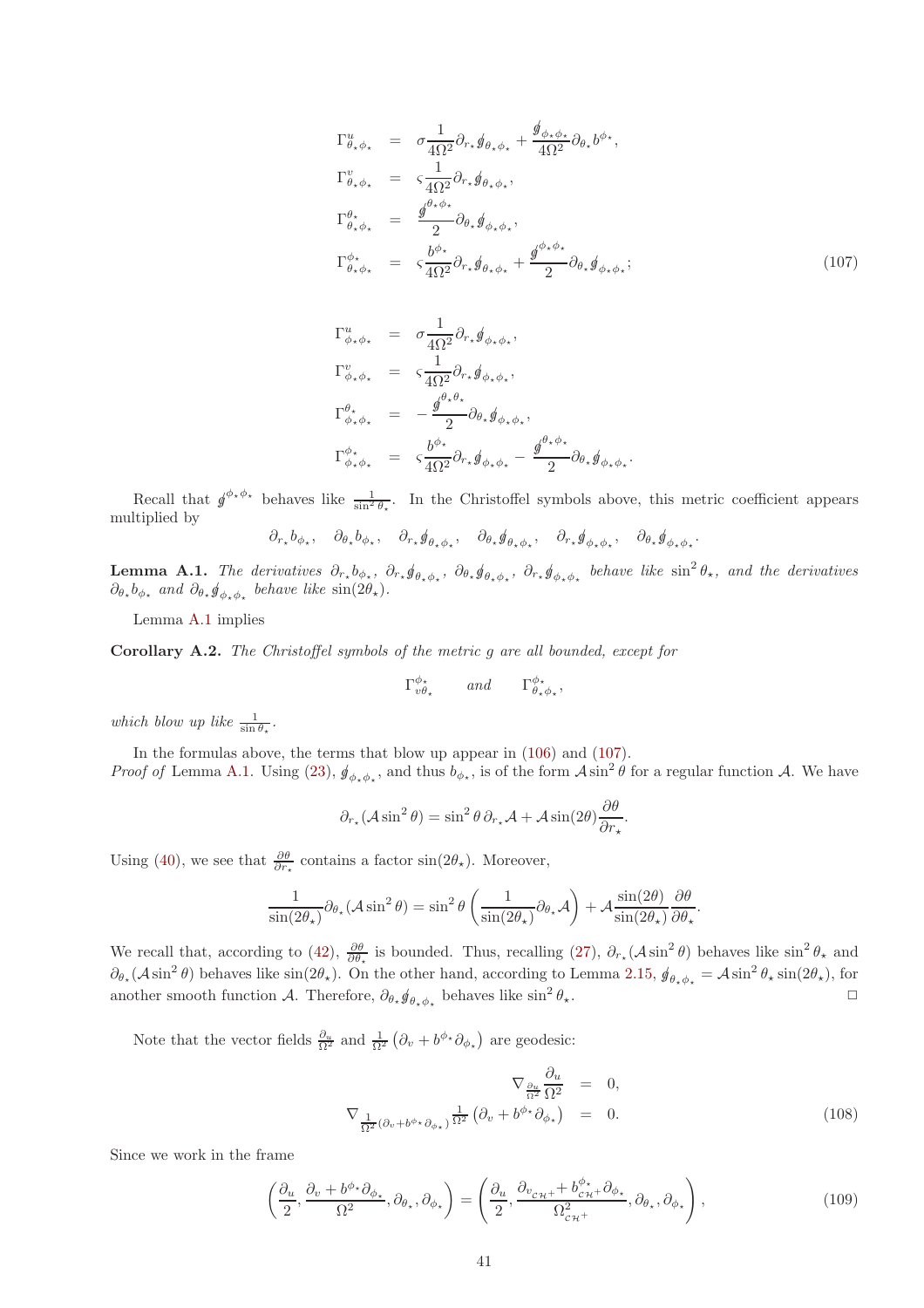it is also convenient to have the following covariant derivatives:

<span id="page-41-1"></span>
$$
\nabla_{\frac{1}{\Omega^{2}}(\partial_{v}+b^{\phi_{\star}}\partial_{\phi_{\star}})}\partial_{u} = \mathscr{g}^{\theta_{\star}\theta_{\star}}\frac{\partial_{\theta_{\star}}(\Omega^{2})}{\Omega^{2}}\partial_{\theta_{\star}} + \mathscr{g}^{\theta_{\star}\phi_{\star}}\frac{\partial_{\theta_{\star}}(\Omega^{2})}{\Omega^{2}}\partial_{\phi_{\star}} - \frac{\partial_{r_{\star}}b^{\phi_{\star}}}{2\Omega^{2}}\partial_{\phi_{\star}},
$$
\n(110)

$$
\nabla_{\partial_u} \frac{1}{\Omega^2} \left( \partial_v + b^{\phi_\star} \partial_{\phi_\star} \right) = g^{\theta_\star \theta_\star} \frac{\partial_{\theta_\star} (\Omega^2)}{\Omega^2} \partial_{\theta_\star} + \left( g^{\theta_\star \phi_\star} \frac{\partial_{\theta_\star} (\Omega^2)}{\Omega^2} + \frac{\partial_{r_\star} b^{\phi_\star}}{2\Omega^2} \right) \partial_{\phi_\star} - \frac{\partial_{r_\star} \Omega^2}{\Omega^2} \frac{\partial_v + b^{\phi_\star} \partial_{\phi_\star}}{\Omega^2}; \ (111)
$$

<span id="page-41-2"></span>
$$
\nabla_{\frac{1}{\Omega^{2}}(\partial_{v}+b^{\phi_{\star}}\partial_{\phi_{\star}})}\partial_{\theta_{\star}} = \left(\sigma \frac{\theta^{\theta_{\star}\theta_{\star}}}{2\Omega^{2}}\partial_{r_{\star}}\theta_{\theta_{\star}\theta_{\star}} + \sigma \frac{\theta^{\theta_{\star}\phi_{\star}}}{2\Omega^{2}}\partial_{r_{\star}}\theta_{\theta_{\star}\phi_{\star}} - \frac{\theta^{\theta_{\star}\phi_{\star}}\theta_{\phi_{\star}\phi_{\star}}}{2\Omega^{2}}\partial_{\theta_{\star}}b^{\phi_{\star}}\right)\partial_{\theta_{\star}} \n+ \left(\sigma \frac{\theta^{\theta_{\star}\phi_{\star}}}{2\Omega^{2}}\partial_{r_{\star}}\theta_{\theta_{\star}\theta_{\star}} + \sigma \frac{\theta^{\phi_{\star}\phi_{\star}}}{2\Omega^{2}}\partial_{r_{\star}}\theta_{\theta_{\star}\phi_{\star}} - \frac{\theta^{\phi_{\star}\phi_{\star}}\theta_{\phi_{\star}\phi_{\star}}}{2\Omega^{2}}\partial_{\theta_{\star}}b^{\phi_{\star}}\right)\partial_{\phi_{\star}} \n+ \left(-\frac{\theta_{\theta_{\star}\phi_{\star}}}{4\Omega^{2}}\partial_{r_{\star}}b^{\phi_{\star}} + \frac{\partial_{\theta_{\star}}\Omega^{2}}{2\Omega^{2}}\right)\frac{\partial_{v}+b^{\phi_{\star}}\partial_{\theta_{\star}}}{\Omega^{2}},
$$
\n
$$
\nabla_{\partial_{\theta_{\star}}\frac{1}{\Omega^{2}}}\left(\partial_{v}+b^{\phi_{\star}}\partial_{\phi_{\star}}\right) = \left(\sigma \frac{\theta^{\theta_{\star}\theta_{\star}}}{2\Omega^{2}}\partial_{r_{\star}}\theta_{\theta_{\star}\theta_{\star}} + \sigma \frac{\theta^{\theta_{\star}\phi_{\star}}}{2\Omega^{2}}\partial_{r_{\star}}\theta_{\theta_{\star}\phi_{\star}} - \frac{\theta^{\theta_{\star}\phi_{\star}}\theta_{\phi_{\star}\phi_{\star}}}{2\Omega^{2}}\partial_{\theta_{\star}}b^{\phi_{\star}}\right)\partial_{\theta_{\star}} \n+ \left(\sigma \frac{\theta^{\theta_{\star}\phi_{\star}}}{2\Omega^{2}}\partial_{r_{\star}}\theta_{\theta_{\star}\theta_{
$$

<span id="page-41-3"></span>
$$
\nabla_{\frac{1}{\Omega^{2}}(\partial_{v}+b^{\phi*}\partial_{\phi_{\star}})}\partial_{\phi_{\star}} = \nabla_{\partial_{\phi_{\star}}}\frac{1}{\Omega^{2}}\left(\partial_{v}+b^{\phi*}\partial_{\phi_{\star}}\right)
$$
\n
$$
= \left(\sigma \frac{\mathcal{J}^{\theta_{\star}\theta_{\star}}}{2\Omega^{2}}\partial_{r_{\star}}\mathcal{J}_{\theta_{\star}\phi_{\star}} + \sigma \frac{\mathcal{J}^{\theta_{\star}\phi_{\star}}}{2\Omega^{2}}\partial_{r_{\star}}\mathcal{J}_{\phi_{\star}\phi_{\star}} + \frac{\mathcal{J}^{\theta_{\star}\theta_{\star}}\mathcal{J}_{\theta_{\star}\phi_{\star}}}{2\Omega^{2}}\partial_{\theta_{\star}}b^{\phi_{\star}}\right)\partial_{\theta_{\star}}
$$
\n
$$
+ \left(\sigma \frac{\mathcal{J}^{\theta_{\star}\phi_{\star}}}{2\Omega^{2}}\partial_{r_{\star}}\mathcal{J}_{\theta_{\star}\phi_{\star}} + \sigma \frac{\mathcal{J}^{\theta_{\star}\phi_{\star}}}{2\Omega^{2}}\partial_{r_{\star}}\mathcal{J}_{\phi_{\star}\phi_{\star}} + \frac{\mathcal{J}^{\theta_{\star}\phi_{\star}}\mathcal{J}_{\theta_{\star}\phi_{\star}}}{2\Omega^{2}}\partial_{\theta_{\star}}b^{\phi_{\star}}\right)\partial_{\phi_{\star}}
$$
\n
$$
- \left(\frac{\mathcal{J}_{\phi_{\star}\phi_{\star}}}{4\Omega^{2}}\partial_{r_{\star}}b^{\phi_{\star}}\right)\frac{\partial_{v}+b^{\phi_{\star}}\partial_{\phi_{\star}}}{\Omega^{2}}.
$$
\n(113)

# <span id="page-41-0"></span>A.2  $(u, v_{c\mu^+}, \theta_\star, \phi_{\star, C\mu^+})$  coordinates

If we use coordinates  $(u, v_{\mathcal{CH}}^+, \theta_\star, \phi_{\star, \mathcal{CH}}^+)$  then, in the formulas above, the value of  $\varsigma$  continues to be 1, but one has to replace  $\Omega^2$  by  $\Omega_{c\mu^+}^2$ ,  $b^{\phi_\star}$  by  $b_{c\mu^+}^{\phi_\star}$ , and the value of  $\sigma$  has to be as in [\(79\)](#page-29-2). Indeed, the expressions  $\sigma \partial_{r_\star}$ arise when taking derivatives with respect to  $v_{c\mathcal{H}^+}$ . Now, using [\(76\)](#page-28-2) and [\(78\)](#page-29-3), we have

$$
\partial_{v_{\mathcal{CH}^+}} = e^{-2\kappa_{-}v} \partial_{\tilde{v}} = e^{-2\kappa_{-}v} \left( \partial_v + b^{\phi_\star} \big|_{r=r_{-}} \partial_{\phi_\star} \right) \quad \text{and} \quad \partial_v = \partial_{r_\star} + \partial_t.
$$

But the coefficients of the metric do not depend either on  $\phi_{\star}$  or on t. So, when computing the Christoffel symbols, and differentiating functions that depend exclusively on r and  $\theta$ , the derivative  $\partial_{v_{\mathcal{CH}^+}}$  may be replaced by

$$
\partial_{v_{\mathcal{CH}^+}} = \sigma \partial_{r_{\star}} = e^{-2\kappa_{-}v} \partial_{r_{\star}} = e^{-2\kappa_{-}v} \left( \frac{\partial r}{\partial r_{\star}} \partial_r + \frac{\partial \theta}{\partial r_{\star}} \partial_{\theta} \right) = \left( e^{-2\kappa_{-}v} \Delta_r \right) \left( \left( \frac{1}{\Delta_r} \frac{\partial r}{\partial r_{\star}} \right) \partial_r + \left( \frac{1}{\Delta_r} \frac{\partial \theta}{\partial r_{\star}} \right) \partial_{\theta} \right).
$$

The expressions for the innermost parenthesis are obtained from [\(38\)](#page-13-6) and [\(40\)](#page-13-5). Note that they are well defined on the Cauchy horizon, notwithstanding the coordinate  $r<sub>\star</sub>$  not being defined there. The factor  $e^{-2\kappa_{-}v}\Delta_{r}$  is bounded above and below according to [\(75\)](#page-28-1). So, given  $C_R \in \mathbb{R}$ , there exist constants  $c, C > 0$  such that

$$
ce^{2\kappa_- u} \le -e^{-2\kappa_- v} \Delta_r \le Ce^{2\kappa_- u},
$$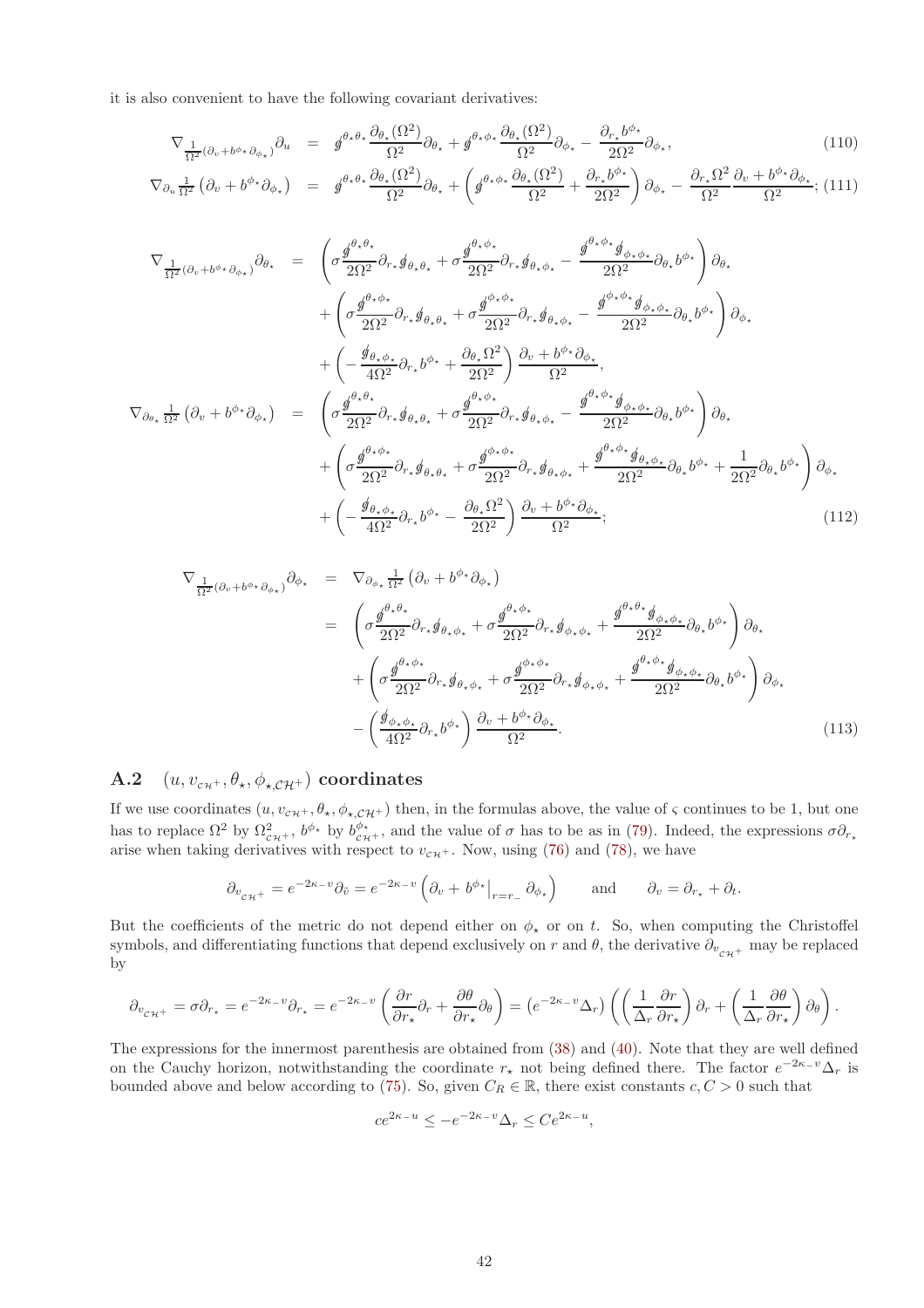for  $u + v \geq C_R$ . Special care has to be taken when differentiating  $b^{\phi_*}_{c\pi^+}$  and  $\Omega_{c\pi^+}^2$  with respect to  $v_{c\pi^+}$  because these functions also depend on v. This occurs when calculating  $\Gamma_{v_{\mathcal{CH}^+}v_{\mathcal{CH}^+}}^*$ :

$$
\Gamma_{v_{CH}+v_{CH}+}^{u} = \sigma \frac{(b_{CH}^{\phi*})^{2}}{4\Omega_{CH}^{2}} \partial_{r*} \phi_{\phi_{\star}\phi_{\star}},
$$
\n
$$
\Gamma_{v_{CH}+v_{CH}+}^{v} = \sigma \frac{\phi_{\phi_{\star},\phi_{\star}} b_{\phi_{\star}^{\phi_{\star}}}}{2\Omega_{CH}^{2}} \partial_{r*} b^{\phi_{\star}} + \frac{(b_{CH}^{\phi_{\star}})^{2}}{4\Omega_{CH}^{2}} \partial_{r*} \phi_{\phi_{\star},\phi_{\star}} + \sigma \left(\frac{\partial_{r_{\star}}(\Omega^{2})}{\Omega^{2}} - 2\kappa_{-}\right),
$$
\n
$$
\Gamma_{v_{CH}+v_{CH}+}^{\theta_{\star}} = -\sigma \phi^{\theta_{\star}\theta_{\star}} b_{\phi_{\star}^{\phi_{\star}}} \partial_{r*} \phi_{\theta_{\star}\phi_{\star}} - \sigma \phi^{\theta_{\star}\phi_{\star}} b_{\phi_{\star}^{\phi_{\star}}} \partial_{r*} \phi_{\phi_{\star}\phi_{\star}} - \frac{\phi^{\theta_{\star}\theta_{\star}}}{2} \partial_{\theta_{\star}} (\|b_{CH}^{\phi_{\star}}\|^{2}),
$$
\n
$$
\Gamma_{v_{CH}+v_{CH}+}^{\phi_{\star}} = -\sigma \phi^{\theta_{\star}\phi_{\star}} b_{CH}^{\phi_{\star}} \partial_{r*} \phi_{\theta_{\star}\phi_{\star}} - \sigma \phi^{\phi_{\star}\phi_{\star}} b_{CH}^{\phi_{\star}} \partial_{r*} \phi_{\phi_{\star}\phi_{\star}} - \frac{\phi^{\theta_{\star}\phi_{\star}}}{2} \partial_{\theta_{\star}} (\|b_{CH}^{\phi_{\star}}\|^{2})
$$
\n
$$
+ \sigma \left(\frac{\partial_{r_{\star}}(\Omega^{2})}{\Omega^{2}} - 2\kappa_{-}\right) b_{CH}^{\phi_{\star}} + \sigma \frac{\phi_{\phi_{\star},\phi_{\star}}(b_{CH}^{\phi_{\star}})^{2}}{2\Omega_{CH}^{2}} \partial_{r_{\star}} b^{\phi_{\star}} + \frac{(b_{CH}^{\phi_{\star}})^{3}}{4\Omega_{CH}^{2}} \partial_{r*} \phi_{\phi_{\star},\phi
$$

Notice that all terms are bounded except the last two summands of  $\Gamma^{\phi_*}_{v_{\mathcal{CH}}+v_{\mathcal{CH}}+}$  that add up to

$$
2\kappa_{-}\sigma b^{\phi_{\star}}_{c\gamma_{+}} - \sigma^2 \partial_{r_{\star}} b^{\phi_{\star}} = -\frac{\partial b^{\phi_{\star}}_{c\gamma_{+}}}{\partial v_{c\gamma_{+}}}.
$$

We remark that no terms that blow up at the Cauchy horizon appear when calculating  $\nabla_{X_+}X_{\ddagger}$ , for  $X_{\ddagger}$  and  $X_{\ddagger}$ elements of the frame [\(109\)](#page-40-4). For example, we have that

$$
\Gamma_{v_{\mathcal{CH}^{+}}v_{\mathcal{CH}^{+}}}^{u} = \frac{(b_{\mathcal{CH}^{+}}^{\phi_{\star}})^{2}}{4\Omega_{\mathcal{CH}^{+}}^{2}} (e^{-2\kappa_{-}v} \Delta_{r}) \left( \left( \frac{1}{\Delta_{r}} \frac{\partial r}{\partial r_{\star}} \right) \partial_{r} \phi_{\phi_{\star} \phi_{\star}} + \left( \frac{1}{\Delta_{r}} \frac{\partial \theta}{\partial r_{\star}} \right) \partial_{\theta} \phi_{\phi_{\star} \phi_{\star}} \right).
$$

<span id="page-42-0"></span>Example A.3. As a simple example, we calculate directly the surface gravity of the Cauchy horizon. Recall that the surface gravity  $\kappa_-\,$  is given by

$$
\nabla_Z Z = \kappa_- Z,
$$

where Z is the Killing vector field given by [\(80\)](#page-29-1). On the Cauchy horizon  $\nabla_{\partial_u}\partial_{\phi_\star} = \nabla_{\partial_{\phi_\star}}\partial_u = 0$  apply, because  $\Gamma^{u}_{u\phi_{\star, \mathcal{CH}^+}} = \Gamma^{\theta_{\star}}_{u\phi_{\star, \mathcal{CH}^+}} = \Gamma^{\phi_{\star, \mathcal{CH}^+}}_{u\phi_{\star, \mathcal{CH}}}$  $u_{\phi_{\star,c} \alpha+}^{w_{\star,c} \alpha+} = 0$  on the Cauchy horizon, and  $\Gamma^v_{u_{\phi_{\star,c} \alpha+}}$  is identically zero. Obviously,

$$
\partial_u (b^{\phi_\star} - b^{\phi_\star}|_{r=r_-}) = 0
$$
 and  $\partial_{\phi_\star} (b^{\phi_\star} - b^{\phi_\star}|_{r=r_-}) = 0$ 

hold because the vector fields  $\partial_u$  and  $\partial_{\phi_*}$  are tangent to the Cauchy horizon. Moreover, we know that

$$
\partial_{v_{\mathcal{CH}^+}}e^{2\kappa_- v}=2\kappa_-e^{2\kappa_- v}\partial_{v_{\mathcal{CH}^+}}v=2\kappa_-.
$$

So, we conclude that

$$
\nabla_{Z}Z = \frac{1}{4}\nabla_{\partial_{u}}\partial_{u} + \frac{1}{4}\partial_{u}\left(b^{\phi_{\star}} - b^{\phi_{\star}}|_{r=r_{-}}\right)\partial_{\phi_{\star}} + \frac{1}{4}\left(b^{\phi_{\star}} - b^{\phi_{\star}}|_{r=r_{-}}\right)\nabla_{\partial_{u}}\partial_{\phi_{\star}} \n- \frac{e^{2\kappa_{-}v}}{4}\nabla_{\partial_{u}}(\partial_{v_{\mathcal{CH}^{+}}} + b^{\phi_{\star}}_{\mathcal{CH}^{+}}\partial_{\phi_{\star}}) + \frac{1}{2}(b^{\phi_{\star}} - b^{\phi_{\star}}|_{r=r_{-}})\nabla_{\partial_{\phi_{\star}}}Z - \frac{e^{2\kappa_{-}v}}{2}\nabla_{\partial_{v_{\mathcal{CH}^{+}}} + b^{\phi_{\star}}_{\mathcal{CH}^{+}}\partial_{\phi_{\star}}}Z \n= \frac{1}{4}\nabla_{\partial_{u}}\partial_{u} \quad \text{at } \mathcal{CH}^{+} \n= \frac{1}{4}\Gamma_{uu}^{u}\partial_{u} = \frac{1}{4}\frac{\partial_{r_{\star}}\Omega_{\mathcal{CH}^{+}}^{2}}{\Omega_{\mathcal{CH}^{+}}^{2}}\partial_{u} = \frac{1}{4}\frac{\partial_{r_{\star}}\Omega^{2}}{\Omega^{2}}\partial_{u} = \frac{1}{4}\frac{\partial_{r}\Delta_{r}}{\Delta_{r}}\frac{\partial r}{\partial r_{\star}}\partial_{u} \n= \frac{1}{4}\frac{\partial_{r}\Delta_{r}}{\Delta_{r}}\frac{\Delta_{r}}{(r^{2} + a^{2})}\partial_{u} = \frac{1}{2}\frac{(\partial_{r}\Delta_{r})_{r=r_{-}}}{(r_{-}^{2} + a^{2})}\frac{\partial_{u}}{2} = \frac{1}{2}\frac{(\partial_{r}\Delta_{r})_{r=r_{-}}}{(r_{-}^{2} + a^{2})}Z.
$$

We used [\(77\)](#page-28-3), then [\(18\)](#page-6-4) and finally [\(38\)](#page-13-6). This shows that

<span id="page-42-1"></span>
$$
\kappa_{-} = \frac{\partial_{r_{*}} \Omega^{2}}{2\Omega^{2}} = \frac{(\partial_{r} \Delta_{r})_{r=r_{-}}}{2(r_{-}^{2} + a^{2})},\tag{114}
$$

which is equality  $(72)$ .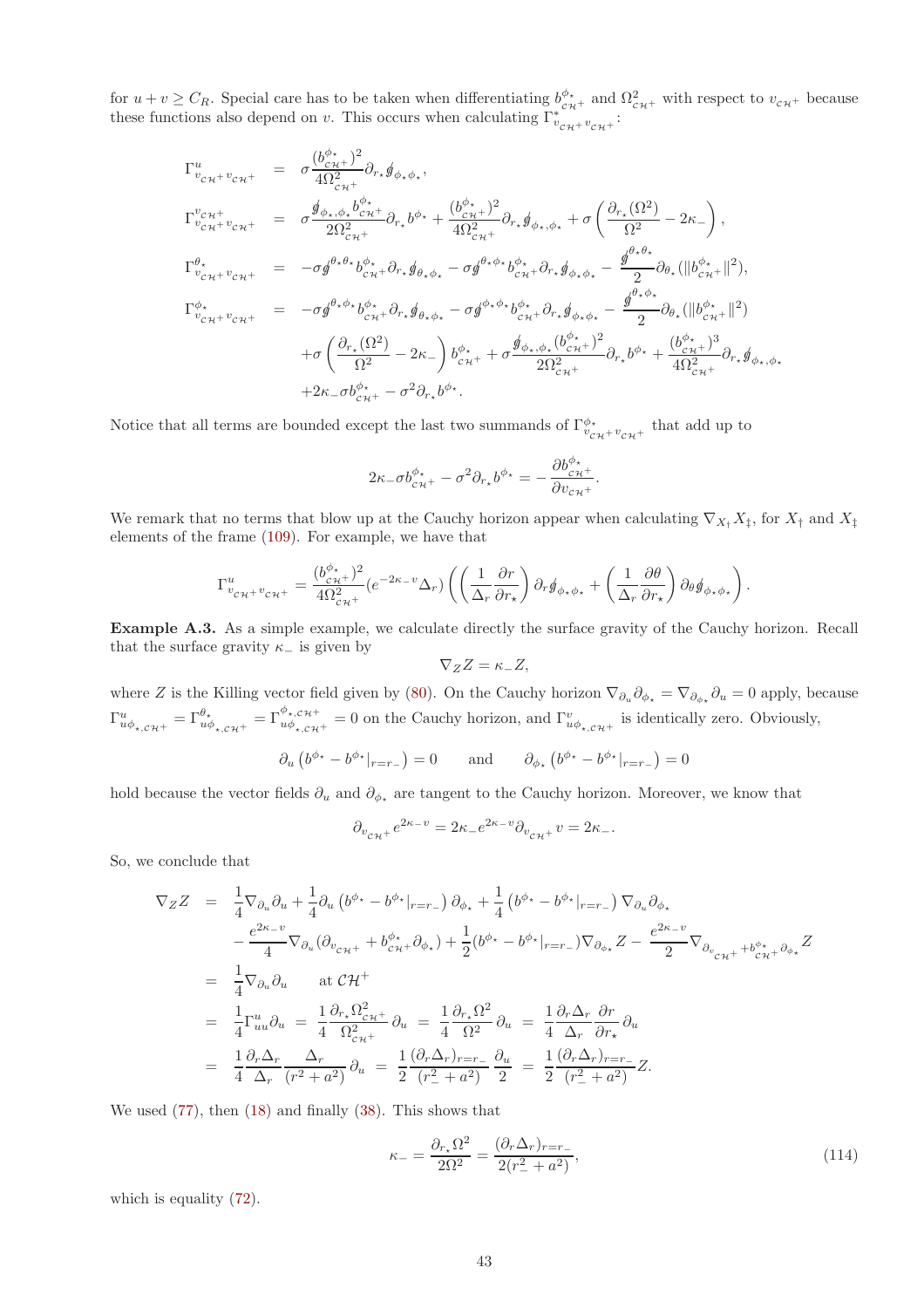## <span id="page-43-0"></span>A.3  $(u_{\mathcal{H}^+}, v_{\mathcal{H}^+}, \theta_\star, \phi_\star, \theta_\star)$  coordinates

If we use coordinates  $(u_{\mathcal{H}^+}, v_{\mathcal{H}^+}, \theta_\star, \phi_\star, \mu_\star)$  then, in the formulas above, the value of  $\sigma$  is 1, but one has to replace  $\Omega^2$  by  $\Omega_{\mathcal{H}^+}^2$ ,  $b^{\phi_\star}$  by  $b^{\phi_\star}_{\mathcal{H}^+}$ , and the value of  $\varsigma$  has to be as in [\(81\)](#page-30-7). Special care has to be taken when calculating  $\Gamma_{u_{\mathcal{H}^+}u_{\mathcal{H}^+}}^*$  because in this case one has to differentiate  $\Omega_{\mathcal{H}^+}^2$  with respect to u:

$$
\begin{array}{rcl} \Gamma^{u_{\mathcal{H}^+}}_{u_{\mathcal{H}^+} u_{\mathcal{H}^+}} &=& \varsigma \left( \frac{\partial_{r_\star}(\Omega^2)}{\Omega^2} - 2 \kappa_+ \right), \\[2mm] \Gamma^{v_{\mathcal{H}^+}}_{u_{\mathcal{H}^+}} u_{\mathcal{H}^+} &=& \Gamma^{\theta_\star}_{u_{\mathcal{H}^+} u_{\mathcal{H}^+}} = \Gamma^{\phi_\star, u^+}_{u_{\mathcal{H}^+} u_{\mathcal{H}^+}} = \, 0. \end{array}
$$

# <span id="page-43-1"></span>B Characterization of the parameters of subextremal KNdS spacetimes

The main result of this appendix is summarized in Lemma [B.1,](#page-43-3) which characterizes subextremal Kerr–Newman– de Sitter black holes in terms of  $(r_-, r_+, \Lambda a^2, \Lambda e^2)$ . In Remarks [B.2](#page-44-0) and [B.3,](#page-45-0) we consider alternative choices of parameters, namely  $(\Lambda, \frac{r_+}{r_+})$  $\left( \frac{r_+}{r_-}, a, e \right)$  or  $(\Lambda, M, a, e)$ . As mentioned in the Introduction, in the case that  $e = 0$ , related results can be found in Lake and Zannias [\[24\]](#page-55-3) and Borthwick [\[4\]](#page-54-8).

<span id="page-43-3"></span>**Lemma B.1.** Each Kerr–Newman–de Sitter subextremal solution is determined by a quadruple  $(r_-, r_+, \Lambda a^2, \Lambda e^2)$ satisfying  $0 < r_- < r_+$ ,

$$
0 \le \Lambda e^2 < \frac{3\alpha^2 (1 + 2\alpha)}{(1 + 2\alpha + 3\alpha^2)^2} < \frac{1}{4}
$$

and

$$
0 < \Lambda a^2 < l(\alpha, \Lambda e^2),
$$

with

$$
\alpha = \frac{r_+}{r_-},
$$

where l is the function given by [\(137\)](#page-49-0). The graph of l is sketched in Figure [3](#page-43-2). The graphs of  $l(\cdot, \Lambda e^2)$  for several



<span id="page-43-2"></span>Figure 3: The graph of l bounds the region where the parameters  $\alpha = \frac{r_+}{r_+}$  $\frac{r_+}{r_-}$ ,  $\epsilon = \Lambda a^2$  and  $\gamma = \Lambda e^2$  can vary.

values of  $\Lambda e^2 \in [0, \frac{1}{4})$  $\Lambda e^2 \in [0, \frac{1}{4})$  $\Lambda e^2 \in [0, \frac{1}{4})$  are sketched in Figure 4. For a choice of parameters on the graph of l we have  $r_+ = r_c$ (see Figure [5](#page-44-2)). The value of  $\Lambda$  is given by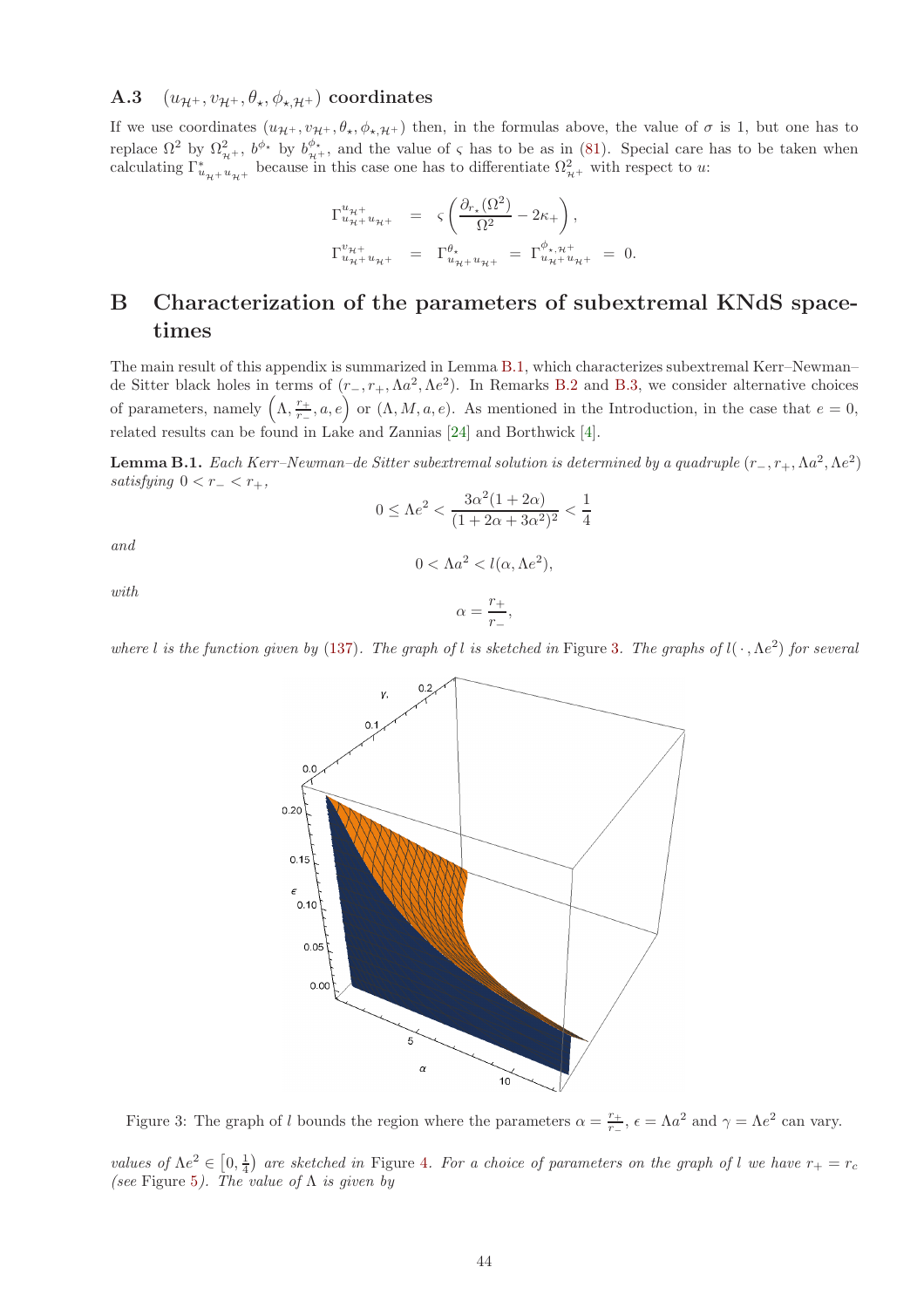

<span id="page-44-1"></span>Figure 4: Sketch of the graphs of  $l(\cdot, 0), l(\cdot, 0.05), l(\cdot, 0.1), l(\cdot, 0.15), l(\cdot, 0.20), l(\cdot, 0.24)$ .



<span id="page-44-2"></span>Figure 5: The graph of  $l(\cdot, 1/8)$ .

<span id="page-44-3"></span>
$$
\Lambda = \frac{\left(3 - \Lambda a^2\right) - 3\sqrt{\left(1 - \frac{\Lambda a^2}{3}\right)^2 - \frac{4(\Lambda a^2 + \Lambda e^2)(r_-^2 + r_+^2 + r_- r_+)}{3r_- r_+}}}{2(r_-^2 + r_+^2 + r_- r_+)},\tag{115}
$$

and the value of M is given by

<span id="page-44-4"></span>
$$
M = \frac{\Lambda}{6}(2r_{-}r_{+}r_{c} + r_{-}^{2}r_{+} + r_{-}^{2}r_{c} + r_{+}^{2}r_{-} + r_{+}^{2}r_{c} + r_{c}^{2}r_{-} + r_{c}^{2}r_{+}),
$$
\n(116)

with  $r_c$  given by

<span id="page-44-7"></span>
$$
r_c = -\frac{r_{-} + r_{+}}{2} + \sqrt{\frac{(r_{-} + r_{+})^2}{4} + \frac{3(a^2 + e^2)}{\Lambda r_{-} r_{+}}}. \tag{117}
$$

Alternative formulas for the mass are

<span id="page-44-5"></span>
$$
\sqrt{\Lambda}M = \frac{(1+\alpha)(\alpha^2(\sqrt{\Lambda}r_-)^4 + 3(\Lambda a^2 + \Lambda e^2))}{6\alpha(\sqrt{\Lambda}r_-)}
$$
\n(118)

$$
= \frac{- (\sqrt{\Lambda}r_{-})^4 + (3 - \Lambda a^2)(\sqrt{\Lambda}r_{-})^2 + 3(\Lambda a^2 + \Lambda e^2)}{6(\sqrt{\Lambda}r_{-})}.
$$
\n(119)

<span id="page-44-0"></span>Remark B.2. We can write [\(115\)](#page-44-3) in the form

<span id="page-44-6"></span>
$$
r_{-}^{2} = \frac{3 - \Lambda a^{2} - \frac{\sqrt{9\alpha - 6(2 + 3\alpha + 2\alpha^{2})\Lambda a^{2} + \alpha(\Lambda a^{2})^{2} - 12(1 + \alpha + \alpha^{2})\Lambda e^{2}}}{2\Lambda(1 + \alpha + \alpha^{2})}}{2\Lambda(1 + \alpha + \alpha^{2})}.
$$
(120)

This formula is useful if we start with a parameter set

$$
(\Lambda, \alpha, a, e), \text{ with } 0 \le \Lambda e^2 < \frac{1}{4}, \ 0 < \Lambda a^2 \le 21 - 6\sqrt{12 + \Lambda e^2} \text{ and } 1 < \alpha < l^{-1} \left(\Lambda a^2, \Lambda e^2\right)
$$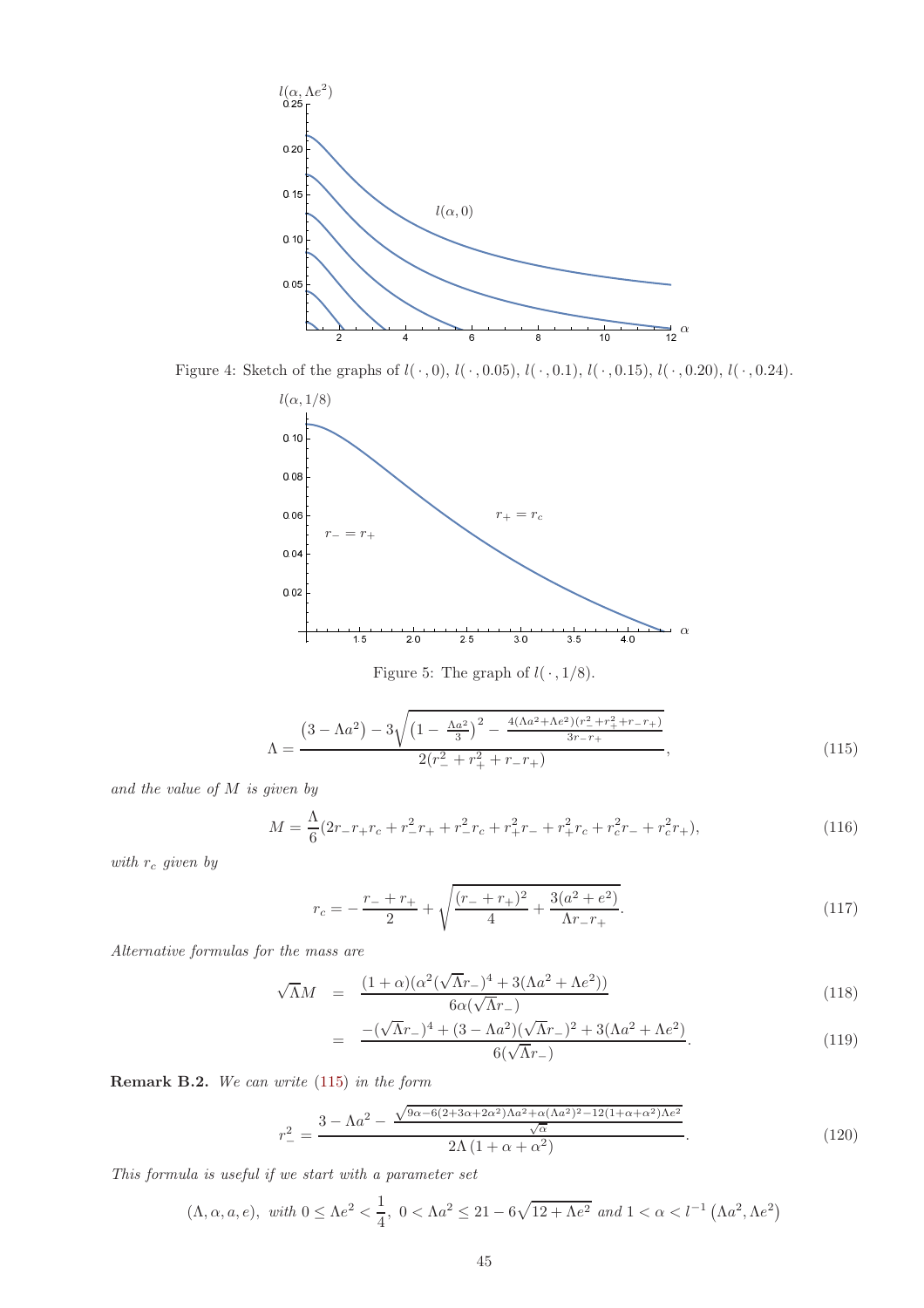(see Remark [B.6](#page-50-0) for a clarification of the meaning of  $l^{-1}$ ). Fixing  $\Lambda$ , e and a, consider the function  $r_-(\Lambda, \cdot, a, e)$ . We have

$$
\partial_{\alpha}r_{-}(\Lambda,1,a,e) = -\frac{r}{2}(\Lambda,1,a,e) = -\partial_{\alpha}r_{+}(\Lambda,1,a,e),
$$
  

$$
\partial_{\alpha}r_{-}(\Lambda,l^{-1}(\Lambda a^2,\Lambda e^2),a,e) = 0,
$$
  

$$
\partial_{\alpha}r_{c}(\Lambda,1,a,e) = 0,
$$
  

$$
\partial_{\alpha}r_{c}(\Lambda,l^{-1}(\Lambda a^2,\Lambda e^2),a,e) = -\partial_{\alpha}r_{+}(\Lambda,l^{-1}(\Lambda a^2,\Lambda e^2),a,e).
$$

Note that the functions  $\sqrt{\Lambda}r_{\#}$  depend solely on  $(\alpha, \Lambda a^2, \Lambda e^2)$ . In Figure [6](#page-45-1), we sketch their graphs for  $\Lambda e^2 =$  $\gamma = 1/8$  and  $\Lambda a^2 = \epsilon = (21 - 6\sqrt{12 + \gamma})/2$ . (See [\(141\)](#page-50-1) for a formula for  $l^{-1}(\Lambda a^2, \Lambda e^2)$ .) This implies that the



<span id="page-45-1"></span>Figure 6: Sketch the graphs of  $r_-, r_+$  and  $r_c$ , for  $\Lambda e^2 = \gamma = 1/8$  and  $\Lambda a^2 = \epsilon = (21 - 6\sqrt{12 + \gamma})/2$ .

mass  $M$  (whose expression is given in [\(116\)](#page-44-4), [\(118\)](#page-44-5) and [\(119\)](#page-44-5)) satisfies

 $\partial_{\alpha}M_{-}(\Lambda,1,a,e) = \partial_{\alpha}M(\Lambda,l^{-1}(\Lambda a^2,\Lambda e^2),a,e) = 0.$ 

The function  $M(\Lambda, \cdot, a, e)$  is strictly increasing in the interval  $[1, l^{-1}(\Lambda a^2, \Lambda e^2)]$ . The function  $\sqrt{\Lambda}M$  also depends solely on  $(\alpha, \Lambda a^2, \Lambda e^2)$ . In Figure [\(7\)](#page-45-2), we sketch the graph of  $\sqrt{\Lambda}M$  for  $\Lambda e^2 = 1/8$  (recall that  $\Lambda e^2 \in [0, \frac{1}{4})$ ).



<span id="page-45-2"></span>Figure 7: Sketch of the graph of  $\sqrt{\Lambda}M$  for  $\Lambda e^2 = \gamma = 1/8$ ,  $\Lambda a^2 = \epsilon \in [0, 21 - 6\sqrt{12 + \gamma}]$  and  $\alpha \in [1, l^{-1}(\epsilon, \gamma)]$ .

We can use  $\partial_{\alpha}r_{-}(\Lambda, l^{-1}(\Lambda a^2, \Lambda e^2), a, e) = 0$  to show that  $\partial_{\alpha}M(\Lambda, l^{-1}(\Lambda a^2, \Lambda e^2), a, e) = 0$ ; this together with [\(116\)](#page-44-4) allows us to deduce that  $\partial_{\alpha} r_c(\Lambda, l^{-1}(\Lambda a^2, \Lambda e^2), a, e) = -\partial_{\alpha} r_+(\Lambda, l^{-1}(\Lambda a^2, \Lambda e^2), a, e)$ . The other assertions follow by direct calculation.

<span id="page-45-0"></span>**Remark B.3.** In Lemma [B.1](#page-43-3) we can think that our subextremal solution is characterized by  $(r_-, \alpha, \Lambda a^2, \Lambda e^2)$ and in Remark [B.2](#page-44-0) we can think that our subextremal solution is characterized by  $(\Lambda, \alpha, \Lambda a^2, \Lambda e^2)$ . For-mula [\(120\)](#page-44-6) relates r− with  $\Lambda$ . In this paper, the preferred viewpoint is that each spacetime is characterized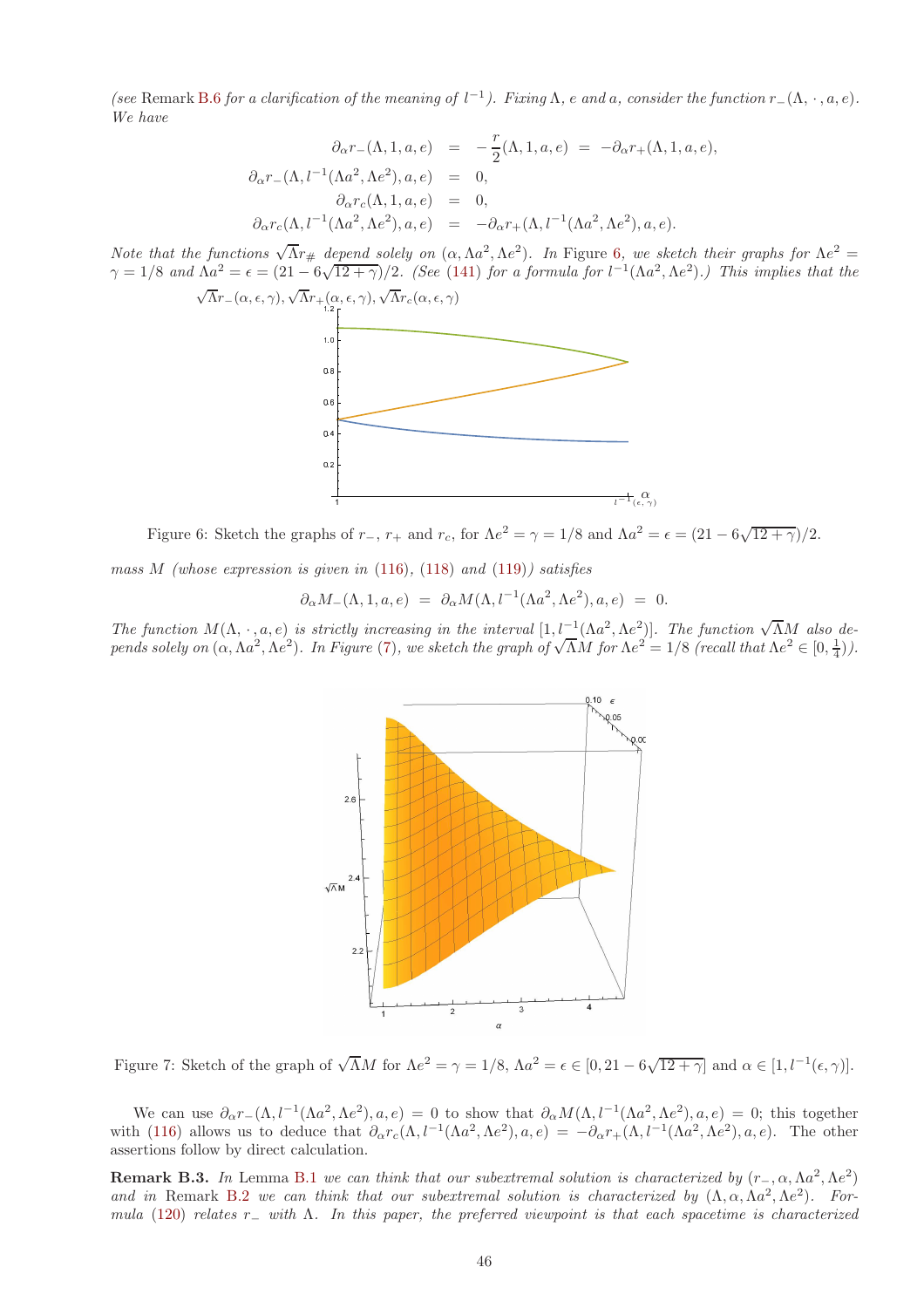by the three parameters  $(\alpha, \epsilon, \gamma) = \left(\frac{\sqrt{\Lambda}r_{+}}{\sqrt{\Lambda}r_{+}}\right)$  $\frac{\overline{\Lambda}r_{+}}{\Lambda r_{-}},(\sqrt{\Lambda}a)^{2},(\sqrt{\Lambda}e)^{2}$ . These determine the other quantities, like  $\sqrt{\Lambda}r_{-}$ or  $\sqrt{\Lambda}M$ . In this sense, the cosmological constant appears as a scale parameter.

Remark B.4. The reader interested in the characterization of Kerr–de Sitter spacetimes in terms of the parameters  $(\Lambda, M, a)$  (which is physically more natural, although not what we need in Section [2\)](#page-3-0) should consult Borthwick [\[4\]](#page-54-8), where extreme and fast Kerr–de Sitter are also considered.

**Remark B.5.** In summary, the region where the parameters  $(\alpha, \epsilon, \gamma)$  can vary (which is sketched in Figure [3\)](#page-43-2) is defined by

$$
\left\{ (\alpha,\epsilon,\gamma) \in \mathbb{R}^3 : 1 < \alpha < \infty, \ 0 \le \gamma < E(\alpha), \ 0 < \epsilon < l(\alpha,\gamma) \right\},\
$$

where E is given in  $(136)$  and l is given in  $(137)$ ; alternatively, by

$$
\left\{(\alpha,\epsilon,\gamma)\in\mathbb{R}^3:0\leq\gamma<\frac{1}{4},\ 1<\alpha<\Gamma(\gamma),\ 0<\epsilon
$$

where  $\Gamma$  is given in [\(138\)](#page-49-3); or still by

$$
\left\{(\alpha,\epsilon,\gamma)\in\mathbb{R}^3:0\leq\gamma<\frac{1}{4},\ 0<\epsilon<21-6\sqrt{12+\gamma},\ 1<\alpha
$$

where  $l^{-1}$  is given in [\(141\)](#page-50-1).

Proof of Lemma [B.1.](#page-43-3)

1) ( $\Delta_r$ ) The relationship between  $(M, \Lambda, a, e)$  and  $(r_-, r_+, \Lambda a^2, \Lambda e^2)$  is obtained via the polynomial  $\Delta_r$ . On the one hand this polynomial is given by

$$
\Delta_r = (r^2 + a^2) \left( 1 - \frac{\Lambda}{3} r^2 \right) - 2Mr + e^2
$$
  
=  $-\frac{\Lambda}{3} r^4 + \left( 1 - \frac{\Lambda}{3} a^2 \right) r^2 - 2Mr + a^2 + e^2$ ,

and on the other hand it is given by

$$
\Delta_r = -\frac{\Lambda}{3}(r - r_n)(r - r_-)(r - r_+)(r - r_c),
$$

since, according to our subextremal hypothesis,  $\Delta_r$  has one negative root  $r_n$ , and three positive roots  $r- < r_+ < r_c$ . Expanding the last expression yields

$$
\Delta_r = -\frac{\Lambda}{3}r^4 + \frac{\Lambda}{3}(r_n + r_- + r_+ + r_c)r^3
$$
  

$$
-\frac{\Lambda}{3}(r_n r_- + r_n r_+ + r_n r_c + r_- r_+ + r_- r_c + r_+ r_c)r^2
$$
  

$$
-\frac{\Lambda}{3}(-r_n r_- r_+ - r_n r_- r_c - r_n r_+ r_c - r_- r_+ r_c)r
$$
  

$$
-\frac{\Lambda}{3}r_n r_- r_+ r_c.
$$

We will now compare the coefficients of  $\Delta_r$  in  $r^0$ ,  $r^1$ ,  $r^2$  and  $r^3$ ; the coefficient in  $r^4$  is already matched. **1a)** (Coefficient in  $r^3$ ) We start with the coefficient of  $\Delta_r$  in  $r^3$ . As it is equal to 0, we have

<span id="page-46-0"></span>
$$
r_n = -(r_- + r_+ + r_c). \tag{121}
$$

**1b)** (Coefficient in  $r^0$ ) Equating the coefficients of  $\Delta_r$  in  $r^0$ , we get, using [\(121\)](#page-46-0),

<span id="page-46-1"></span>
$$
\frac{\Lambda}{3}(r_{-}+r_{+}+r_{c})r_{-}r_{+}r_{c}=a^2+e^2.
$$
\n(122)

We regard this as a quadratic equation for  $r_c$ , which will be satisfied by choosing an appropriate  $r_c$ . Defining

<span id="page-46-2"></span>
$$
x := \frac{3(a^2 + e^2)}{\Lambda r - r_+},\tag{123}
$$

[\(122\)](#page-46-1) can be rewritten as

<span id="page-46-3"></span>
$$
x = r_c(r_c + r_- + r_+). \tag{124}
$$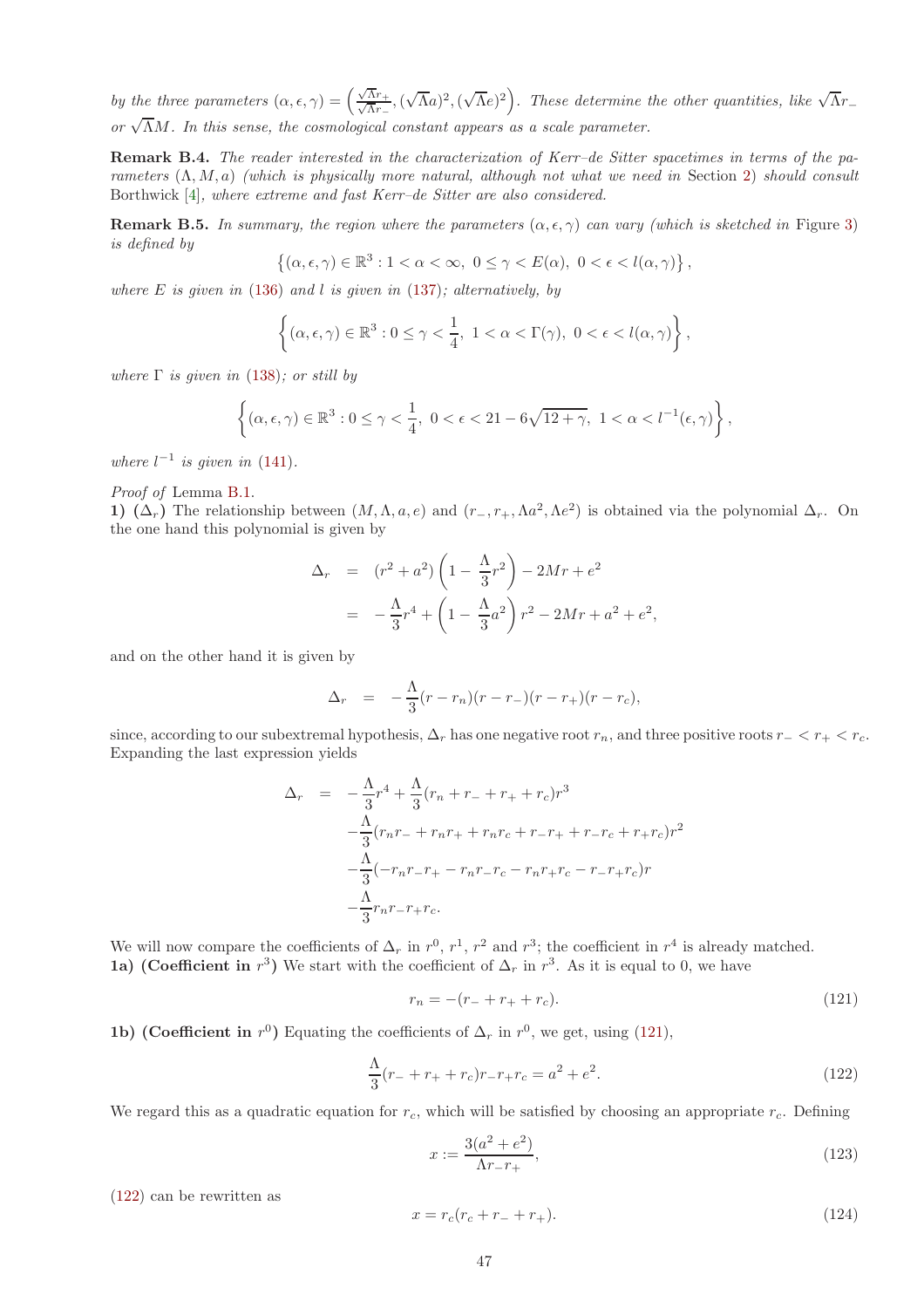1c) (Coefficient in  $r^1$ ) Equating the coefficients of  $\Delta_r$  in  $r^1$  we arrive at the value of M given in [\(116\)](#page-44-4). The expression [\(118\)](#page-44-5) is obtained from [\(116\)](#page-44-4) using  $r_{+} = \alpha r_{-}$  and [\(117\)](#page-44-7) (deduced below). The formula [\(119\)](#page-44-5) is the statement that r− is a root of  $\Delta_r$ . Of course, in [\(119\)](#page-44-5) we may replace r− by r<sub>+</sub> or by r<sub>c</sub>. 1d) (Coefficient in  $r^2$ ) Finally, we compare the coefficients of  $\Delta_r$  in  $r^2$ . Using again [\(121\)](#page-46-0), leads to

<span id="page-47-0"></span>
$$
\frac{\Lambda}{3}(r_{-}^{2} + r_{+}^{2} + r_{-}r_{+} + x) = 1 - \frac{\Lambda}{3}a^{2}.
$$
\n(125)

Defining

$$
b := r_{-}^{2} + r_{+}^{2} + r_{-}r_{+},
$$
  
\n
$$
\epsilon := \Lambda a^{2},
$$
  
\n
$$
\gamma := \Lambda e^{2},
$$

 $\frac{\epsilon + \gamma}{\Lambda r_{-}r_{+}} = 1 - \frac{\epsilon}{3}$ 

 $\frac{1}{3}$ 

Λ

 $\frac{\Lambda}{3}b + \frac{\epsilon + \gamma}{\Lambda r_{-}r_{-}}$ 

and using [\(123\)](#page-46-2), equation [\(125\)](#page-47-0) is equivalent to

or

<span id="page-47-1"></span>
$$
\frac{b}{3}\Lambda^2 - \left(1 - \frac{\epsilon}{3}\right)\Lambda + \frac{\epsilon + \gamma}{r - r_+} = 0.
$$
\n(126)

This is a quadratic equation which will determine  $\Lambda$ .

2) (Λ) As we are considering de Sitter black holes,  $\Lambda$  is positive, and therefore  $\epsilon$  is positive and  $\gamma$  is nonnegative. So, the product of the roots of [\(126\)](#page-47-1) is positive, and the two roots have the same sign. Since  $\Lambda$  is positive, we must have

<span id="page-47-5"></span>
$$
0 < \epsilon < 3. \tag{127}
$$

Solving [\(126\)](#page-47-1), we get

<span id="page-47-2"></span>
$$
\Lambda = \frac{\left(1 - \frac{\epsilon}{3}\right) \pm \sqrt{\left(1 - \frac{\epsilon}{3}\right)^2 - \frac{4(\epsilon + \gamma)b}{3r - r_+}}}{\frac{2b}{3}}.\tag{128}
$$

We denote these values of  $\Lambda$  by  $\Lambda_0$  and  $\Lambda_1$ .  $\Lambda_0$  and  $\Lambda_1$  will have the minus sign and the plus sign in front of the square root, respectively, so that  $\Lambda_0 \leq \Lambda_1$ . We will see below that only the value of  $\Lambda_0$  is admissible. 2a) ( $\Lambda$  real) Define

$$
\alpha := \frac{r_+}{r_-} > 1,
$$

so that

$$
\frac{b}{r_{-}r_{+}} = 1 + \alpha + \frac{1}{\alpha}.
$$

The discriminant in [\(128\)](#page-47-2) should be nonnegative, that is

<span id="page-47-3"></span>
$$
\left(1 - \frac{\epsilon}{3}\right)^2 - \frac{4(1 + \alpha + \alpha^2)}{3\alpha} (\epsilon + \gamma) \ge 0.
$$
\n(129)

Since  $\epsilon$  is positive, we see that  $\gamma$  has to satisfy

<span id="page-47-4"></span>
$$
0 \le \gamma < \frac{3}{4\left(1 + \alpha + \frac{1}{\alpha}\right)} \le \frac{1}{4}.\tag{130}
$$

This is not our final restriction on  $\epsilon$  though. By requiring that  $r_c > r_+$  a further restriction on  $\epsilon$  will arise, as well as the requirement that  $\Lambda = \Lambda_0$ .

3)  $(r_c)$  To obtain  $r_c$ , we rewrite [\(124\)](#page-46-3) as

$$
r_c^2 + (r_- + r_+)r_c - x = 0.
$$

Hence,

$$
r_c = -\frac{r_- + r_+}{2} + \sqrt{\frac{(r_- + r_+)^2}{4} + x}.
$$

This is [\(117\)](#page-44-7). The condition  $r_c > r_+$  is equivalent to

$$
(r_- + r_+)^2 + 4x > (r_- + 3r_+)^2,
$$

or

$$
x > 2r_+^2 + r_-r_+.
$$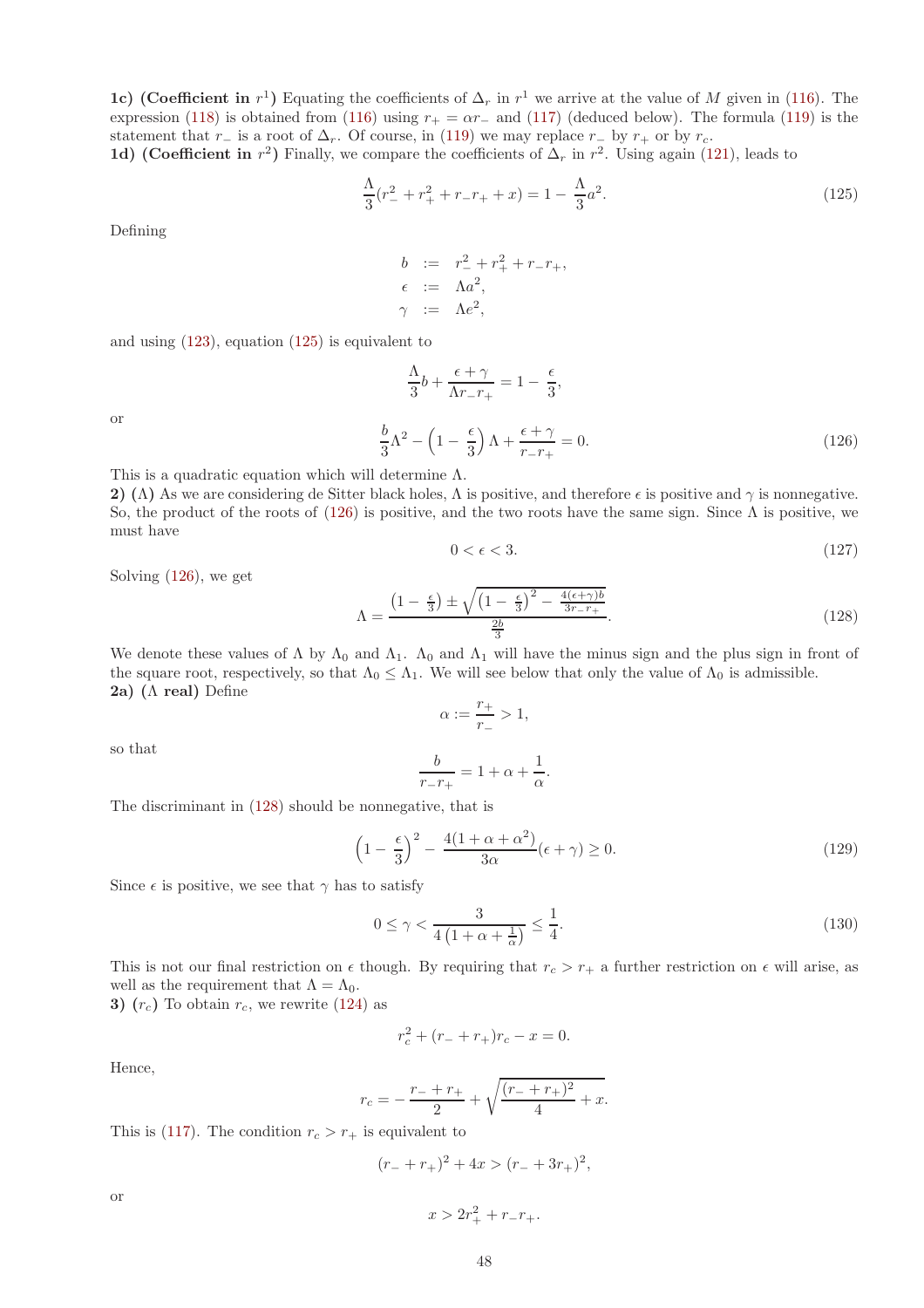Using the definition of  $x$  in [\(123\)](#page-46-2), this is the same as

<span id="page-48-0"></span>
$$
\frac{3(a^2 + e^2)}{\Lambda r_- r_+} > 2r_+^2 + r_- r_+,
$$
  

$$
\frac{a^2 + e^2}{\Lambda} > \frac{1}{3}r_- r_+^2 (r_- + 2r_+) =: k.
$$
 (131)

or

Now we use the definition of  $\epsilon$  and the assumption that  $\Lambda$  is positive which, as we have seen, implies  $0 < \epsilon < 3$ . For  $\epsilon$  in this range, [\(131\)](#page-48-0) is equivalent to

<span id="page-48-1"></span>
$$
\epsilon + \gamma > k\Lambda^2 = \frac{3k}{b} \left( 1 - \frac{\epsilon}{3} \right) \Lambda - \frac{3k}{br_- r_+} (\epsilon + \gamma), \tag{132}
$$

where, for the last equality, we used the quadratic equation [\(126\)](#page-47-1) for  $\Lambda$ . Our last task is to guarantee [\(132\)](#page-48-1). **3a)**  $(\Lambda = \Lambda_0)$  First we take  $\Lambda = \Lambda_0$  in [\(132\)](#page-48-1). Then

$$
\left(\frac{b}{3k} + \frac{1}{r_{-}r_{+}}\right)\frac{\epsilon + \gamma}{1 - \frac{\epsilon}{3}} > \Lambda_0 = \frac{\left(1 - \frac{\epsilon}{3}\right) - \sqrt{\left(1 - \frac{\epsilon}{3}\right)^2 - \frac{4(\epsilon + \gamma)b}{3r_{-}r_{+}}}}{\frac{2b}{3}},
$$

which can be rewritten as

<span id="page-48-2"></span>
$$
\sqrt{\left(1-\frac{\epsilon}{3}\right)^2 - \frac{4(\epsilon+\gamma)b}{3r_{-}r_{+}}} > \left(1-\frac{\epsilon}{3}\right) - \frac{2b}{3}\left(\frac{b}{3k} + \frac{1}{r_{-}r_{+}}\right)\frac{\epsilon+\gamma}{1-\frac{\epsilon}{3}}.\tag{133}
$$

We need to examine the sign of the right-hand side of  $(133)$ . This can be written as

$$
\left(1-\frac{\epsilon}{3}\right)-\frac{2\left(1+\alpha+\alpha^2\right)\left(1+2\alpha+3\alpha^2\right)\left(\epsilon+\gamma\right)}{3\alpha^2(1+2\alpha)\left(1-\frac{\epsilon}{3}\right)}.
$$

Above we guaranteed [\(129\)](#page-47-3). Since we have that

$$
\frac{\frac{4(1+\alpha+\alpha^2)}{3\alpha}}{\frac{2(1+\alpha+\alpha^2)(1+2\alpha+3\alpha^2)}{3\alpha^2(1+2\alpha)}} = \frac{2\alpha(1+2\alpha)}{1+2\alpha+3\alpha^2} \ge 1 \text{ for } \alpha \ge 1,
$$

the right-hand side of [\(133\)](#page-48-2) is nonnegative. Therefore, [\(133\)](#page-48-2) is equivalent to

<span id="page-48-3"></span>
$$
\left(1 - \frac{\epsilon}{3}\right)^2 - \frac{4}{3}\left(1 + \alpha + \frac{1}{\alpha}\right)(\epsilon + \gamma) \n- \left[\left(1 - \frac{\epsilon}{3}\right) - \frac{2\left(1 + \alpha + \alpha^2\right)\left(1 + 2\alpha + 3\alpha^2\right)(\epsilon + \gamma)}{3\alpha^2(1 + 2\alpha)\left(1 - \frac{\epsilon}{3}\right)}\right]^2 > 0.
$$
\n(134)

Let us define

$$
c = \frac{4}{3} \left( 1 + \alpha + \frac{1}{\alpha} \right),
$$
  
\n
$$
d = \frac{2 \left( 1 + \alpha + \alpha^2 \right) \left( 1 + 2\alpha + 3\alpha^2 \right)}{3\alpha^2 (1 + 2\alpha)}.
$$

Then, expanding the left-hand side of [\(134\)](#page-48-3), we get

$$
\left(1 - \frac{\epsilon}{3}\right)^2 (2d - c) - d^2(\epsilon + \gamma) > 0,
$$

or

$$
\left(1 - \frac{\epsilon}{3}\right)^2 - \frac{d^2}{2d - c}(\epsilon + \gamma) > 0,
$$

because

$$
2d - c = \frac{4(1 + \alpha + \alpha^2)^2}{3\alpha^2(1 + 2\alpha)}
$$

is positive. Substituting c and d by their expressions in terms of  $\alpha$ , we obtain

<span id="page-48-4"></span>
$$
\left(1 - \frac{\epsilon}{3}\right)^2 - \frac{(1 + 2\alpha + 3\alpha^2)^2}{3\alpha^2 (1 + 2\alpha)} (\epsilon + \gamma) > 0.
$$
\n(135)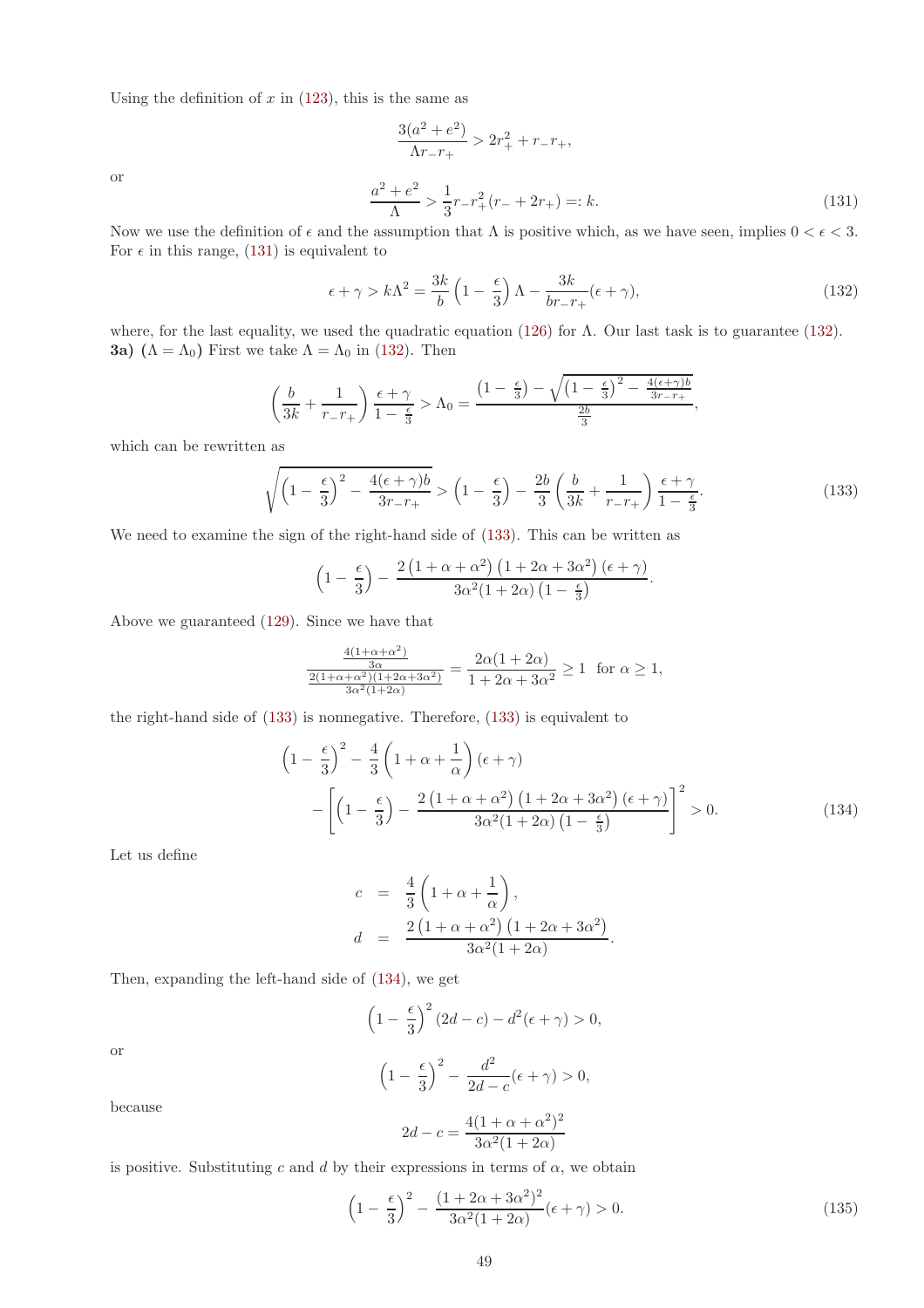The inequality [\(135\)](#page-48-4) has solutions for  $\epsilon$  positive if and only if

<span id="page-49-2"></span>
$$
\gamma < E(\alpha) := \frac{3\alpha^2 (1 + 2\alpha)}{(1 + 2\alpha + 3\alpha^2)^2} \le \frac{1}{4}.\tag{136}
$$

This inequality for  $\gamma$  is more restrictive than [\(130\)](#page-47-4). We remark that

$$
\frac{\frac{(1+2\alpha+3\alpha^2)^2}{3\alpha^2(1+2\alpha)}}{\frac{4(1+\alpha+\alpha^2)}{3\alpha}} = \frac{(1+2a+3a^2)^2}{4\alpha(1+2\alpha)(1+\alpha+\alpha^2)} \ge 1 \text{ for } \alpha \ge 1
$$

(this function is 1 at  $\alpha = 1$  and grows to  $\frac{9}{8}$  as  $\alpha$  goes to  $+\infty$ ). Therefore, all solutions of [\(135\)](#page-48-4) are solutions of [\(129\)](#page-47-3). The inequality [\(135\)](#page-48-4) is equivalent to

$$
0 < \epsilon < l(\alpha, \gamma) \quad \text{or} \quad \epsilon > \tilde{r}(\alpha, \gamma),
$$

where

<span id="page-49-0"></span>
$$
l(\alpha, \gamma) := \frac{3}{2\alpha^2 (1 + 2\alpha)} \left( \left( 1 + 4\alpha + 12\alpha^2 + 16\alpha^3 + 9\alpha^4 \right) - \left( 1 + 2\alpha + 3\alpha^2 \right) \sqrt{(1 + \alpha)^2 (1 + 2\alpha + 9\alpha^2) + \frac{4\gamma}{3} \alpha^2 (1 + 2\alpha)} \right),
$$
(137)

and  $\tilde{r}(\alpha, \gamma)$  is defined by the same expression, with the minus sign replaced by a plus sign. The function  $\tilde{r}$ satisfies

$$
\tilde{r}(\alpha, \gamma) > \frac{3}{2\alpha^2 (1 + 2\alpha)} \left(12\alpha^2 + 16\alpha^3\right) > 3.
$$

So, the inequality  $\epsilon > \tilde{r}(\alpha, \gamma)$  is incompatible with [\(127\)](#page-47-5). Fix a  $\gamma$  belonging to the interval  $[0, \frac{1}{4})$ . The function  $l(\cdot, \gamma)$  is strictly decreasing and satisfies

$$
l(1, \gamma) = 21 - 6\sqrt{12 + \gamma}, \qquad \partial_{\alpha}l(1, \gamma) = 0.
$$

In Figure [4,](#page-44-1) we sketch the graphs of  $l(\cdot, 0)$ ,  $l(\cdot, 0.05)$ ,  $l(\cdot, 0.1)$ ,  $l(\cdot, 0.15)$ ,  $l(\cdot, 0.20)$  and  $l(\cdot, 0.24)$ . The function  $l(\cdot, \gamma)$  is nonnegative for  $\alpha \in (1, \Gamma(\gamma))$ , and

$$
l(\Gamma(\gamma), \gamma) = 0,
$$

where  $\Gamma(\gamma)$  is the inverse of the function E in [\(136\)](#page-49-2), i.e. is the solution greater than one of

$$
\gamma = \frac{3\Gamma^2(\gamma)(1+2\Gamma(\gamma))}{(1+2\Gamma(\gamma)+3\Gamma^2(\gamma))^2}
$$

namely

<span id="page-49-3"></span>
$$
\Gamma(\gamma) := \frac{1 - 2\gamma + \sqrt{1 - 4\gamma} + \sqrt{2}\sqrt{1 - \gamma - 4\gamma^2 + (1 + \gamma)\sqrt{1 - 4\gamma}}}{6\gamma} \tag{138}
$$

,

for  $\gamma \in (0, \frac{1}{4})$ ,  $\Gamma(0) = +\infty$  (in which case  $\alpha \in (1, +\infty)$ ). Note that

$$
\lim_{\gamma \nearrow \frac{1}{4}} \Gamma'(\gamma) = -\infty, \qquad \lim_{\gamma \searrow 0} \frac{\Gamma(\gamma)}{\frac{2}{3\gamma}} = 1.
$$

The graph of  $\Gamma$  is sketched in Figure [8.](#page-50-2) We remark that

<span id="page-49-1"></span>
$$
\lim_{\alpha \to \infty} \frac{l(\alpha, 0)}{\frac{2}{3\alpha}} = 1.
$$
\n(139)

In summary, for  $\Lambda = \Lambda_0$  inequality [\(132\)](#page-48-1) is satisfied for

$$
0 < \epsilon < l(\alpha, \gamma).
$$

**3b)**  $(\Lambda = \Lambda_1)$  Now we take  $\Lambda = \Lambda_1$  in [\(132\)](#page-48-1). Then, instead of [\(133\)](#page-48-2), we obtain

<span id="page-49-4"></span>
$$
\frac{2b}{3}\left(\frac{b}{3k} + \frac{1}{r_1 - r_+}\right)\frac{\epsilon + \gamma}{1 - \frac{\epsilon}{3}} - \left(1 - \frac{\epsilon}{3}\right) > \sqrt{\left(1 - \frac{\epsilon}{3}\right)^2 - \frac{4(\epsilon + \gamma)b}{3r_1 - r_+}}.
$$
\n(140)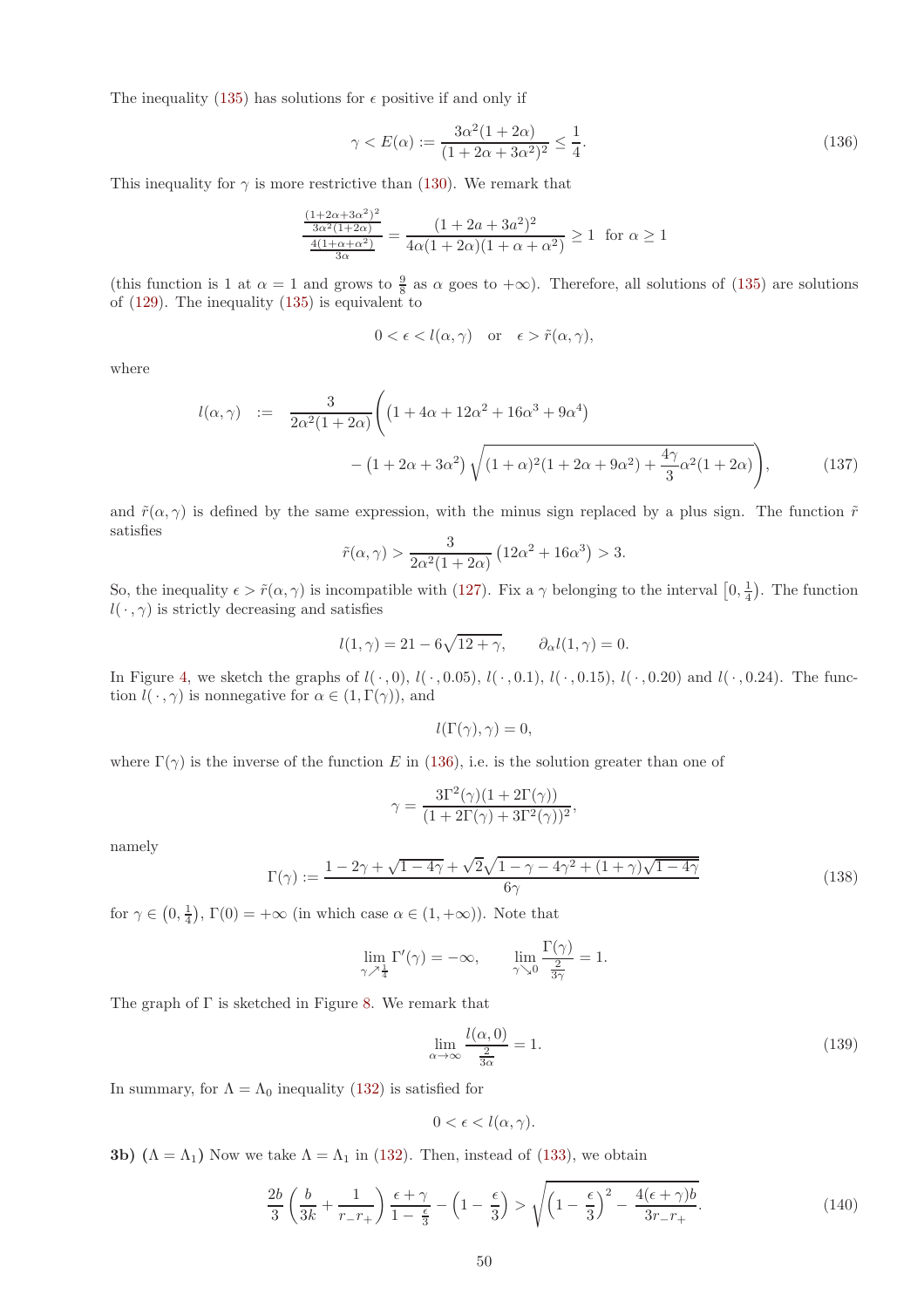

<span id="page-50-2"></span>Figure 8: Sketch the graph of Γ. The shaded region is the projection of the parameter region in the  $(\alpha, 0, \gamma)$ plane.

Note that the left-hand side of [\(140\)](#page-49-4) is the symmetric of the right-hand side of [\(133\)](#page-48-2). We have shown above that the right-hand side of [\(133\)](#page-48-2) is nonnegative. Hence, inequality [\(140\)](#page-49-4) never holds.

We conclude that we must choose  $\Lambda = \Lambda_0$  in [\(128\)](#page-47-2). This establishes expression [\(115\)](#page-44-3) of Lemma [B.1.](#page-43-3)

Define

$$
s(\epsilon,\gamma) := \sqrt{\left(\epsilon - (21 - 6\sqrt{12 + \gamma})\right)\left(\epsilon - (21 + 6\sqrt{12 + \gamma})\right)} = \sqrt{9 - 42\epsilon + \epsilon^2 - 36\gamma}.
$$

<span id="page-50-0"></span>Remark B.6. The inverse of the function l, in the sense that l

$$
^{-1}(l(\alpha,\gamma),\gamma) = \alpha \quad \text{and} \quad l(l^{-1}(\epsilon,\gamma),\gamma) = \epsilon,
$$

is

<span id="page-50-1"></span>
$$
l^{-1}(\epsilon,\gamma) = \frac{1}{54(\epsilon+\gamma)} \Big( (3-\epsilon)s(\epsilon,\gamma) + 9 - 24\epsilon + \epsilon^2 - 18\gamma
$$
\n
$$
+ \sqrt{2((27-\epsilon^3+9\gamma(3-\epsilon))s(\epsilon,\gamma) + (81-189\epsilon-216\epsilon^2-21\epsilon^3+\epsilon^4) - 9\gamma(9+36\gamma+66\epsilon+\epsilon^2))} \Big),
$$
\n
$$
(141)
$$

 $for \ 0 \le \gamma < \frac{1}{4} \ and \ \epsilon \in ]0, 21 - 6\sqrt{12 + \gamma}]$ . In particular,  $l^{-1}(21 - 6\sqrt{12 + \gamma}, \gamma) = l^{-1}(l(1, \gamma), \gamma) = 1$ .

**Remark B.7.** If we start with a parameter set  $(\Lambda, M, a, e)$ , we can regard [\(115\)](#page-44-3) and [\(118\)](#page-44-5) as a system for r− and  $\alpha$ . In this case, it is natural to consider the quantities

$$
A := \sqrt{\alpha} + \frac{1}{\sqrt{\alpha}},
$$
  

$$
R := \sqrt{\Lambda \alpha} r_{-} = \sqrt{\Lambda r_{-} r_{+}}.
$$

In terms of these quantities, [\(115\)](#page-44-3) and [\(118\)](#page-44-5) can be written as

<span id="page-50-3"></span>
$$
R^{2} = \frac{3 - \epsilon - 3\sqrt{\left(1 - \frac{\epsilon}{3}\right)^{2} - \frac{4(A^{2} - 1)(\epsilon + \gamma)}{3}}}{2(A^{2} - 1)},
$$
\n(142)

 $\Box$ 

$$
\sqrt{\Lambda}M = A\frac{R^4 + 3(\epsilon + \gamma)}{R}.\tag{143}
$$

The equation [\(142\)](#page-50-3) can be solved for A, yielding

<span id="page-50-4"></span>
$$
A = \frac{\sqrt{R^4 + (3 - \epsilon)R^2 - 3(\epsilon + \gamma)}}{R^2}.
$$
\n(144)

The system [\(143\)](#page-50-3)−[\(144\)](#page-50-4) allows us to determine A and R from  $\sqrt{\Lambda}M$ ,  $\Lambda a^2$  and  $\Lambda e^2$ . Of course, another way to do this would be by calculating the roots of the polynomial  $\Delta_r$ .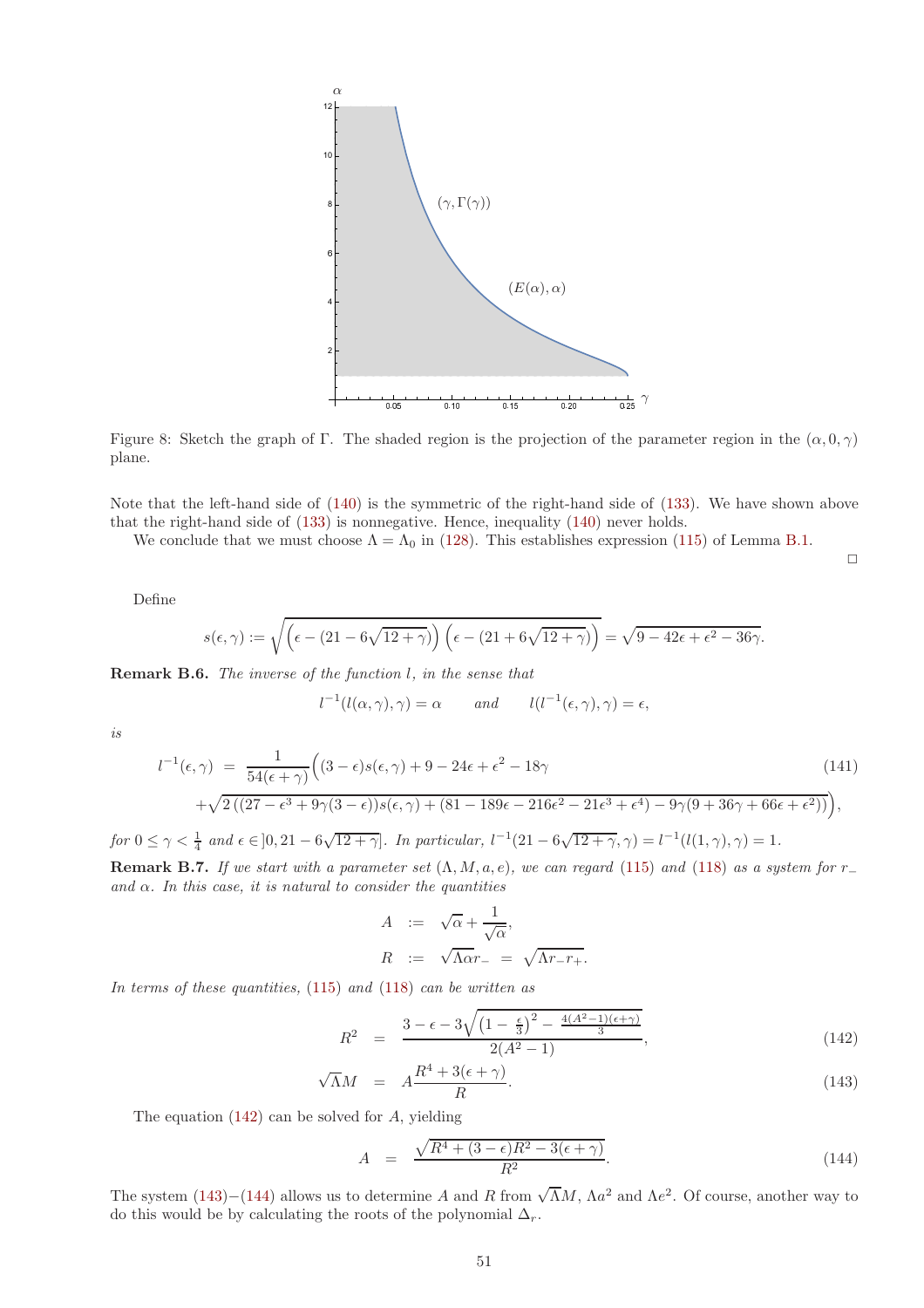# <span id="page-51-0"></span>C Komar integrals

The purpose of this appendix is to obtain expression [\(149\)](#page-53-0), for the mass of the black hole at the event horizon. Besides the expected term  $\frac{M}{\Xi^2}$ , the mass has one correction term which is a constant multiple of the product of the cosmological constant by the Parikh volume of the black hole, and has another term which reflects the energy due to the electric field. In this way we recall the physical interpretation of the parameters of our metric. Let  $\tilde{K} := \partial_{\phi_{\star}}$ . Consider the 2-dimensional surface on the event horizon  $\mathcal{S} = \{(u_{\mathcal{H}^+}, v_{\mathcal{H}^+}, \theta_{\star}, \phi_{\star, \mathcal{H}^+}) : u_{\mathcal{H}^+} =$  $0, v_{\mathcal{H}^+} = (v_{\mathcal{H}^+})_0$ , where  $v_{\mathcal{H}^+} = (v_{\mathcal{H}^+})_0$ , for some fixed  $(v_{\mathcal{H}^+})_0$ . Let us calculate the Komar integral

$$
JQ = \frac{1}{16\pi} \int_{\mathcal{S}} \star \, \mathrm{d}\tilde{K}_{\flat}
$$

.

(JQ is not the angular momentum if  $e \neq 0$ . See [\[15,](#page-54-18) Subsection III.B] for the definition of the angular momentum.)

**Remark C.1.** In the calculation below we use the coordinates  $(u, v, \theta_{\star}, \phi_{\star})$  of Subsection [2.1.3](#page-6-0), notwithstanding the fact that  $S$  is contained in the event horizon, where these coordinates are not defined. Our computations may be easily justified by considering a sequence  $S_n$  of surfaces which approximate S from within the black hole, which is covered by the coordinates, computing the integrals over  $S_n$ , and then passing to the limit.

We have that

$$
\tilde{K}_{\flat} = -b^{\phi_{\star}} \oint_{\phi_{\star} \phi_{\star}} dv + \oint_{\theta_{\star} \phi_{\star}} d\theta_{\star} + \oint_{\phi_{\star} \phi_{\star}} d\phi_{\star}
$$

and

$$
(\star \mathrm{d} \tilde{K}_{\flat})_{\alpha\beta} = \frac{1}{2} (\mathrm{d} \tilde{K}_{\flat})^{\mu\nu} \mathrm{d} \mathrm{Vol}_{\mu\nu\alpha\beta}.
$$

As the vectors on the tangent space of S do not have neither components in  $\partial_u$  nor components in  $\partial_v$ , only the components  $(d\tilde{K}_\flat)^{uv}$  and  $(d\tilde{K}_\flat)^{vu}$  are relevant for the calculation of JQ. On the other hand, as

$$
(du)^{\sharp} = -\frac{1}{2\Omega^{2}}\partial_{v} + \frac{b^{\phi_{\star}}}{2\Omega^{2}}\partial_{\phi_{\star}},
$$
  
\n
$$
(dv)^{\sharp} = -\frac{1}{2\Omega^{2}}\partial_{u},
$$
  
\n
$$
(d\theta_{\star})^{\sharp} = g^{\theta_{\star}\theta_{\star}}\partial_{\theta_{\star}} + g^{\theta_{\star}\phi_{\star}}\partial_{\phi_{\star}},
$$
  
\n
$$
(d\phi_{\star})^{\sharp} = -\frac{b^{\phi_{\star}}}{2\Omega^{2}}\partial_{u} + g^{\theta_{\star}\phi_{\star}}\partial_{\theta_{\star}} + g^{\phi_{\star}\phi_{\star}}\partial_{\phi_{\star}}
$$

the terms  $(d\tilde{K}_{\flat})_{\theta_{\star}}$  and  $(d\tilde{K}_{\flat})_{\ast\theta_{\star}}$  do not contribute to  $JQ$ . Notice that  $(d\tilde{K}_{\flat})_{v\phi_{\star}}$  and  $(d\tilde{K}_{\flat})_{\phi_{\star}v}$  do not enter into the calculation of  $(d\tilde{K}_\flat)^{uv}$  and  $(d\tilde{K}_\flat)^{vu}$  either. Thus, we write

,

$$
\mathrm{d}\tilde{K}_{\flat} = -\partial_{u}(b^{\phi_{\star}}\mathcal{J}_{\phi_{\star}\phi_{\star}})\,\mathrm{d}u\wedge\mathrm{d}v + \partial_{u}\mathcal{J}_{\phi_{\star}\phi_{\star}}\mathrm{d}u\wedge\mathrm{d}\phi_{\star} + \ldots,
$$

$$
\begin{array}{rcl}\n(\mathrm{d}\tilde{K}_{\flat})^{\sharp} & = & \frac{1}{4\Omega^{2}} \left( \partial_{u} (b^{\phi_{\star}} \phi_{\phi_{\star} \phi_{\star}}) - b^{\phi_{\star}} \partial_{u} \phi_{\phi_{\star} \phi_{\star}} \right) \left( \partial_{u} \otimes \partial_{v} - \partial_{v} \otimes \partial_{u} \right) + \dots \\
 & = & \frac{1}{4\Omega^{2}} \left( \phi_{\phi_{\star} \phi_{\star}} \partial_{r_{\star}} b^{\phi_{\star}} \right) \left( \partial_{u} \otimes \partial_{v} - \partial_{v} \otimes \partial_{u} \right) + \dots\n\end{array}
$$

and

$$
\star \mathrm{d}\tilde{K}_{\flat} = \frac{1}{2\Omega^2} \oint_{\phi_{\star}\phi_{\star}} \partial_{r_{\star}} b^{\phi_{\star}} \frac{L \sin \theta}{\Xi} \, \mathrm{d}\theta_{\star} \wedge \mathrm{d}\phi_{\star} + \dots
$$

Remembering that  $b^{\phi_\star}$  is constant on the event horizon, we have

$$
\frac{\partial_{r*}b^{\phi*}}{\Omega^2} = \frac{\partial_r b^{\phi*} \partial_{r*} r}{\Omega^2} = \partial_r b^{\phi*} \frac{\Delta_r}{\Omega^2} \frac{\partial_{r*} r}{\Delta_r} = -\partial_r b^{\phi*} \frac{\Upsilon}{\rho^2 \Delta_\theta} \frac{1}{r^2 + a^2} = -\partial_r b^{\phi*} \frac{r^2 + a^2}{\rho^2}
$$

on the event horizon, because  $\Upsilon = 4(r^2 + a^2)^2 \Delta_{\theta}$  there. Since

$$
\partial_r b^{\phi_{\star}} = \frac{4\Xi a r \Delta_{\theta}}{\Upsilon} - \frac{2\Xi a \partial_r \Delta_r}{\Upsilon} - \frac{2\Xi a (r^2 + a^2) \Delta_{\theta}}{\Upsilon^2} (4(r^2 + a^2) r \Delta_{\theta} - a^2 \sin^2 \theta \partial_r \Delta_r)
$$

$$
= -\frac{4\Xi a r \Delta_{\theta}}{\Upsilon} - \frac{2\Xi a \rho^2 \partial_r \Delta_r}{\Upsilon (r^2 + a^2)}
$$

and

$$
\oint_{\phi_{\star}\phi_{\star}} = \frac{\sin^2\theta}{\Xi^2 \rho^2} \Upsilon,
$$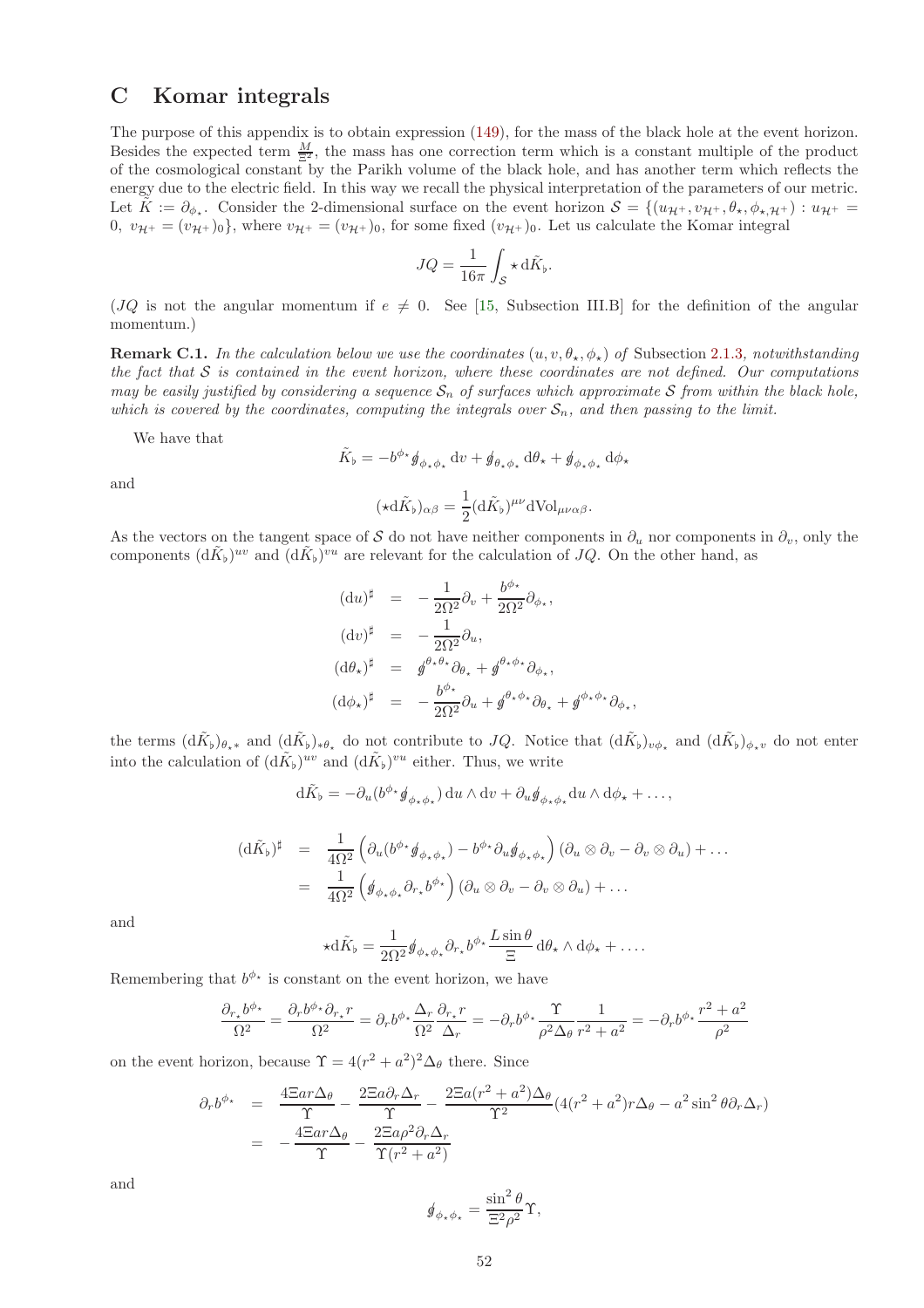it follows that

$$
\star d\tilde{K} = \frac{a}{\Xi} \left( 2r(r^2 + a^2) \frac{\Delta_{\theta} \sin^2 \theta}{(r^2 + a^2 \cos^2 \theta)^2} + \partial_r \Delta_r \frac{\sin^2 \theta}{r^2 + a^2 \cos^2 \theta} \right) \frac{L \sin \theta}{\Xi} d\theta_{\star} \wedge d\phi_{\star} + \dots
$$
  

$$
= \frac{a}{\Xi} \left( 2r(r^2 + a^2) \frac{\Delta_{\theta} \sin^3 \theta}{(r^2 + a^2 \cos^2 \theta)^2} + \partial_r \Delta_r \frac{\sin^3 \theta}{r^2 + a^2 \cos^2 \theta} \right) \frac{r^2 + a^2}{\Xi} \frac{\partial \theta}{\partial \theta_{\star}} d\theta_{\star} \wedge d\phi_{\star} + \dots,
$$

because  $L = (r^2 + a^2) \partial_{\theta_{\star}} \theta$  on the event horizon. Now, we have

$$
\int_0^{\frac{\pi}{2}} \frac{(1+\frac{\Lambda}{3}a^2\cos^2\theta)\sin^3\theta}{(r^2+a^2\cos^2\theta)^2} d\theta = \int_0^1 \frac{(1+\frac{\Lambda}{3}a^2x^2)(1-x^2)}{(r^2+a^2x^2)^2} dx
$$
  
\n
$$
= -\frac{3ar(\Lambda r^2-1) - (a^2(\Lambda r^2+3) + 3r^2(\Lambda r^2-1))\arctan(\frac{a}{r})}{6a^3r^3},
$$
  
\n
$$
\int_0^{\frac{\pi}{2}} \frac{\sin^3\theta}{r^2+a^2\cos^2\theta} d\theta = \int_0^1 \frac{1-x^2}{r^2+a^2x^2} dx
$$
  
\n
$$
= \frac{-ar + (r^2+a^2)\arctan(\frac{a}{r})}{a^3r}.
$$

Taking into account that

<span id="page-52-0"></span>
$$
\partial_r \Delta_r = -\frac{2}{3} \Lambda r \left( r^2 + a^2 \right) - 2M + 2r \left( 1 - \frac{\Lambda r^2}{3} \right) \tag{145}
$$

and

<span id="page-52-1"></span>
$$
M = \frac{\left(r^2 + a^2\right)\left(1 - \frac{\Lambda r^2}{3}\right) + e^2}{2r},\tag{146}
$$

we arrive at

$$
2r(r^2 + a^2) \int_0^{\pi} \frac{\Delta_{\theta} \sin^2 \theta}{(r^2 + a^2 \cos^2 \theta)^2} d\theta + \partial_r \Delta_r \int_0^{\pi} \frac{\sin^2 \theta}{r^2 + a^2 \cos^2 \theta} d\theta
$$
  
= 
$$
\frac{-4a^3r \left(\Lambda r^2 - 3\right) + 6e^2 \left(ar - \left(r^2 + a^2\right) \arctan\left(\frac{a}{r}\right)\right)}{3a^3r^2}
$$
  
= 
$$
\frac{8M}{r^2 + a^2} - \frac{2e^2 \left(\left(r^2 + a^2\right)^2 \arctan\left(\frac{a}{r}\right) - ar \left(r^2 - a^2\right)\right)}{a^3r^2 \left(r^2 + a^2\right)}
$$
  
= 
$$
\frac{8M}{r^2 + a^2} - \frac{2e^2}{a(r^2 + a^2)} \text{BT}\left(\frac{a}{r}\right).
$$

Here

$$
BT(x) = (x2 + 2) \arctan x + \frac{\arctan x - x + x3}{x2},
$$

an expression that makes clear the behavior of the function BT, as the first two terms of the Taylor expansion of  $x \mapsto \arctan x$  around zero are  $x - \frac{x^3}{3}$  $\frac{e^2}{3}$ . In particular, the function BT is strictly increasing, satisfies BT(0) = 0,  $BT(0) = \frac{8}{3}$ , and  $\lim_{x \to +\infty} \left( BT(x) / (\frac{\pi}{2}x^2) \right) = 1$ . This finally yields

<span id="page-52-2"></span>
$$
JQ = \frac{Ma}{\Xi^2} - \frac{e^2}{4\Xi^2} BT\left(\frac{a}{r_+}\right) = \frac{Ma}{\Xi^2} - \frac{Q^2}{4} BT\left(\frac{a}{r_+}\right),\tag{147}
$$

with

$$
Q=\frac{e}{\Xi}
$$

the total charge (see [\[5,](#page-54-19) (19)] and [\[17,](#page-54-10) beginning of Subsection 3.2 on p. 32]).

Now we consider K to be  $K = \frac{\partial_t}{\partial \bar{z}}$  and we turn to the calculation of the Komar integral

$$
\mathcal{M} = -\frac{1}{8\pi} \int_{\mathcal{S}} \star \, \mathrm{d}K_{\flat}.
$$

This is the mass calculated at the event horizon. To justify this choice of  $K$  we refer to  $[16, (2.12)$  and Subsection 2.2] (see also [\[5,](#page-54-19) (18)]). As  $\partial_t = \frac{1}{2}\partial_v - \frac{1}{2}\partial_u$ , we have that

$$
\Xi K_{\flat} = -\Omega^2 du + \Omega^2 dv + \frac{(b^{\phi_{\star}})^2 \oint_{\phi_{\star} \phi_{\star}} dv}{2} - \frac{b^{\phi_{\star}} \oint_{\theta_{\star} \phi_{\star}} d\theta_{\star} - \frac{b^{\phi_{\star}} \oint_{\phi_{\star} \phi_{\star}} d\phi_{\star}}{2} d\phi_{\star},
$$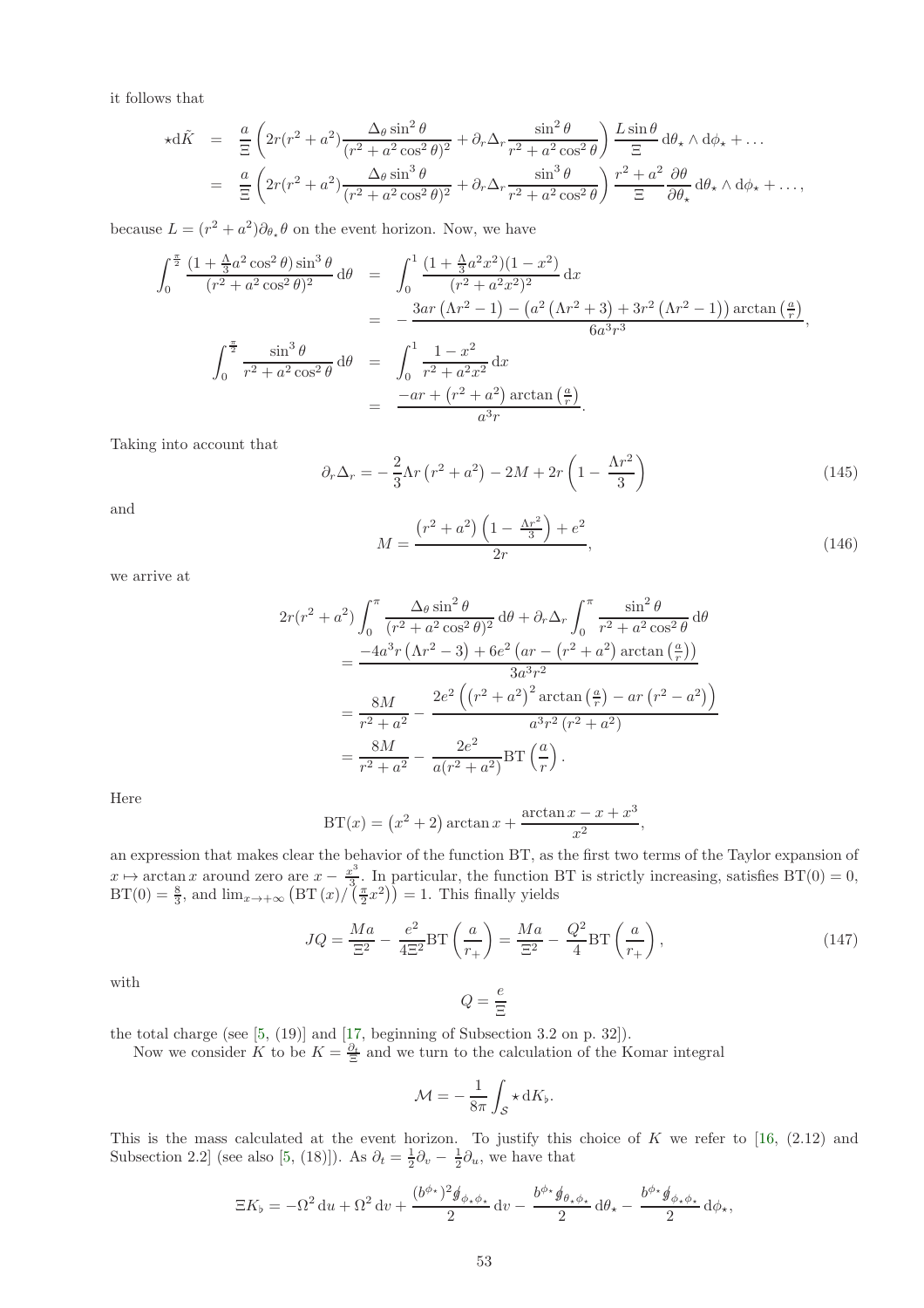$$
\Xi \, dK_{\flat} = 2 \partial_{r_{\star}} \Omega^2 \, du \wedge dv + \frac{1}{2} \partial_{r_{\star}} ((b^{\phi_{\star}})^2 \mathbf{y}_{\phi_{\star} \phi_{\star}}) \, du \wedge dv - \frac{1}{2} \partial_{r_{\star}} (b^{\phi_{\star}} \mathbf{y}_{\phi_{\star} \phi_{\star}}) \, du \wedge d\phi_{\star} + \dots,
$$

$$
\begin{split}\n\Xi(\mathrm{d}K_{\flat})^{\sharp} &= -\frac{1}{4\Omega^{4}} \left( 2\partial_{r_{\star}}\Omega^{2} + \frac{1}{2}\partial_{r_{\star}}((b^{\phi_{\star}})^{2}\mathbf{y}_{\phi_{\star}\phi_{\star}}) - \frac{b^{\phi_{\star}}}{2}\partial_{r_{\star}}(b^{\phi_{\star}}\mathbf{y}_{\phi_{\star}\phi_{\star}}) \right) (\partial_{u} \otimes \partial_{v} - \partial_{v} \otimes \partial_{u}) + \dots \\
&= -\frac{1}{4\Omega^{4}} \left( 2\partial_{r_{\star}}\Omega^{2} + \frac{b^{\phi_{\star}}\mathbf{y}_{\phi_{\star}\phi_{\star}}}{2}\partial_{r_{\star}}b^{\phi_{\star}} \right) (\partial_{u} \otimes \partial_{v} - \partial_{v} \otimes \partial_{u}) + \dots\n\end{split}
$$

and

$$
-\Xi \star dK_{\flat} = \left(\frac{\partial_{r_{\star}}\Omega^{2}}{\Omega^{2}} + \frac{b^{\phi_{\star}}}{2} \frac{1}{2\Omega^{2}} \phi_{\phi_{\star}\phi_{\star}} \partial_{r_{\star}} b^{\phi_{\star}}\right) \frac{L \sin \theta}{\Xi} d\theta_{\star} \wedge d\phi_{\star} + \dots
$$

Using [\(114\)](#page-42-1), [\(145\)](#page-52-0), [\(146\)](#page-52-1) and [\(147\)](#page-52-2), this yields

<span id="page-53-0"></span>
$$
\mathcal{M} = \frac{1}{8\pi\Xi} \int_{S} \frac{\partial_{r_{*}}\Omega^{2}}{\Omega^{2}} \frac{L \sin\theta}{\Xi} d\theta_{*} \wedge d\phi_{*} + 2 \frac{\Xi a}{r^{2} + a^{2}} JQ
$$
\n
$$
= \frac{1}{8\pi\Xi} \int_{S} (2\kappa_{+}) \frac{r^{2} + a^{2}}{\Xi} \sin\theta \frac{\partial\theta}{\partial\theta_{*}} d\theta_{*} \wedge d\phi_{*} + 2 \frac{\Xi a}{r^{2} + a^{2}} JQ
$$
\n
$$
= \frac{1}{2\Xi^{2}} \partial_{r} \Delta_{r} + 2 \frac{\Xi a}{r^{2} + a^{2}} JQ
$$
\n
$$
= \frac{1}{\Xi^{2}} \left( \frac{1}{2} \left( -\frac{a^{2} (\Lambda r^{2} + 3)}{3r} - \Lambda r^{3} + r - \frac{e^{2}}{r} \right) + \frac{2Ma^{2}}{r^{2} + a^{2}} - \frac{e^{2} \left( (r^{2} + a^{2})^{2} \arctan\left(\frac{a}{r}\right) - ar\left(r^{2} - a^{2}\right) \right)}{2ar^{2} (r^{2} + a^{2})} \right)
$$
\n
$$
= \frac{1}{\Xi^{2}} \left( -\frac{(r^{2} + a^{2}) \left( ar\left(\Lambda r^{2} - 1\right) + e^{2} \arctan\left(\frac{a}{r}\right)}{2ar^{2}} \right)
$$
\n
$$
= \frac{1}{\Xi^{2}} \left( M - \frac{\Lambda}{3} r(r^{2} + a^{2}) - \frac{e^{2}}{2\Xi a} \frac{ar + \left(r^{2} + a^{2}\right) \arctan\left(\frac{a}{r}\right)}{r^{2}} \right)
$$
\n
$$
= \frac{M}{\Xi^{2}} - \frac{\Lambda}{3\Xi} \frac{r + \left(r_{+}^{2} + a^{2}\right)}{\Xi} - \frac{e^{2}}{2\Xi^{2} a} \text{AT} \left(\frac{a}{r_{+}}\right)
$$
\n
$$
= \frac{M}{\Xi^{2}} - \frac{\Lambda}{3\Xi} \frac{r + \left(r_{+}^{2} + a^{2}\right)}{\Xi} - \frac{Q^{2}}{2a} \text{AT}
$$

with

$$
AT(x) = x + (1 + x^2) \arctan x.
$$

Remark C.2. The quantity

$$
\frac{4\pi}{3}\frac{r_+(r_+^2+a^2)}{\Xi}
$$

is the Parikh  $[27, (10)]$  volume of the black hole (see also  $[2, (91)]$  $[2, (91)]$ ).

Of course, [\(148\)](#page-53-0) is Smarr's formula (recall [\(83\)](#page-30-8))

$$
\mathcal{M} = \frac{\kappa_+}{4\pi\Xi} \left( 4\pi \frac{r_+^2 + a^2}{\Xi} \right) + 2\Omega_H JQ = \frac{\kappa_+}{4\pi\Xi} \mathcal{A} + 2\Omega_H JQ
$$

$$
= \frac{\kappa_+}{4\pi\Xi} \mathcal{A} + 2\Omega_H \frac{Ma}{\Xi^2} - \frac{Q^2}{2} \frac{\Xi a}{r_+^2 + a^2} \text{BT} \left( \frac{a}{r_+} \right)
$$

(see, for example,  $[5, (9)]$  for the value of  $A$ , and see [\[13\]](#page-54-22) for much more on Smarr's formula).

# Acknowledgements

The authors were both partially supported by FCT/Portugal through UID/MAT/04459/2019. A.T. Franzen was also supported by SFRH/BPD/115959/2016.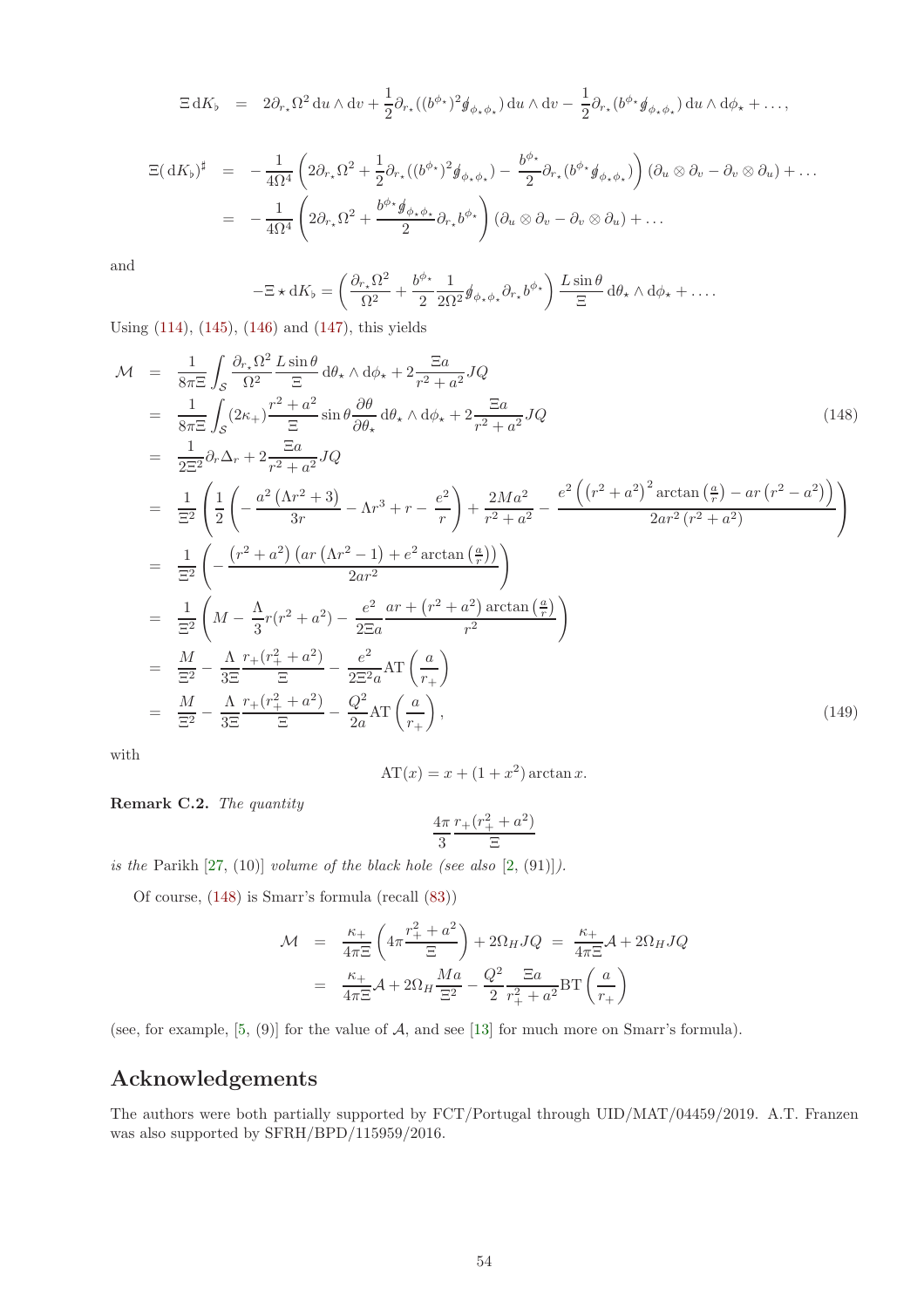# <span id="page-54-1"></span>References

- <span id="page-54-21"></span>[1] Akcay, S. and Matzner, R.A., The Kerr-de Sitter universe. Classical Quantum Gravity 28 (2011), no. 8, 085012.
- <span id="page-54-4"></span>[2] Ballik, W. and Lake, K., Vector volume and black holes. Phys. Rev. D 88 (2013), no. 10, 104038.
- <span id="page-54-8"></span>[3] Balushi, A.A. and Mann, R.B., Null hypersurfaces in Kerr-(A)dS spacetimes. Classical Quantum Gravity 36 (2019), 245017
- <span id="page-54-19"></span>[4] Borthwick, J., Maximal Kerr–de Sitter spacetimes. Classical Quantum Gravity 35 (2018), no. 21, 215006.
- [5] Caldarelli, M.M., Cognola, G. and Klemm, D., Thermodynamics of Kerr-Newman-AdS black holes and conformal field theories. Classical Quantum Gravity 17 (2000), no. 2, 399–420.
- <span id="page-54-0"></span>[6] Carter, B., Black hole equilibrium states. Black holes/Les astres occlus (École d'Été Phys. Théor., Les Houches, 1972), pp. 57–214. Gordon and Breach, New York, 1973.
- <span id="page-54-14"></span><span id="page-54-7"></span>[7] Costa, J.L. and Franzen, A.T., Bounded energy waves on the black hole interior of Reissner-Nordström–de Sitter. Ann. Henri Poincaré 18 (2017), no. 10, 3371–3398.
- [8] Dafermos, M., Holzegel, G. and Rodnianski., I., A scattering theory construction of dynamical vacuum black holes (2013). arXiv:1306.5364.
- <span id="page-54-3"></span>[9] Dafermos, M. and Luk, J., The interior of dynamical vacuum black holes I: The  $C^0$ -stability of the Kerr Cauchy horizon (2017). arXiv:1710.01722.
- <span id="page-54-15"></span>[10] Dafermos, M. and Rodnianski, I., The red-shift effect and radiation decay on black hole spacetimes. Comm. Pure Appl. Math. 62 (2009), no. 7, 859–919.
- <span id="page-54-16"></span>[11] Dafermos, M. and Rodnianski, I., Lectures on black holes and linear waves. Evolution equations, 97–205, Clay Math. Proc., 17, Amer. Math. Soc., Providence, RI, 2013.
- <span id="page-54-17"></span>[12] Dafermos, M. and Shlapentokh-Rothman, Y., Rough initial data and the strength of the blue-shift instability on cosmological black holes with  $\Lambda > 0$ . Classical Quantum Gravity 35 (2018), no. 19, 195010.
- <span id="page-54-22"></span>[13] Dolan, B.P., Kastor, D., Kubizňák, D., Mann, R.B. and Traschenk, J., Thermodynamic volumes and isoperimetric inequalities for de Sitter black holes. Physical Review D 87 (2013), 104017.
- <span id="page-54-6"></span>[14] Franzen, A.T., Boundedness of massless scalar waves on Kerr interior backgrounds. Ann. Henri Poincar´e 21 (2020), no. 4, 1045–1111.
- <span id="page-54-18"></span>[15] Gibbons, G.W., Yi Pang, Y. and Pope, C.N., Thermodynamics of magnetized Kerr-Newman black holes. Physical Review D 89 (2014), 044029.
- <span id="page-54-20"></span>[16] Gibbons, G.W., Perry, M.J. and Pope, C.N., The first law of thermodynamics for Kerr–anti-de Sitter black holes. Classical Quantum Gravity 22 (2005), no. 9, 1503–1526.
- <span id="page-54-10"></span>[17] Hintz, P., Non-linear stability of the Kerr–Newman–de Sitter family of charged black holes. Ann. PDE 4 (2018), no. 1, paper no. 11.
- <span id="page-54-9"></span>[18] Hintz, P. and Vasy, A., Analysis of linear waves near the Cauchy horizon of cosmological black holes. J. Math. Phys. 58 (2017), no. 8, 081509.
- <span id="page-54-5"></span>[19] Imseis, M.T.N., Balushi, A.A. and Mann, R.B., Null Hypersurfaces in Kerr-Newman-AdS Black Hole and Super-Entropic Black Hole Spacetimes. Classical Quantum Gravity 38 (2021), 045018,
- <span id="page-54-11"></span>[20] John, F., Lower bounds for the life span of solutions of nonlinear wave equations in three dimensions. Comm. Pure Appl. Math. 36 (1983), no. 1, 1–35.
- <span id="page-54-12"></span>[21] Klainerman, S., Uniform decay estimates and the Lorentz invariance of the classical wave equation. Comm. Pure Appl. Math. 38 (1985), no. 3, 321–332.
- <span id="page-54-13"></span>[22] Klainerman, S, and Rodnianski, I., Rough solutions of the Einstein-vacuum equations. Ann. of Math. (2) 161 (2005), no. 3, 1143–1193.
- <span id="page-54-2"></span>[23] Kraniotis, G.V., Precise relativistic orbits in Kerr and Kerr-(anti) de Sitter spacetimes. Classical Quantum Gravity 21 (2004), no. 19, 4743–4769.